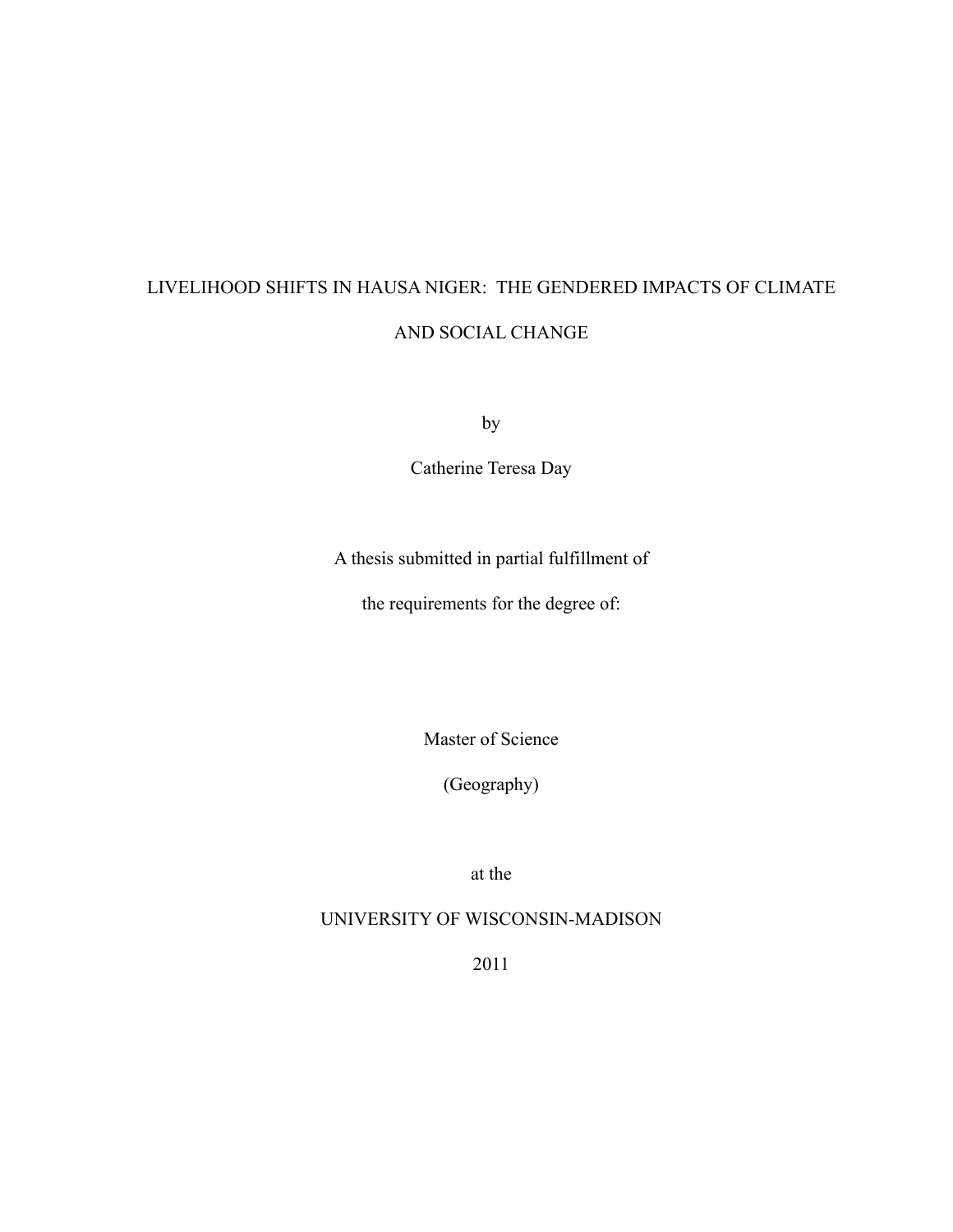ⓒ 2011 Catherine Teresa Day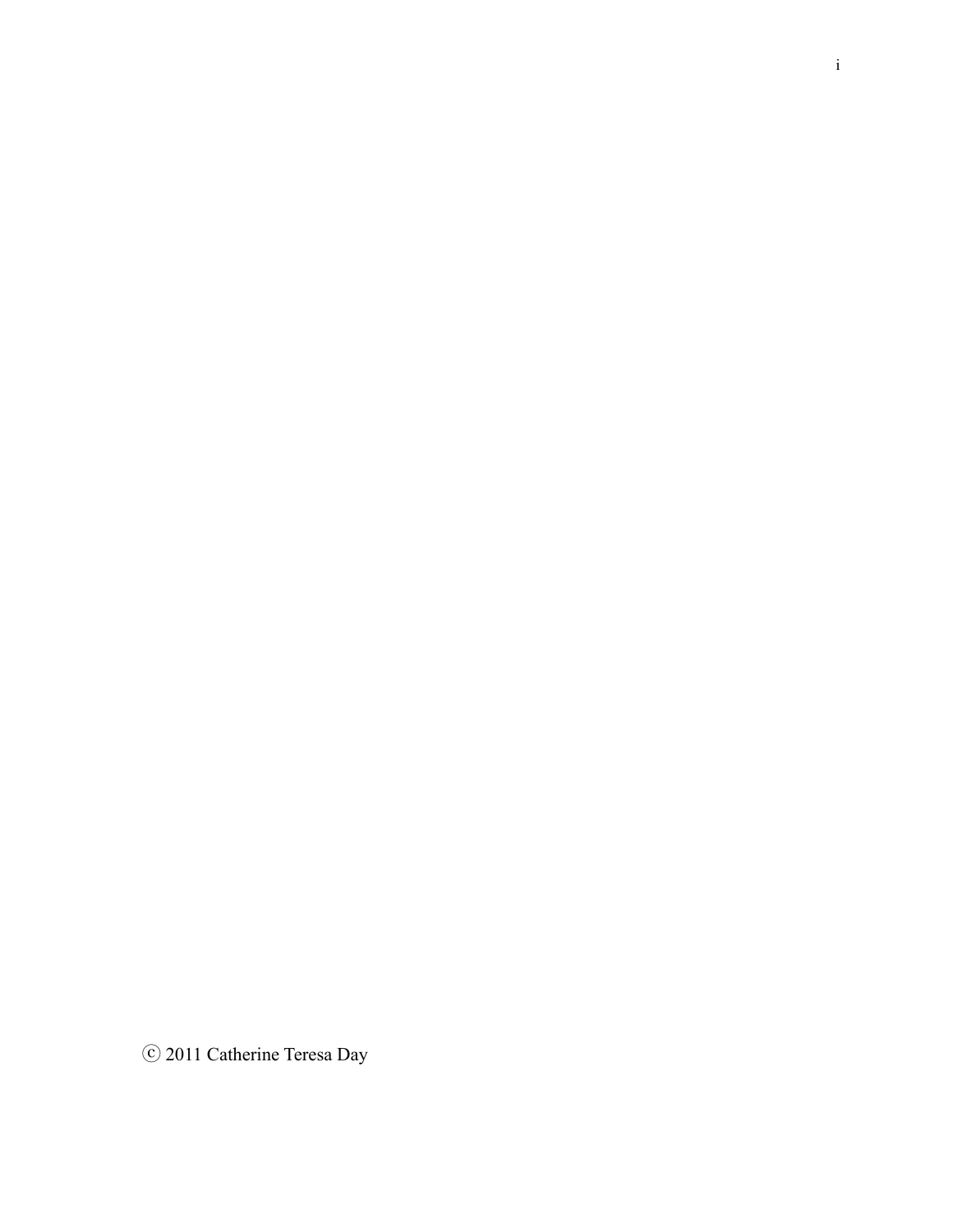### **Acknowledgements**

 I am profoundly grateful to all those who made this thesis possible. The thoughtful, generous and encouraging support of Dr. Matthew Turner made it possible for me to pursue a project that was meaningful to me and, I hope, meaningful to Geography as well. The lines of students out his door are a testament to the value of his mentorship. The patience of Dr. Lisa Naughton and Dr. James Delehanty in accommodating my schedule is deeply appreciated, as is their encouragement and support in this and other endeavors over the past two years. So many of my other teachers and mentors over the years have led me to this point in different ways, but I would particularly like to thank Dr. Garth Myers for the advice that led me to UW-Madison, Dr. Stanley Lombardo for always being an inspiration and support and advising me to pursue more work abroad, and Dr. Margaret Kroma for making me believe in the transformative power of a new perspective.

 My fellow students in the Geography Department have been incredible listeners, advisers, colleagues and friends during the past two years. I am lucky to be among them.

 The people of Tounga Sarkin Noma welcomed me with open arms from the start. They made me a vital part of their community in a way that had far more to do with friendship than shared work. Without their willingness to collaborate on unpredictable projects and talk with me about sensitive family matters, none of this would have been possible. *Allah shi ba ku alheri.*

 To my parents, siblings, and Chris I am indebted in more ways than I can name. My parents helped me pursue work I could believe in, even when they did not understand why I cared to do it. For that I will always be thankful.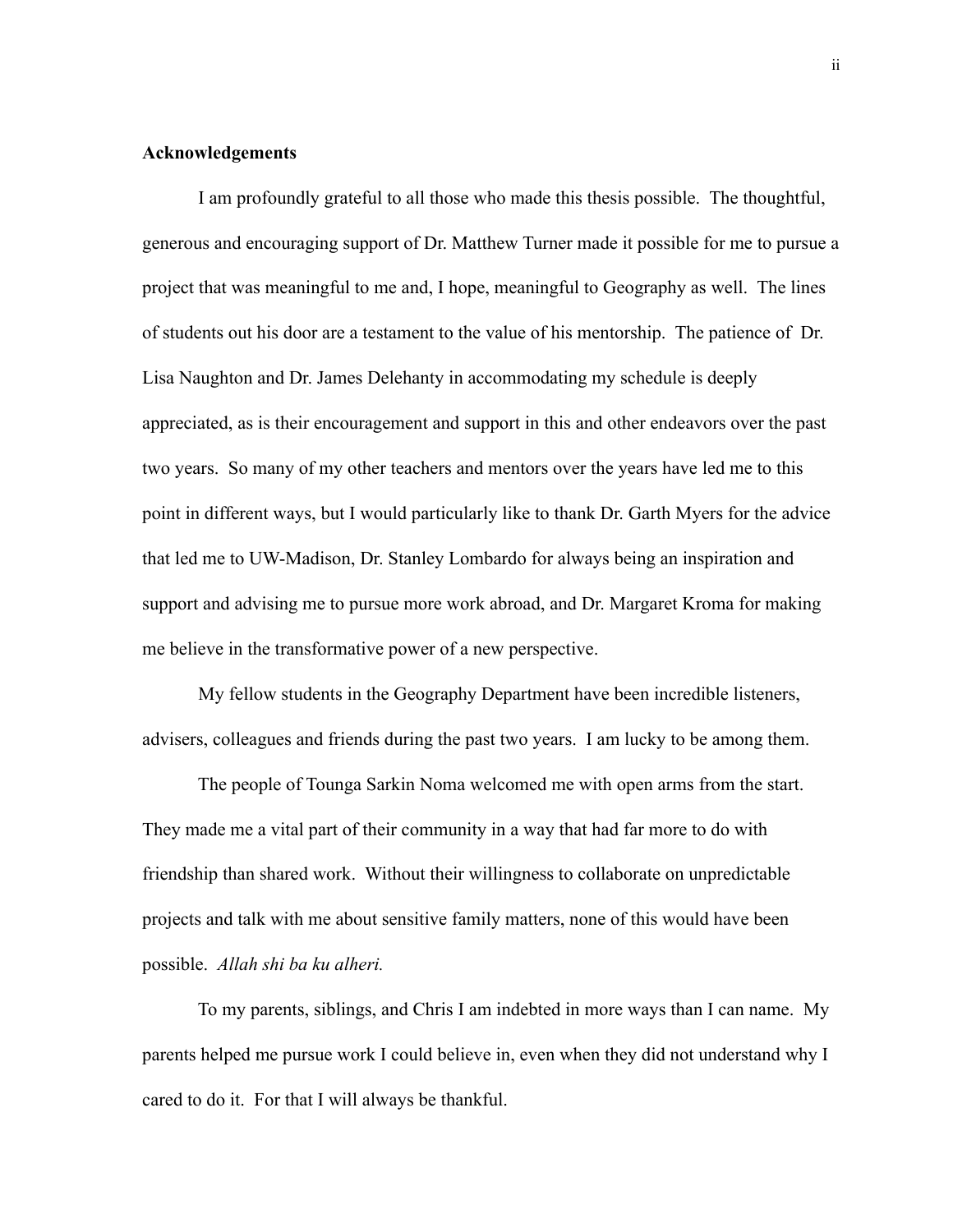I am grateful for the financial support of my studies from the U.S. Department of Education, the UW-Madison Dept. of Geography, and the UW-Madison Department of Geography Trewartha Fund.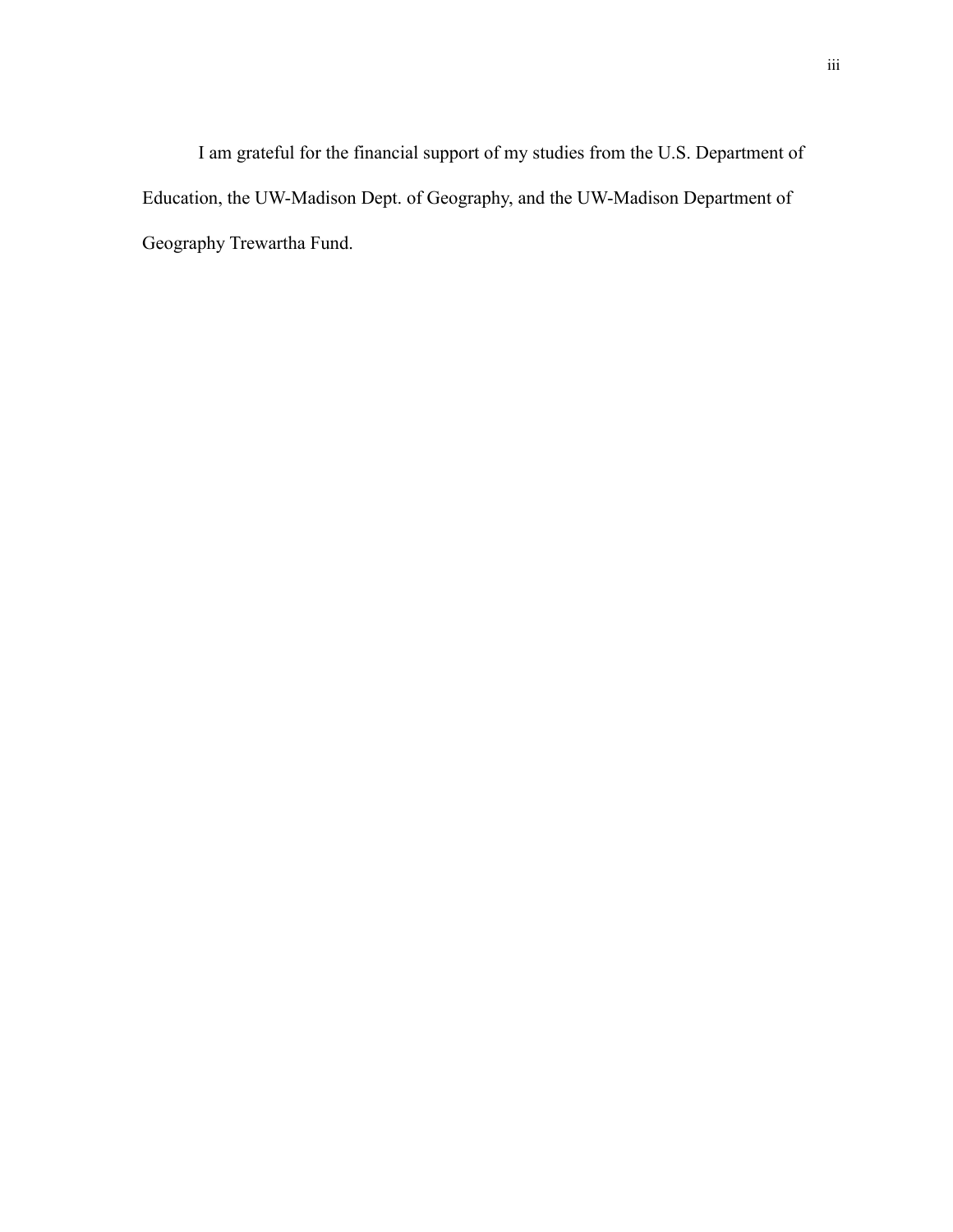# **Table of Contents**

|                                                                                    | $\mathbf{1}$   |
|------------------------------------------------------------------------------------|----------------|
|                                                                                    | $\overline{4}$ |
|                                                                                    | 9              |
|                                                                                    | 10             |
| Interviews 10                                                                      |                |
|                                                                                    |                |
|                                                                                    | 12             |
|                                                                                    |                |
|                                                                                    | 16             |
| Context: Climate Risk and Climate Change in West Africa_________________________16 |                |
|                                                                                    | 17             |
|                                                                                    | 21             |
|                                                                                    | 24             |
| The Context for Niger                                                              | 28             |
| Changing Vulnerabilities in Tounga Sarkin Noma                                     | 29             |
| Two Contradictory Trends                                                           | 29             |
| Climate: Perceptions and Reality in Precipitation Data                             | 30             |
| Beyond Climate: Social, Economic and Political Factors in Rural Vulnerability _34  |                |
|                                                                                    | 54             |
|                                                                                    | 58             |
|                                                                                    | 58             |
| Women's Changing Role Under the Sokoto Caliphate                                   | 59             |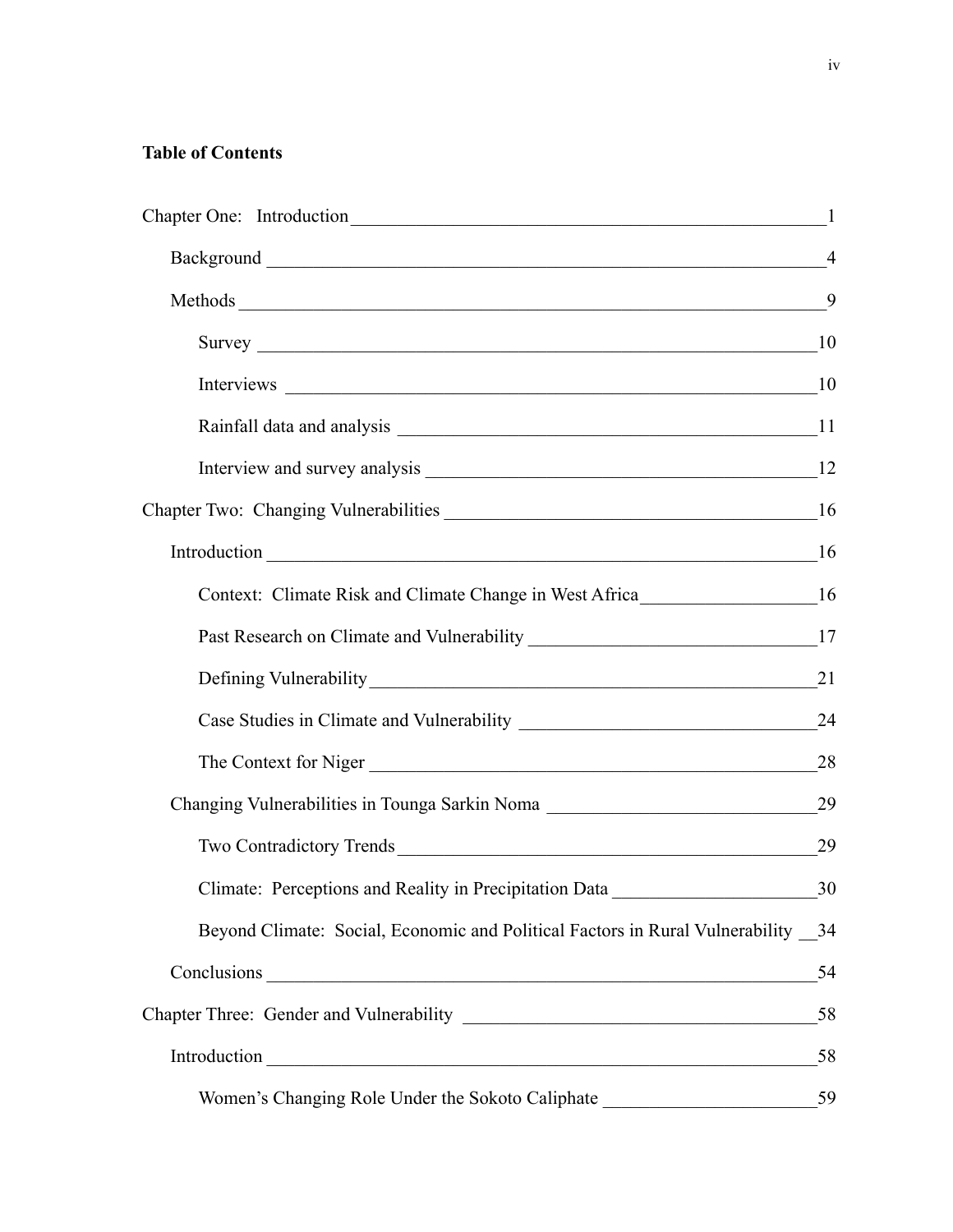| Contemporary Trends in Women's Role                                              | 64  |
|----------------------------------------------------------------------------------|-----|
|                                                                                  | 66  |
| Household Decision-Making and Intrahousehold Bargaining                          | 69  |
|                                                                                  | 70  |
| Decreasing Women's Participation in Rainy Season Agriculture                     | 70  |
| Women's Participation in Cold Season Gardening _________________________________ | 76  |
| Trends in Women's Social and Economic Role: Seclusion and Other Forms of         | 80  |
|                                                                                  | 84  |
|                                                                                  | 87  |
| Chapter Four: Conclusions                                                        | 90  |
|                                                                                  | 96  |
| References                                                                       | 104 |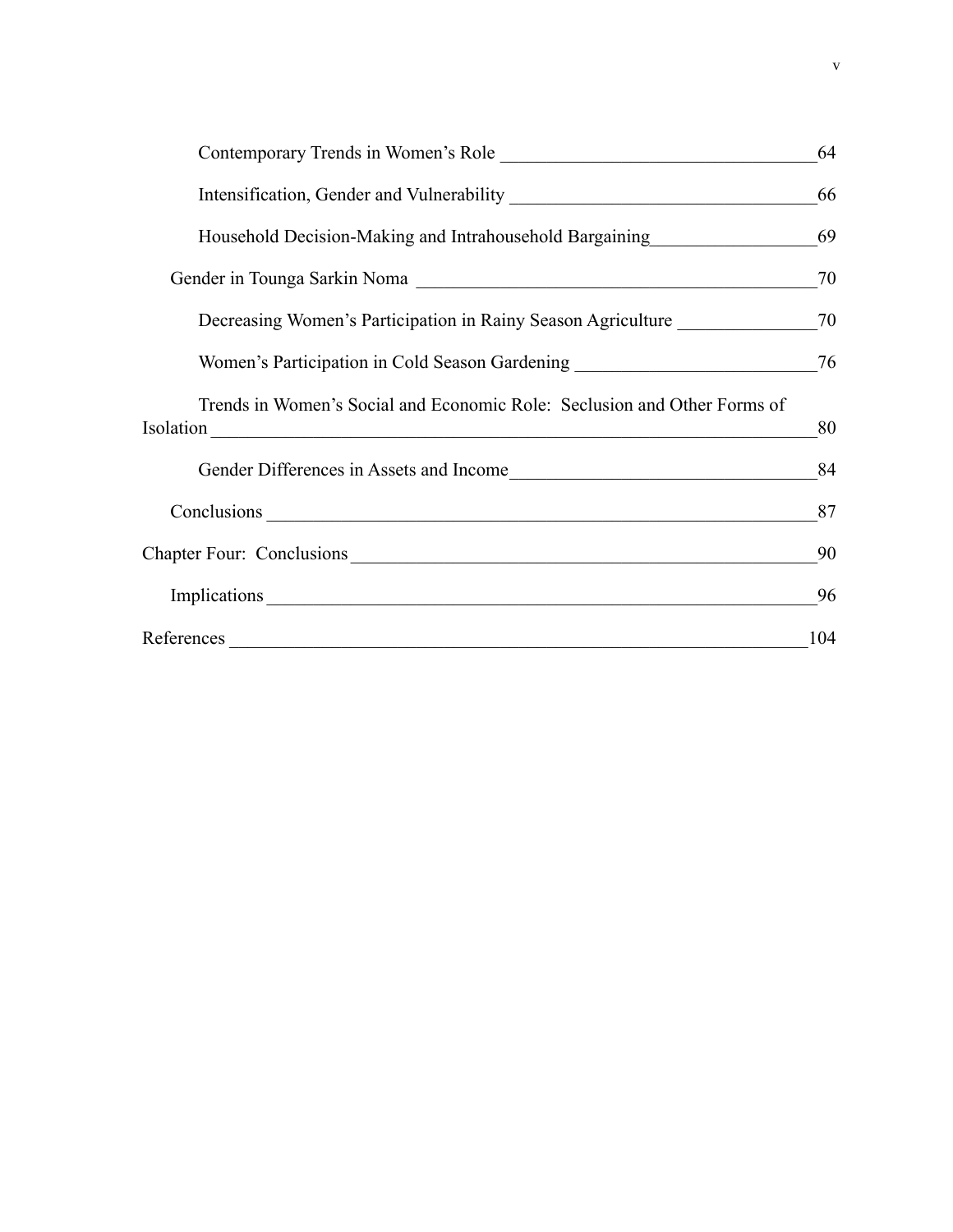# **List of Tables**

Table 1: Surveyed households, with households defined as families sharing field and granary resources.  $\frac{35}{25}$ Table 2: Household Assets and Food Security. 52 Table 3: Household Assets by Gender. 282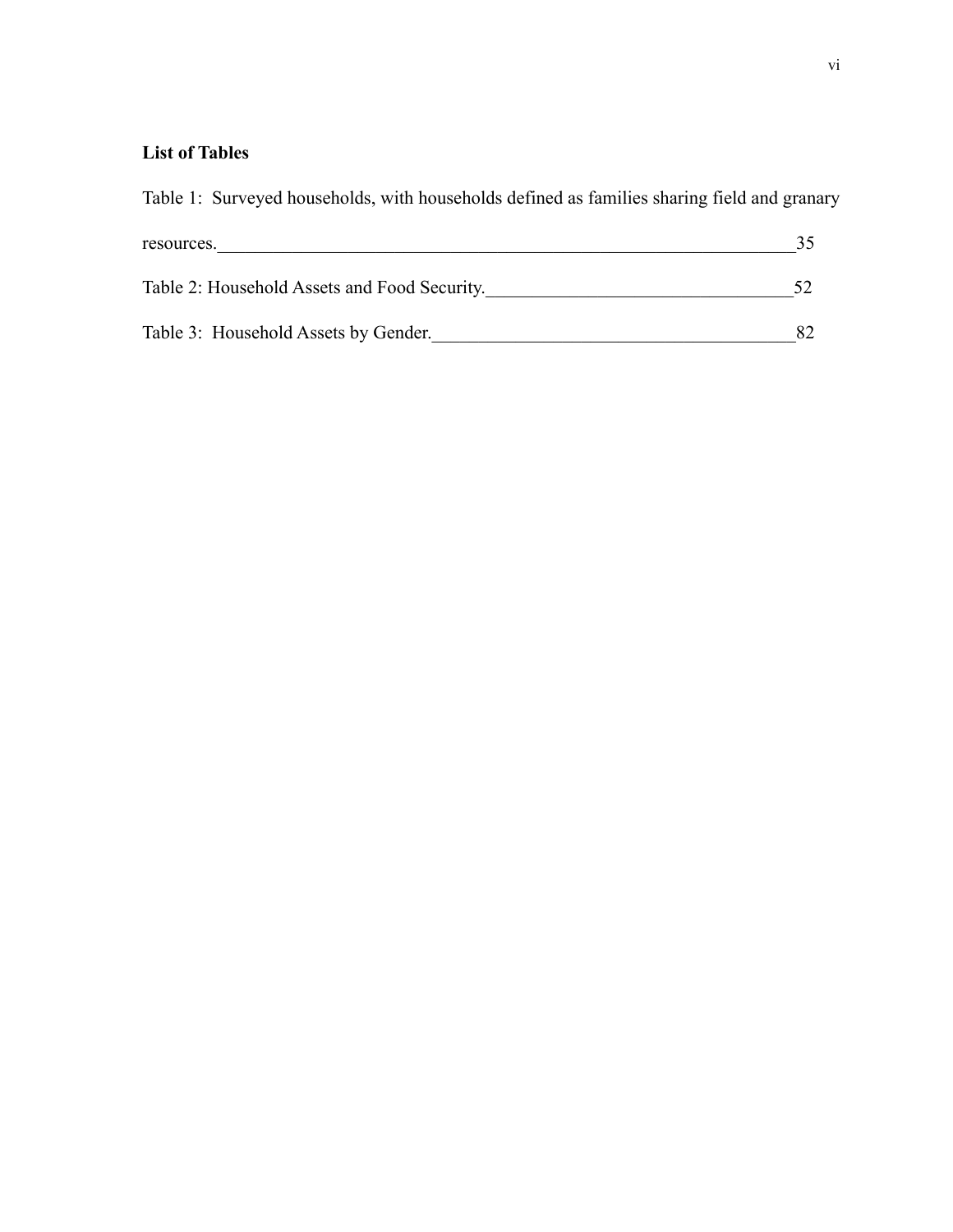# **List of Figures**

| Figure 1: Map of Niger and of Tounga Sarkin Noma                                    |    |
|-------------------------------------------------------------------------------------|----|
| Figure 2: Precipitation in Birnin 'Konni According to Three Different Data Sources. | 32 |
| Figure 3: Mean Annual Precipitation in Birnin 'Konni Based on Three Data Sources.   | 33 |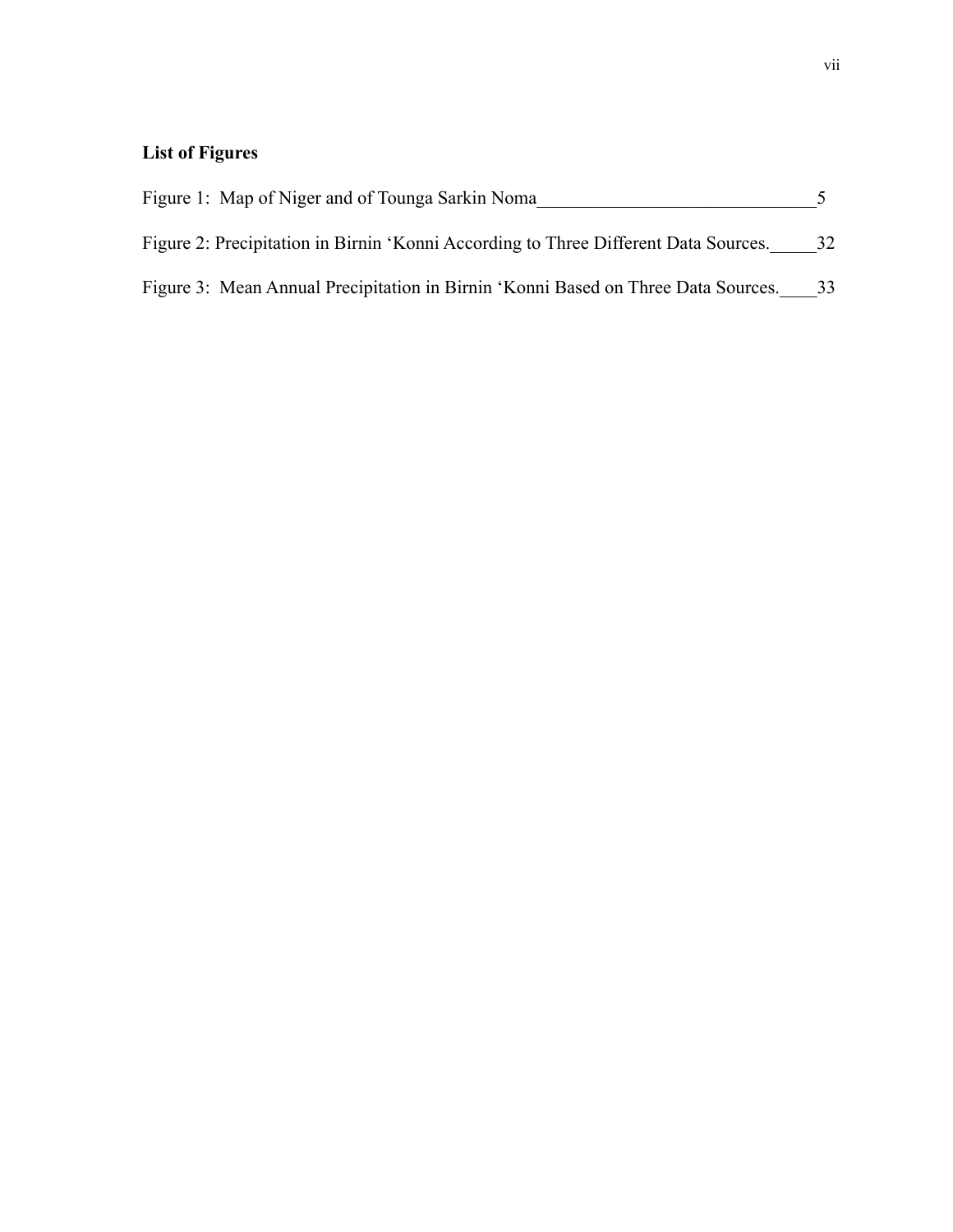### <span id="page-8-0"></span>**Chapter One: Introduction**

Vulnerability and adaptation to climate risk have been widely discussed in the publications of the Intergovernmental Panel on Climate Change (Parry et al., 2007) and by researchers concerned about the implications of climate change both generally (e.g. Kelly and Adger, 2000, Füssel and Klein, 2006) and in all of the world's regions where people live (e.g. Adger, 1999, Eakin, 2006, Downing et al., 1997). Yet a focus on the ways in which people have long been dealing with climate changes and volatility has been less the center of focus than immediate, technical adjustments offered by government policies (Nelson, et al. 2007). Although they do not occupy the heart of the climate and adaptation debate, however, a number of studies have dealt with the ways in which people use their resources in order to accommodate to the changes that affect their livelihood systems, including climate (Eakin, 2006, Watts, 1983, Oluoko-Odingo, 2011). Studies like Eakin's (2006) and Oluoko-Odingo's (2011), in particular, highlight the ways in which communities and households may differ from one another. Yet more understanding is needed of the processes through which household capacities come to differ. Further, studies on community and interhousehold vulnerability are needed to clarify the ways in which populations in particular geographic areas deal with change, and how and whether their adaptation strategies are useful to prepare all households for long-term, future change.

 Diversification of livelihoods, including migration and increasing use of non-farm income, are among the documented strategies for dealing with climate change (summarized in Boko et al., 2007). As population growth parallels changes in climate, agricultural intensification often forms a further element of livelihood diversification (Tiffen and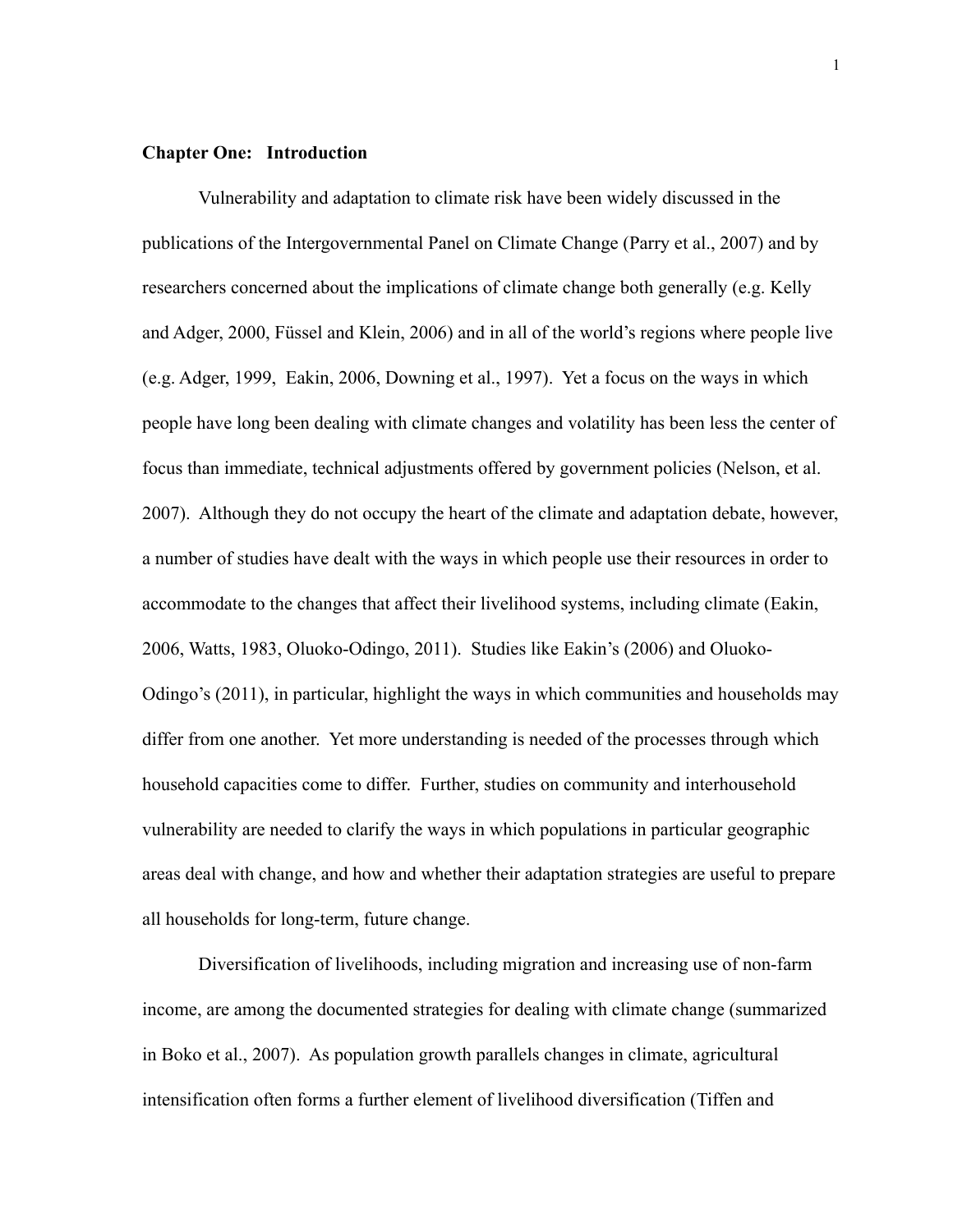Mortimore, 1994, Aune and Bationo, 2008) Such strategies are generally seen as supporting communities' ability to adapt (Ellis, 2000, Mortimore and Adams, 2001, Block and Webb, 2001, Bryceson, 2004). The differential capacities of households and individuals to adopt diversification strategies, however, is not sufficiently understood. Further, as highlighted by Bryceson (2002), such studies tend to ignore the ways in which diversification affects interand intra-household dynamics. As livelihoods are reconfigured by forces including climate change, relationships between and within households may also shift as households and their members are differentially affected. A few studies on livelihoods suggest that women and men in the same household may experience different livelihood changes as a result of broader societal shifts (Carney, 1993, Angeles and Hill, 2009). More empirical work is needed on the ways in which men and women secure their livelihoods under changing circumstances (Oberhauser et al., 2004). In order to best understand how households and individuals are prepared to deal with change, I believe that the lens of vulnerability must be applied to communities in order to differentiate among those who are more and less capable of handling the future transformations of their circumstances. We must better understand community vulnerability as "the convergence of multiple processes and outcomes [that are] manifested as the inability to cope with or adapt to climate variability and change" (O'Brien et al., 2004). Vulnerability must further be analyzed at scales from community-wide, to interhousehold, to intrahousehold if we are to be certain of the effects of change on all sectors of a community. We can then have a better chance of understanding whether and how reactions to climate change such as livelihood change, including forms of diversification, affect both households as a whole and individuals within those households in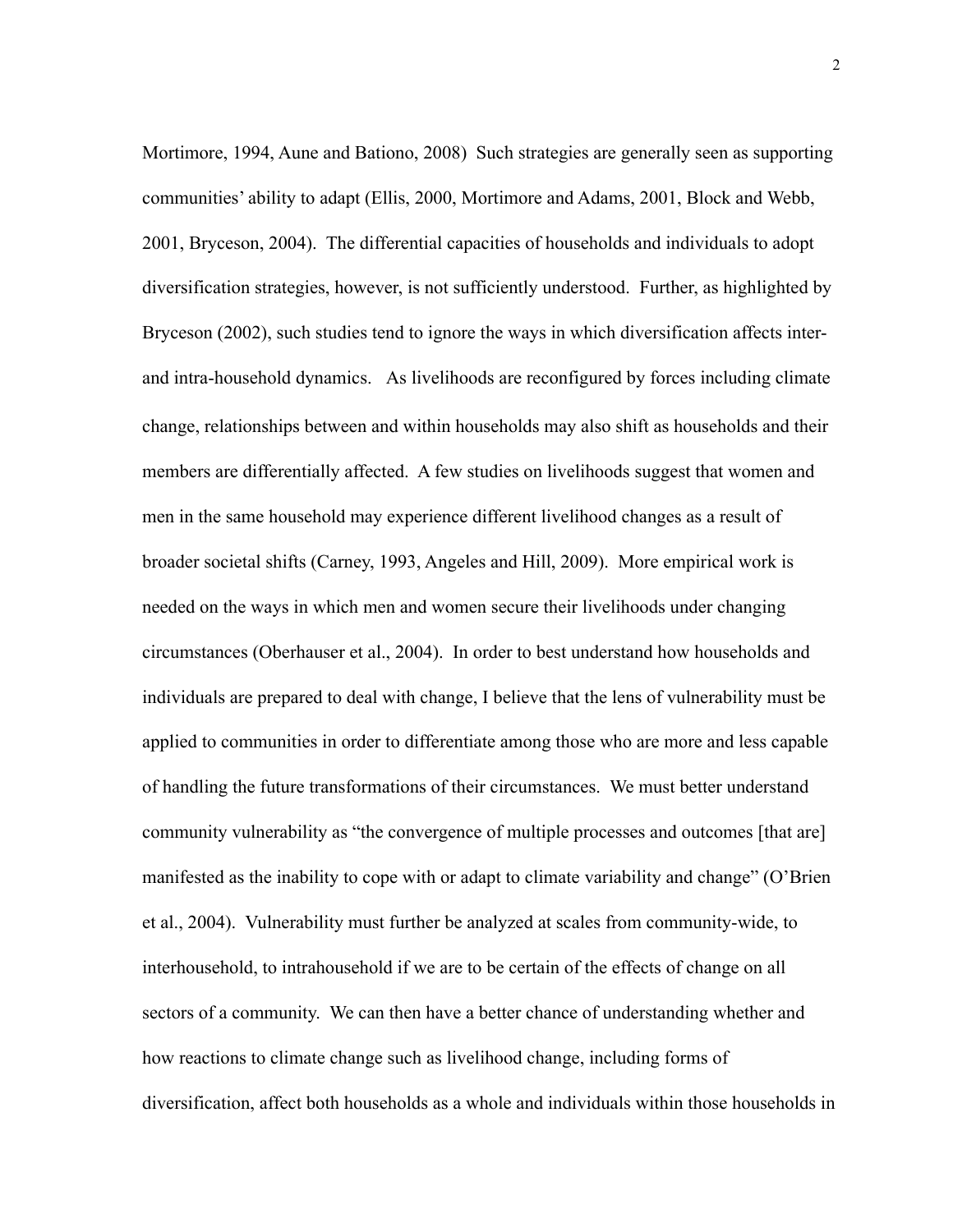particular. This study's perspective on vulnerability will include analysis of community vulnerability, interhousehold vulnerability, and of individual vulnerability. Community vulnerability is seen through the lens of change in the study village as a whole over time, without comparison to other villages. Individual vulnerability is analyzed through the lens of gender-- in other words, gender differences are defined as individual differences in vulnerability.

 The goal of this thesis is two-fold: 1) to clarify the ways in which households of a village in the climate-volatile Sahel deal with both biophysical stresses and with social change which may or may not be related, and whether their actions increase or alleviate their levels of vulnerability; and 2) to determine whether the changes undergone in the village have differential effects on the male and female members of households in order to determine how forces such as climate change may affect women's vulnerability as compared to men's vulnerability.

 The thesis is composed of four chapters, with a chapter to answer each of the research questions above. Chapter two addresses the question of how households of the study site deal with climatic and social change, and the ways in which their choices affect their vulnerability to future change. In chapter two, I argue that while climatic variability may be a force causing increasing vulnerability in the study site, a variety of social and economic forces are ameliorating village welfare. Yet, with welfare improvements, there is also increasing differentiation among households. So, while economic welfare of some may be improving, vulnerability is increasing for households with fewer capabilities to adapt.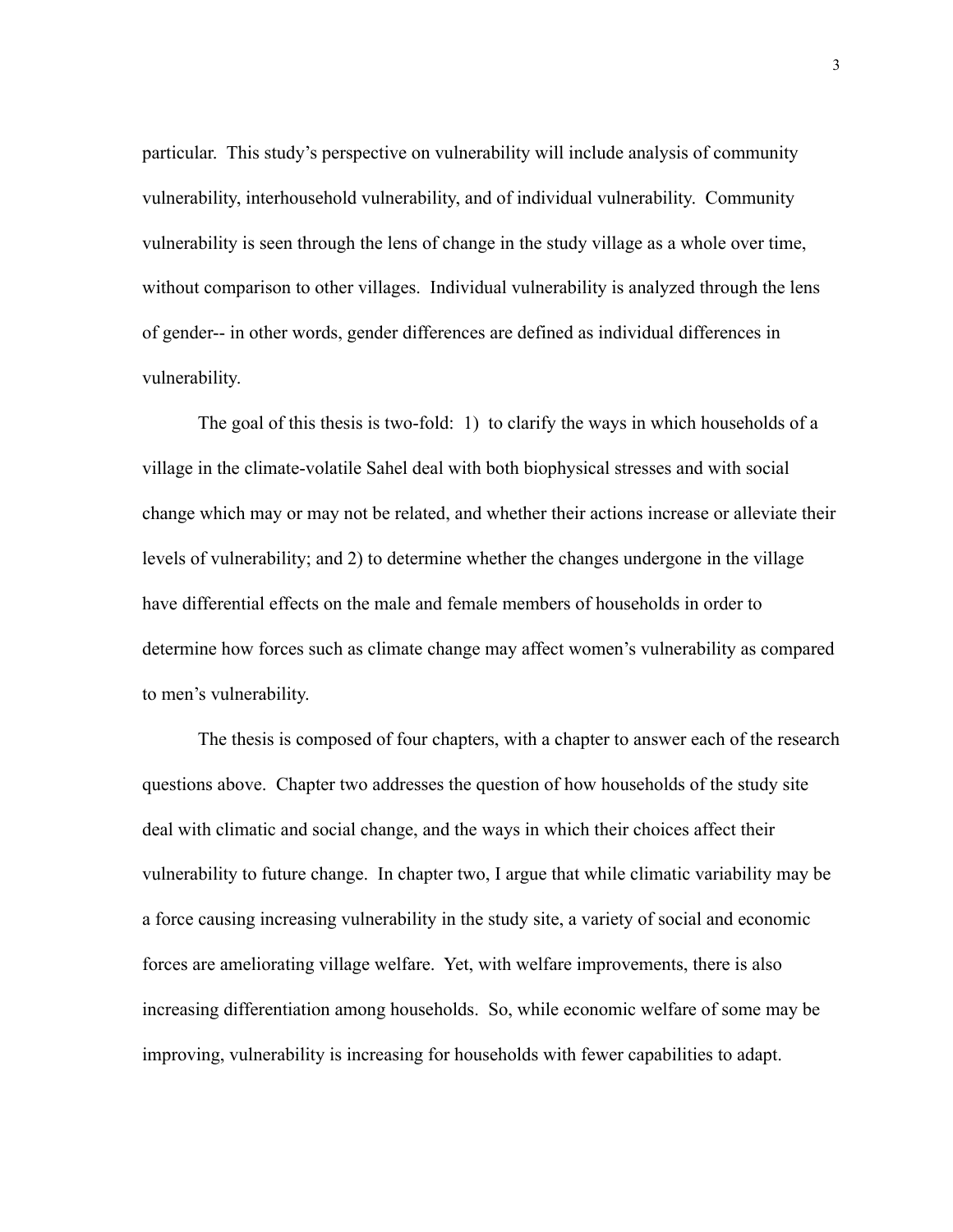Chapter three examines how climatic and social change, in particular the historical trends toward more conservative interpretations of Islam for women's role and trends in agricultural intensification, are affecting women's role in agriculture and in the household more broadly. I argue that intensification as well as new views of women's role are diminishing women's economic and social roles in the village.

 Chapters two and three each have a literature review. Since the geographic context and the research methods used apply to all chapters, both background and methods sections appear in this introductory chapter.

## <span id="page-11-0"></span>**Background**

 Tounga Sarkin Noma is a village with just over 300 residents that lies seven kilometers west of the city of Birnin 'Konni in the Tahoua region of Niger (see map, following page). The village is 1.5 kilometers north of the main east-west highway, a fact which helps provide the village with fairly easy access to transportation by bush taxi and by donkey cart in the dry season. The village is also a fairly short distance from the Nigerian border, with most who enter Nigeria doing so from Birnin 'Konni, which is just 7km north of the Nigerian city of Illela, which is a major commercial center. The village was established seven generations of chiefs ago, when Sarkin Noma, then resident of the village of Gozerawa to the north, decided to use his wealth to establish his own farming space. The majority of the current households in the village have one or more members who are descendants of those who subsequently took power from Sarkin Noma's line when his son-in-law could not adequately control the family's wealth due to Sarkin Noma's twelve off-spring all being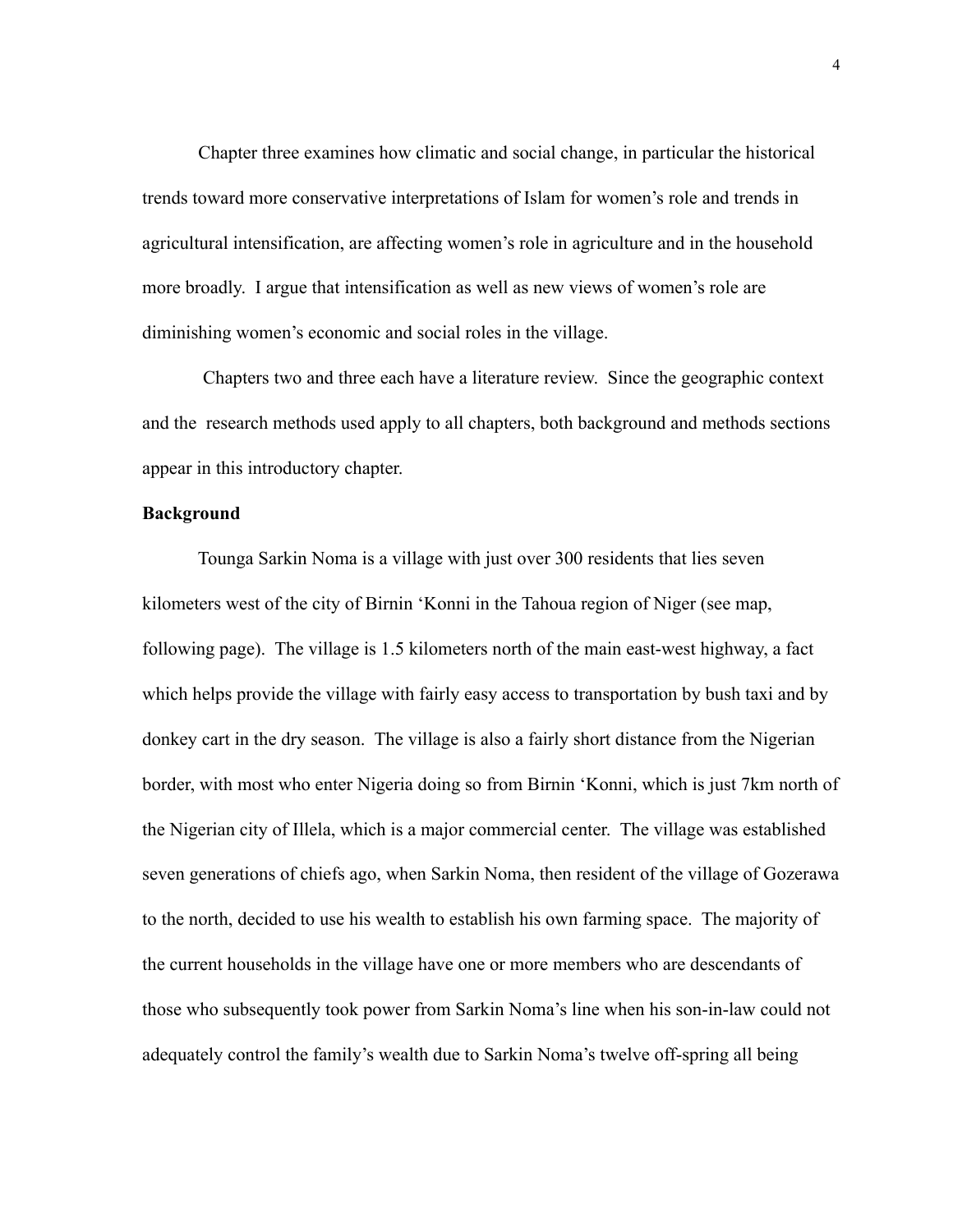daughters. At the time that Sarkin Noma founded the village, the entire area cultivated by him was held and worked in *gandu*-- farmed by his entire family as one unit.



**Figure 1**: Map of Niger and of the area near the study site, Tounga Sarkin Noma.

*Gandu* has long been a traditional household farming arrangement for the Hausa, with women and young men often being granted their own plots at marriage (*gamana* or *gayama*)[.1](#page-12-0) In the Tounga Sarkin Noma area, women have also inherited plots of land from their parents, usually near the village in which they were born. In *gandu*, the expectation is that all members of the household contribute their labor to the family plots, whose produce

<span id="page-12-0"></span><sup>1</sup> For extensive definitions of this and similar Hausa terms, see Hill (1972).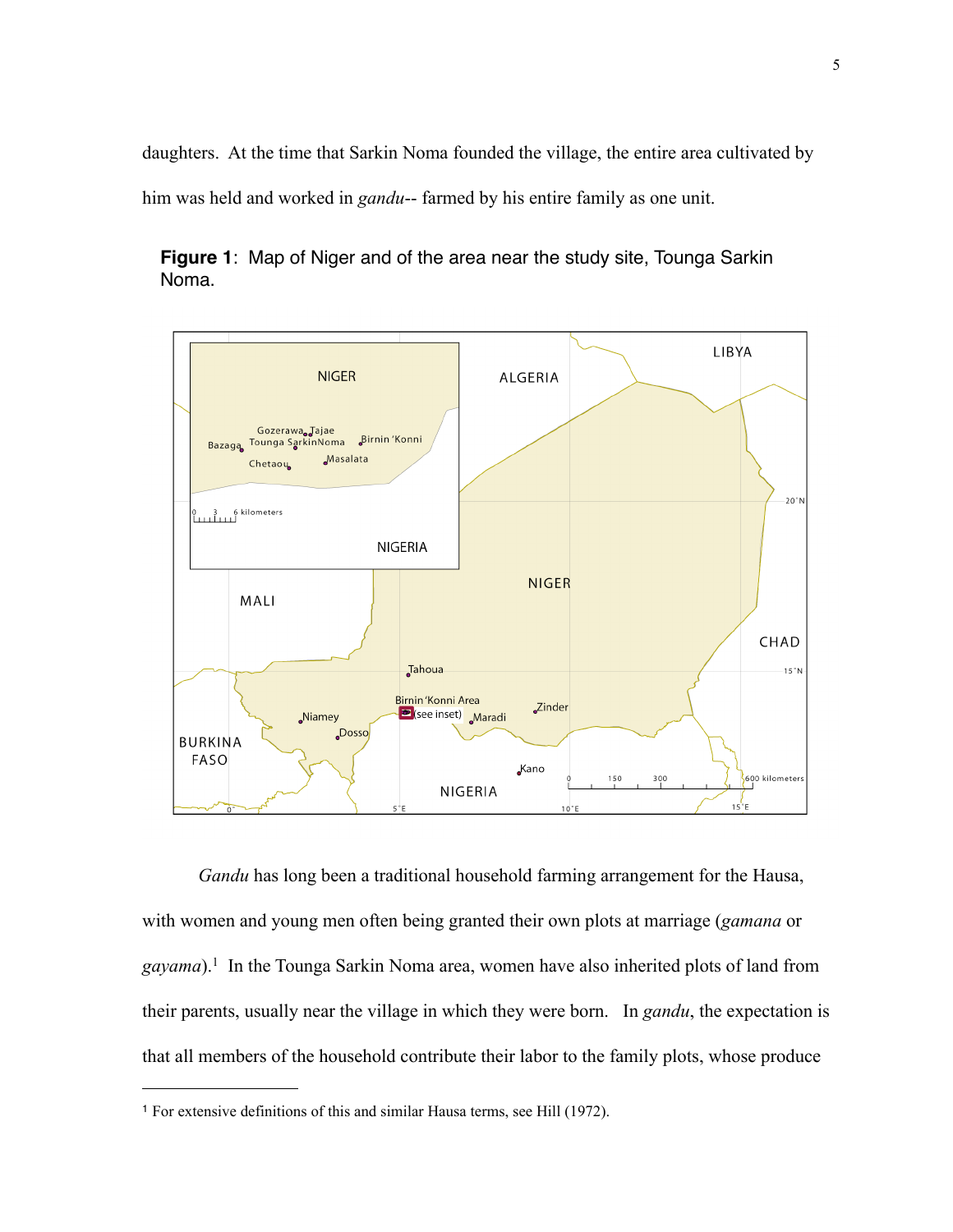belongs to the entire household, while only individuals work *gamana* plots and are permitted to keep their own harvest. It is unclear whether women previously widely participated in *gandu* arrangements in most households, although a few either still do or did until recently. Women's use of *gamana* is more common today, but the produce is often treated as food to be used in the case of a husband's absence. Some women's *gamana* production has also been integrated into the general household stores.

 Household stores of grain are placed after harvest in large, bulbous, mud-built structures which are elevated off the ground with openings only at the top to help prevent rodent entry. Users must climb ladders to enter into these granaries (*runhwa*), usually in pairs. One enters the structure to retrieve an entire grain bundle (sorghum or millet) and tie it to a rope, which the other pulls up and out. Since the operation involves climbing on homemade ladders (I infer), and because the majority of grain stores are produced by men, $2$  only men usually enter the *runhwa* to retrieve grain. A man leaving for an extended period of time may have a certain number of bundles removed, or may leave directions with a male relative on how much is to be accessed at a given time. Once grain is removed, either men or women thresh the grain<sup>3</sup>, and women winnow and then daily pound enough grain into flour for the household to eat that day.

 Women's work is centered first on the household, with daily production of millet/ sorghum porridge (*tuwo*) or drink (*hura*) being their first responsibility. Women also perform all other cooking tasks (except for the rare grilling of meat), gather wood from the

<span id="page-13-0"></span><sup>2</sup> Consistent with Islamic men's responsibility to feed and clothe the entire family.

<span id="page-13-1"></span><sup>3</sup> This depends upon household arrangements, such as whether or not the household's wives are secluded.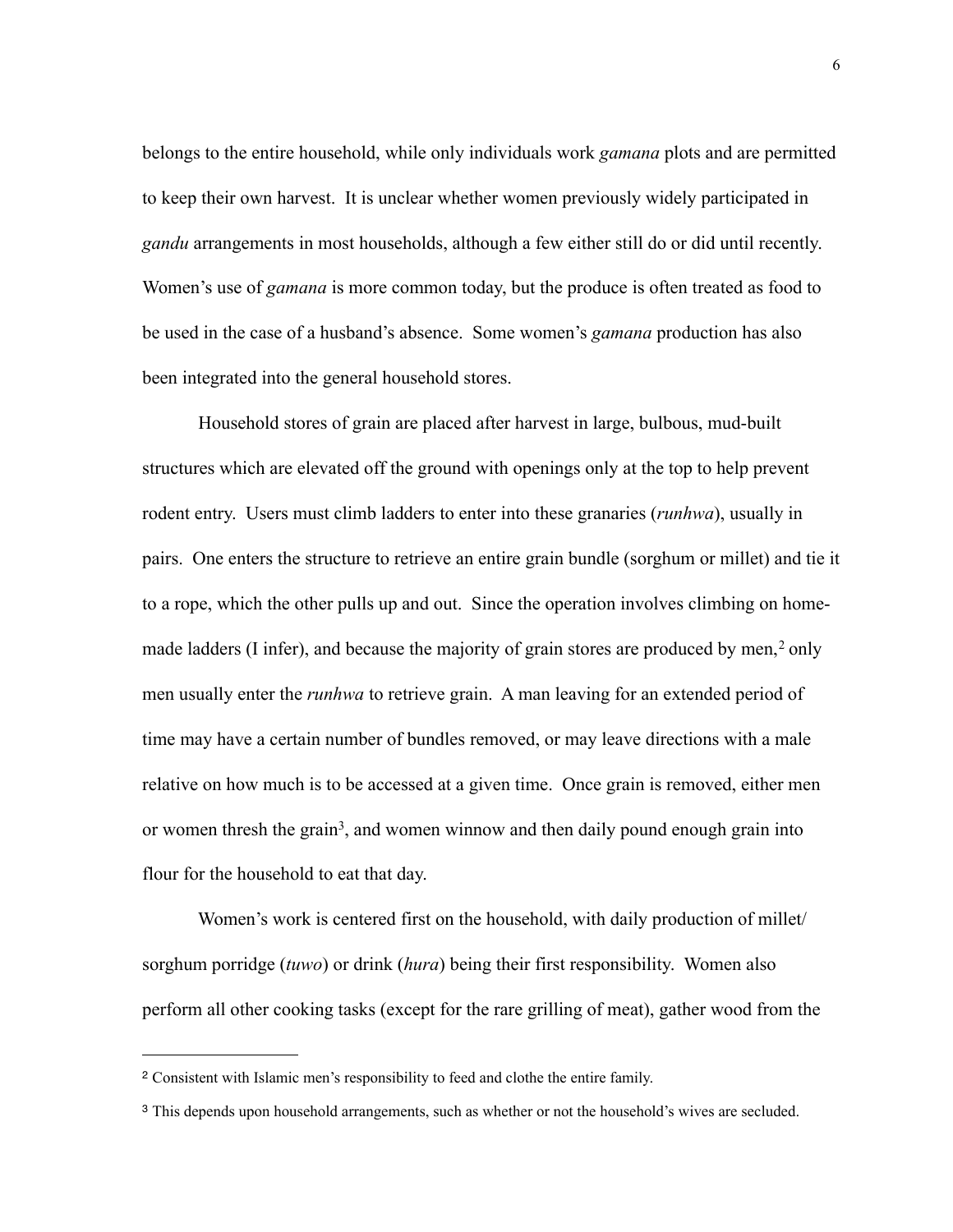bush, carry water from one of the two village wells, sweep the compound daily and wash clothes. They are the primary caretakers in the household, washing and feeding small children, and taking care of any household member<sup>4</sup> who is ill or too aged to produce their own food or carry their own water. They are usually the sole caretakers of children, although many men spend time with their youngest children in relaxed contexts, letting them sit with them in village plazas (*hili*), for example. In addition to their domestic duties, many women produce food for sale in the village, or buy and sell items like sauce ingredients (dried peppers, tomatoes, spices) or jewelry, makeup and clothing. Food produced for sale in the village is often sold by daughters of ten or eleven years who are nearing marriage, to help make money for the marriage. Other items may be sold out of the home, or by women who go from house to house with their wares. Some also farm millet, sorghum and beans, as well as more minor crops like rice and hibiscus. All married women (and older girls) tend to be busy during the majority of the day, year-round. Men who have become involved in irrigated cold-season onion growing, also tend to be busy throughout the majority of the work day most of the year.

 Most of the households in the village consider themselves farmers (with two Fulani herders being the exceptions), and are attached to the belief that millet and sorghum are the center of their existence and are produce that are not to be sold, as they constitute the family's sustenance for the year. Despite this belief, most households depend to a rather substantial extent-- a few for even more than half of their food-- on men's outside income from labor migration, working for fellow farmers, cutting wood for sale in the city, buying,

<span id="page-14-0"></span><sup>4</sup> Often including family like parents or cousins who live in other villages.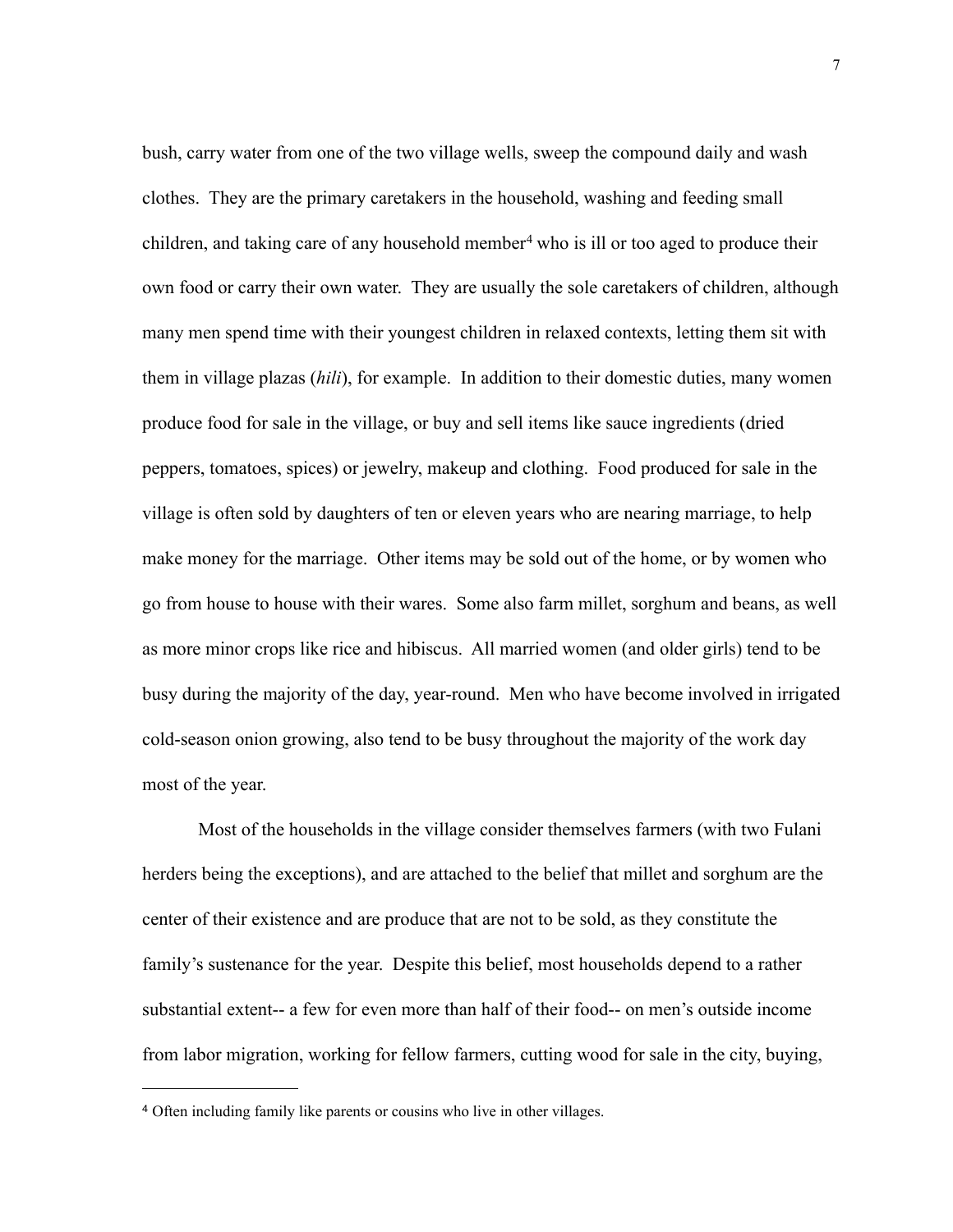slaughtering and roasting sheep and goats for sale, gathering and selling traditional medicine, and agricultural sales such as sales of beans, bean hay and grain stalks (as livestock feed). Women's income often goes to support needs for major family events like marriages, births, illnesses and funerals.

 When either men or women have extra income, it is often invested in livestock, which can be sold if need arises in the form of food shortage, illness or wedding. According to all accounts, livestock ownership has been on a steady rise since the end of the mid-1980s drought. Some lost nearly all their livestock at that time due to the need to sell them for food and the inability to feed the livestock. All households now have at least some claim to livestock, although in a few cases it is simply through *habbanaye*, which grants individuals the right to a reproductive female (usually a goat or sheep) until she gives birth twice, and allows them to keep one or both offspring. Some households have built up substantial numbers of animals, and their assets amount to the equivalent of, at the most, 9 cows (see Methods for more on equivalency). More on assets and income is covered in the following chapters, which provide a fuller picture of the history of the village's income and assets and how they are currently distributed among men and women.

 One additional piece of background must be provided to make sense of the circumstances that provided the information in this study. As I was a Peace Corps volunteer in the village from 2004 through late 2005, and continued to provide project support throughout the following fifteen months during which I lived in Birnin 'Konni, my role in the village for three years was as a source of funding and project impetus for agricultural, savings, education, health and youth development projects in the village. My role also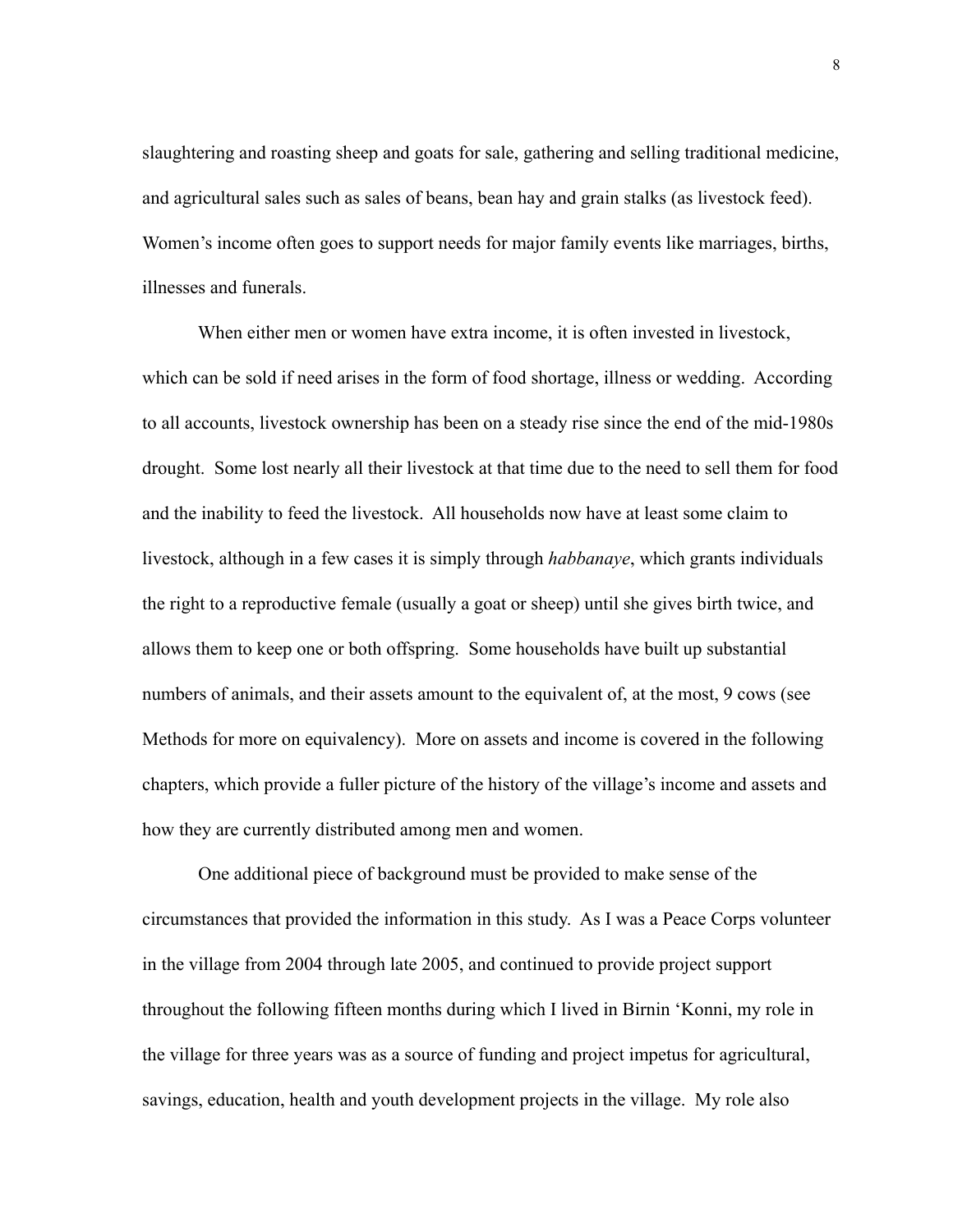included being an outsider and yet a child of the village. An androgynous figure who worked with both women and men and did not quite seem to be either one, as an unmarried female adult. The role as source of funding and project impetus, however, is of significance for understanding some responses that some village residents may have offered me. In my questions, some seemed to see opportunities for future income-earning projects funded by outside entities. As such, there were a few moments when respondents seemed to be offering me the response I "wanted" ("I really want to do cold season gardening." "Your coming brought us understanding."). By and large, respondents seemed to be offering their honest assessments of their lives, but I think it important not to disregard the potential for future help to influence respondents' answers.

#### <span id="page-16-0"></span>**Methods**

This study is based on surveys and interviews conducted in Tounga Sarkin Noma during six weeks in the summer of 2010, but also relies heavily on evidence gained from three years of living and working in and near the village from 2004 through 2007 as a Peace Corps volunteer. Historical precipitation data for Birnin 'Konni are also used. Fieldwork in 2010 was composed of a survey, interviews and participant observation. The survey was constructed to provide an understanding of current household income and assets and how they differed between households and across genders. The interviews aimed to provide a broader scale picture of the processes that resulted in particular differences, especially through understanding village history within living memory. The two methods, together with participant observation of livelihood activities, were intended to provide answers to questions of community, household and gendered vulnerability as posed in the introduction.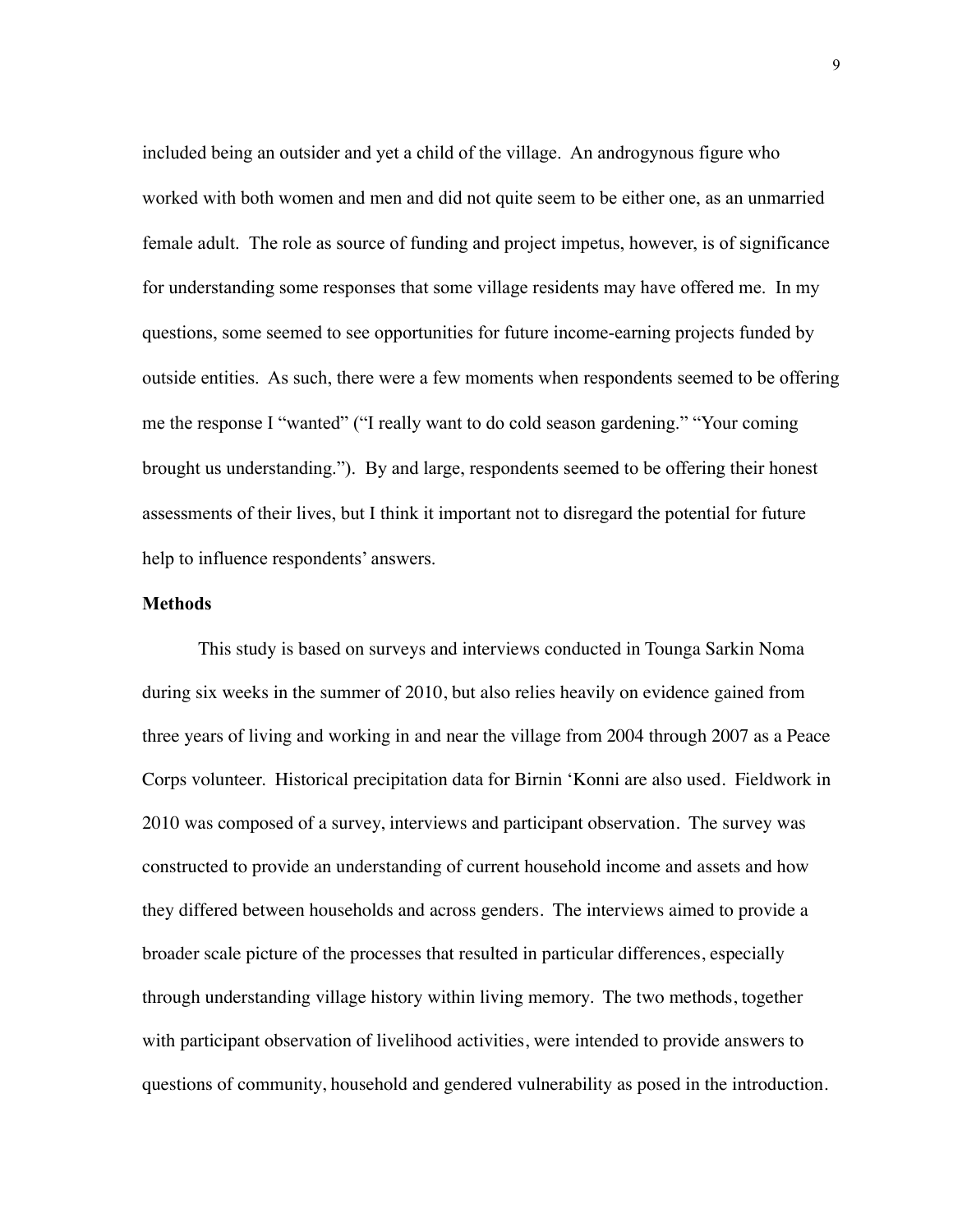### *Survey*

<span id="page-17-0"></span>The 2010 fieldwork involved surveys of forty-two individuals (members of twentythree of the village's twenty-four compounds). Survey respondents included 18 women and 24 men. The survey asked respondents to describe household composition, including enumerating all members of the household. Next we discussed the numbers of livestock in the household and who owned them. Livestock included both food animals such as cattle, sheep and goats and work animals like donkeys. Respondents next told me how many fields they owned, and with female respondents I also discussed their mother's field ownership and location. Then we discussed 2009 and, if remembered, 2008 harvest totals for all crops grown, and whether any of those crops were sold at any time during the subsequent year. Cold season crops and sales and animals sales were then discussed. Respondents were asked to discuss any income generating activities they pursued. Any additional assets, such as motorcycles or motorized pumps were then listed. Finally, the uses of income and assets were discussed through questions on how an individual's family funds such needs as food, clothing, livestock purchases, marriages and healthcare.

#### *Interviews*

<span id="page-17-1"></span>Semi-structured interviews were conducted with fourteen individuals. Interviews focused around questions of both broader village history and on climate and livelihood history in particular. Interviewees were asked to discuss such history within their living memory, and a timeline was initially established by discussing Niger's presidents and the hunger periods experienced in the village to establish approximately when village events took place. Four interviewed individuals were women, and although I wished to interview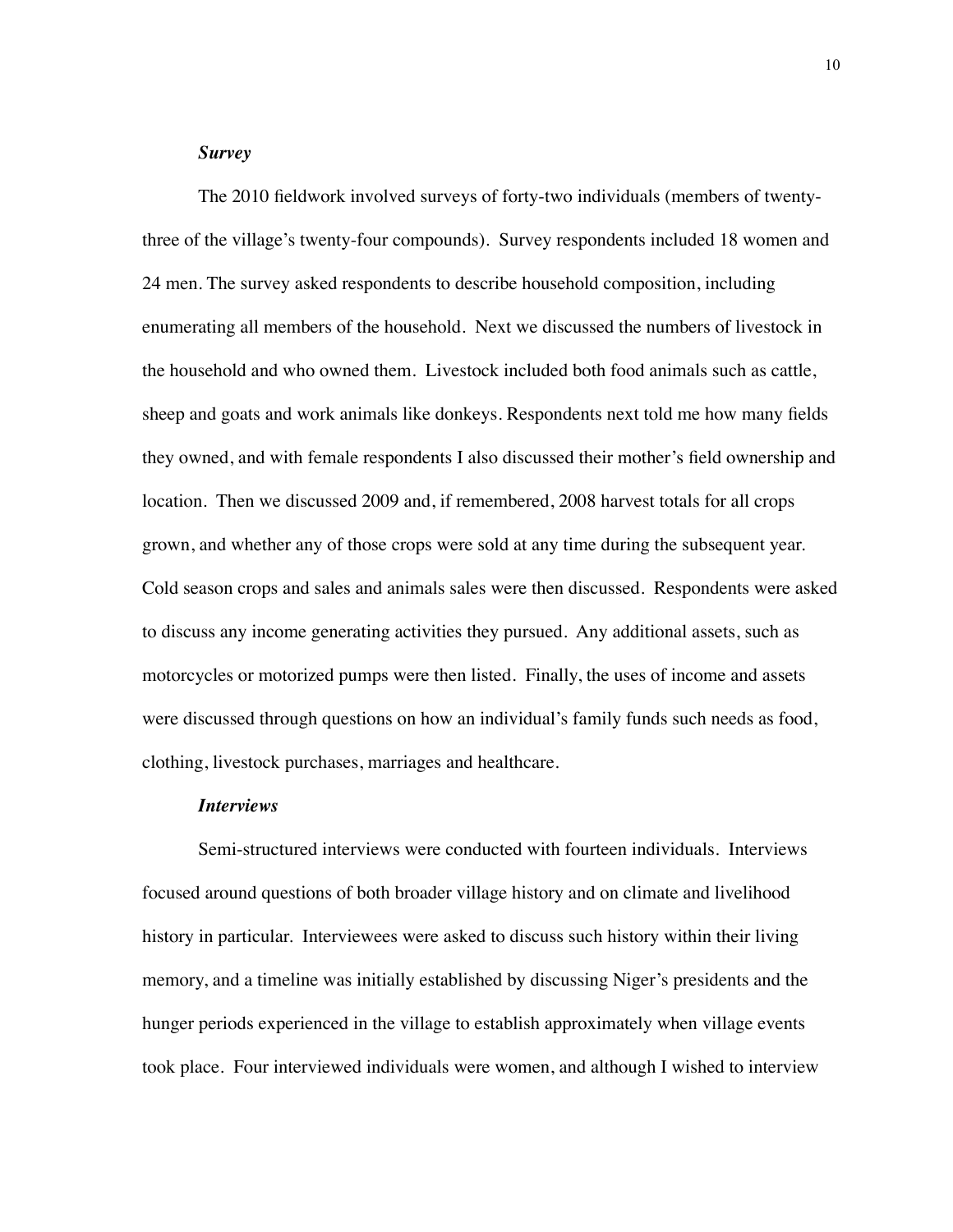more women, it proved difficult due to the necessity (in many households) to talk to husbands first, and also due to the busy work schedule of women. Some women also seemed shy or nervous of talking with me on livelihood topics at all, although most eventually agreed to at least be surveyed.<sup>5</sup> Several of the survey respondents also voluntarily provided additional information related to interview questions of interest. Most interviews were conducted with single individuals, but several group discussions were also held. One such discussion, with three older members of the chief's household, helped to establish a timeline for village history, including major famine names, children born in the years of major famines, the history of the establishment of the village and of village leadership. In that meeting, interview subjects also described how life in the village has changed during their lifetimes. Another group discussion with a group of leading men in the village helped to further flesh out the ways in which the village has experienced livelihood change during the lifetimes of those present at the meeting, including changes in taxes, customs policies, agricultural practices and climate. I also conducted two interviews with pairs, one pair of women and one of men, which were further fleshed out through individual interviews.

#### *Rainfall data and analysis*

<span id="page-18-0"></span>In addition to information obtained in the village, the thesis makes use of precipitation data from three different sources. Despite the fact that precipitation data obtained are all drawn from the same original source of data, the government rain gauge in Birnin 'Konni, the data do not accord perfectly. One data set (KNMI Climate Explorer), and the most thorough, represents the time period from 1938 through 1980, with apparently

<span id="page-18-1"></span><sup>5</sup> A number of men were similarly nervous or uncomfortable.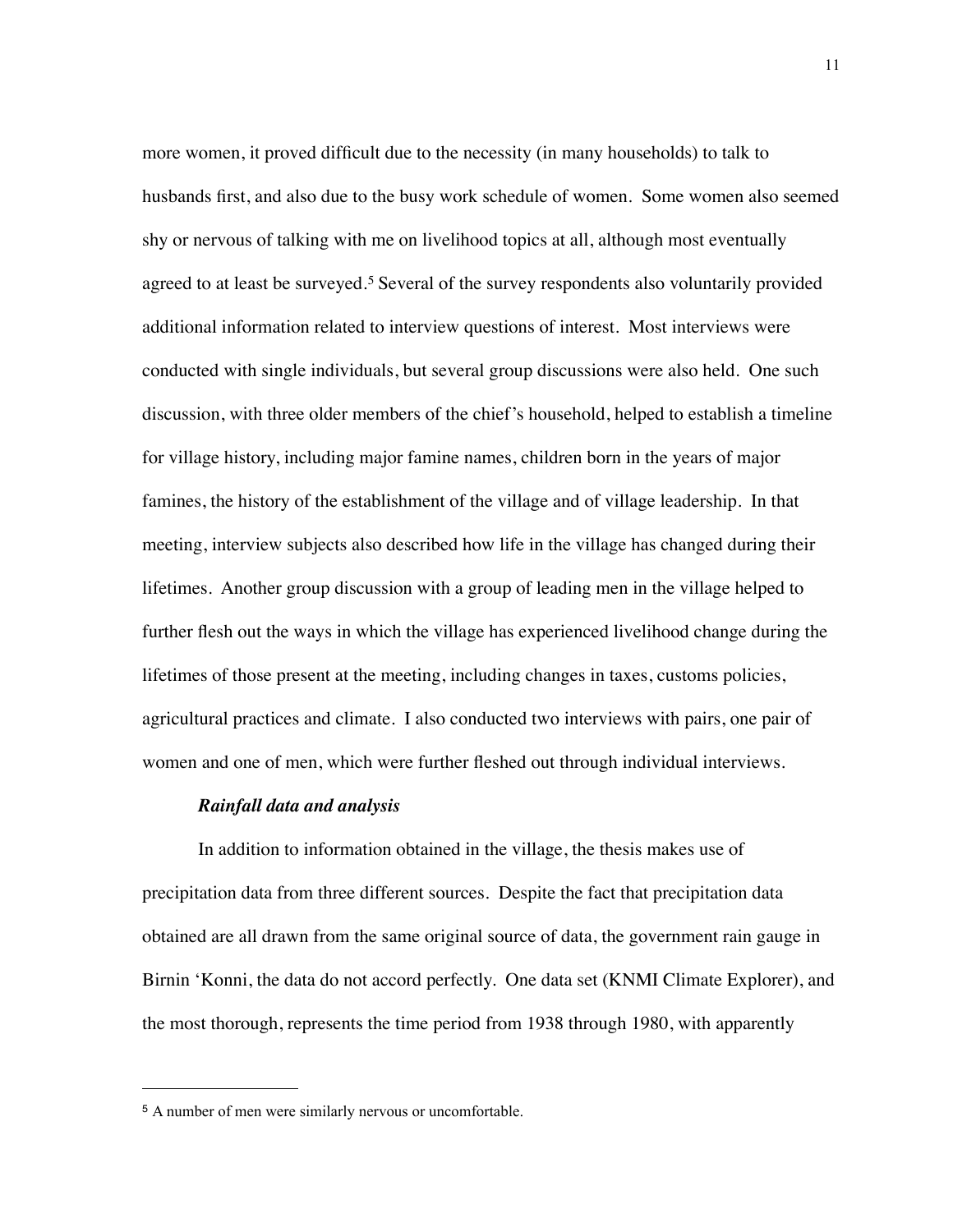complete daily data from February 1945 through December 1980, with the exception of typically dry season months in 1964, 1965 and 1966. Another (Tu Tiempo, 2001-2011), has information for the same rain gauge starting in 1957 and running to the present, but the years through 1964 and possibly 1965 appear to be missing data. Daily information is recorded, but some days have no recording, zero or otherwise. Their totals do not match up perfectly with those of KNMI for months or for annual totals. The third source of data, from the official Nigerien Institut de la Statistique has only annual totals listed, and starts in 1971, extending to 2009. Its totals do not match perfectly with either of the other two sources, and appear to stay closer to middle-range numbers for annual totals than either of the other two do. Since none of the data sources cover the entire period in question and are clearly accurate, I chose to use a mean of all three, dropping out the most anomalous numbers (e.g. 4 mm of rain for a year and up to 160 mm for a year that is not known as a drought year). From 1973 to 1980, the numbers used for comparison are thus an average of all three data sources, while before that period they are averages of the two available numbers or are represented by the single available number. Graphs of the three data sources and of the mean was prepared and are presented in Chapter Two. The graph of the Birnin 'Konni precipitation mean was used to compare against informant's statements about climate history in the village.

#### *Interview and survey analysis*

<span id="page-19-0"></span>Information on population growth was derived from historical descriptions from interviews, and compared to concurrent trends in Niger as a whole and in the region. The current population total is based on a nearly exhaustive census of the village, with the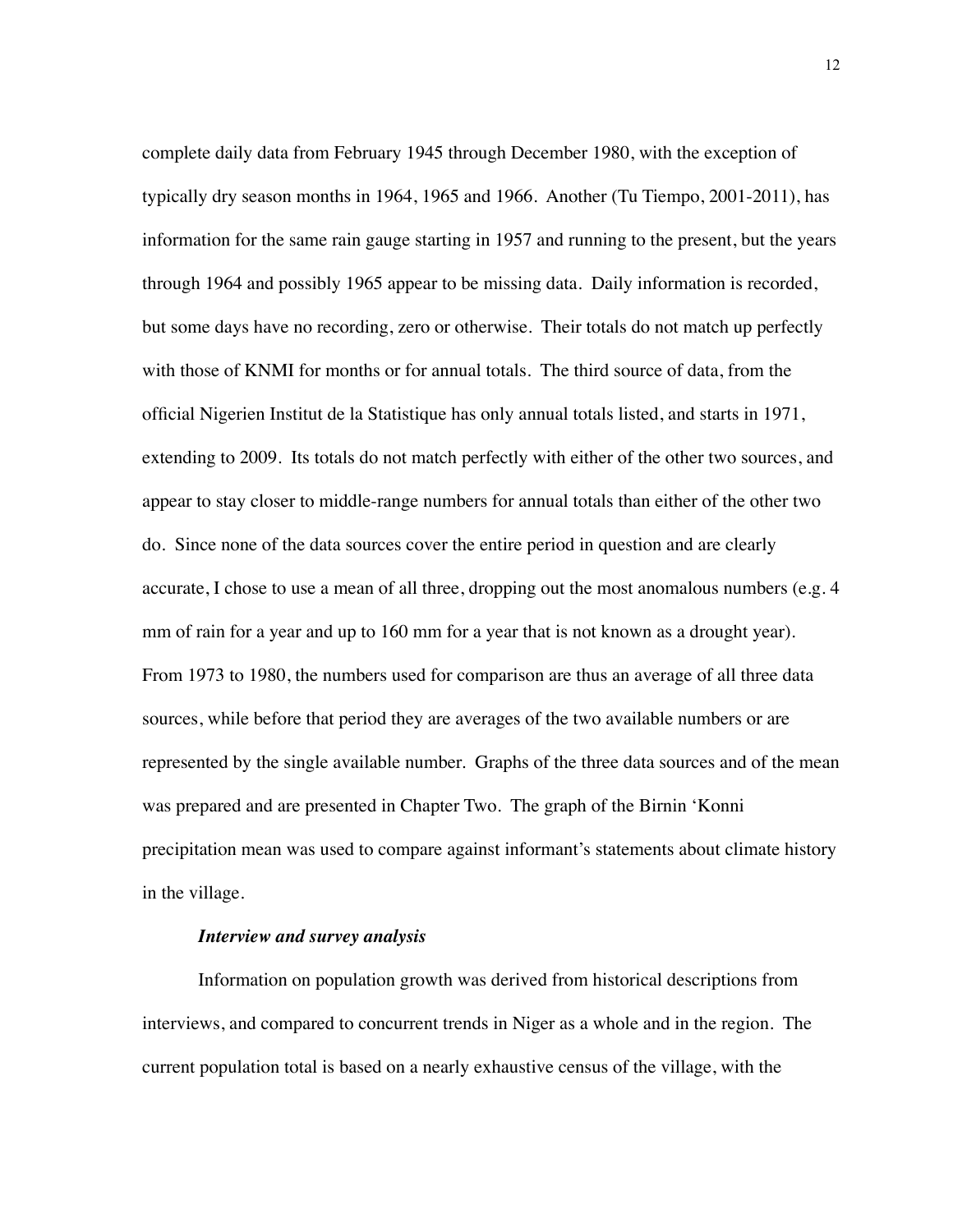exception of the household that was not interviewed or surveyed. Numbers for the nonsurveyed household are estimated based on my knowledge of the residents of the household.

Land-use change is also based on interviews and surveys, as well as walking to fields with participants and observing some field boundaries. One major source of data for this comparison was female respondents' descriptions of their own and their mothers' land tenure and agricultural participation, a topic on which all female respondents gave data. Respondents answers were coded according to their own land-owning status, mother's landowning status and current and past farming participation. Additional comments on women's participation in farming or land tenure status was coded with the above data.

Information on access to markets through transport was drawn largely from interview data and from observation, and information on new markets, including the onion market was drawn from both interviews and surveys. The same is true for information on soil regeneration, the cereal bank and cereal-loan institution (*warrantage*) and on the arrival the new source of employment in the form of the Nigerian government minister.

Based upon the interviews and surveys, household and individual differences in income and assets were assessed. Households were initially defined as compounds (*concessions*). All compounds represent a group of individuals that farm or have farmed as a corporate entity either presently or within the past twenty years. For purposes of analysis of food security and assets, compounds were subdivided according to whether or not the members of the households share fields and granaries.

Economic elements of household vulnerability were determined through measures of household assets, including measures of the previous year's grain totals as a partial measure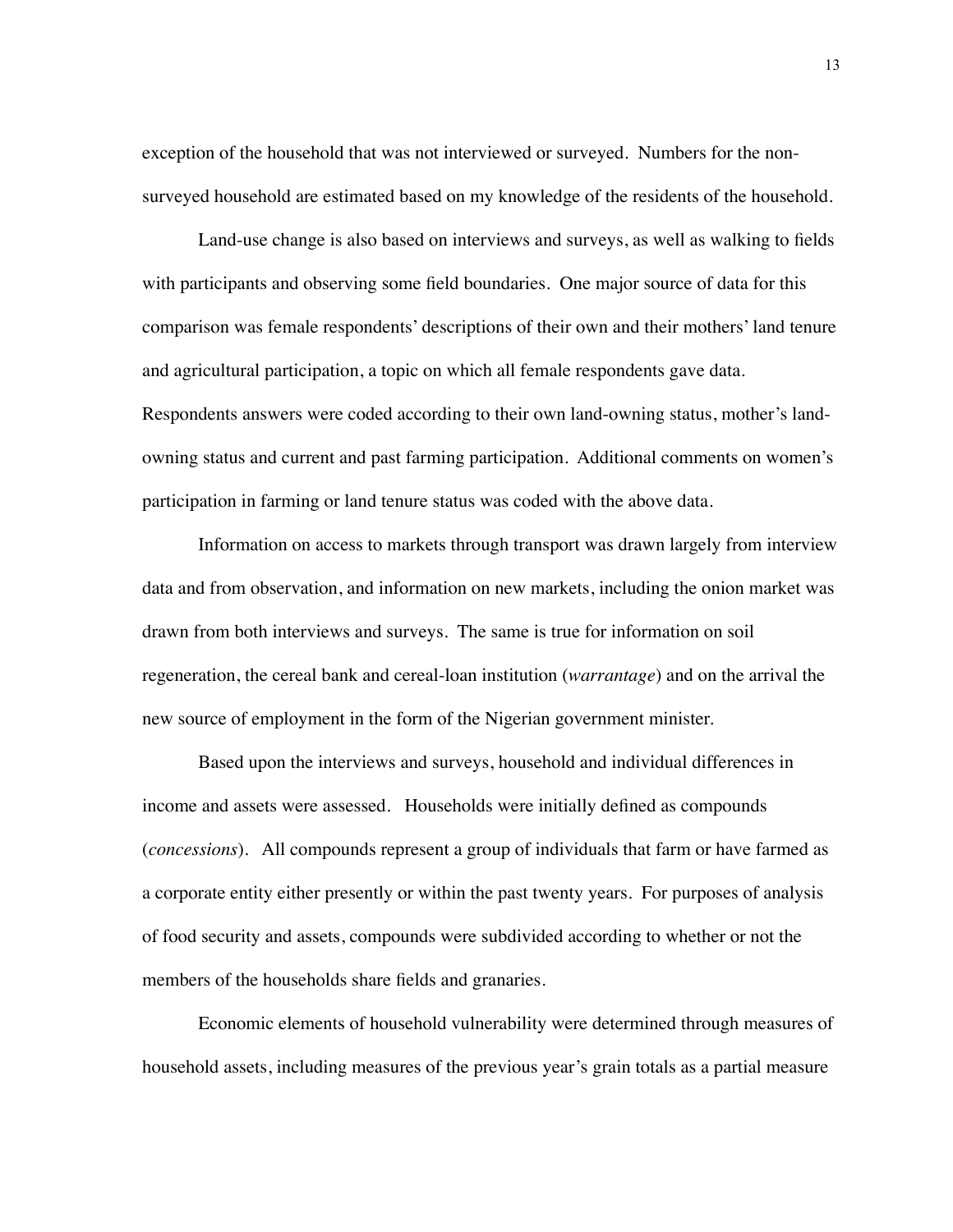of household income and as a way to estimate land holdings. One measure used for comparison was moveable assets. As the most consistent reporting was of cattle, sheep, goats, donkeys, motorcycles and motor-powered water pumps, these were the assets used for comparison. Fowl were excluded since their reporting was inconsistent. Values for each of the moveable assets was derived from informants' information on prices paid or received for a given sale, and a mean of the reported values was used to compare an asset to other assets. Most reported values varied very little, with sheep being the exception, since prices for sheep are especially high at Tabaski (Eid Al-Adha) and far lower if sold at other times of year, so that the mean for sheep is about 50% higher than the median  $(\sim 18,000 \text{ F CFA} \text{ vs. } 12,000 \text{ F}$ CFA). Respondents' numbers of each asset were multiplied by the asset's value, and each respondent's moveable asset total was derived by adding up the total of asset numbers times asset values.

Food security/food sufficiency for a given household was derived from the previous year's (2009) grain production totals. Bundles of grain (millet + sorghum) for a given household were totaled. Information from respondents on how much grain was needed to sustain a given household for a day was used to create an annual per person grain need. One individual was calculated to need 0.45 bowls of dry grain per day.<sup>6,7</sup> Multiplied by 365 days, a person then needed 33.1 bundles of grain bundles of grain per year. The village's mean

<span id="page-21-0"></span><sup>6</sup> Each unmarried (i.e. never married) individual was counted as a child. Since nearly all girls in the village are married by age 12 or 13, most females counted as children are accurately counted as non-adults. Although males, too, marry young in the village (in the mid to later teens), many teenage males consume adult amounts of food. Here, they are counted as children in all cases because they often leave the household for extended periods in dry season, and are not consuming household resources at that time. The measure is an overgeneralization, but is uniformly applied across households, so should apply minimal distortion in crosshousehold comparisons.

<span id="page-21-1"></span><sup>7</sup> The number was calculated based on a mean of four individuals' descriptions of household needs. On a per person, per day basis, the estimates were: 0.48, 0.38, 0.51 and 0.43 bowls.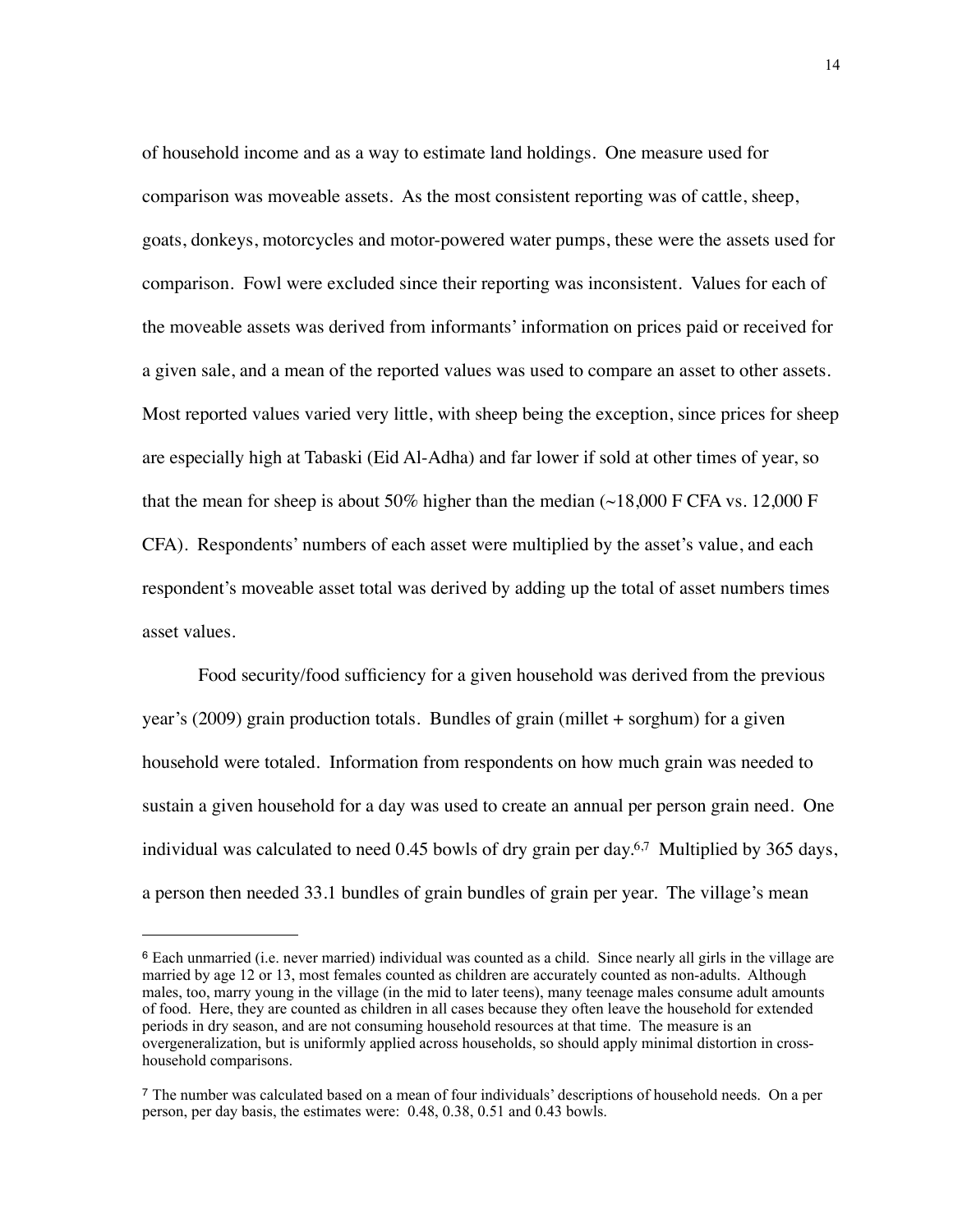bundles per person per year were 19. The highest was 38.3 bundles per person per year, and the lowest was 1.78 bundles per person per year. Percentage food self-sufficiency (food security) was calculated based on dividing the household bundles per person per year by the annual need value of 33.1 and then multiplying by 100.

Data on two men's profits in onion gardening was used to calculate total profits. All inputs, labor payments, and income from onions were used to calculate profit in F CFA. Through the thesis, F CFA to dollar equivalents use the value of 500 F CFA to the dollar.

Information on women's cold season gardening was derived from observation, experience and interviews. Women's reasons for quitting cold season gardening were coded according to type.

Information on women's income generating activities was derived from interviews and surveys and was coded according to whether or not women were cloistered.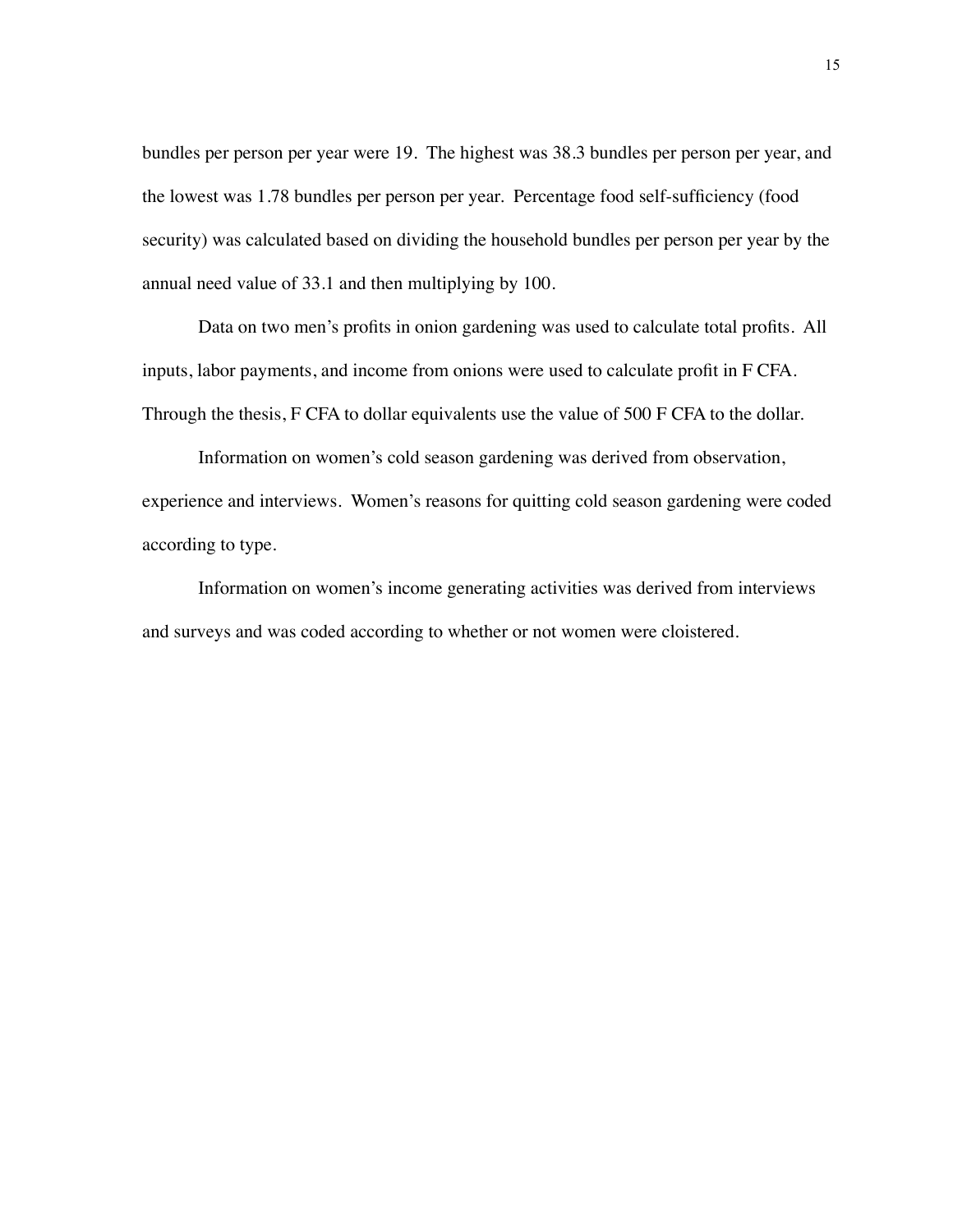#### <span id="page-23-0"></span>**Chapter Two: Changing Vulnerabilities**

#### <span id="page-23-1"></span>**Introduction**

#### <span id="page-23-2"></span>*Context: Climate Risk and Climate Change in West Africa*

 The West African Sahel is a region of the world that has long been subject to highly variable rainfall on both interannual and interdecadal time scales (Nicholson, 2005). Most rain falls in the northern hemisphere's summer months, with the heaviest rains usually falling in July, August and September. In the southern Tahoua region of Niger, rains may start as early as April and last into October, but may also begin in June and last only through August. Annual rainfall for Birnin' Konni, the closest rainfall gauge to the study site, has been known to range within a single five-year span from as low as 250 mm to over 600 mm (Tu Tiempo, 2011, Institut National, 2008, KNMI, n.d.). The variation in both timing and extent of rainfall is typical of the Sahel more broadly (Nicholson et al., 2000). A 30-year-long dry trend between the late 1960's and early 1990's, with a particularly notable drought in the early 1970's, first brought significant scientific attention to the study of the region's climate, but it seems clear that variability with periodic annual droughts and long-term drier periods are typical of the region (Hermann et al., 2000; Hulme et al., 2001). A recent "greening" of the Sahel as a whole, with increased vegetation greenness as determined through analysis of the Normalized Difference Vegetation Index (NDVI), parallels (and appears partly due to) an apparent partial recovery of average rainfall since the droughts of the mid-1980s (Hermann et al., 2000). Yet, that "recovery" does not amount to a return to rainfall levels of the 1960s, and may encompass continued and possibly increasing variability. Thus, variability is the main defining feature of rainfall in the Sahel.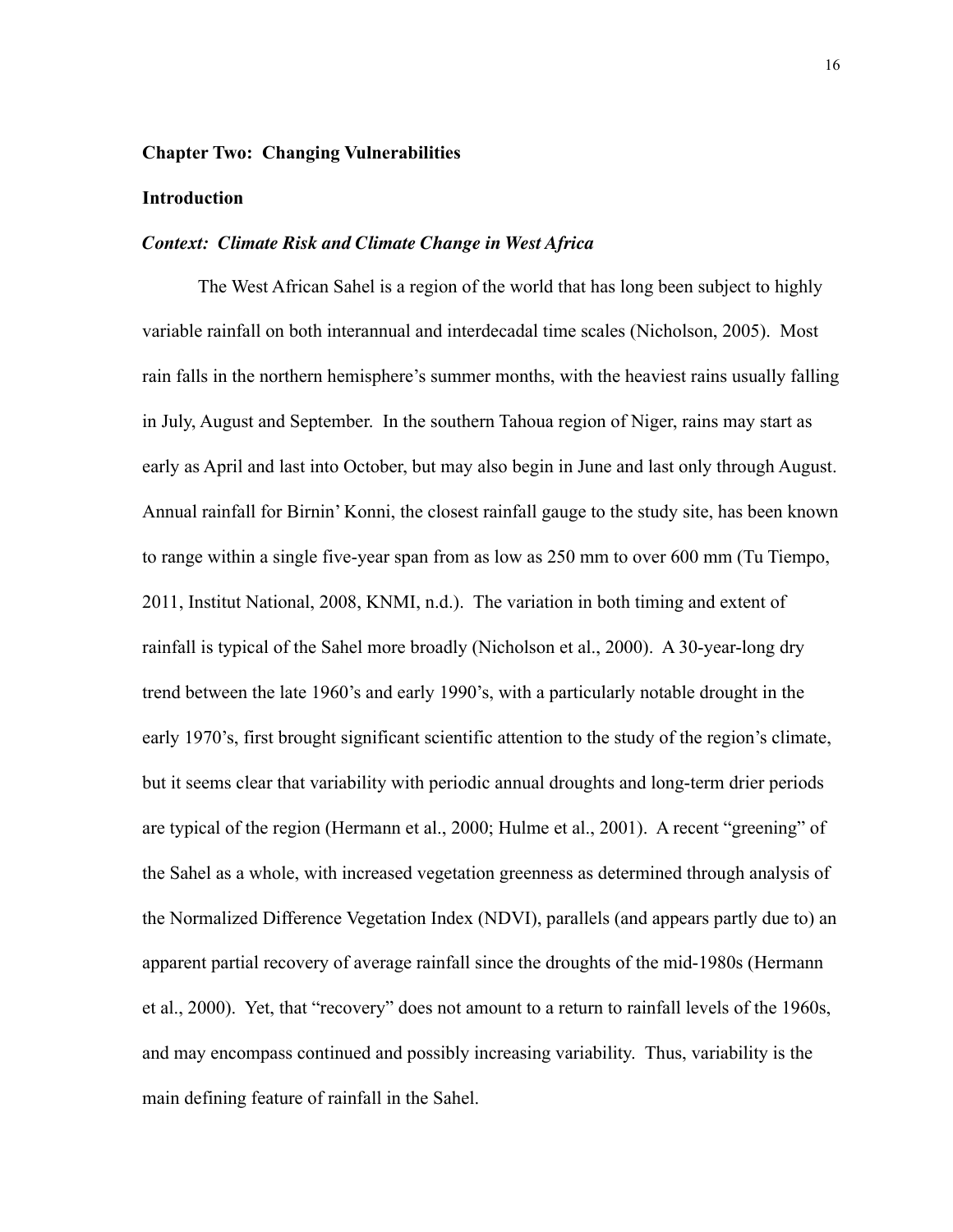The future climate of the Sahel is likely to be similarly marked by variability. Within the context of predicted global climate change, the Sahel is predicted to be, on average, drier than it is today. In addition, the African climate has warmed as compared to 100 years ago and is likely to continue to warm, on average, 2 to 6˚C during the next 100 years, a change which will further tax water resources (Hulme et al., 2001). Yet, as Nyong et al. (2007) note, "records show that the region has experienced marked rainfall declines and droughts that exceed those predicted by models of future climate..." So, residents of the Sahel have long been accustomed to dealing with substantial variability, and in a long-term sense, future changes may not represent an entirely new paradigm.

# <span id="page-24-0"></span>*Past Research on Climate and Vulnerability*

 Despite the difficulty of understanding human change in such variable contexts, the intense research focus on climate change, as well as the welfare of Sahelians, calls for attention to be paid to placing human change in a climate context. Much of the work on global climate change has focused on climate as a major driving factor in determining future human vulnerability and need to adapt. Yet much of the literature has a highly technical and instrumental focus, examining human reaction to climate change as though climate were the *only* factor to which humans must adapt. The focus of the fourth IPCC report on adaptation, for example, while it addresses a variety of studies on adaptation, and examines several nodes of human activity that would be affected by climate, does not deeply examine the background factors that lead to climate vulnerability (Boko et al. 2007). The IPCC definition of adaptation, "adjustments in practices, processes, or structures to take account of changing climate conditions," (Schneider et al. 2001) and of vulnerability, "the degree to which a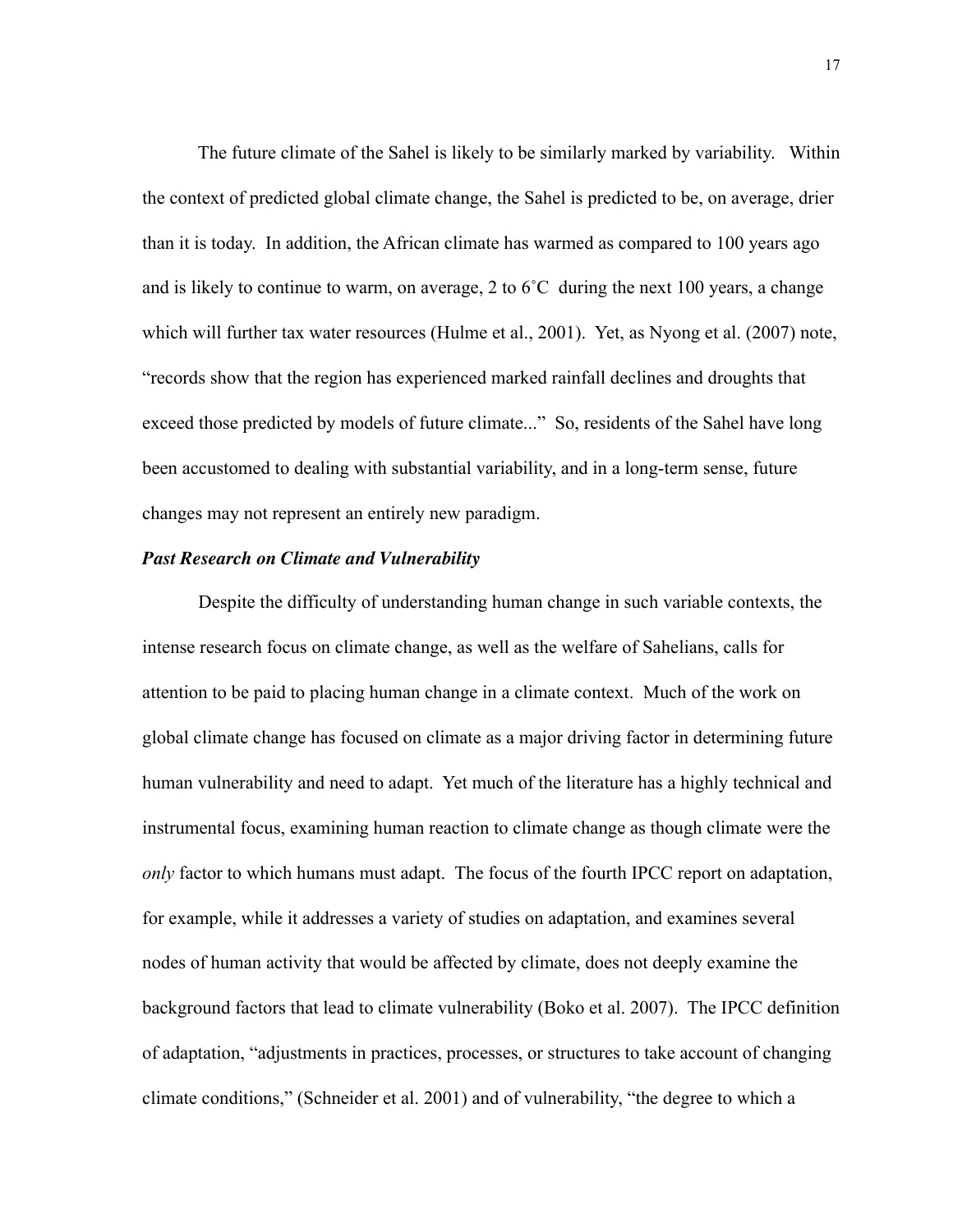system is susceptible to, or unable to cope with, adverse effects of climate change, including climate variability and extremes" (IPCC glossary 2001) do not provide substantial scope for understanding the social, economic and political forces that may lead to vulnerability in the first place.

As such, a significant focus of adaptation research has been on helping developing country governments to outline policies that will help their citizens to adapt (Smith and Lenhart 1996, Thomas and Twyman 2005). The focus is on immediate, technical adjustments that respond fairly directly to climate risks without much consideration of the wealth of factors that affect human choices (Nelson et al. 2007). For example, particular means of improving crop production in order to increase drought resistance has sometimes been offered as an important solution to "feed Africa" and prevent the ravages of global climate change. Such solutions, however, ignore the many varieties and sources of change in the lives of Sahelians and other Africans. As Radcliffe et al. (2009) point out, the views that drive such solutions fall into old traps of environmental determinism, and ignore the wealth of ways in which rural people like those in this study are affected by factors outside of environment. Mortimore and Adams (2001) examine such an environmentally deterministic view (although they do not frame it in those terms) of Sahelian farmers who dealt with the drought of the 1970's. The scientific and development perspective that they saw emerge from the drought was one of Sahelian farmers as being drawn ineluctably into poverty (and therefore environmental degradation) by the climatic crisis they were experiencing in the 1970's. Mortimore and Adams conclude that the view was proved wrong by the multiple ways in which farmers adapted their farming, livestock and household systems to maintain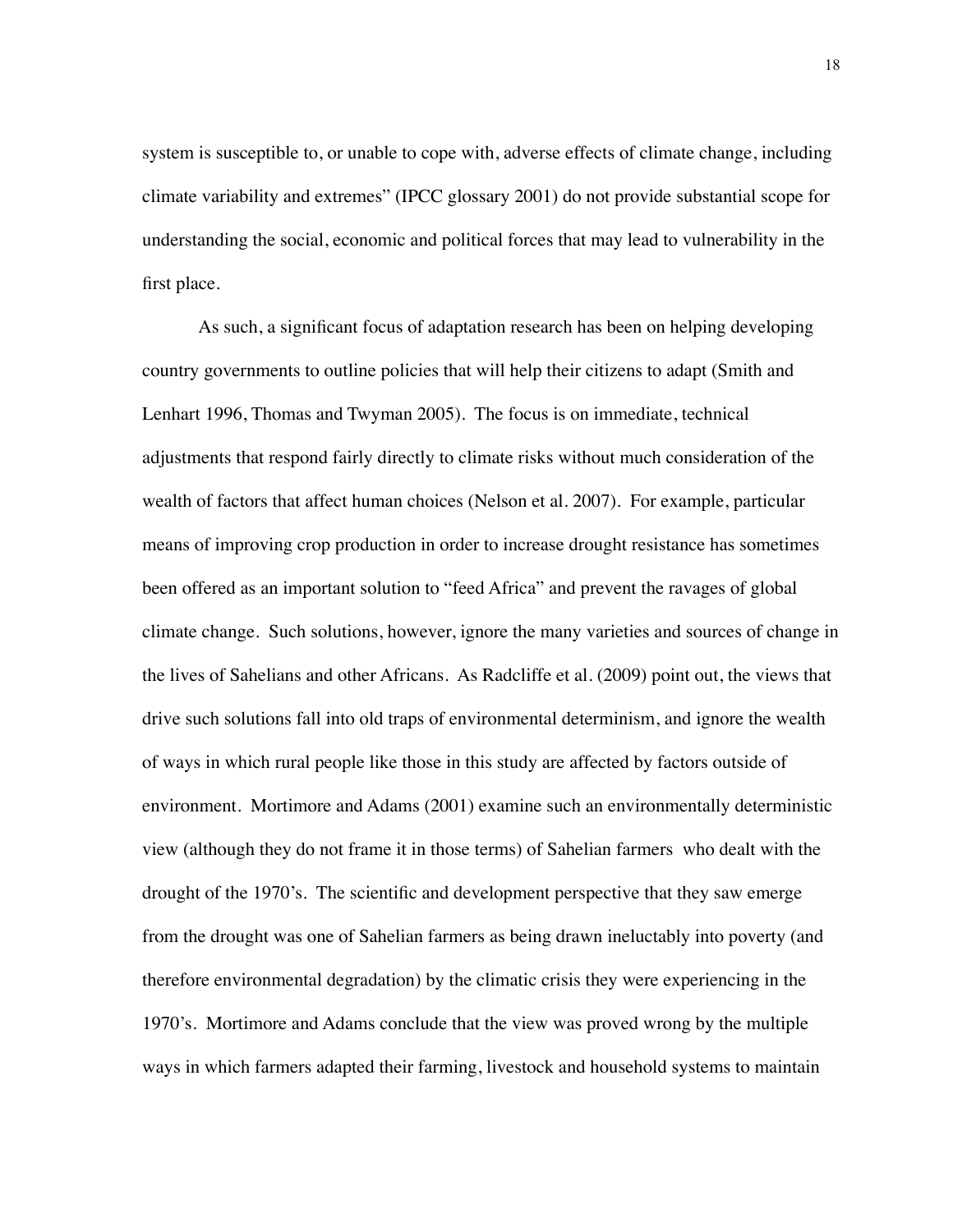their livelihoods in the face of new challenges. Similarly, Barbier et al. (2008) examined farmers' vulnerability to climate variability and found that, from the farmers' perspective, climate was only one of many challenges that they faced, and not the most important. For them, "growing land scarcity and new market opportunities" were much bigger drivers in their decisions than was climate. In the Sahelian system climatic change, for some time at least, will not necessarily fall much outside of the range of past experiences of drought and heat. As such, climate may not be the primary force with which local populations have to contend. As Watson (in Radcliffe et al., 2009) reminds us, global climate change is likely to have major impacts, but simplifying the issues that drive any community-- including Sahelian farmers-- to climate alone, will marginalize the other issues in their lives. Issues of social, political, economic and institutional change may be far more powerful creators of vulnerability among those populations who are often characterized as those most vulnerable to climate change.

So, if climate change cannot entirely be set aside as an important force in the lives of Sahelians, yet social, economic, political, historical and institutional forces may have an equal or greater role in the choices that they make, how can we best understand those choices? Human choices are constrained by all the factors above, including environmental challenges such as climate risk. The instances where those constraints limit choices in such a way as to negatively impact the livelihoods of people may best be seen as individual, household or community vulnerability. So, a definition of vulnerability in terms that encompass factors both including and beyond climate is necessary. Previous scholars' definitions of vulnerability encompass a wider range of ideas and inputs than does the IPCC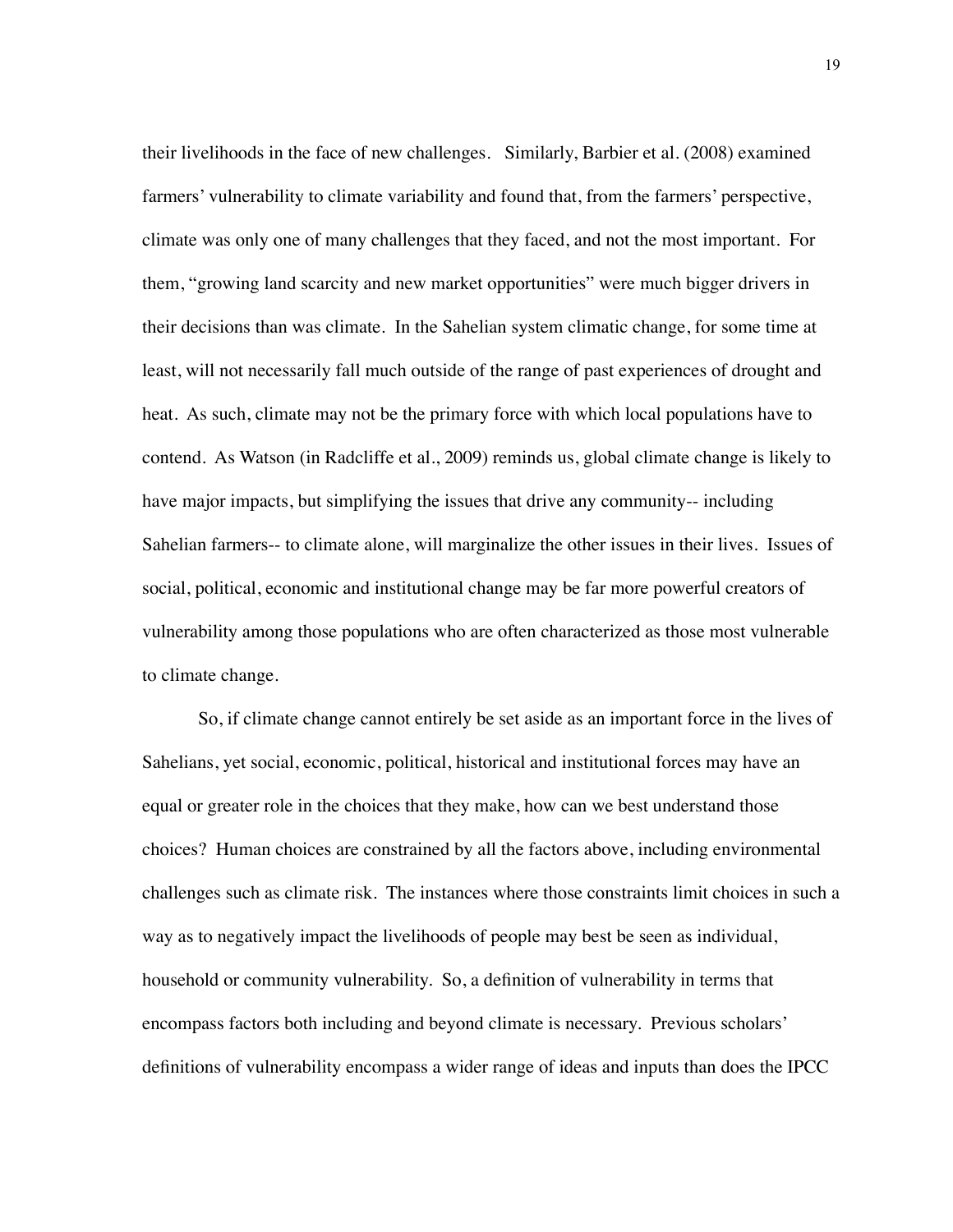definition. Watts and Bohle (1993) depend on a definition of vulnerability which encompasses "risk of exposure to...shocks," "risk of inadequate capacities to cope," and the risk of "slow or limited" resiliency. In addition to more broadly defining the "shocks" to which populations may be exposed, the Watts and Bohle definition adds the idea of resiliency to IPCC definitions. They conceptualize the shocks to which populations may be exposed as three "spaces" of vulnerability: vulnerability due to entitlement relations (in places experiencing "fluctuations in productivity and prices"), vulnerability in "power/institutional relations" which drains resources away from an area, and vulnerability due to "endemic crises and conflicts...due to entrenched processes of commercialization... and marginalization." Their description of the "space" of vulnerability allows for a more nuanced view of both vulnerability and, by association, adaptation. Watts and Bohle thus clarify the social, political, economic and ecological forces that are obscured by the vague term "susceptibility" in the IPCC definition and give the concept of vulnerability a complexity that more closely approximates reality.

Vulnerability, with its connotation of susceptibility, and without the biologically/ evolutionarily-loaded connotations of "adaptation", provides a perspective for seeing societies as complex, interacting entities, without clear boundaries, but whose weak points can be understood and analyzed. Adaptation, on the other hand, assumes a change in reaction to a particular stimulus, and assumes that that stimulus can be found and understood. It often even assumes (despite the best Darwinian understanding of its function in organisms) progress toward a certain goal (e.g. in Jared Diamond's analyses of the Maori and Moriori in which it a perfect adjustment to habitat is the goal and result of each culture's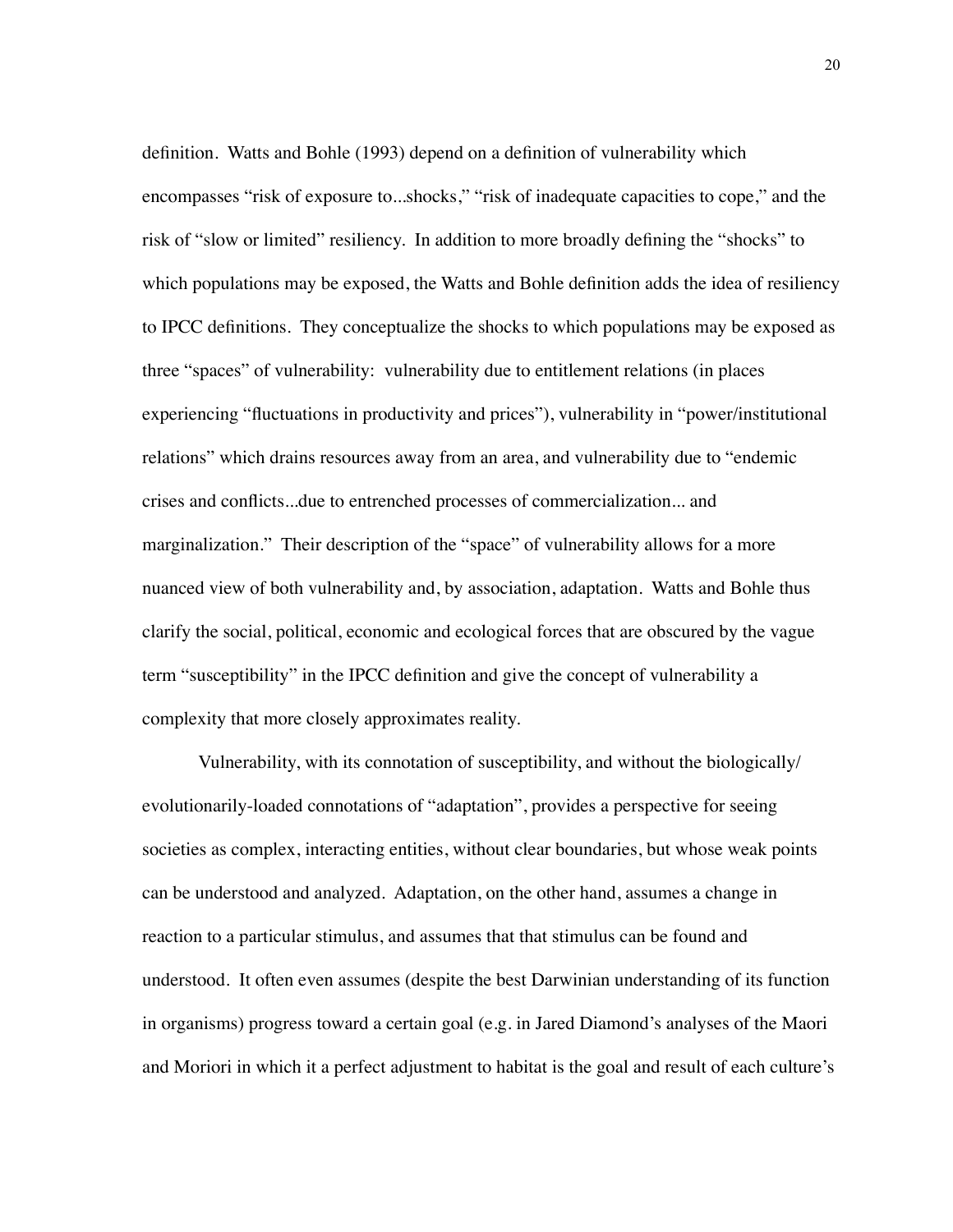change over time). In the case of development, it is often an assumed progress toward a developed-world lifestyle. By relying instead on the term vulnerability, on weaknesses in a system or society, it may be easier to conceive of forces as being helpful or hindering to a given group. As Adger describes, it, "The concept of vulnerability has been a powerful analytical tool for describing states of susceptibility to harm, powerlessness, and marginality of both physical and social systems, and for guiding normative analysis of actions to enhance well-being through reduction of risk" (2006). The term, unlike adaptation, does not contain an expectation of a given outcome or endpoint. In other words, in approaching a community from a mindset of addressing its vulnerabilities, it may be easier to find out from the community members what they are lacking and help them to find out why. In adaptation, the lack would be more easily assumed and addressed without a full understanding of the community's history, politics, economy and institutions. For that reason, I analyze the livelihoods of my study site from the perspective of vulnerability. Most scholars writing on communities and climate tend to use both terms under the assumption that where a community lacks vulnerability, it has somehow adapted to the forces affecting it. Addressing vulnerability alone instead allows us to turn the camera back on those forces and scrutinize them and their effects on communities. Rather than asking if a farmer is making useful choices, we can ask what constrains those choices and how constraints might be lifted and what the outcome of such a change might be in a given community's livelihood outcomes.

#### *Defining Vulnerability*

<span id="page-28-0"></span>Vulnerability has been assigned a variety of other definitions, and the history of the term draws from several different areas of study. Adger (2006) sees the term as drawing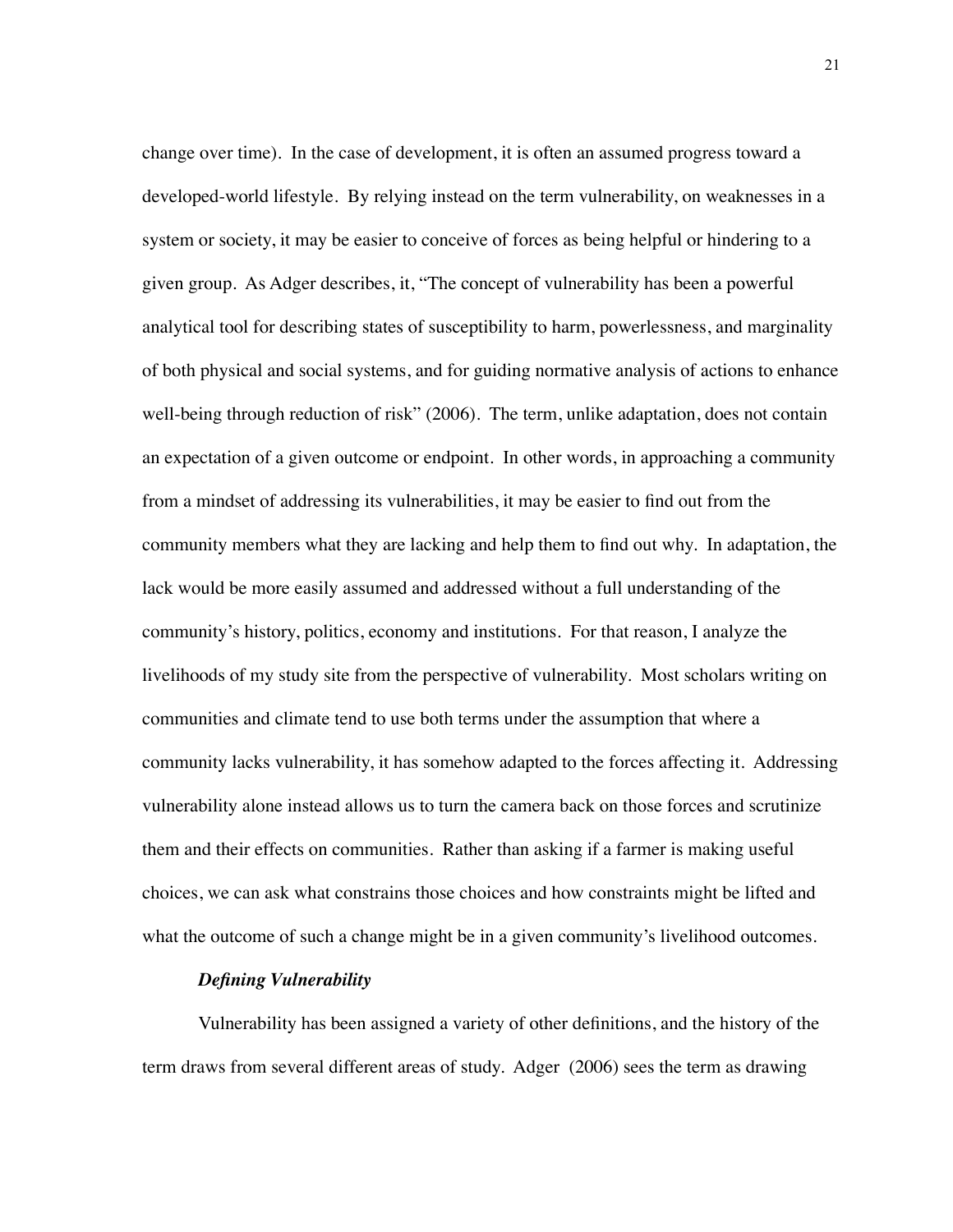from Amartya Sen's (1981) ideas on entitlements, as well as the hazards literature, itself made up of natural hazards (e.g. Burton, 1994), "pressure and release" (e.g. Blaikie et al. 1994) and political ecology approaches. The two approaches have fed into more current literature on sustainable livelihoods and vulnerability to poverty as well as literature on social-ecological resilience (e.g. Nelson et al. 2007, Folke et al. 2002). In defining vulnerability, Adger (2006) sees the "key parameters of vulnerability [as] the stress to which a system is exposed, its sensitivity and its adaptive capacity," and believes that those characteristics apply to all definitions of vulnerability. Kelly and Adger (2000) and O'Brien (et al., 2004) see vulnerability as having been defined or applied in two different ways. Kelly and Adger interpret the more commonly used or traditional view of vulnerability in the climate literature as being what they call "end point" vulnerability. In other words, it is an outcome of particular emissions scenarios causing climatic alterations, which have an impact on the biophysical characteristics of a place and thence cause human populations to adapt. End point vulnerability, then, is the result of a long chain of events that begin with negative climate impacts. "Starting point" vulnerability, on the other hand, assumes that the factors which currently decrease a community's ability to deal with stressors define vulnerability. The two definitions, often conflated in climate discussions, say O'Brien et al. (2004), tend to confuse scholars and policy-makers. Since "end point" vulnerability tends to encourage a focus on the results of a given climatic scenario, it centers the discuss on mitigation and government policy regarding those locations most likely to be affected by a given climate scenario. "Starting point" vulnerability puts a focus on individual and group susceptibility, and provides a broader scope to examine the forces affecting groups, forces that go beyond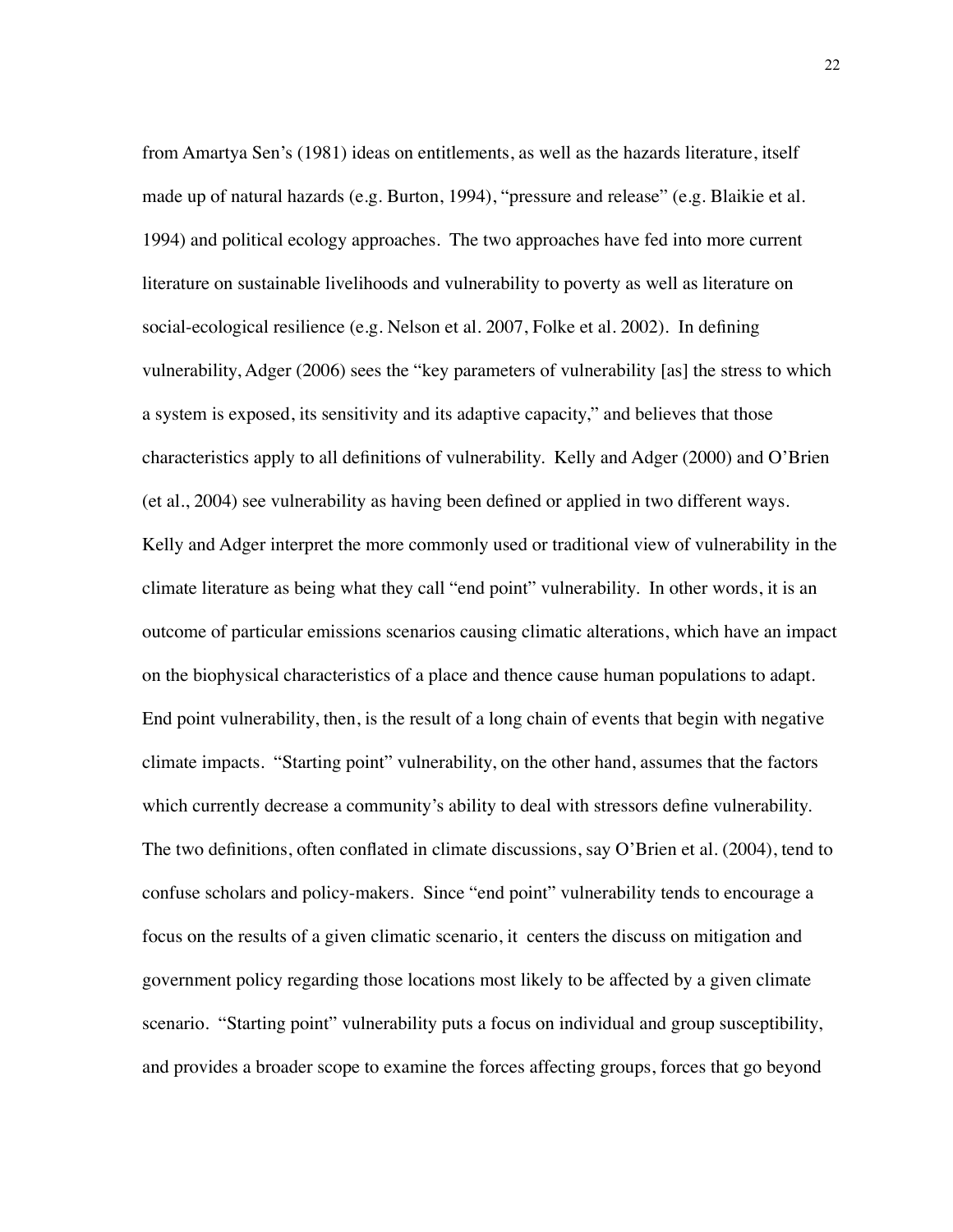climate alone. To return to Adger's (2006) definition of vulnerability, end point vulnerability focuses only on the stress to which a system is exposed (and usually only the climatic stress). The sensitivity and adaptive capacity of the system, as well as non-climatic stressors, are far better understood through the lens of starting point vulnerability. O'Brien et al. (2004) recommend using the term "net impacts" to replace end point vulnerability, and letting the term vulnerability apply only to the "convergence of multiple processes and outcomes manifested as the inability to cope with or adapt to climate variability and change." Vulnerability thus becomes a term which applies broadly to the social, political, economic and historical processes which determine the adaptive capacity and "sensitivity to perturbations" (Adger 2006), which a community experiences. As O'Brien et al. (2004) note, too, it is a term that can then differentiate among different elements (individuals, households, communities) within a given geographic context in order to assess where technical, economic or policy assistance is needed to overcome the problems resulting from exposure to new risks.

Some geographically-specific analyses of vulnerability have been done by a various scholars (discussed below), sometimes using the term adaptation, but still focusing on rural peoples' lives in a way that exposes vulnerabilities and the forces creating them rather than zeroing in on individual choices as adaptation resulting from the net impacts of a given stressor. As Kelly and Adger (2000) (as well as Cutter et al., 2003) point out, before 2000 work assessing climate change's "consequences for human well-being" was rare, and despite the work described below, much still needs to be done. Making sense of vulnerabilities in a number of different geographic contexts (as suggested by Cutter et al., 2003) is especially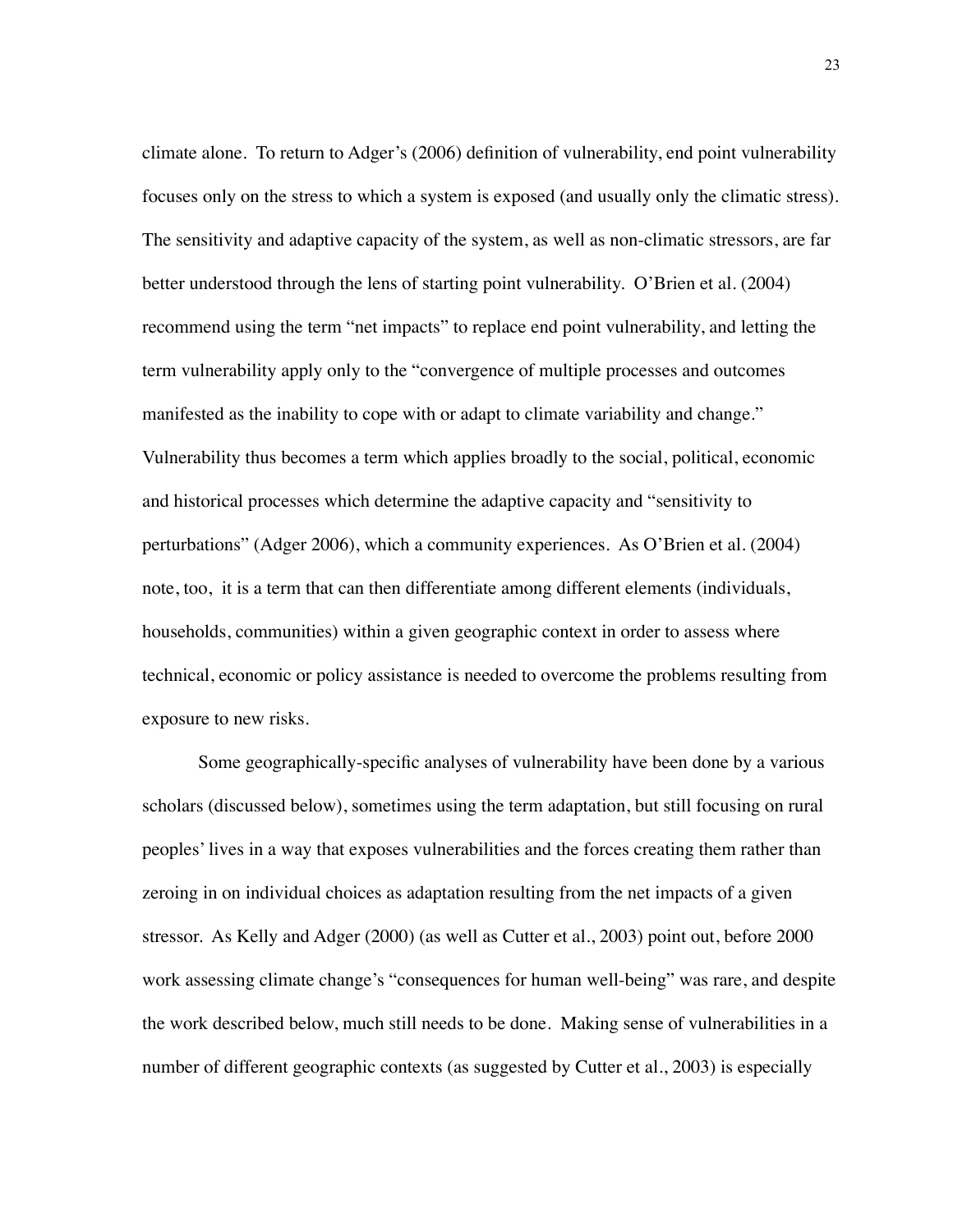important because of the economic, political, institutional, and perhaps most importantly historical contingencies that restrict current choices. Thus, although researchers have studied human vulnerabilities to climate change in the context of the many other vulnerabilities communities face, more such research is needed so that we may understand the extent to which vulnerability (to climate and other forces) varies due to different confluences of forces that affect a particular society or community. In particular, the ways in which vulnerabilities vary within communities and households need to be better understood in order to develop policies that best support those most in need of assistance.

#### <span id="page-31-0"></span>*Case Studies in Climate and Vulnerability*

In this section I examine three case studies of vulnerability that provide three different geographic views, and more importantly allow insight into some of the elements of vulnerability that are the focus of this thesis. Watts (1983 a  $\&$  b) highlights the ways in which traditional social structures preventing vulnerability may be altered by market forces, concluding that transitions to capitalist economies increase vulnerability. Eakin's (2006) study also highlights the influence of markets, and also the effects of agricultural intensification. But Eakin also notes the importance of off-farm income and the influence of education and health on household vulnerability. Oluoko-Odingo (2011) examines how credit, off-farm income, health, education and household size contribute to vulnerability in the form of food insecurity. Each calls attention to features of livelihoods that affect household vulnerability and that extend well beyond climate alone.

Some of the earliest work on the relationship between climate and social change was undertaken by Watts (1983a & b) studying 19th and early 20th century Hausa communities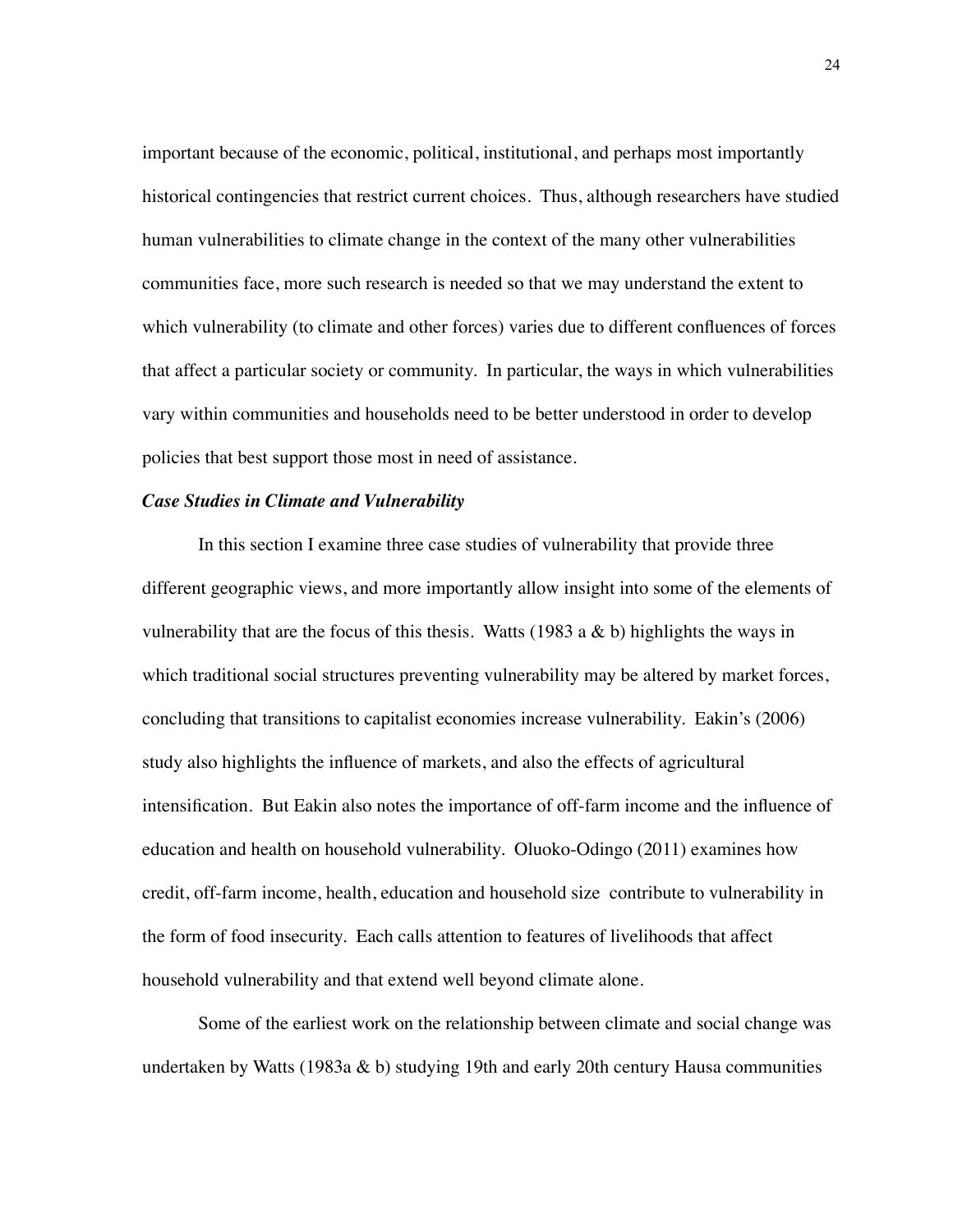in northern Nigeria. Watts examined drought in northern Nigeria and its relationship to hardships experienced by Hausa communities in time periods affected by the droughts. In scrutinizing drought prior to British colonial presence in Nigeria as compared to drought once the British had begun to wield substantial administrative influence in Hausaland he found that biophysically speaking, drought before the advent of the British differed little from later drought. Hausa communities, however, experienced drought in the two periods quite differently. After the advent of British administration, when drought hit in 1914 (and again in later droughts), there was widespread famine among the Hausa, which had not been the case in prior droughts, despite shortages. Watts surmised that there were non-biophysical causes to the impact of the drought among the Hausa, and in examining the forces affecting Hausa livelihoods, Watts noted that British tax structure had influenced Hausa farming choices to such an extent that the Hausa had begun to produce more cash crops in order to be able to pay taxes, the crops they grew for tax payment were subject to world commodity price fluctuations, and they were growing fewer of the foods on which they were accustomed to survive. In addition, social structures which had previously redistributed foodstuffs to those most in need had been dismantled or financially appropriated by the British administration. More broadly, the power of human actors to influence the livelihoods of rural people was greater than was the power of climate. Hausa society had learned to minimize its vulnerabilities to the vagaries of the weather, but the very means they used to allay food shortages, especially social contracts wherein foods were gathered through tax, stored, and redistributed when needed, were limited under British rule. Watts' work nearly coincided with that of Sen's (1981) work on entitlements, which similarly set out the various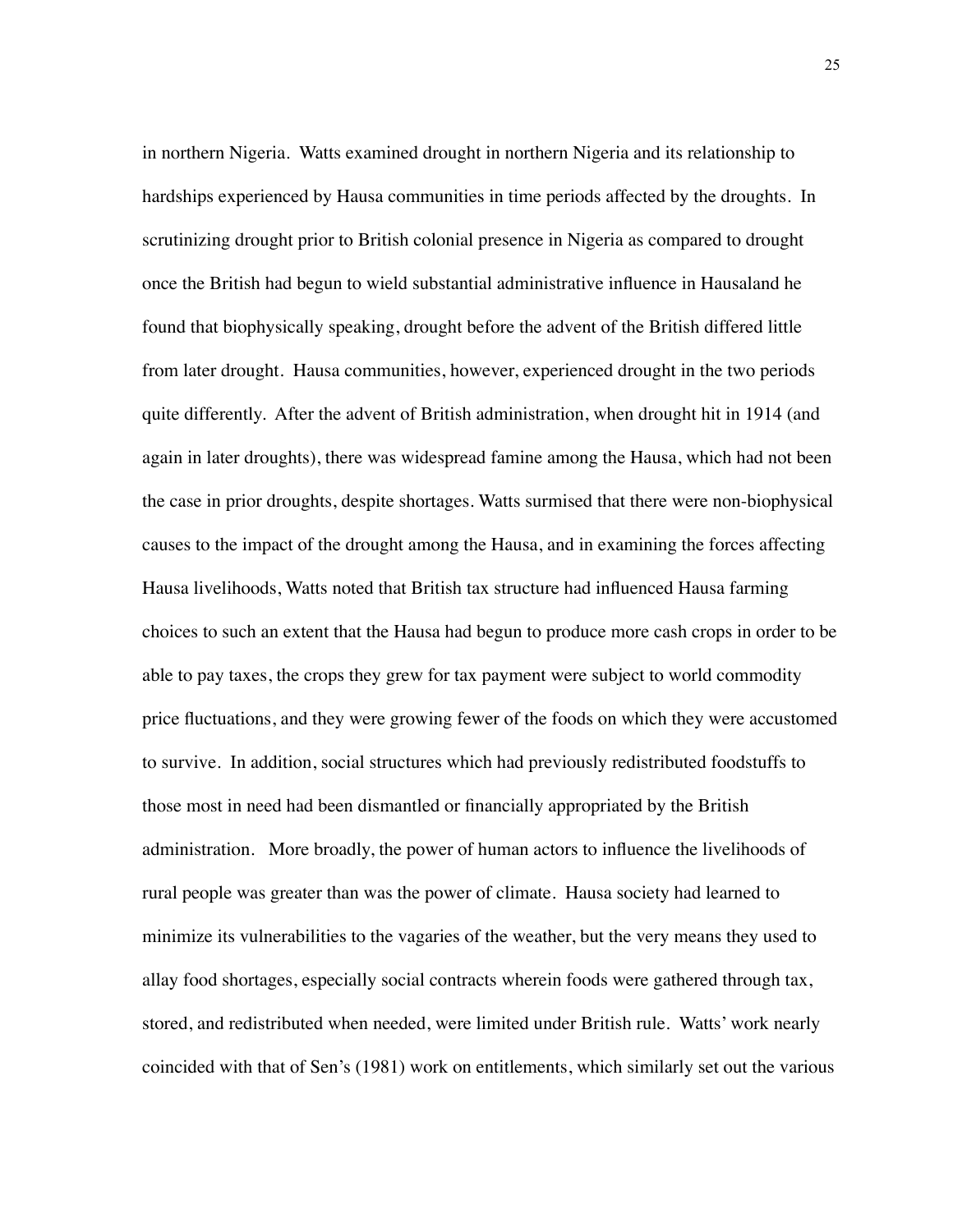means through which communities are deprived of access to the resources which they need, and similarly concluded that in many cases deprivation and vulnerability were a result of political, economic and social forces rather than strictly environmental (including climatic) influences.

Eakin (2006) outlines a similar set of vulnerabilities for farming communities in late 20th and early 21st century Mexico. As in the Sahel, the climate in the area of Puebla and Tlaxcala States is often variable and requires flexibility in farming decisions. In mountainous Puebla and Tlaxcala, both drought and unexpected freezes affect the viability of farming. Precipitation in good years is just adequate for the traditional maize crop. Climate is undoubtedly an important element in the lives of rural farmers in the area, and predictions estimate still greater variability for climatic conditions in the Puebla and Tlaxcala mountains. So, farmers' choices and opportunities will decidedly be constrained by climate, but the other factors that affect their decisions will have equal if not more influence, according to Eakin. Eakin focuses most on climate, along with agricultural markets and policy, but notes that a variety of other factors, ranging from soil degradation to pest proliferation to technology change are also important to farmers in her study area. In describing farmers' alternatives within the context of fairly rural, isolated communities, Eakin is quick to point out that farmers' choices may be markedly affected by factors that have little to do directly with farming. For example, farmers may even out their incomes through various forms of nonagricultural income, and as a result their choices may be constrained by the availability of basic education, of off-farm employment, and by ability to migrate for work. Further, even on-farm income is affected by distant forces. Some of the farming communities Eakin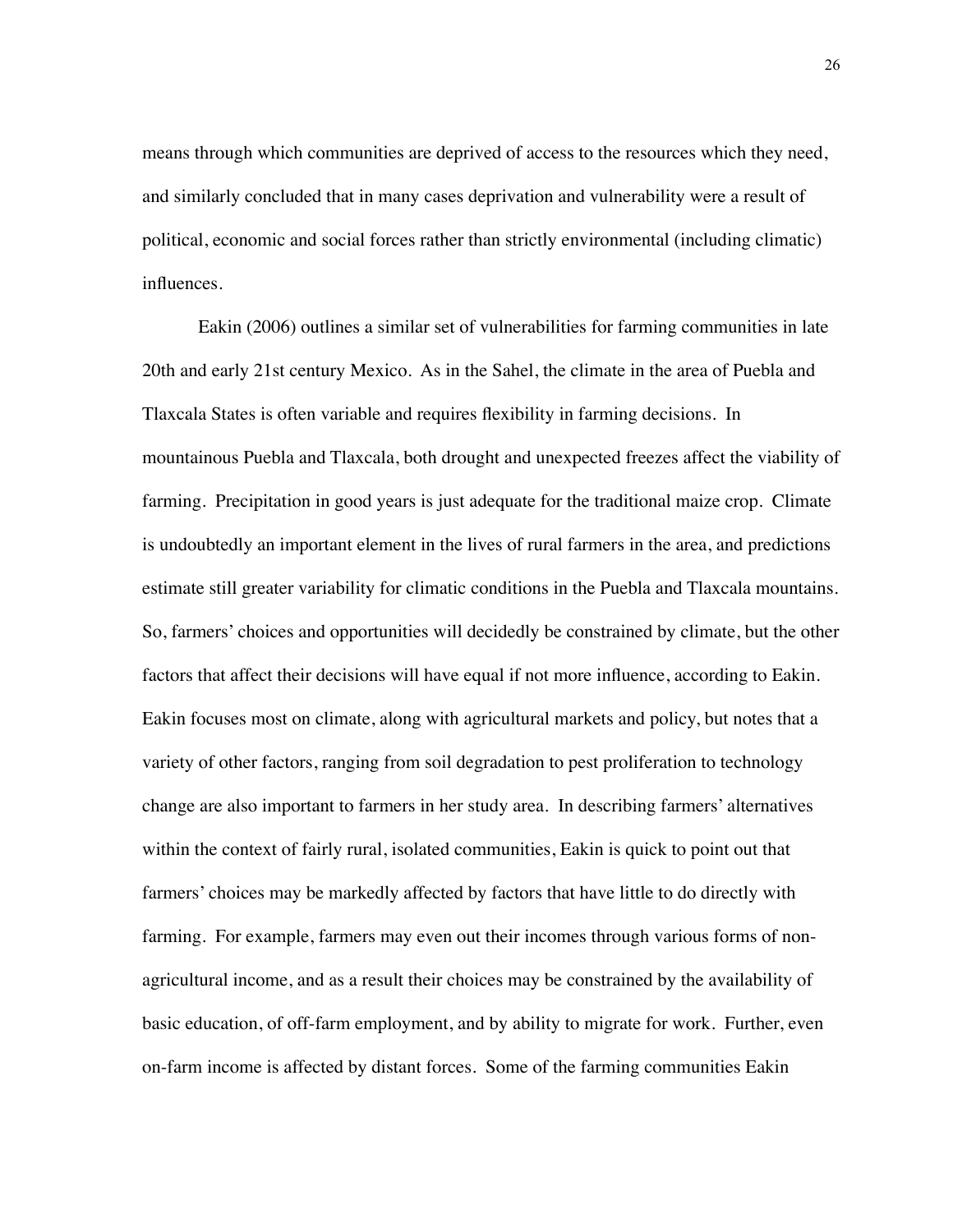studied had come to rely on irrigated vegetable crops. When trying to sell those crops, often to Mexico City markets, the farmers were subject to whatever price was named by buyers, which was often influenced by circumstances out of the control even of buyers. A crop in another region might have flourished, for example, lowering its value for Puebla or Tlaxcala farmers, or crop failure in the U.S. may increase exports to the U.S., increasing local prices. When combined with the increasing influence of international markets on what farmers are able to grow (especially as NAFTA has allowed massive imports of maize from the U.S., decreasing the profitability of growing traditional maize crops), the factors affecting farmer livelihoods and vulnerability in Tlaxcala and Puebla appear to be centered around social factors, many of which are out of the control of those whom they affect.

In Kenya, Oluoko-Odingo (2011) determined that poverty was the main contributor to the food insecurity of communities in the largely rural, heavily agricultural district of Nyando. More generally, Oluoko-Odingo focused on how factors affecting Nyando households merged to affect food insecurity. The socioeconomic status of the household, the health of its members, climatic factors and the availability of labor were all analyzed for their effects on household welfare. Nyando households were found to consume nearly all of their crops, with 69 percent "consum[ing] all they harvested," and yet were also highly dependent on off-farm food purchases to fulfill household food requirements. In addition, off-farm employment tended to be inadequately remunerative, and credit was difficult to access. Interestingly, in a district whose main source of livelihood the author characterized as being subsistence agriculture, only 56.7 percent of household members were engaged in agriculture, which was taken as an indication that off-farm opportunities were a necessity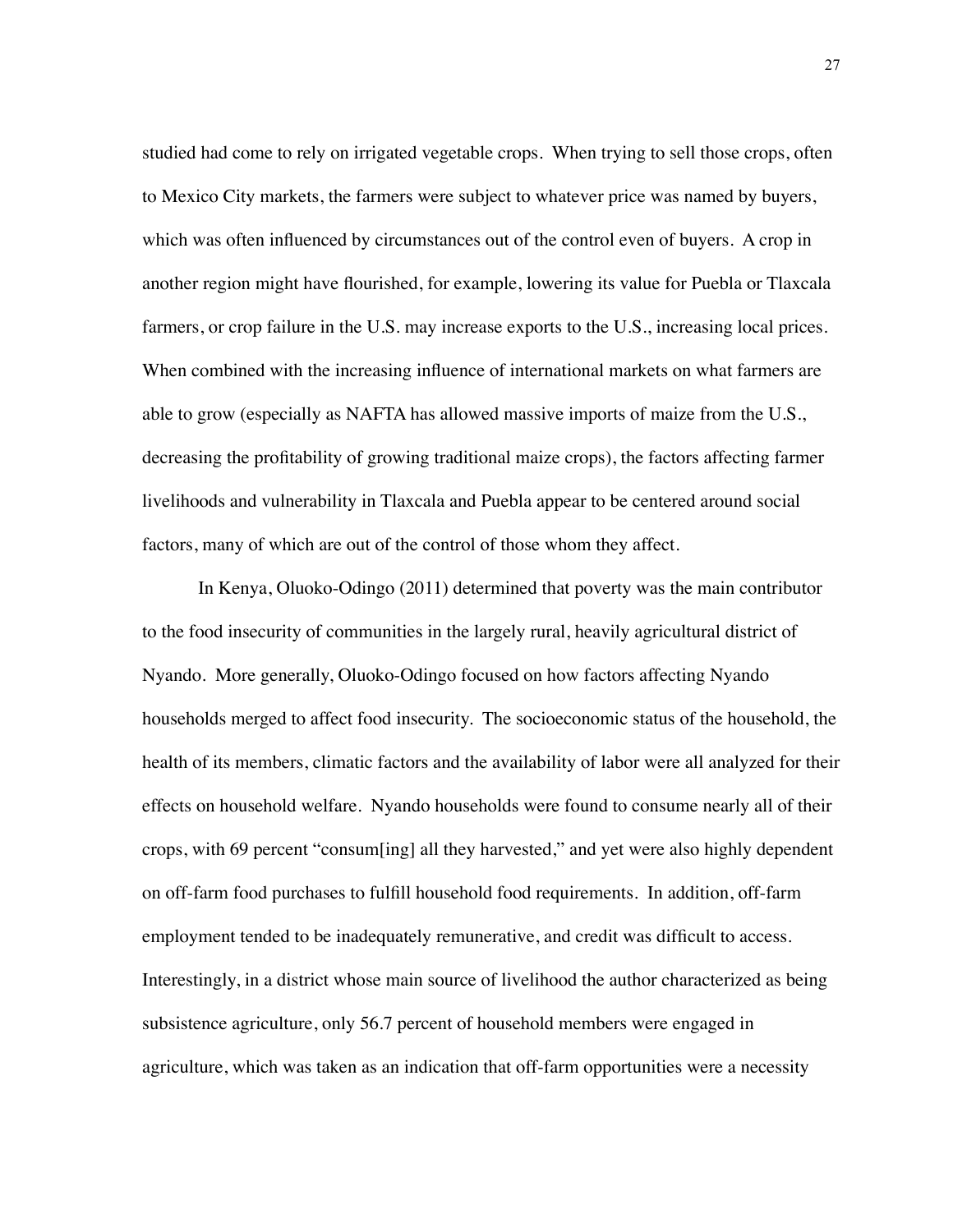due to such factors as "unfavorable weather, lack of inputs [and] diminishing agricultural lands." Moreover, the study found that smaller households containing one to three people were less likely to produce adequate food to allow for sales of food. Health factors were also an important influence on household welfare, with the author estimating that disease accounted for "20 percent of the variation in household food production" and contributing to individuals inability to participate in off-farm work or ability to complete necessary on-farm work. Oluoko-Odingo portrays climate challenges in the area in terms of drought and floods, and notes that some households were dependent upon relief programs for survival during such climate events, and therefore concluded that such households were highly vulnerable. While Oluoko-Odingo's chosen definition of vulnerability-- "the degree of loss resulting from a potentially damaging phenomenon or insecurity of the well-being of individuals or communities in the face of a changing environment" (IGAD-DMCN 2002 in Oluoko-Odingo 2011)-- relates more closely to the end point vulnerability or net impacts of O'Brien (et al. 2004), the factors addressed in the study substantially assist in understanding the vulnerability of the district (in a starting point vulnerability sense). Poor health care, inadequate education, lack of access to credit, and insufficient sources of cash from off-farm work all contributed to making the communities in the study more vulnerable in the face of future climate risks.

#### <span id="page-35-0"></span>*The Context for Niger*

Vulnerability of communities facing potentially increased climate risks due to global climate change shares many general features across different geographic locations. Most are influenced by market forces whose prices may be completely out of the control of local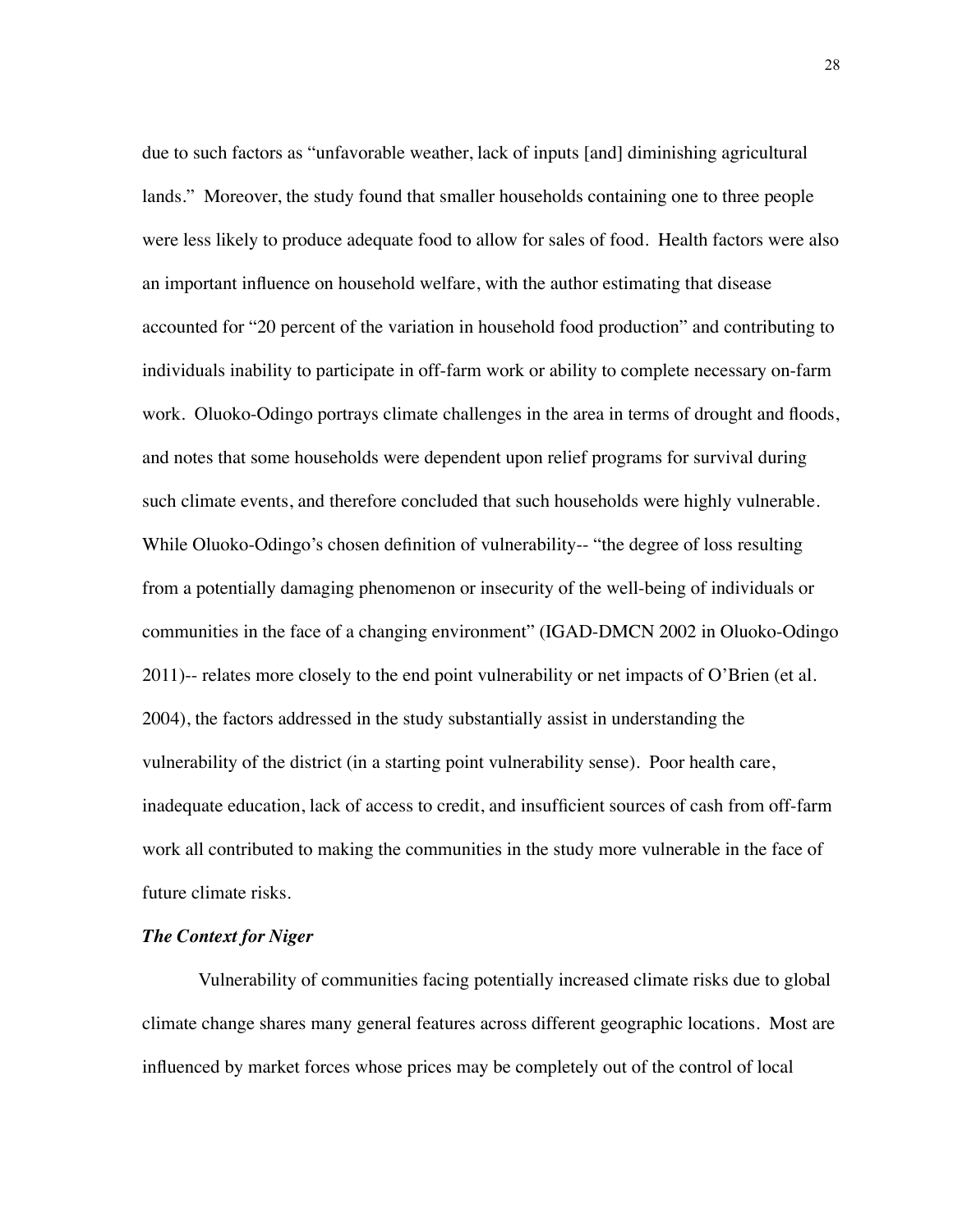farmers, and increasingly by international trade agreements which may affect what farmers can afford to grow. Some may be influenced by tax structures that require cash income. Many are influenced by their relative isolation from institutions providing healthcare and basic or secondary education. In the African context, especially, non-governmental institutions and choices made by development officials in developed-country governments are important factors influencing farmer vulnerability. Although climate is not necessarily the primary factor with which farmers concern themselves when making choices, climate is one of a suite of influences that farmers face, and which each may affect the web of other powers in rural people's lives. Each of the forces has the potential to either increase or minimize farmer vulnerability, and it is for that reason that it is important to understand the particular confluence of influences in a given geographic context so that better decisions can be made regarding institutions and policies that may affect rural welfare.

### **Changing Vulnerabilities in Tounga Sarkin Noma**

# *Two Contradictory Trends*

In interviews and surveys with individuals in the rural, farming community of Tounga Sarkin Noma, the web of forces affecting farmers came across clearly in interviews. People were concerned about climate in certain regards, and certainly acknowledged the influence of weather on their crop outcomes. In discussing changes in the village over time, however, they were equally and perhaps more focused on the ways in which markets, government policies, availability of transport, and non-governmental organizations affected their lives. As detailed below, overall, people tended to see climate as having been a negative factor in an otherwise improving livelihood outlook. Rains have worsened and ephemeral ponds now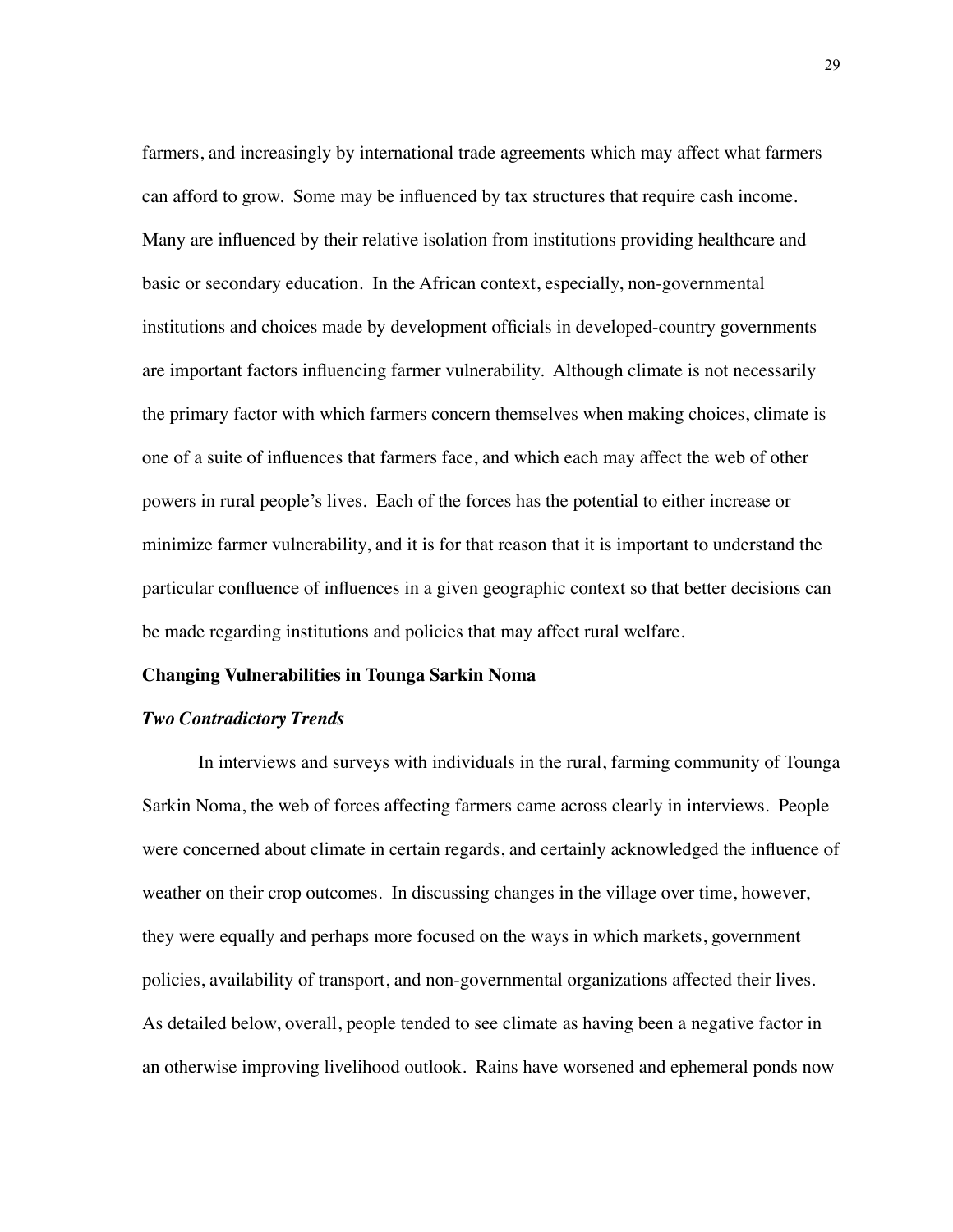rarely appear, they said, but with more hands to grow food, more agricultural products being salable in area markets and the advent of irrigated farming in the dry season, most informants saw themselves as better off than they were twenty to forty years ago. An important way in which people perceived improved livelihoods was in an increase in the acquisition of material goods like clothing and motorcycles, as well as increased ability to invest in the West African equivalent of a savings account: livestock.

#### *Climate: Perceptions and Reality in Precipitation Data*

Residents of Tounga Sarkin Noma who were old enough to remember commonly reported that rains in the 1950s and 1960s were better than they are today. Informants also commonly reported that aside from the particularly difficult one or two years during a drought, the rains in the 1970s and 1980s often resulted in better crops than today. Individuals reported that there was more rain, but also reported that rains, particularly in the last five years, tend to have worse timing than they remember before, being too sporadic early in the season when farmers have already planted their millet crops in response to first rains or too heavy late in the season so that crops are spoiled. Prior to the past decade or fifteen years, some reported, the lowlands north of the village were regularly inundated during the rainy season. Villagers caught fish in these ponds, they said, and used the waters as they receded to grow crops like tobacco, cotton and beans after the rainy season had ended.

While, as discussed in the methods section, the direct precipitation data from the nearest rain gauge (in Birnin 'Konni) has flaws, it does provide a measure of coincidence with the memory of the villagers. In the last ten years, rains substantial enough for villagers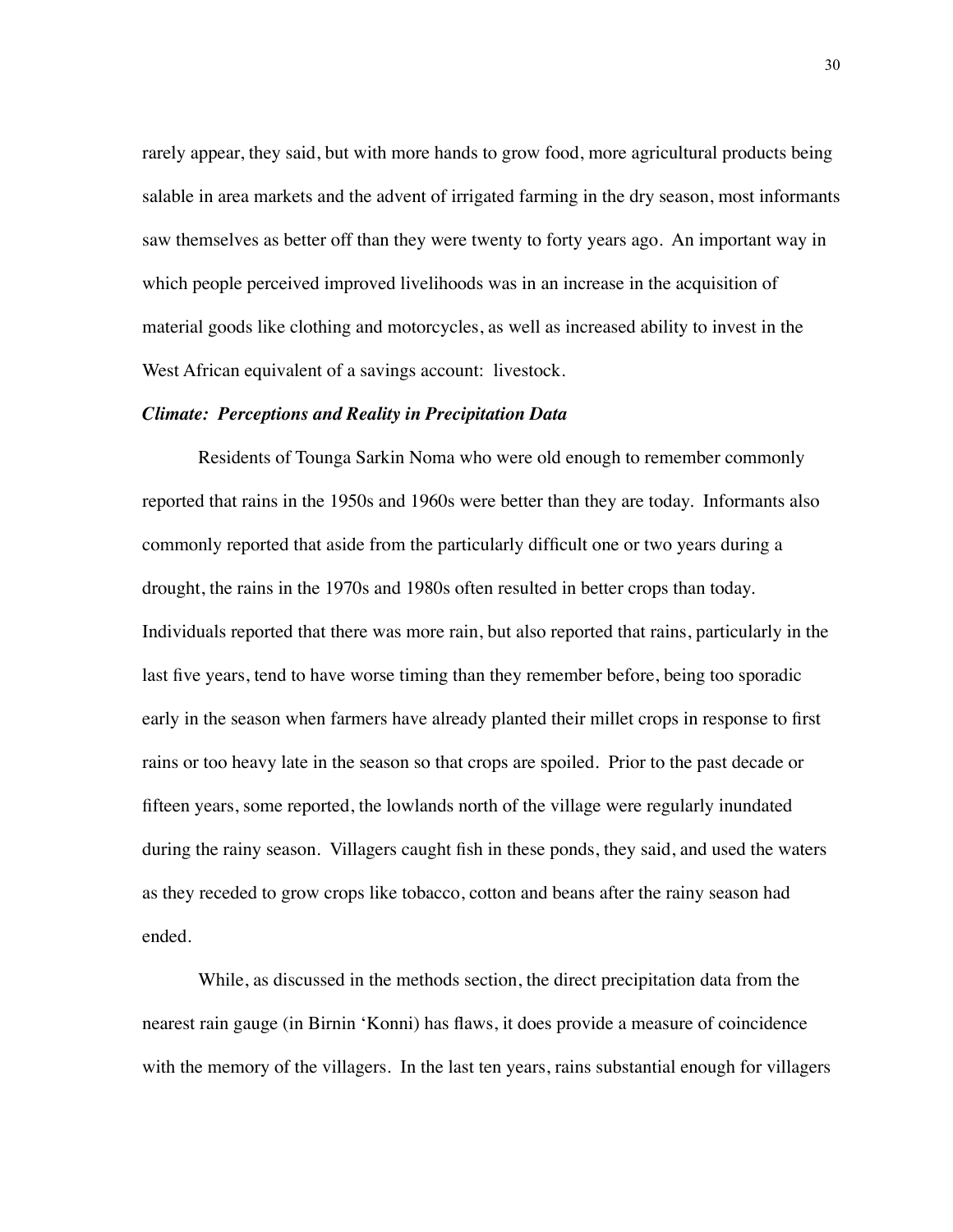to be able to plant without replanting (arbitrarily assigned as at least 10 millimeters in a month with at least 30 millimeters in the following month) have not arrived until May or later, with only one exception, in 2010. Between 1973 and 1982, on the other hand, there were three years in which substantial rains had begun by April (three years in the same period had rains that did not begin until June or July, two of them being known drought years of 1973 and 1974). Five years in a row, from 1985 to 1989, are listed as having had rains that did not begin substantially until June. None of the years of the 1990s had such late rains, and three years had rains begin as early as April. Certainly, the data appear to support the 1970s as having commonly had early starting rains outside of drought years, and earlier even than in the 1990s and early 2000s. [text continues after graphs]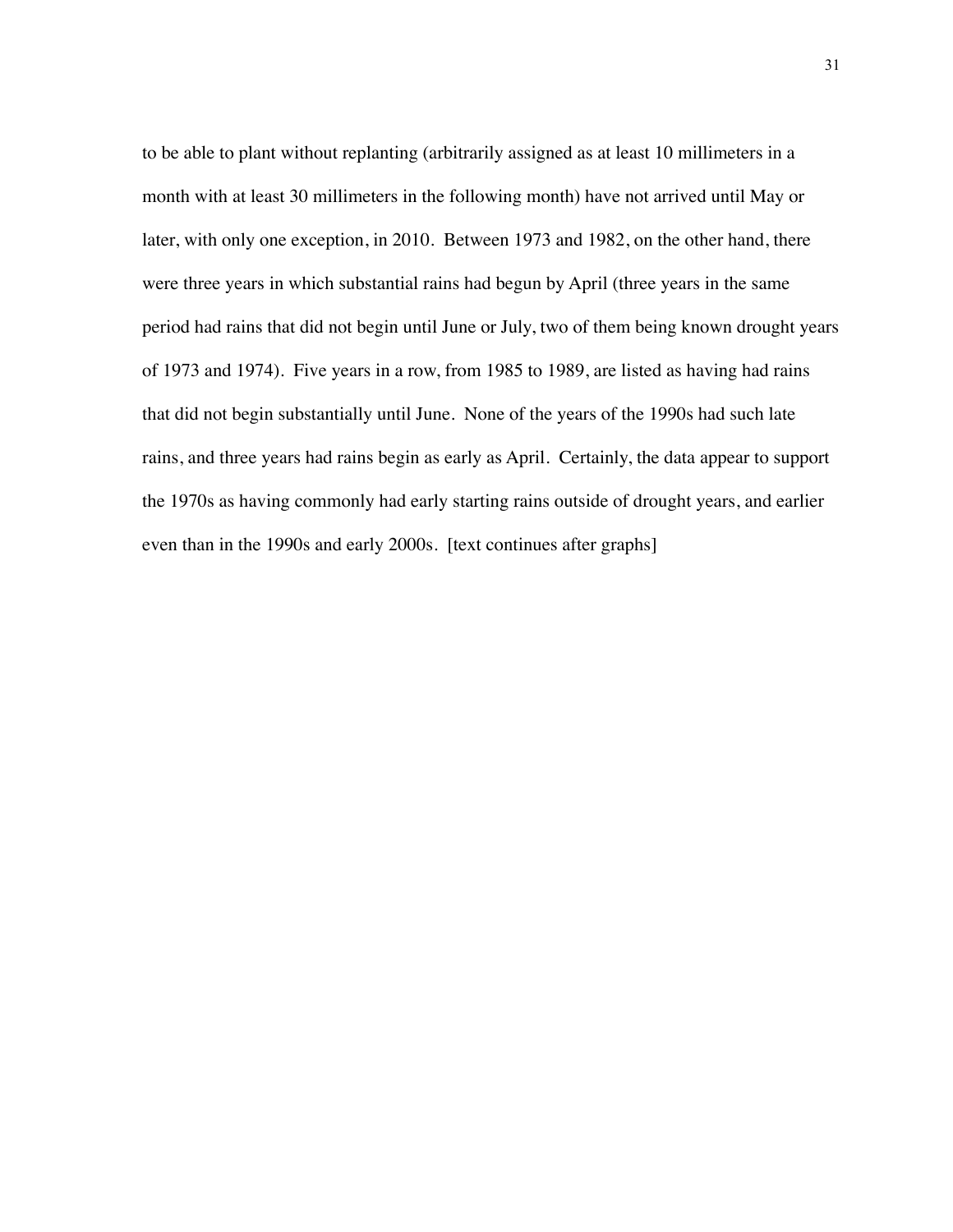

**Figure 2. Precipitation in Birnin 'Konni According to Three Different Data Sources**

- **d** data from http://www.tutiempo.net/en/Climate/BIRNI-NKONNI/12-1958/
- **O** Totals from Bureau de la statistique
- http://climexp.knmi.nl/selectdailyseries.cgi?someone@somewhere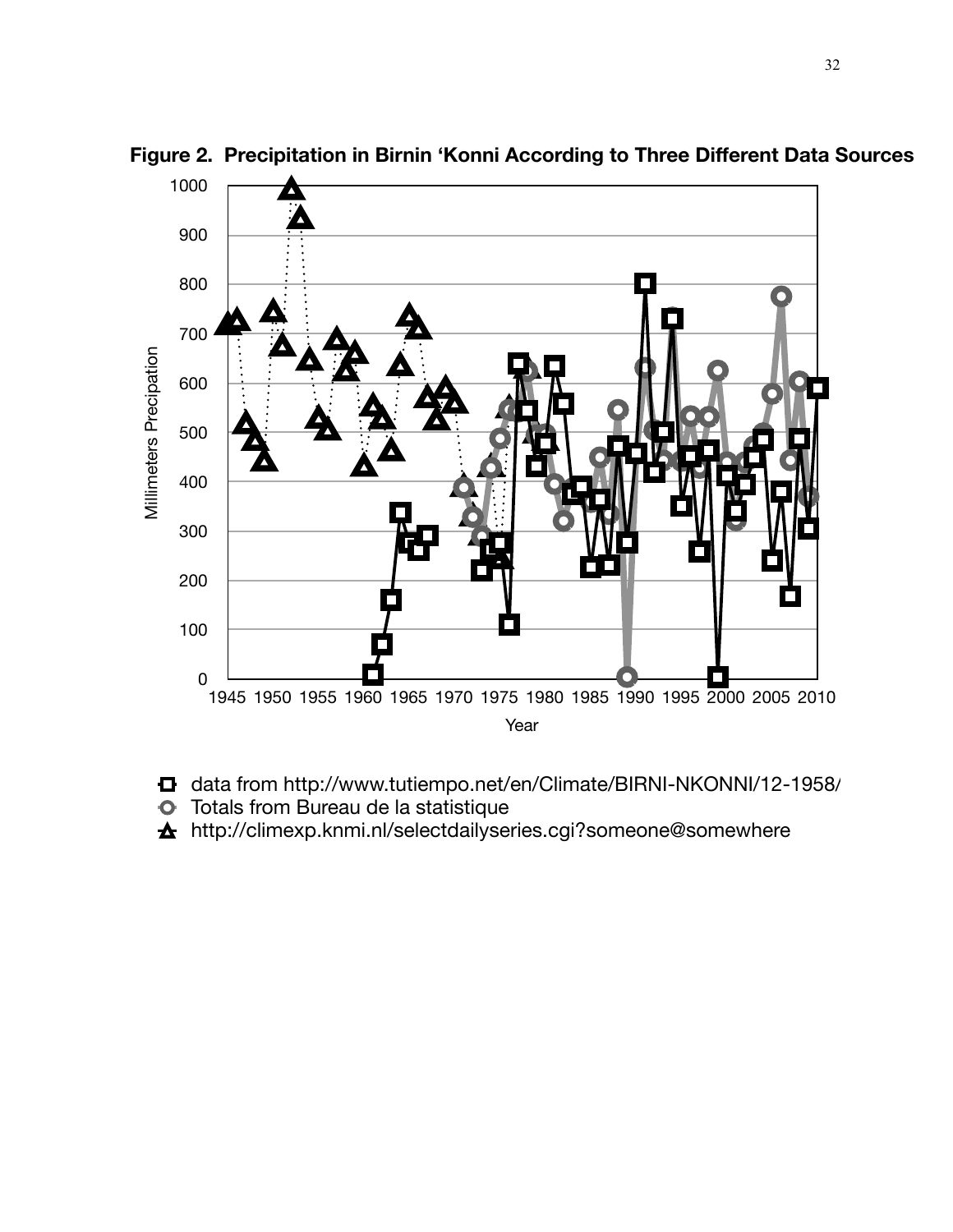

**Figure 3. Mean Annual Precipation in Birnin 'Konni Based on Three Data Sources**

Rain totals (see graphs) also appear to coincide fairly well with villagers' reports of good years and bad years. (Villager recall of the timing of droughts according to years between them was less clear, and unsurprisingly histories do not accord any better with the rainfall data than they do with each other in terms of how many years passed between droughts). Until the 1970s, rainfall totals were consistently above 400 mm[.8](#page-40-0) During the

<span id="page-40-0"></span>Note that millet rainfall needs have been listed as 450-650mm (Brouwer and Heibloem 1986).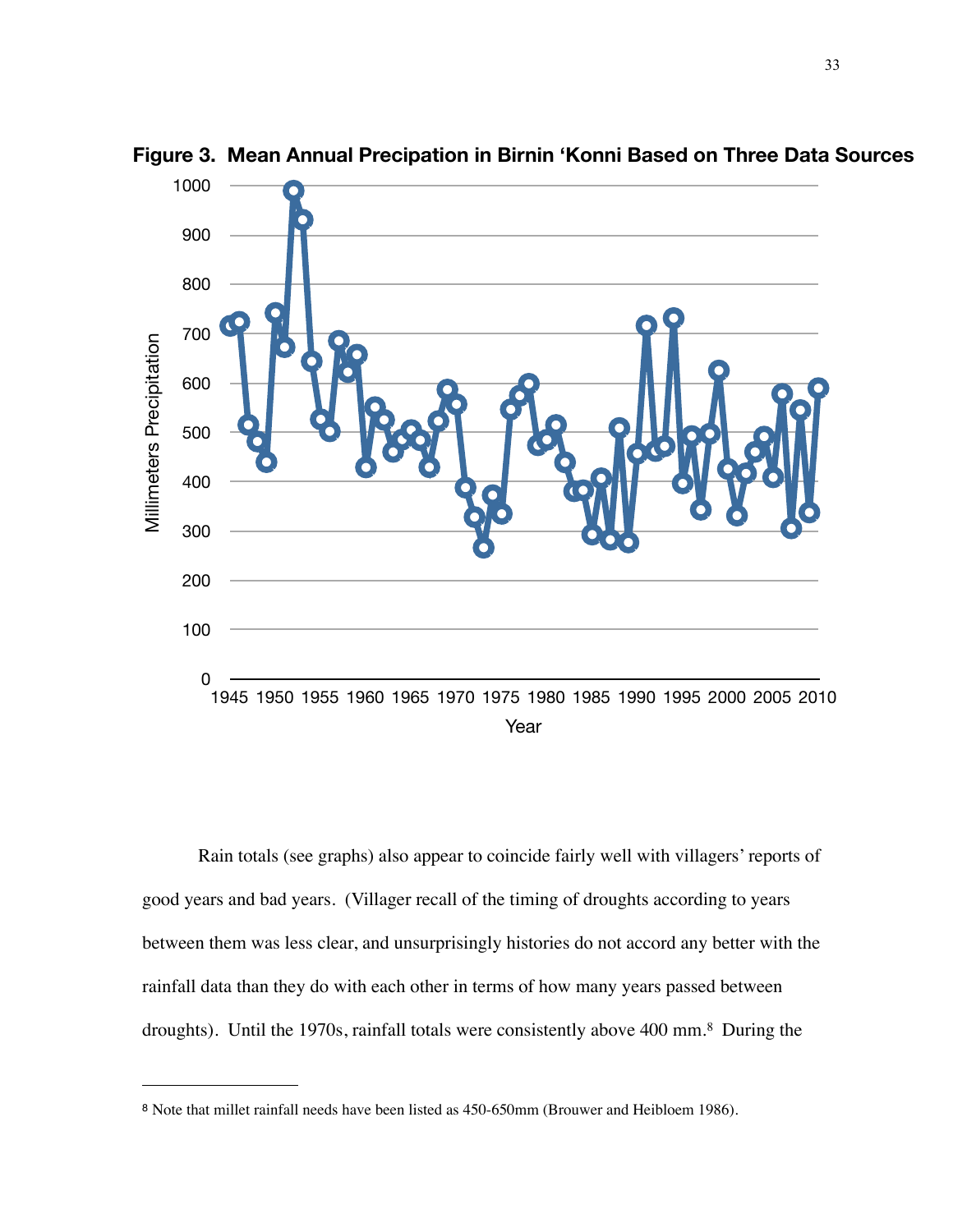early 1970s, totals dropped to below 400 mm for four years in succession. Similarly, in the early 1980s, steadily falling rainfall totals through 1984 were followed by alternating years of low rainfall and moderate rainfall. While several villagers recalled the droughts as being single year events, the precipitation data makes it clear that conditions in preceding years at least contributed to the difficulty of single drought years, and possibly made hardships in multiple years. Moreover, the periods surrounding the drought years in the 1970s and 1980s appear, indeed, to have been adequate rain years, as villagers recalled-- adequate, but not returning to the highs of the 1950s. Since the late 1990s, however, there have been a series of low years alternating in two or three year cycles with more adequate years. Five of those years had rainfall totals of less than 400mm. Villagers' perception of the 1990s and 2000s as largely being more difficult and unpredictable than their previous experience (aside from documented droughts) thus appears to hold up well.

#### *Beyond Climate: Social, Economic and Political Factors in Rural Vulnerability*

*Population Growth and Land Availability* In Tounga Sarkin Noma, according to village informants, population has grown very quickly in the last forty years. One mid-thirty-yearold informant reported his own household as a representative example, noting that when he was a child, his household contained only three working adults, whereas it now contains twelve, with a proportionate increase in the number of children. He estimates the population of the village as a whole as having grown to six times as many inhabitants as when he was a child. His estimate of the current village total, at 300, very closely approximates my census of the village. Other informants reported similar trends. The village reflects the population growth in Niger as a whole, where the growth rate currently stands at 4.1 % (Unicef) and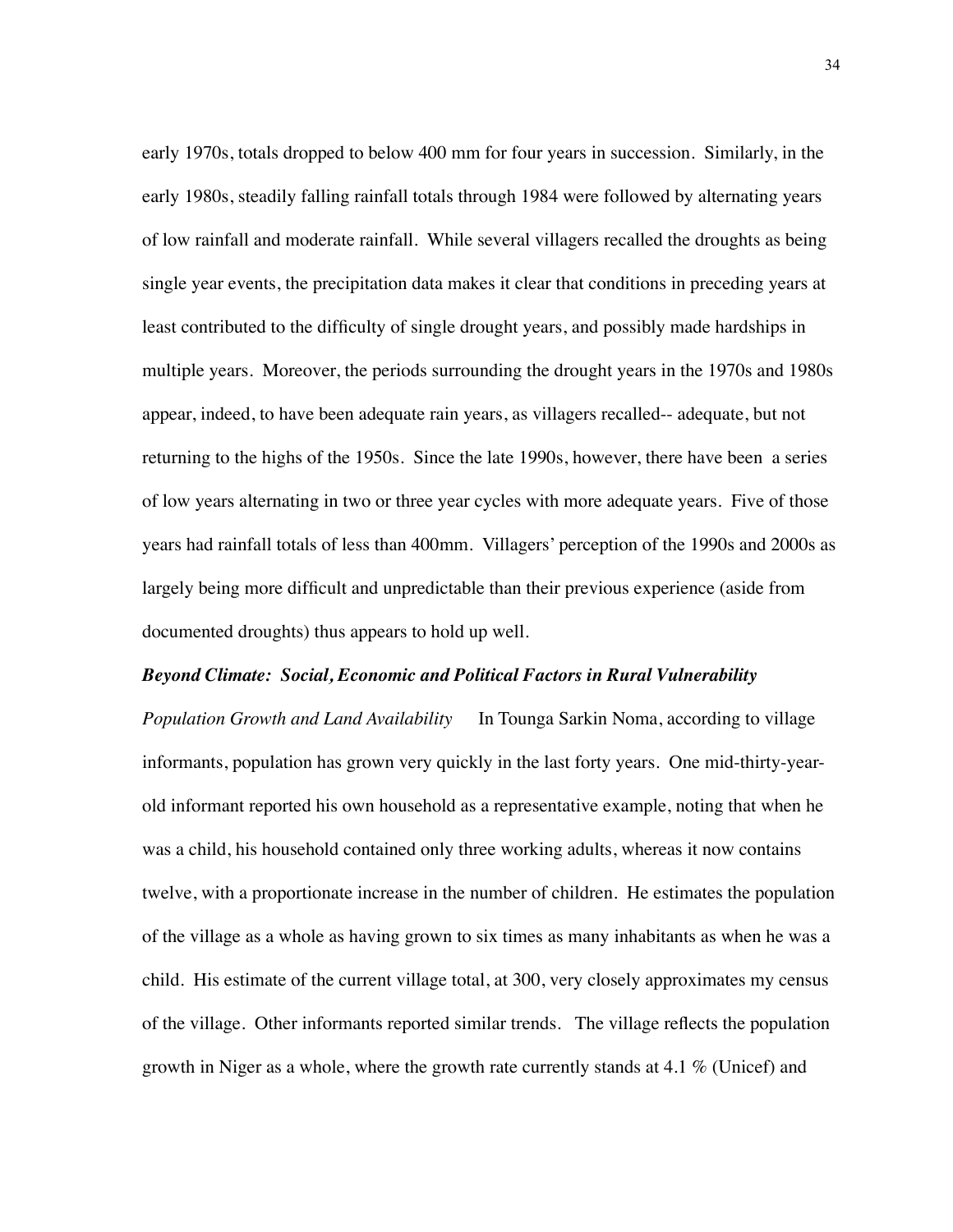| Table 1: Surveyed households, with households defined as |                                                                                              |                                                       |                                                         |
|----------------------------------------------------------|----------------------------------------------------------------------------------------------|-------------------------------------------------------|---------------------------------------------------------|
| families sharing field and granary resources.            |                                                                                              |                                                       |                                                         |
| Households by Shared Fields*                             |                                                                                              |                                                       |                                                         |
| <b>Household</b><br><b>Number</b>                        | Number of<br><b>Individuals</b><br>in Family                                                 | <b>Number of</b><br><b>Adults in</b><br><b>Family</b> | <b>Number of</b><br><b>Children in</b><br><b>Family</b> |
| 1a                                                       | 6                                                                                            | 2                                                     | 4                                                       |
| 1 <sub>b</sub>                                           | 6                                                                                            | 5                                                     | 1                                                       |
| 1 <sub>c</sub>                                           | 6                                                                                            | 3                                                     | 3                                                       |
| $\mathbf 2$                                              | 20                                                                                           | $\overline{7}$                                        | 13                                                      |
| 3                                                        | 18                                                                                           | 5                                                     | 13                                                      |
| $\overline{\mathbf{4}}$                                  | 9                                                                                            | $\overline{c}$                                        | $\overline{7}$                                          |
| 5                                                        | 15                                                                                           | 5                                                     | 10                                                      |
| 6                                                        | $\overline{7}$                                                                               | 3                                                     | $\overline{4}$                                          |
| $\overline{7}$                                           | 11                                                                                           | 5                                                     | 6                                                       |
| 8                                                        | 16                                                                                           | 5                                                     | 11                                                      |
| 9                                                        | 10                                                                                           | 4                                                     | 6                                                       |
| 10a                                                      | 8                                                                                            | $\overline{c}$                                        | 6                                                       |
| 10 <sub>b</sub>                                          | 11                                                                                           | 4                                                     | 7                                                       |
| 11                                                       | 12                                                                                           | $\overline{c}$                                        | $\overline{c}$                                          |
| 12                                                       | 18                                                                                           | 7                                                     | 11                                                      |
| 13                                                       | 5                                                                                            | 2                                                     | 3                                                       |
| 14                                                       | 10                                                                                           | 4                                                     | 6                                                       |
| 15                                                       | 3                                                                                            | 2                                                     | 1                                                       |
| 16                                                       | 12                                                                                           | 4                                                     | 8                                                       |
| 17                                                       | 12                                                                                           | 5                                                     | $\overline{7}$                                          |
| 18                                                       | 6                                                                                            | 4                                                     | $\overline{c}$                                          |
| 19                                                       | 10                                                                                           | 3                                                     | $\overline{7}$                                          |
| 20                                                       | 7                                                                                            | 3                                                     | 4                                                       |
| 21                                                       | 12                                                                                           | 6                                                     | 6                                                       |
| 22                                                       | 13                                                                                           | 6                                                     | 7                                                       |
| 23                                                       | 13                                                                                           | 4                                                     | 9                                                       |
|                                                          |                                                                                              |                                                       |                                                         |
|                                                          | *Note that some individuals/households<br>are left out of the survey in this<br>formulation. |                                                       |                                                         |

where the 1970 population of 4.8 million has grown, as of 2010 to over 15.8 million (U.S. IDB). With falling infant mortality, down to 160 in 2009 from 305 per 1,000 in 2009, Niger's total fertility rate (i.e. expected children per woman) is still 7.1 (Unicef), with many men having multiple wives. The village reflects all of these growth trends.

Founded by a Hausa family from nearby as an independent village, according to village oral history, and also located close to Niger's main east-west highway and the trading crossroads of Birnin'

Konni, the village is surrounded by other villages, many of which are significantly larger than Tounga Sarkin Noma. Gozerawa, for example, only two to three kilometers away, has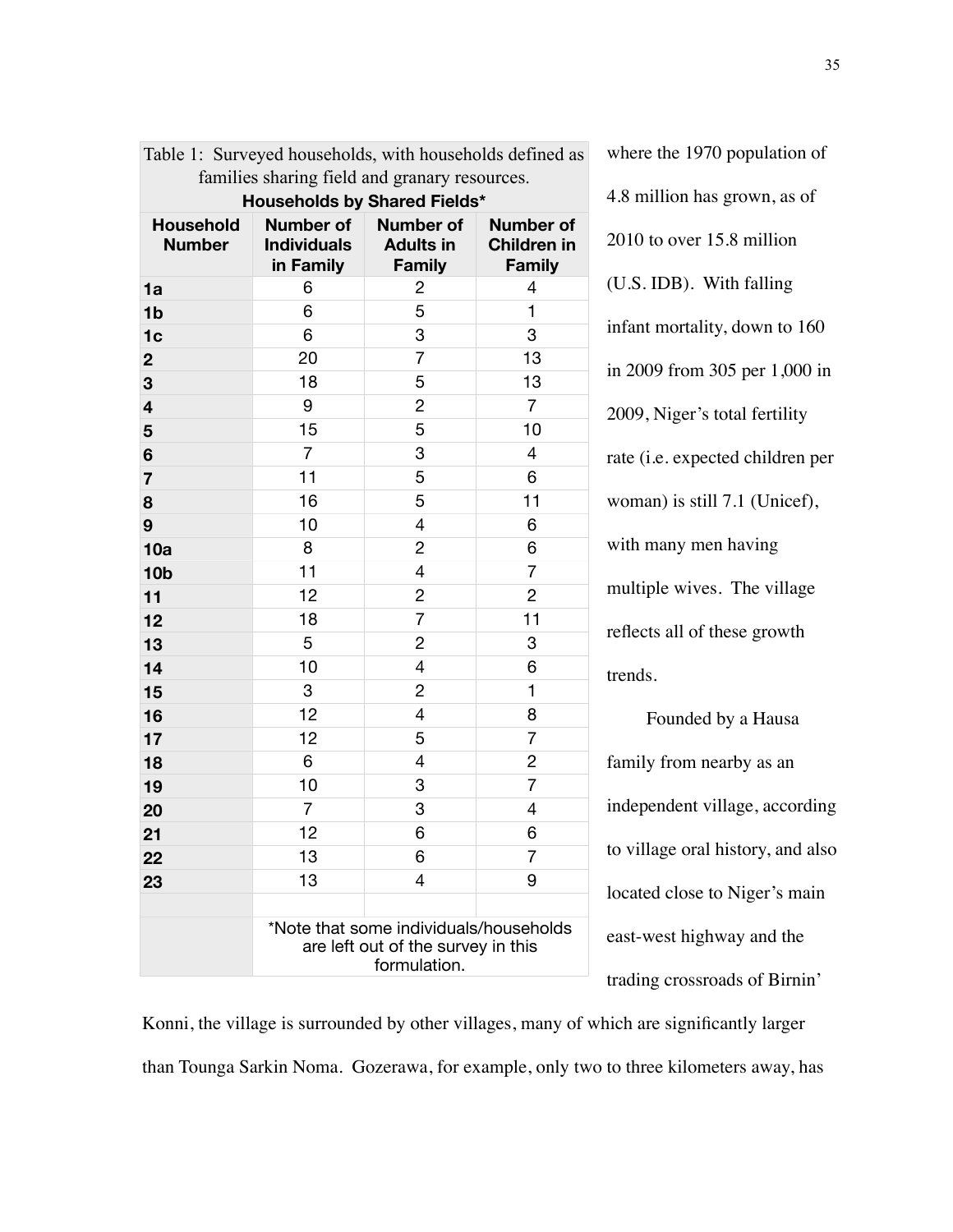an estimated population of well over 1000, and Chetaou, about two kilometers away across the highway, has an estimated population of at least 750. Thus, the village began with agricultural lands that were delimited by the presence of other villages' farm lands, and which are beginning to be bought by city-based landowners as well. Like other villages in the area, Tounga Sarkin Noma has a mix of uplands appropriate for millet cropping, lowlands appropriate for sorghum, and some seasonal ponds where rice can be grown. Over the last forty years new areas have been opened up to rainy season farming. For example, the area that was formerly inundated most years to the extent that it could be used for fishing in the height of rainy season and for recessional agriculture toward the end of rainy season is now dry enough in most rainy seasons that it is used for rainy season agriculture. The area is now used for sorghum and part of that area is also now used for irrigated cold season gardening. So, in recent years, land previously unused for farming has been opened up to field use. Some of those areas, as several respondents reported, were formerly bush lands, uncultivated and used only for grazing as recently as thirty to forty years ago. A substantial portion of lowland cropping area was opened up to cultivation during President Mamadou Tandja's time, or during the past decade. In addition, respondents in their thirties and forties reported that when they were young, fields were often fallowed, and few farmers carried manure to their fields because the fields were sufficiently fallowed to recover the needed nutrition for millet and sorghum crops. Rainy season fields are now commonly manured, and manuring increased substantially during the past decade. Fields are fertilized only by manure in the overwhelming majority of cases. In cases where households do not have adequate manure to fertilize all of their fields, certain fields are neglected. Farmers reported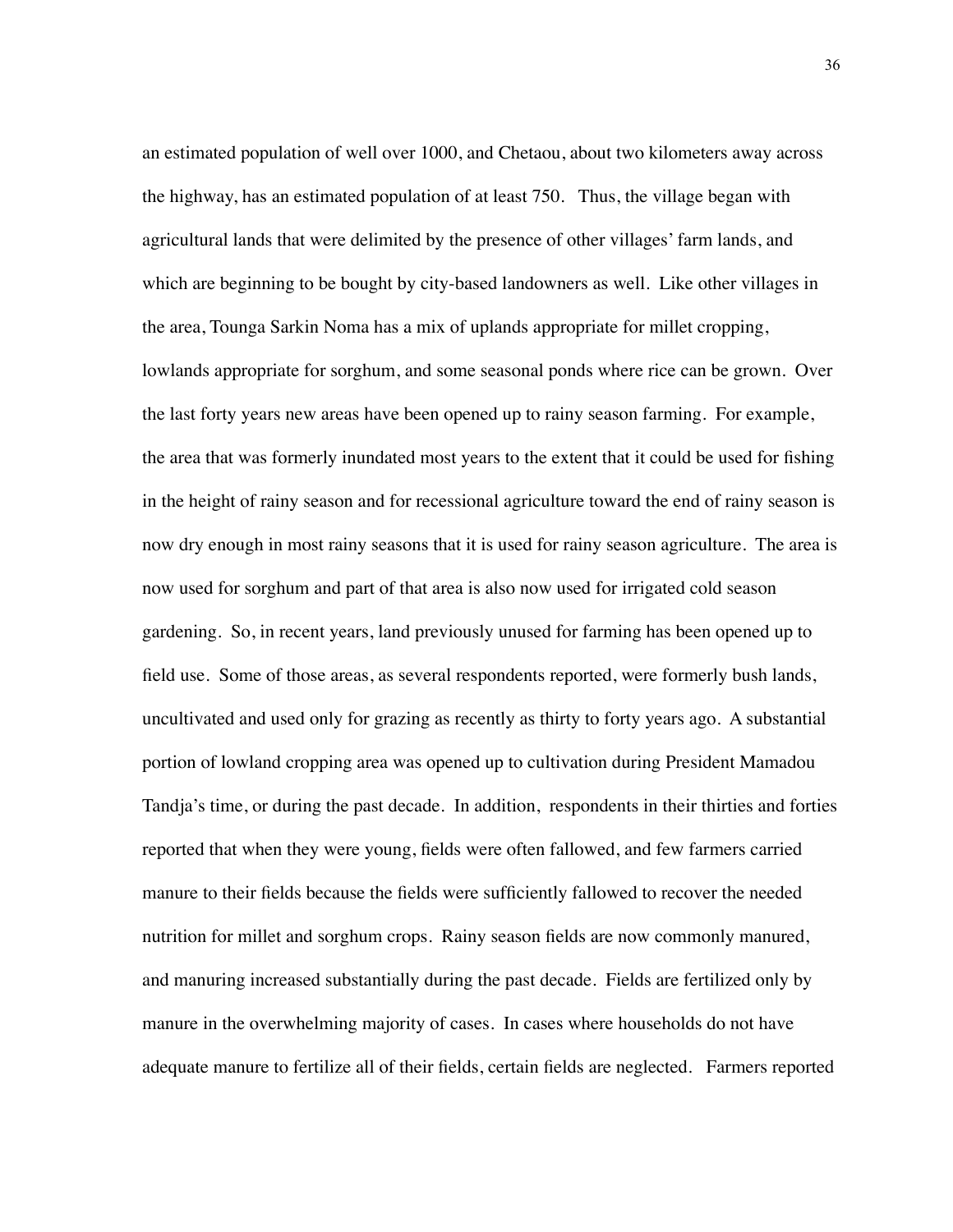that they have experienced inadequate yields in those fields to which they were not able to provide manure or sufficient manure.

Although land use grew as population increased in the village, land use increases were not proportionate to the increase in population growth. While family size increased by as much as three or four times, with landholdings periodically divided among offspring when the number of householders proved too unwieldy to work as a single unit, land in use does not appear to have more than doubled. Thus, land per individual appears to have decreased markedly.

Despite the decrease in land per person, in discussing population growth and land availability, several informants emphasized the benefits of population growth. When asked what accounted for the improved welfare of the village over the past forty years, some named, as one factor among others, the increased availability of labor. They noted that as more children, especially boys, grew to an age where they were helpful in the fields, the family was able to produce more food and better sustain itself. In light of Oluoko-Odingo's findings from Nyanda, Kenya (2011), the finding is relatively unsurprising. A certain minimum number of individuals is needed per unit of land when producing, as this village does, entirely with hand tools. Some farmers noted that with support from entities such as the non-governmental organization CARE and (to some extent) from the state-supported agricultural extension office, they began to weed their fields (by hoe) a second time within the past twenty to thirty years. They described the change as having resulted partly from being taught the benefits of additional hoeing of the fields, but also named the increased availability of labor as a factor in making it possible. The progressive hoeing of all fields

37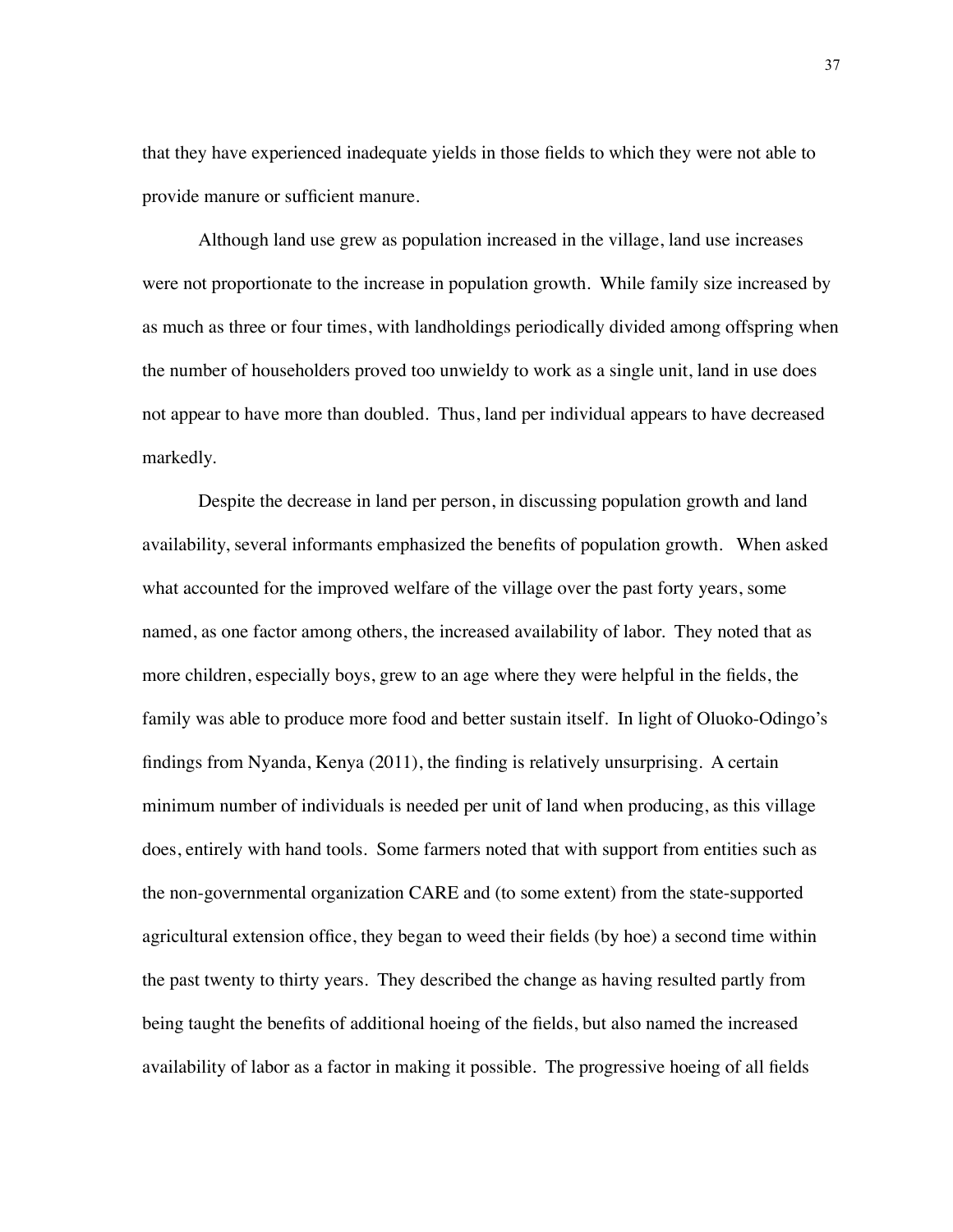owned by a family can often take weeks, and without sufficient labor, it could not be completed on all fields in time to return to previously hoed fields prior to the beginning of the bean (cowpea or black-eyed pea) harvest, which is the earliest rainy season harvest in the village, and a highly labor-intensive one as individual beans are picked from plants widely scatted over interplanted fields of millet and beans. So, although decreased or otherwise inadequate land is reported as a problem by some households, who say that they are not able to produce sufficient food on their holdings to feed their entire households, population growth itself is not yet seen as a problem in the village due to the benefits of many hands in the labor-intensive form of rainy season agriculture practiced in the village. Such labor availability is perhaps even more important for irrigated, dry season agriculture. Despite stated farmer perceptions, however, the most vulnerable households may, in fact, be suffering from a shortage of lands to produce the food they need to fully supply their households. *Access to Markets* In a variety of ways, the relatively small village of Tounga Sarkin Noma has significant advantages over many of its neighboring villages, especially to the north. The village is very close (1.5 km) to the major east-west highway that serves most of southern Niger, including all of its major cities, and has fairly regular access to bush taxis along that highway (although that access is often mostly limited to the important market days in the area, three days out of the week). The village is only seven kilometers away from the city of Birnin 'Konni, and as a result when roads are dry villagers are able to travel by donkey cart to carry loads of goods like bean hay to sell in the city, avoiding the costs of bush taxi transport. The Nigerian town of Illela, just over the border from Birnin 'Konni and an easy trip by bush taxi, carries many goods used by villagers at lower prices than they can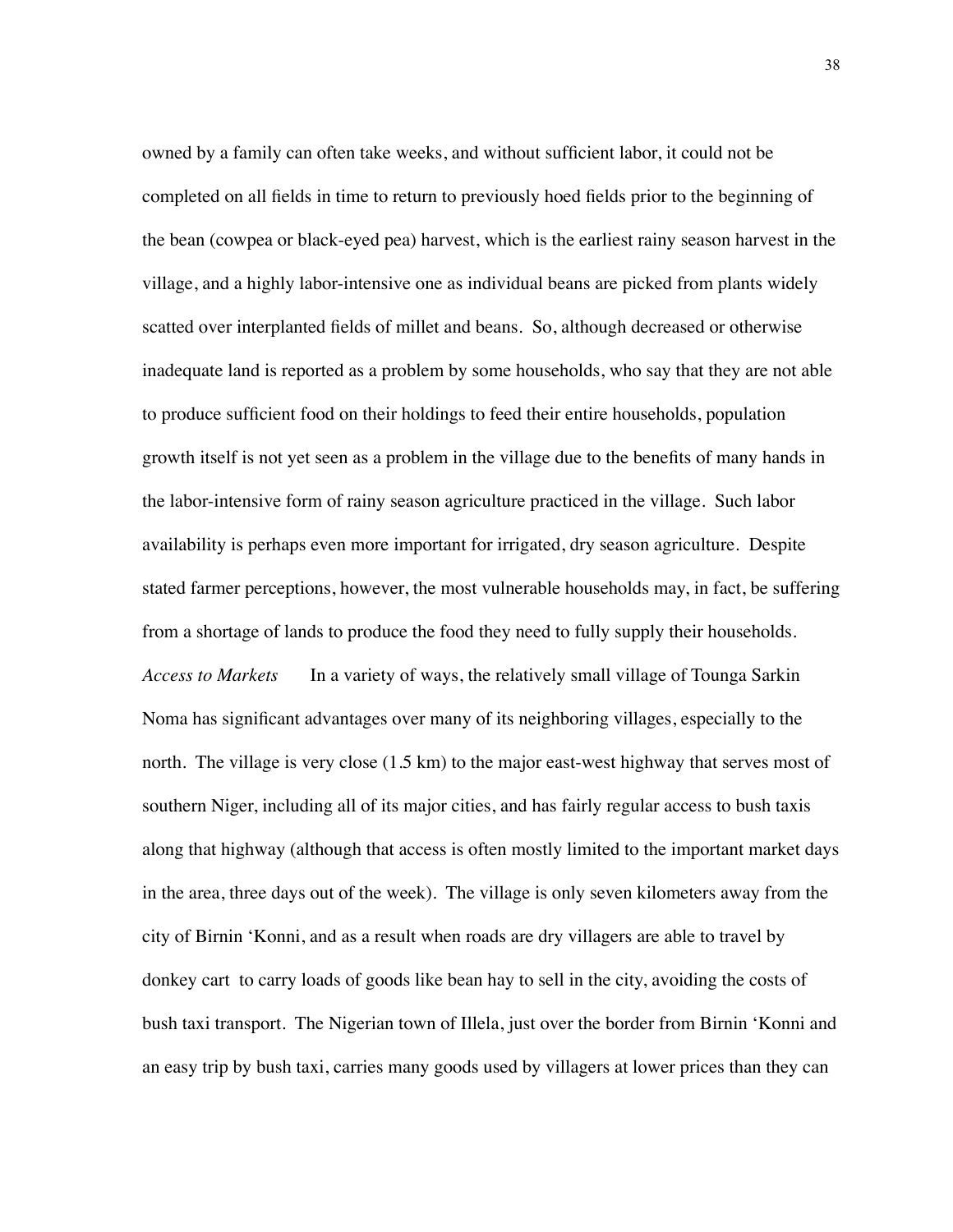find in Niger, and villagers are often able to return across the border with goods on which they can make a profit by selling at higher prices to their neighbors. While many villages that are further from paved roads and cities than Tounga Sarkin Noma have more difficulty accessing goods and services, as they are often on roads served by bush taxis only once a week, residents of Tounga are able to buy and sell goods and access health services relatively easily. The exception is in the rainy season, when all the dirt roads that lead to the village become inundated, and it becomes nearly impossible for donkey carts to pass. In 2003 and 2004, CARE International conducted a Food for Work project in the village, paying villagers in USDA surplus, fortified, bulgar wheat to construct a laterite road over high ground. The road gave better access to the village during the 2004 and 2005 rainy seasons, but by 2006 rain erosion of the road and heavy wind deposition of sand on it had substantially decreased its usefulness. As a result, in the early rainy season, when villagers are often in need of selling assets like livestock or remaining stocks of bean hay in order to provide sufficient food to their families until harvest, it becomes more difficult to access the most remunerative markets.

Despite rainy season difficulties, Tounga has long been well-placed for access to markets relative to its northern neighbors. As recently as 15 years ago, villages to the north rarely had bush taxi access, and their primary access to outside goods was therefore through those who brought them into the village on foot, camel or cart. As a result, manufactured goods were more expensive for them, and traders from villages like Tounga would buy goods cheaply in Illela, Nigeria, and sell the goods to the more inaccessible villages on trading trips of several weeks. Such trade was facilitated in the early 1990's by a change in the policies of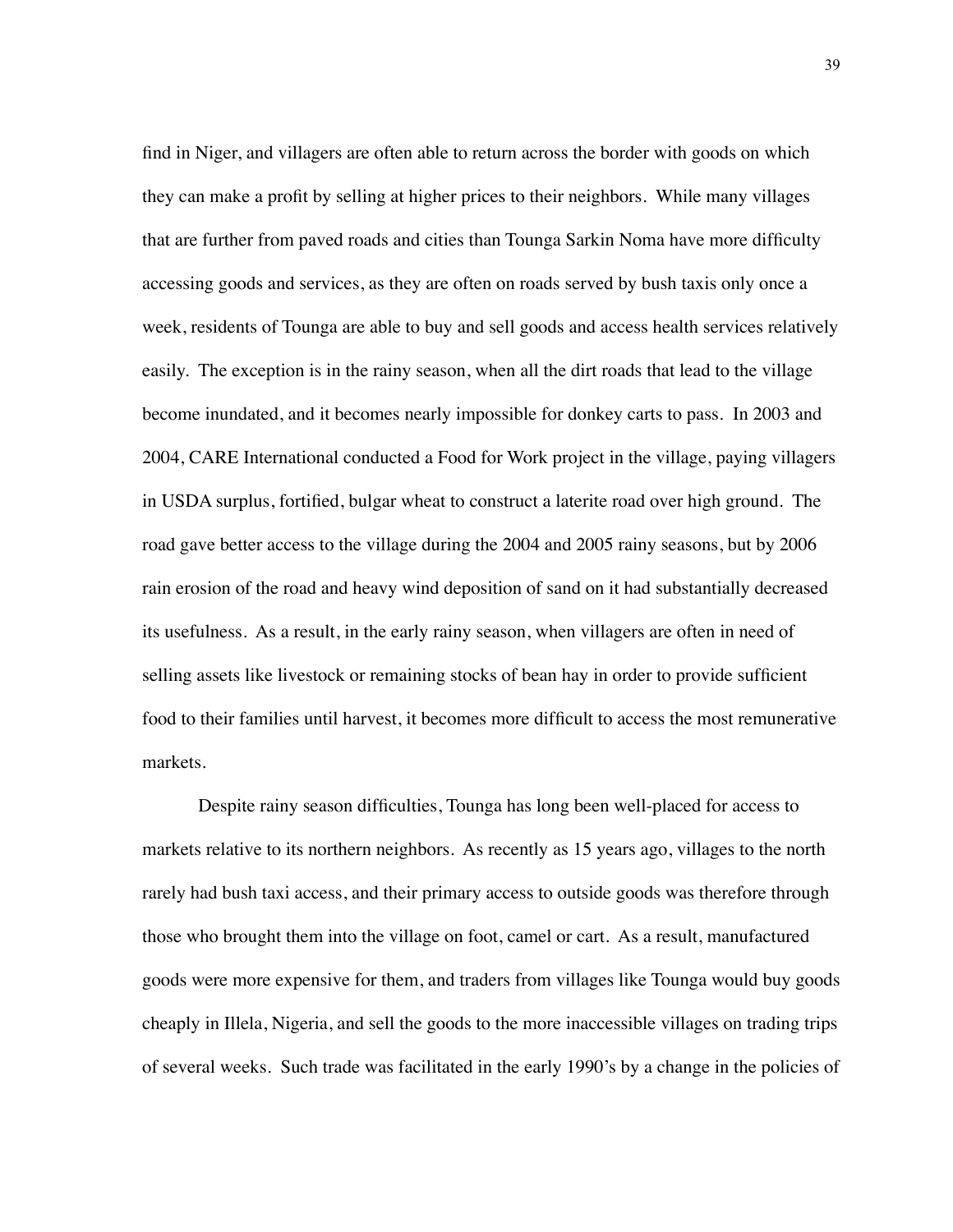customs officials. Up until 1993, customs officials would patrol bush roads, confiscating or taxing the goods that people were carrying to sell. Under President Mahamane Ousmane, the practice was stopped, and, as a result, some of Tounga's residents were able to make up for shortfalls in their rainy season income through trading to neighboring villages.

Another way in which transport has been important to market access for residents of Tounga Sarkin Noma is in regard to access to labor markets. From at least the 1970's through the 1990's, labor migration by younger men was a common way for families to make up for shortfalls in income from rainy season production. Men traveled (and some continue to travel) to work in locations as close as Birnin 'Konni and as far away as Lagos, Nigeria and Abidjan, Côte d'Ivoire during the dry season. Some traveled for Qu'ranic school, and did not make money, but most traveled in order to earn income through physical labor like earth moving, farming and unloading trucks. A few also work in service occupations like manicuring or barbering on an itinerant basis in the bigger cities. Men usually sent money home several times during the dry season, often with friends, and returned home with both money and goods to help the family through the end of the dry season and start of the rainy season when rainy season food stocks are often running low or are gone altogether. Although families have and do depend on income from male family members working away from the village, two current village perspectives on labor migration are worth noting for the way in which they seem to minimize the importance of that dependence. One often-stated trend noticed by farmers was that with the advent of dry/cold season gardening (discussed under "Institutional Change"), fewer men are traveling for income, as in many cases they are working for their households to grow irrigated dry season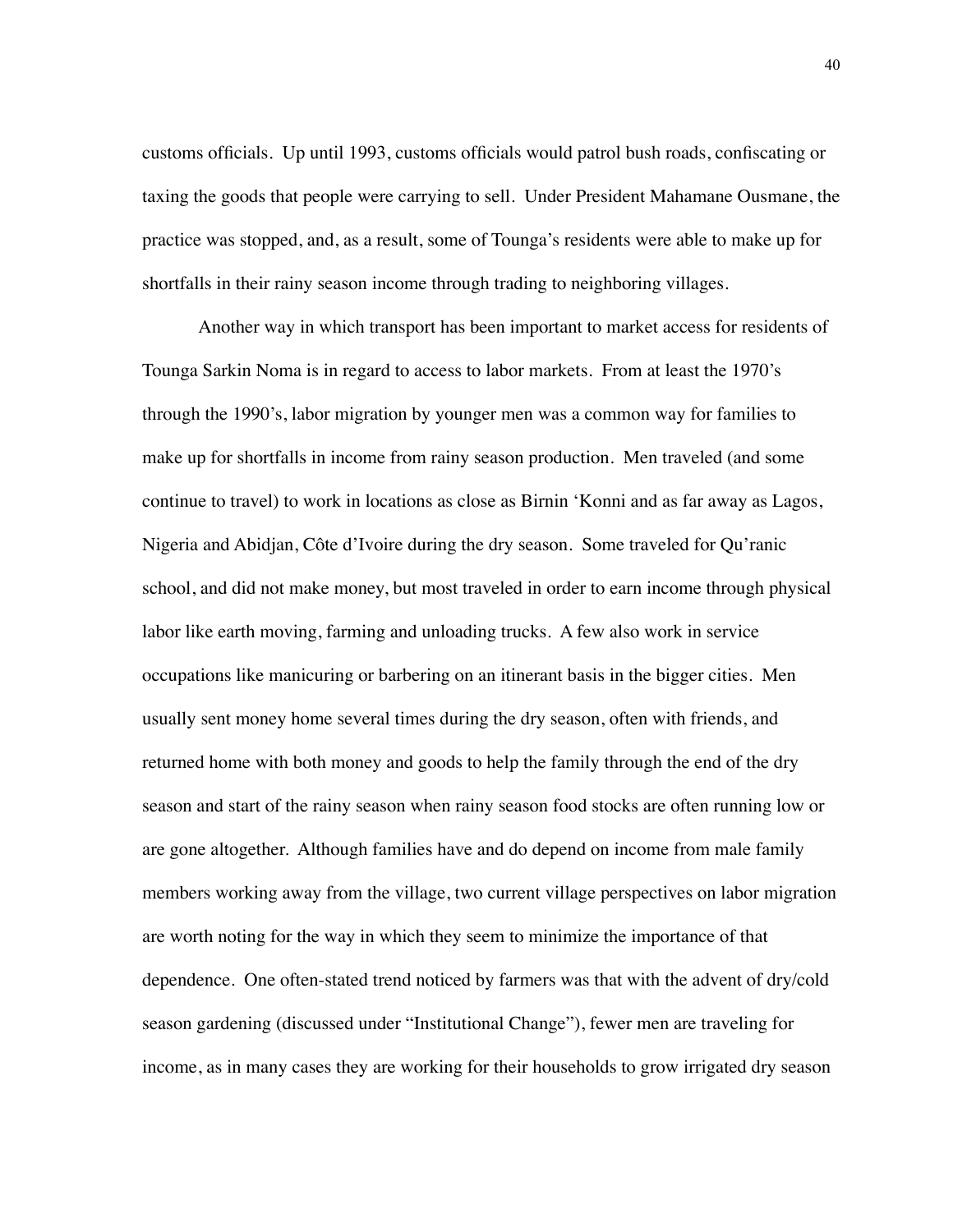crops or are working as paid laborers for others households with irrigated fields. In addition, most respondents who discussed labor migration framed it as a last resort. Labor migration is considered dangerous<sup>9</sup> and expensive due to the transportation costs involved in accessing the slightly more remunerative jobs in major cities like Lagos. There is also a sense that men should be home with their families. So, despite good access to transport into nearby smaller cities, and the necessity for income during the dry season, labor migration is not considered favorably even by those whose relative vulnerability to food shortages in hungry season force them to search for off-farm sources of income. In the minds of most, labor migration is too uncertain for its benefits to fully outweigh its risks, but some have no other options.

The means which people in the village have more recently adopted to lower their vulnerability carry, in most cases, a decreased element of risk. For example, people now sell bean hay, a crop which in the past was solely used in the home, and for which there was not formerly a market in the area. Bean hay is often sold as a crop that allows families to buy more food in the dry season as grain stocks begin to run now. Beans, too, are often treated as a cash crop now. Many families reported that although they "do not sell crops," they do sell their beans as soon as they are harvested. Beans are often a source of income to provide for the clothing needs of the family for the year, and sometimes for purchases of livestock. Some households in the village now also sell their grain stalks from the millet and sorghum harvests, although households with more livestock usually try to keep as many of their grain stalks as they can manage. (Grain stalks and bean hay are major sources of food for livestock through the long dry season, once wild plants from the fields have dried up and

<span id="page-48-0"></span><sup>9</sup> Due both to high rates of road accidents and due to lawlessness in cities like Lagos.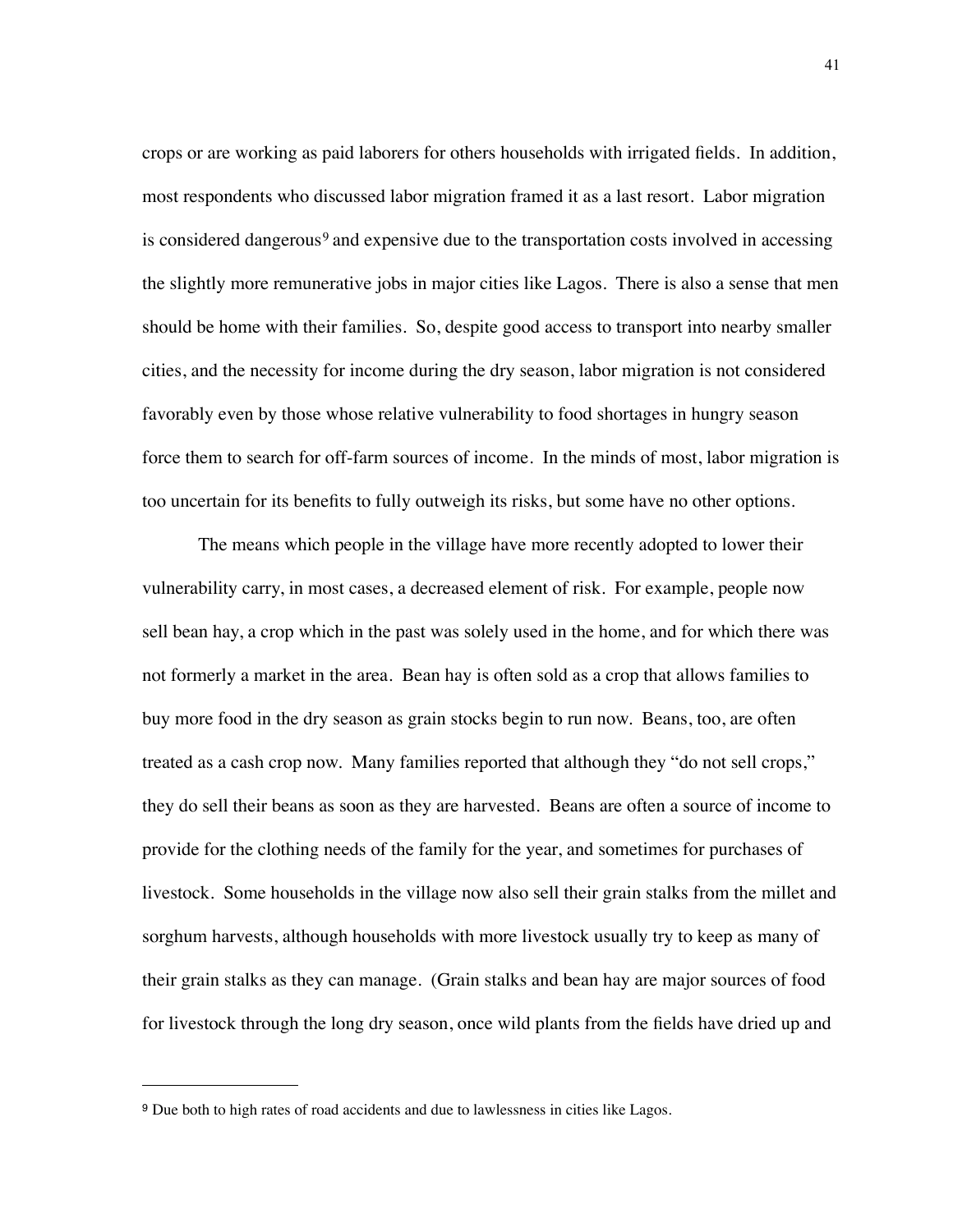can no longer be gathered for food.) Thus, newly marketable rainy season products may contribute some of the explanation for why villagers reported improved welfare over past periods. The question of whether or not households are more or less vulnerable as a result of new sales does not seem entirely resolved, however. For example, income from marketing, particularly from beans, often pays for new clothes, but in the past beans were eaten at home, and clothes came from cotton grown in the fields. Both the bean crop and the cotton crop are vulnerable to crop failure, and thus the source of clothing remains, ultimately, vulnerable to the quality of the rainy season harvest. Certainly, access to outside goods seems important to help mitigate local crop shortages and to provide access to other goods not available locally. Yet, the markets that provide the possibility of cash income for goods produced and a variety of goods from the outside can also make farmers vulnerable to forces beyond their control.

An important example of the potential for such vulnerability has appeared in the village in the form of intensive onion production in the dry season, as will be discussed below. An even broader and more devastating example of such vulnerability came to the country as a whole during 2005, after widespread cereal shortages in the 2004 growing season. In 2004, a combination of drought and locusts ruined crops in areas throughout Niger. Some areas had minimal harvests compared to normal, while others had none at all. Food was in short supply in some areas, especially toward the "hungry season" of 2005 before planting began again. The reasons for the food shortage were contentious, but ultimately appear to have been related to a variety of factors, including hoarding of grain by those with large stores, the refusal of the government to open its stores of grain, and inadequate transportation of grain from areas with sufficient grain to areas without. Farmers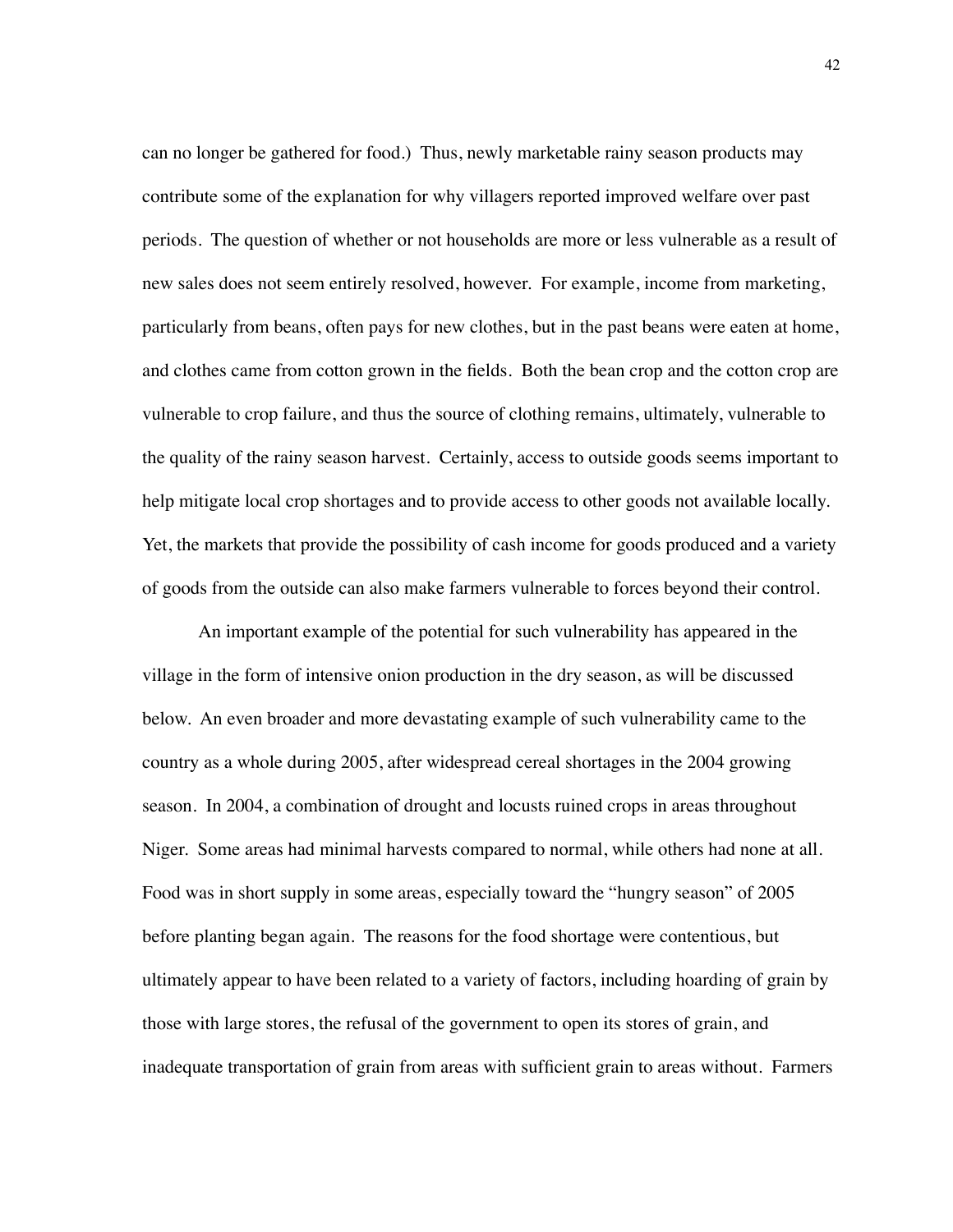who had grain to sell benefitted, as prices rose steeply. Yet at the end of rainy season, as farmers were harvesting their far more substantial 2005 crops, food aid arrived in the country. Prices quickly dropped drastically, as the market was flooded with food. Farmers who had been depending on good prices for crops to help make up for their bad year were suddenly facing abysmal prices for what they had grown. It can be argued, then, that vulnerability of farmers with good crops was greater because of exposure to the wider agriculture markets. However, it might also be argued that, had the markets worked effectively[,10](#page-50-0) grain would have been available to those in the hardest hit areas long before the end of the 2005 growing season.

Other market forces have become important to Tounga Sarkin Noma, in particular market forces affecting the new cold season crop of onions. As the story of onions has much to do with institutional change, it will be covered in the following section. *Institutional Change* During the first decade of the 21st century, Tounga Sarkin Noma began to experience significant involvement from outside entities, mainly CARE and Peace Corps. One resident of the village reported that during the early years of Tandja's presidency (2000-2010), the village would hear of aid being given out, but did not usually receive any of it. This resident saw improvements in village welfare as being directly attributable to work done by CARE and by Peace Corps Volunteers. While it is evident that a variety of influences have been important in changing the welfare of the village, with sometimes ambiguous or multi-faceted effects on vulnerability, both CARE and Peace Corps have introduced new methods and institutions to the village, and so their effect on village

<span id="page-50-0"></span><sup>10</sup> i.e. according to economic models of how markets are "supposed" to work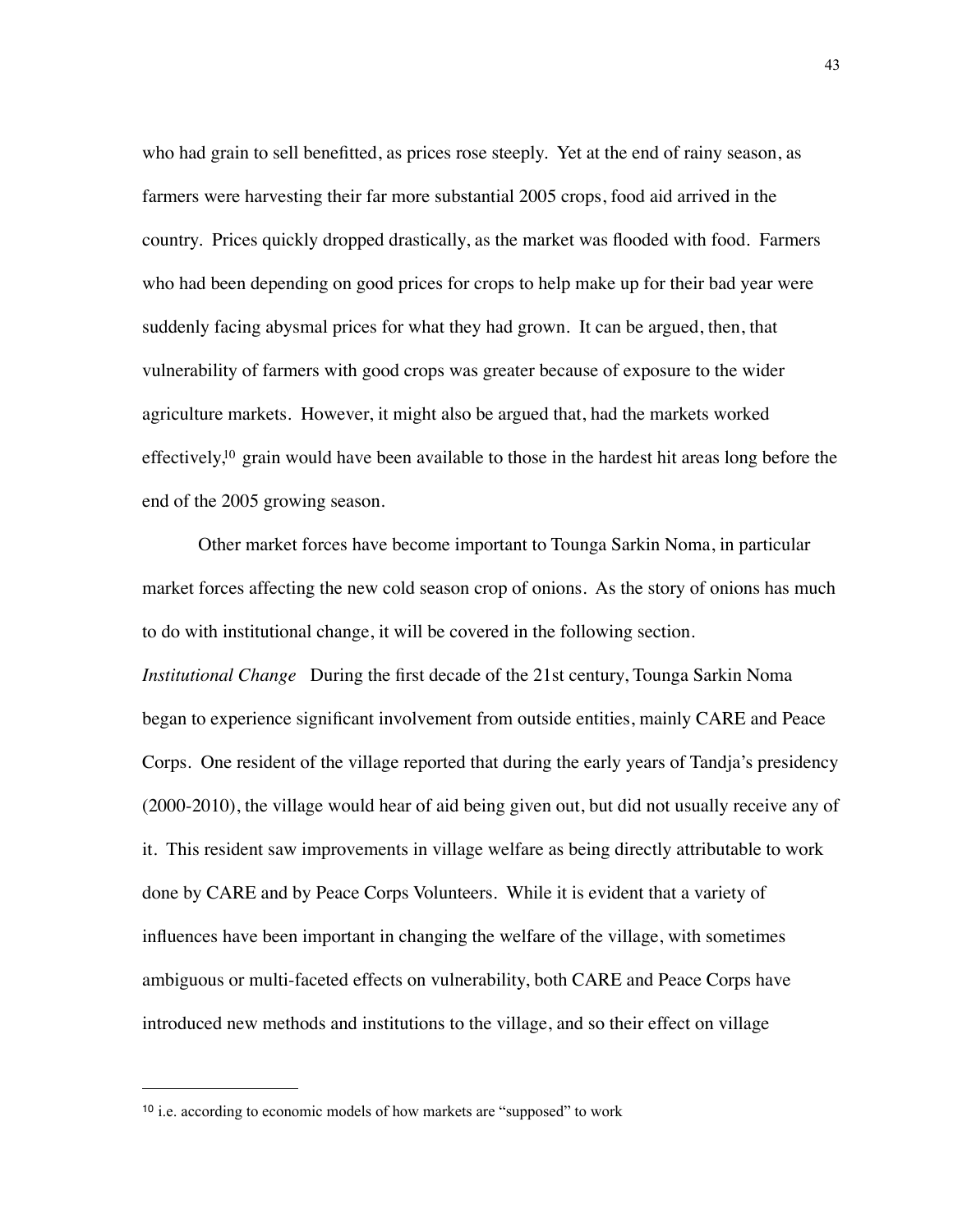vulnerability is important to examine. In addition, some other institutions, including government organizations, have had effects on the village in the recent past, and their impact will also be addressed.

In approximately 2002 or 2003, under its household livelihood security framework, CARE began a food-for-work project to improve degraded soil in the village. Residents dug "half moons" and *zai* holes in hardpan areas so that the area could recover and potentially be used for agriculture.<sup>11</sup> Few of the respondents reported this soil regeneration as having been a major reason for improvement of village welfare, but other soil improvement measures were regularly mentioned in discussions of change. Manuring of fields was by far the most common form of soil improvement mentioned in the context of improving well-being through improved harvests. Manuring appears to have developed partly as a direct response to the disappearance of fallowing, but those interviewed also reported that CARE and to a lesser extent government agricultural extension agents taught them to increase their use of manuring, and specifically showed them how could be more efficient when used in conjunction with *zai* holes. Thus soil improvement, and particularly expanded manure use, does appear to have had a fairly significant influence on farmer welfare. In the face of the disappearance of fallowing, manuring was a major reason for the maintenance and, at least for a time, the improvement of harvests from Tounga's fields.

<span id="page-51-0"></span><sup>11</sup> *Demi lunes* or half moons are 2-meter by 1-meter semicircles dug in such a way as to catch materials being removed by wind or water erosion. Soil deposition creates loose soil in the arc of the semicircle, and water also catches in the arc, making it possible to grow trees or crops where the soil has loosened and water accumulates. *Zai* holes are round holes, about six inches in diameter and 6 inches to a foot deep, where manure often is placed. *Zai* holes are also meant to catch deposited soil and water to provide nutrition and moisture for crops in degraded or extremely dry soils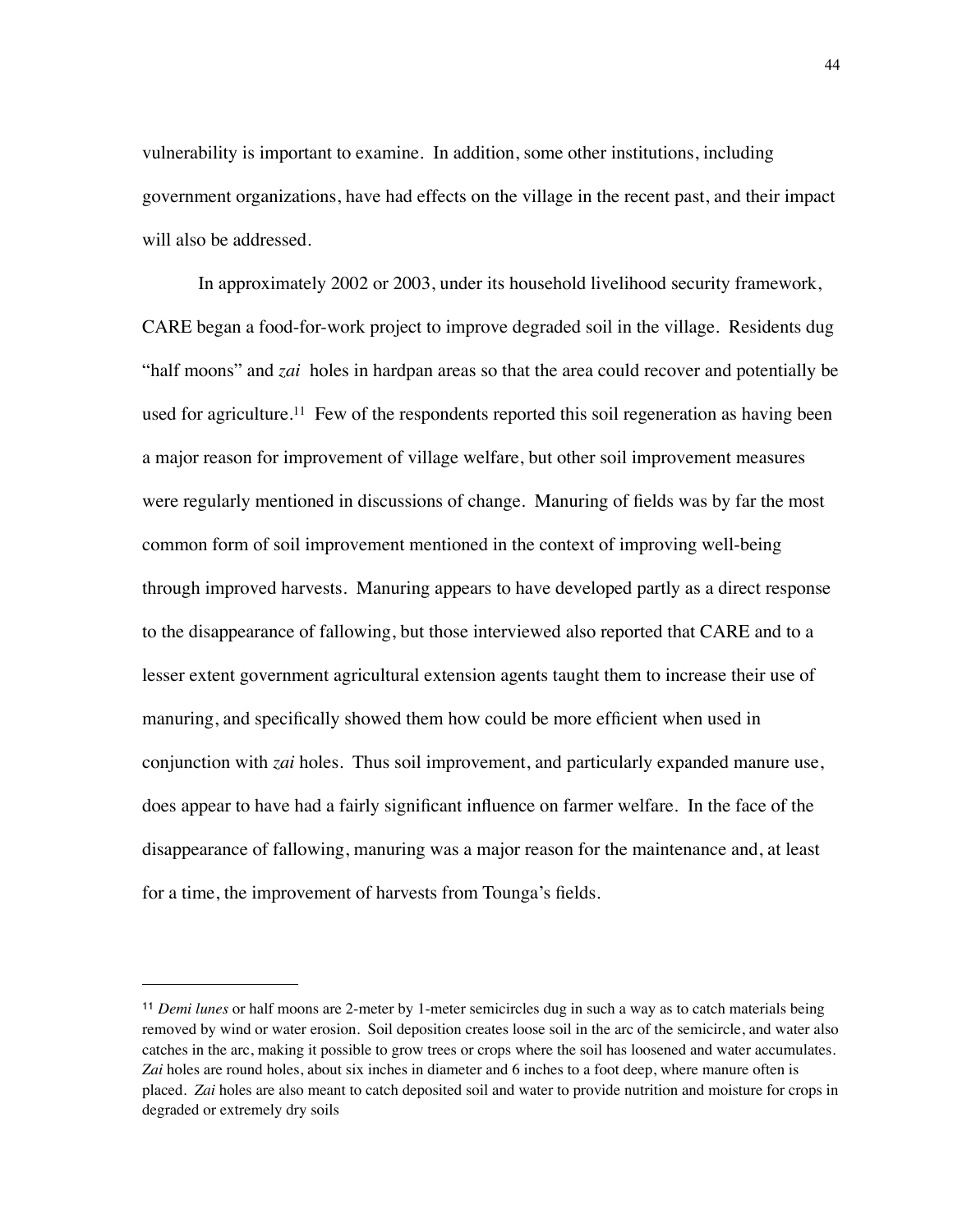Another way in which both CARE and Peace Corps intervened was in creating new village institutions. In 2005, under the guidance of both CARE agents and myself, a group in the village formed an agricultural cooperative, with membership open to any adult in the village, male or female. The first action of the cooperative was to select officers who then underwent training (with an educator hired with Peace Corps project funds) in the management of grain banks. Subsequently, cooperative members who could afford the entry costs joined the grain bank through the contribution of a sack or a partial sack of millet or sorghum. The idea behind the grain bank was that members would be able to borrow grain when stores ran low in their households, and return the grain after the subsequent harvest. The grain bank worked in principle, but those least able to contribute were also often those most likely to need grain during the months just before the next harvest, and those least likely to be able to pay back any grain they borrowed. The system is still in use, but more vulnerable households continue to be those least likely to participate. Another institution was created the following year that was also designed to help farmers overcome late season shortfalls, but in this case through credit. *Warrantage*, also called an inventory credit system, also required farmers to contribute grain stores at the beginning of the season. In exchange, they received cash loans equivalent to the amount that the grain was worth postharvest (typically the lowest price of the season). The system, like the grain bank system, was designed to help farmers avoid selling any of their grain stocks at the lowest prices of the season. In this case, some farmers used the money from loans to invest in other incomegenerating activities that generated profit. As a result, they were able not only to reclaim their grain at a time of year when the price was far higher (yet paying the same amount they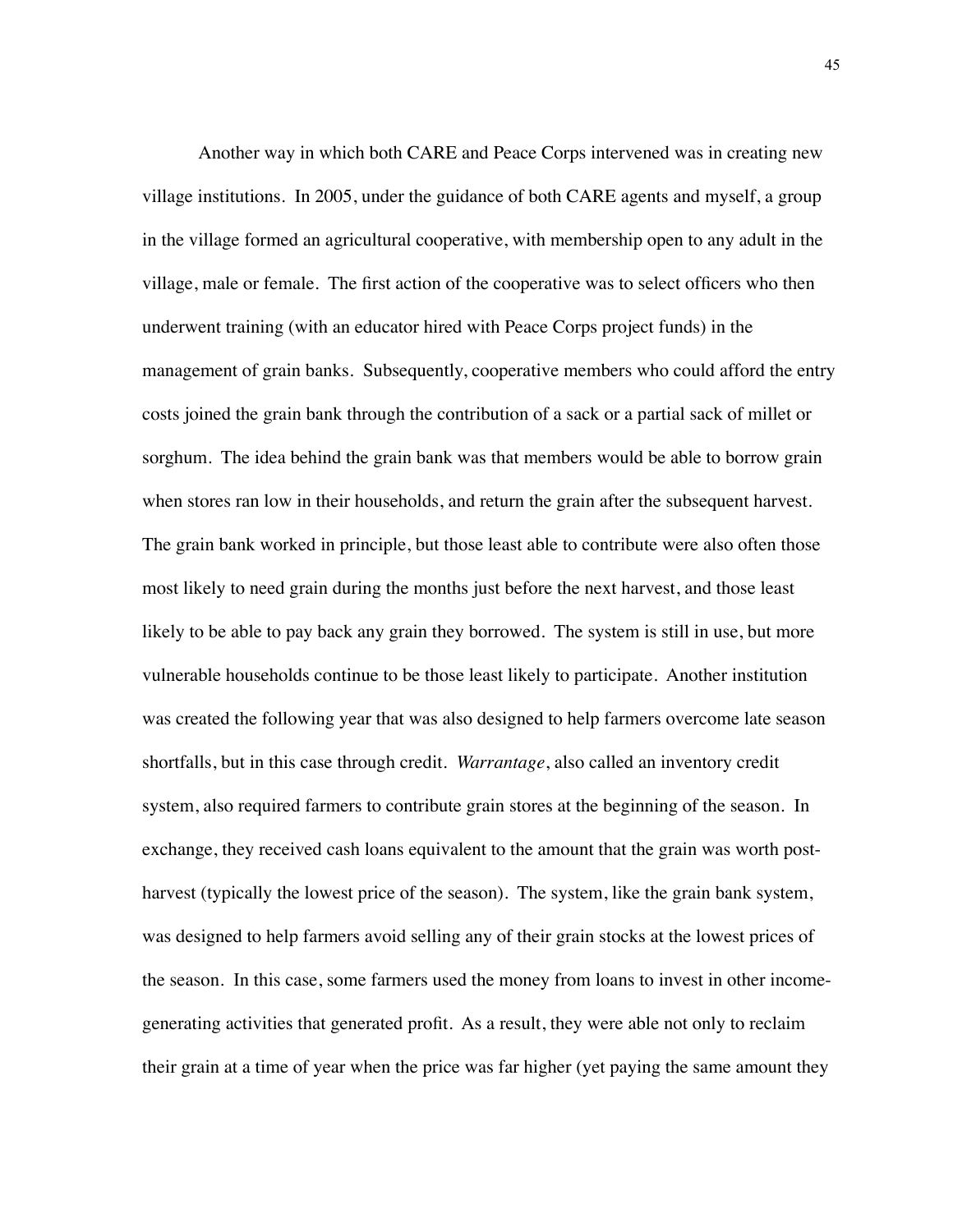had originally been loaned), but also make additional income from the loan. Unlike the grain bank system, *warrantage* provided an income boost to farmers at harvest while *also* reserving grain for them to use during the hungry season. Several respondents reported that *warrantage* loans allowed them to participate in cold season gardening or to upgrade the technology they used or the number of laborers they were able to hire. Yet, just like the grain banks, those who were able to (or comfortable with) contributing their grain long-term in exchange for cash tended to be those whose households were already better off. So, while the grain bank and *warrantage* system both seem to have been influential in improving village welfare, the improvement was an element in increasing income disparities, and may be doing little for the most vulnerable households.

In 2004-5 in Tounga Sarkin Noma, as a Peace Corps agricultural extension volunteer witnessing food shortages in other villages in the region (Tounga had a good 2004 harvest), I undertook to introduce a female-focused, food-security and nutrition project in the form of irrigated cold season gardens. The village had, in the past, carried out recessional agriculture as the rainy season ponds evaporated, but had never participated in irrigated agriculture before. Initially, the project was planned as a women's garden, where women could grow vitamin-rich plants for use in their households or for sale. As plans progressed, it was agreed that the project would be shared between men and women. To make irrigated agriculture possible, two open wells were dug in a field with a high water table (a sorghum field in rainy season), which was about one kilometer from the village. One well would be assigned to the women's garden while the other would be a men's communal garden. For the first season, an extension agent was recruited to teach methods of arid-land gardening and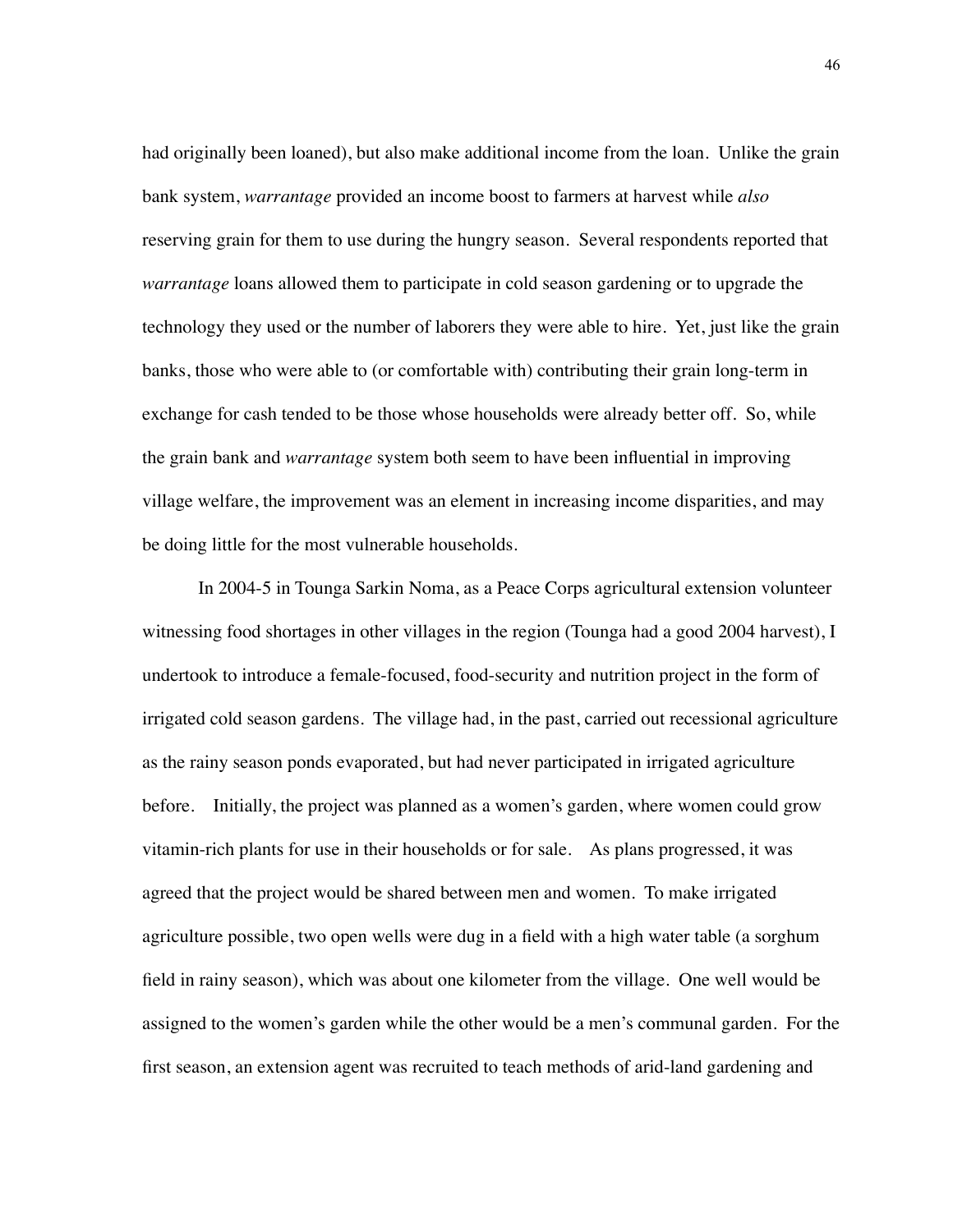planting of crops with whose cultivation the village was not familiar (tomatoes, lettuce, peppers). Men, however, a few of whom had made a field trip to a village already conducting cold season gardening, chose to plant the Birnin 'Konni-area cash crop of onions. Women planted tomatoes, lettuce, peppers and a local sqaush. Women and children worked to prepare beds and irrigate the women's gardens, while men and older boys worked the onion plots. Due to the form of the wells chosen, all irrigation was conducted by hand, with water drawn up from the 3-4 meter wells and poured into irrigation trenches. Trenches had to be carefully constructed to ensure water ran all the way to the most distant trenches, and someone (usually a child) had to open each plot by hand to allow water to enter. Due to the level of skill and time involved in trench irrigation, some women watered with the method initially taught, filling watering cans and carrying them to plots. As time went on, most watering was conducted by children sent out to maintain plots, except for a few particularly dedicated women who continued to visit their plots twice daily. At the end of the season, women had been able to harvest a variety of vegetable crops, most of which were consumed at home, and men sold their onion crops for a small profit.

The following season's story continues with both men and women, but I take up the remainder of the women's story in the next chapter. A group of men, seeing a potential source of new income in the dry season in onions, planted even more plots of onions the following year, using both of the original wells. One or two who could afford it dug more inexpensive pipe wells in their own fields during the second year, which required the purchase of gas-powered pumps. By their own assessment, men again made a small profit during the second season, and more pipe wells were dug or planned for the following season.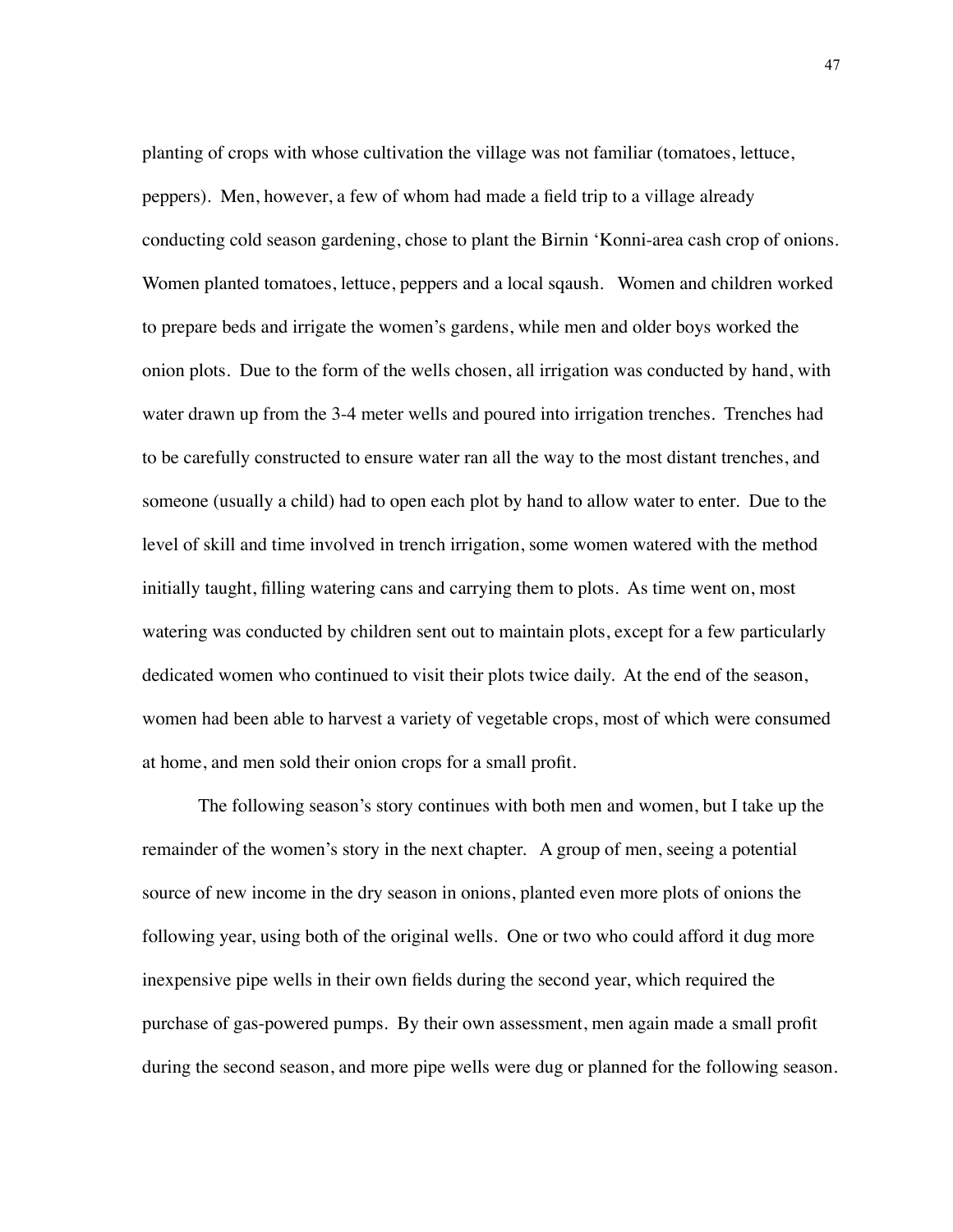Also during the third season, one family greatly diversified their crops, planting bananas, papayas, lettuce, peppers and other annuals crops in addition to onions, and succeeded in garnering a crop for most of them. Between my departure from Niger in 2007 and my return to the site for research in 2010, attempts at cold season gardening continued to expand. Several farmers attempted the lower-cost method of watering by hand (still using a trench system), but all who have tried onion cultivation with the hand watering system have given up after only a season or two, citing insufficient yields. In the 2009 season farmers experienced their first major challenges in machine-irrigated onion cultivation. Heavy rains came late, after the rainy season harvest had been gathered and onion seedlings had been planted. Some seedlings were drowned. In addition, a pest attacked the onion seedlings and destroyed a significant portion. It was an insect pest with which the villagers had no previous experience. The combination of setbacks meant that the crop had to be replanted.

One of the keys to the profitability of onions is in the timing of their harvest. The majority of onions are sold to middlemen who export onions to coastal countries like Nigeria, Benin and Côte d'Ivoire. Onion cultivators reported that the earliest onion harvesters can sell to these middlemen for as much as 30,000 F CFA (~\$60) per *kwando* or bag of onions. Far more typical of growers in Tounga is the onion grower who harvests in time to receive a price of about 15,000 F CFA  $(\sim$ \$30) per bag. The price, then, is best in the earliest part of the harvest season, and continues to fall (to well below 15,000 F CFA) to the end of the harvest period. Since growers in Tounga Sarkin Noma had to replant most of their crops in 2009, their prices at harvest were lower than usual. While most farmers still considered the fact that they were earning income from agricultural labor without leaving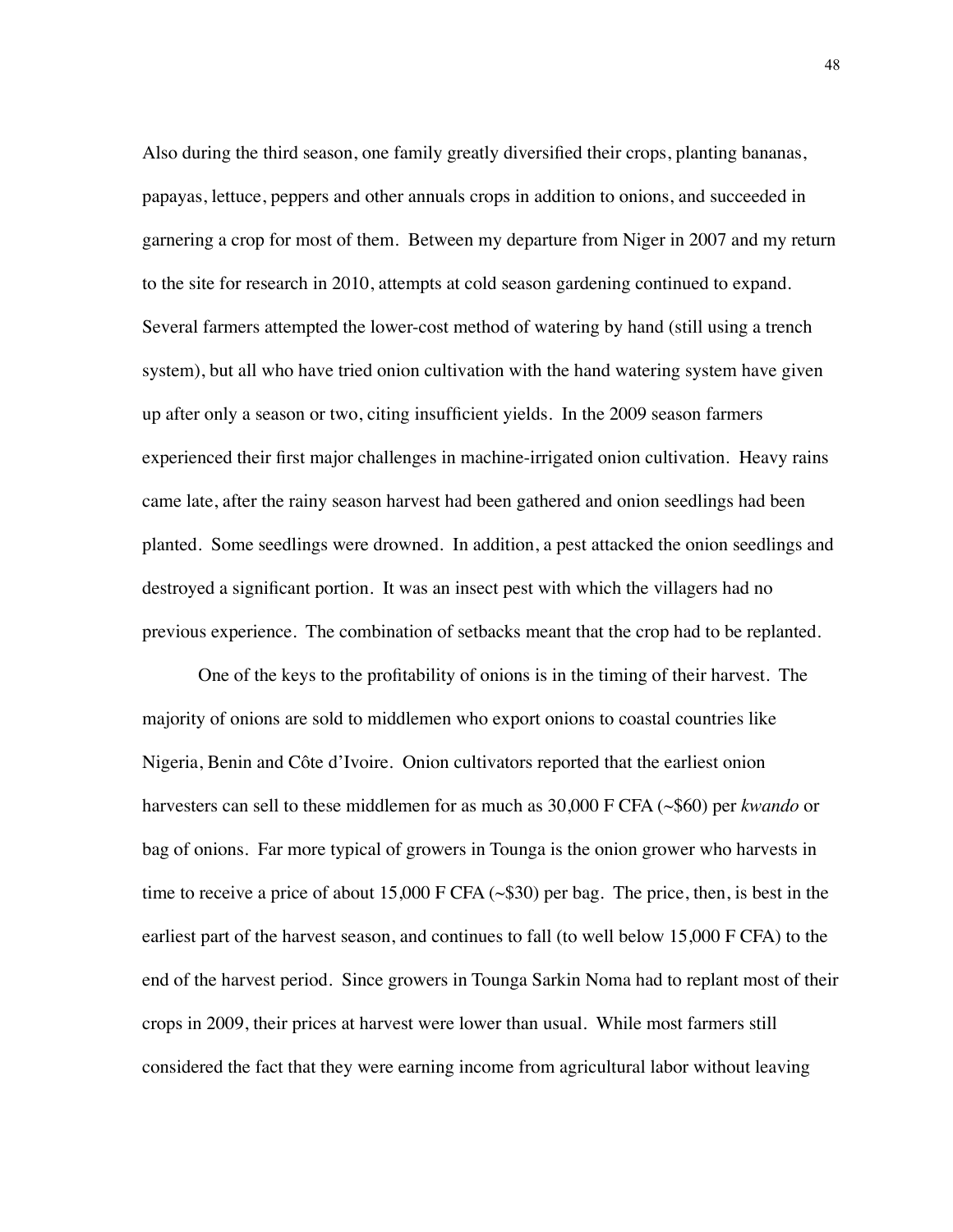home to be the key consideration, regardless of whether their prices were a bit lower than usual, the onion market (in 2009 at least) may have been providing farmers no benefit beyond the timing of income. A careful analysis of one farmer's investments in inputs (fuel for the pump, labor, fertilizer, seed) and subsequent income from onion sales revealed that not only did he not make a profit from his onions, but, in fact, he lost the equivalent of \$200 on the investments made in onion farming (\$500 expenditure, \$300 income from sales). Although this farmer had additional sales from tomatoes he grew (as the only highly cropdiversified cold season farmer), the sales only brought in another \$50, thus bringing his loss to \$150. Another farmer lost about \$100 on inputs and labor for his onion crop, and came out with about \$250 of cash profit for the year, after having had \$350 income from rainy season crop sales. Still another individual reported that he grew okra to cover the cost of his pump's gasoline. Again, to most farmers participating in onion cultivation, the fact of having income at the point in the season when onions are harvested, as grain stores are running low and before rains have begun for the next rainy season planting, is one important element of onion growing, alongside the fact of being able to avoid leaving home to work as a migrant laborer. Yet, depending on both conditions of cultivation and the onion market, onions may ultimately be a drain on farmers' incomes, rather than a boost. Intensive, irrigated onion growing (without crop diversification) has the potential to make farmers more vulnerable to income loss. For the moment, however, farmers who can afford to participate do make a small profit in good years. So, they consider onion growing to be their primary source of alternative income beyond rainy season crops.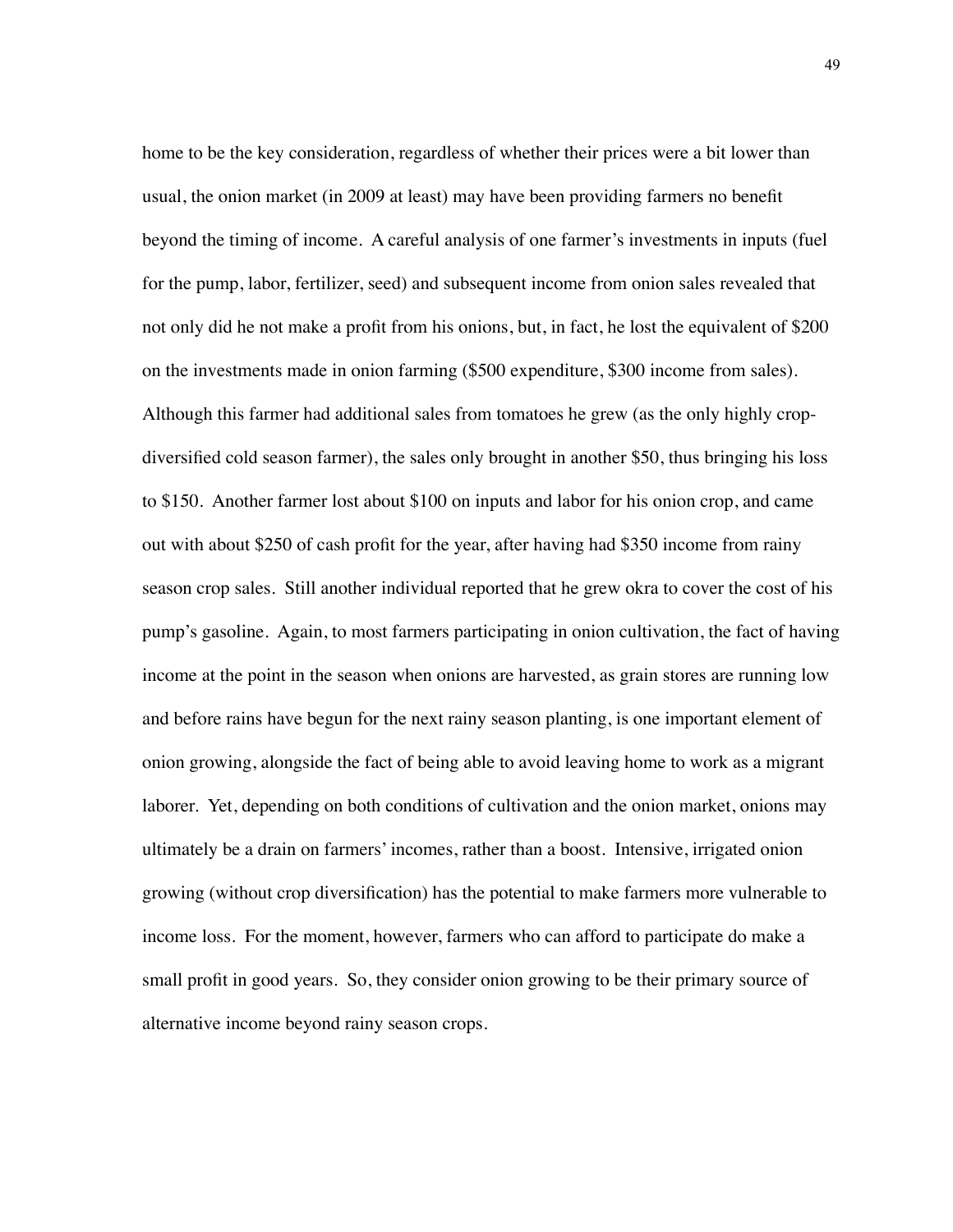Whatever profit is made, however, is made by those who have the capital to initially acquire the tools and seed, and in most cases the labor, to be able to cultivate onions. While rainy season cropping requires only simple and inexpensive tools (mainly short hoes), and seeds are usually saved from previous harvests for planting, rainy season gardening requires purchases that are well beyond the cash that many farmers commonly have in hand. A used motorized pump, bought second-hand in Illela, Nigeriea, costs \$40 to \$60. A bowl of onion seed, enough to plant a field that can be watered by a single pump, costs \$200 unless a grower produces his own seed. Few go to the trouble of producing their own seed due to the space and labor requirements overlapping with those of rainy season crops or else requiring additional irrigation during the dry season. So, it is difficult to acquire the cash necessary for successful machine-irrigated cultivation. Most farmers avoid selling their crops at the end of rainy season, when prices are low, and sell only beans in order to buy clothes for the family. So, the only way most have of acquiring the inputs needed for onion cultivation is through contributing grain to the *warrantage* system. Since most families consider it a necessity to keep all of their millet and sorghum in order to feed their families through to the next harvest, and are unsure of being able to pay back a loan from *warrantage,* many are reluctant to participate in the *warrantage* system. Consequently, it is the farmers with money or grain to spare who can afford to begin cold season gardening each year.

By the 2009-2010 cold season, there were three farmers who still produce irrigated cold season crops, although male members of most other households expressed interest or intent to participate. Of the three farmers who were successfully producing onion crops (if at a loss), two were among the three households with the greatest assets in the village. Assets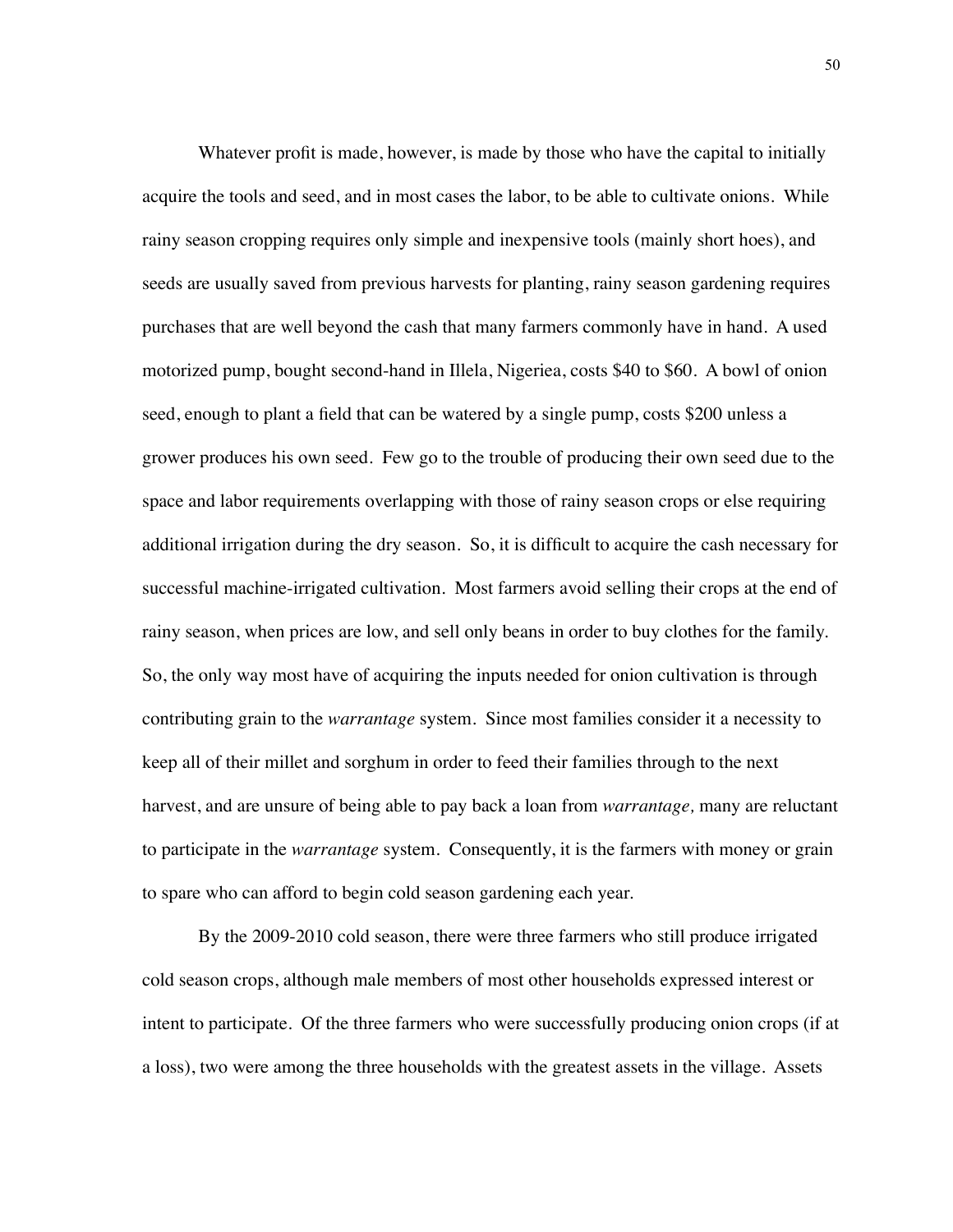measured for this category included large livestock (goats, sheep, cattle, donkeys) as well as motorcycles. Measured in "one cow" equivalents, the four most asset-rich households had the equivalent of between 6 and nearly 10 cattle. The two next most asset-rich households had the equivalent of 5.5 cattle and the mean was 3.7. The other household involved in cold season gardening had assets equivalent to just over 3 cattle, but it was one of only three households in the village whose 2009 rainy season grain harvests represented adequate or very nearly adequate grain for the year to provide for all members of the household. The two cold season gardening households with the greatest assets also had 79% and 91% food sufficiency in terms of grain from the 2009 harvest. The mean grain sufficiency for 2009 harvests in Tounga was 61%. Clearly, then, it was the better-off households who have been involved in irrigated cold season gardening.

Thus, the influence of increased market and institutional involvement on household vulnerability has had mixed and partial benefits. Certainly, being able to sell goods like bean hay and grain stalks during the hungry season has helped to minimize the extent to which households must liquidate more long-term investments like large livestock. As the rains and fieldwork begin, farmers can feed their livestock field weeds while selling their dry feedstock to urban livestock owners so that villagers can buy food to tide over the shortage period before the next harvest. In the case of intensive cold season gardening, however, the benefits are far less clear. With a growing schedule which does not allow for the earliest planting of onions, and a consequent market for onions that is not likely to provide a consistent profit after all the expenditures required, onions do not seem necessarily to be a particularly beneficial crop to the growers. Moreover, with the high costs of entry, even were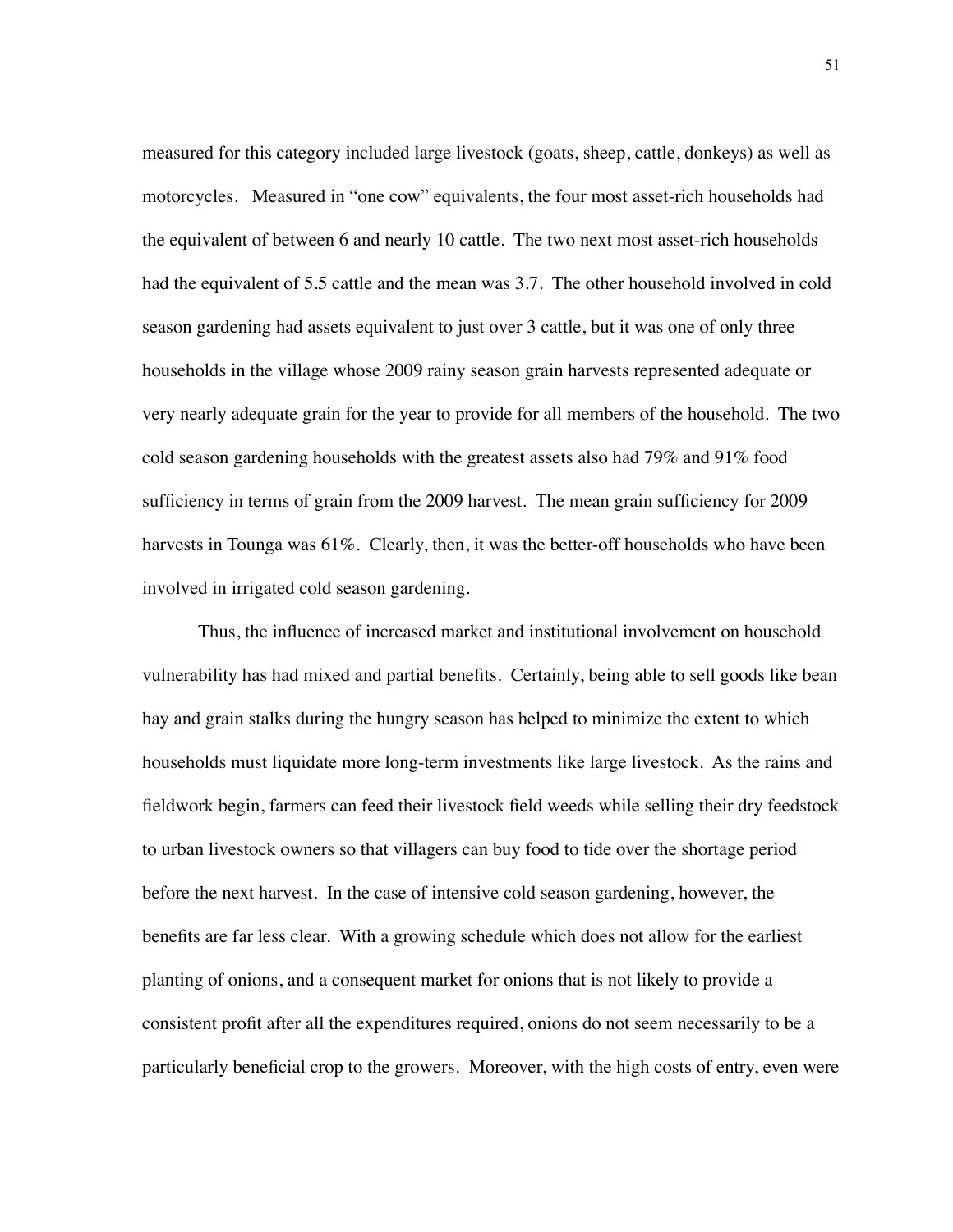provide a smoothing of income by providing income just before the rainy growing season, but at worst they are the crop of local elites whose own long-term welfare may be worsened by growing them. Other institutional changes hold the possibility for some benefits for the village. Soil fertility maintenance and regeneration techniques help to provide more abundant harvests. Cereal banks and *warrantage*/ cereal-loan banks do offer the possibility that the more vulnerable could obtain assistance, perhaps if the barriers to entry were lowered (perhaps with one-time outside Table 2: Household Assets and Food Security. Assets were standardized to their equivalents in number of cows based on asset values ascribed by survey respondents. **Household Number Asset Total in Cow Equivalents 2009 Bundles of Grain Harvested Per Person Percent of Per Person Food Needs Fulfilled by 2009 Harvest 1a** 2.1 22.5 68% **1b** 2.2 **1c** 1.1 22.2 67% **2** 4.0 14.1 43% **3** 7.0 26.1 79% **4** 2.7 16.4 50% **5** 9.8 30.0 91% **6** 3.2 "little" **7** 1.8 6.3 19% **8** 2.4 16.2 49% **9** 2.2 10.7 32% **10a** 5.4 20.0 60% **10b** 6.4 24.4 74% **11** 3.7 20.0 60% **12** 7.5 20.8 63% **13** 0.6 11.4 35% **14** 4.2 little **15** 2.1 **16** 4.5 22.4 68% **17** 5.6 36.0 109% **18** 1.2 10.0 30% **19** 3.2 18.3 55% **20** 4.6 1.8 5% **21** 2.3 25.0 76% **22** 3.3 38.3 116% **23** 3.2 31.3 94% **Mean** 3.7 20.2 61% **Standard Deviation** 2.2 9.2 28%

it profitable, most farmers in the village could not afford to participate. At best, onions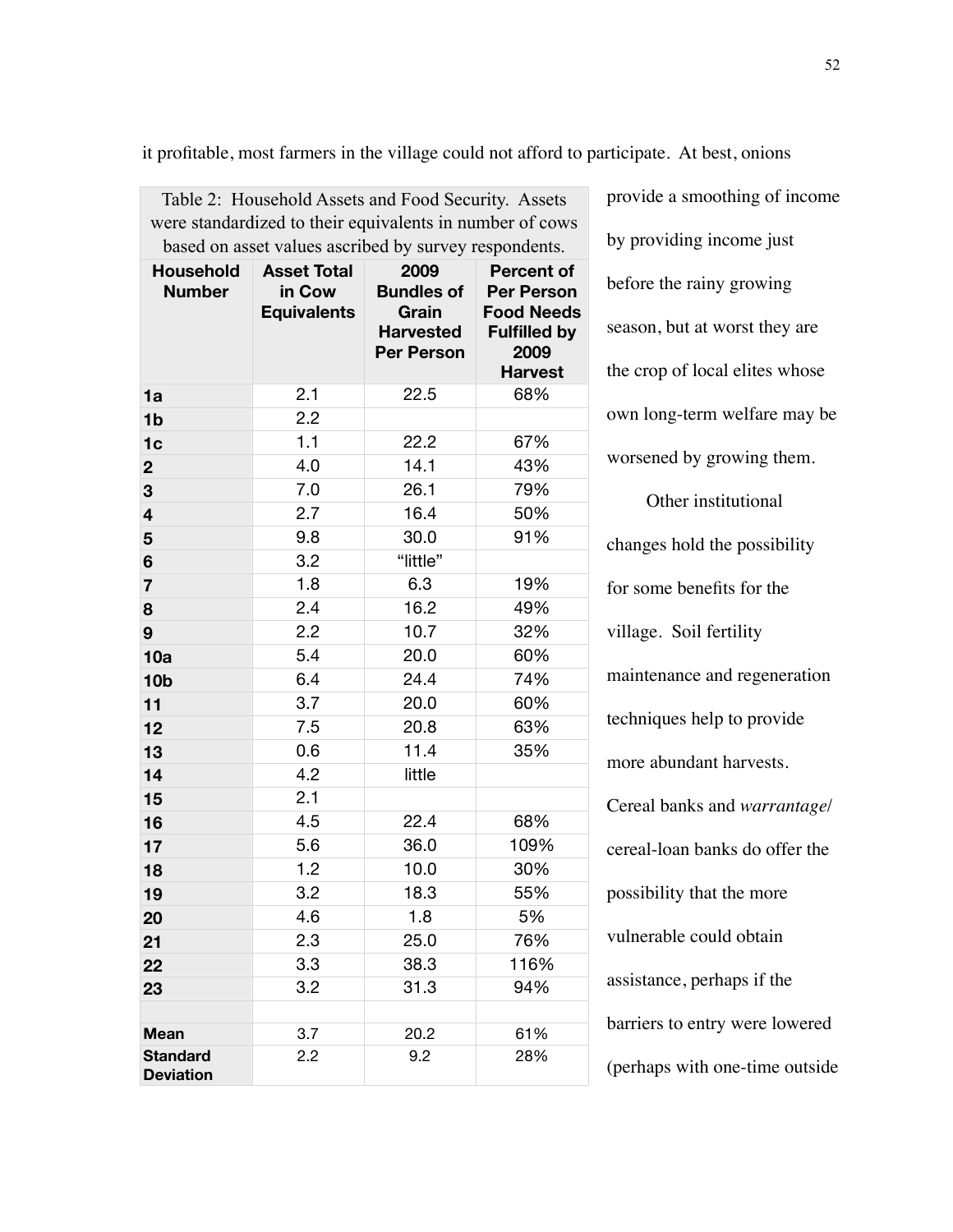contributions making up the difference), or if the contributions of the more affluent were somehow to subsidize those of the less affluent.

*Changing landscapes of labor* While the work of the majority of farmers in the village fits under the categories so far described-- whether labor migration, agricultural labor, agriculture, service work or trade-- one new category of work has developed within the last few years. In 2009 or early 2010, a wealthy Nigerian government minister bought land lying between the village and the highway from several of the farmers[.12](#page-60-0) Since then, a pair of villagers has acted as guardians for his property in exchange for a monthly salary. In addition, he has hired local workers to build wells, construct a house, create an irrigation system and irrigated fields and manage his cattle herd. It is unclear what the long-term effects of this new presence will be on the village. For the time being he is providing a constant salary to two local men, and also providing opportunities to experiment with a wide variety of irrigated crops. They are crops that some village farmers would not have been able to afford and most likely would not have been able to risk growing. Among them are longer-term perennial tree crops. In the changing landscape of Tounga labor and agriculture, this minister's money and influence may alter the choices of Tounga Sarkin Noma's residents.

*The most vulnerable: who and why?* In Sahelian rural settings, those with the least and poorest land and with the fewest salable assets are those most likely to suffer from shocks, whether in the form of difficult climatic years or in the form of other pressures from

<span id="page-60-0"></span><sup>&</sup>lt;sup>12</sup> It is worth noting that one of the farmers who sold him land is one of the least food-secure in terms of grain harvest, with 2009's harvest being so small that both husband and wife told me they harvested just "a little" grain-- so little they did not think it worth counting.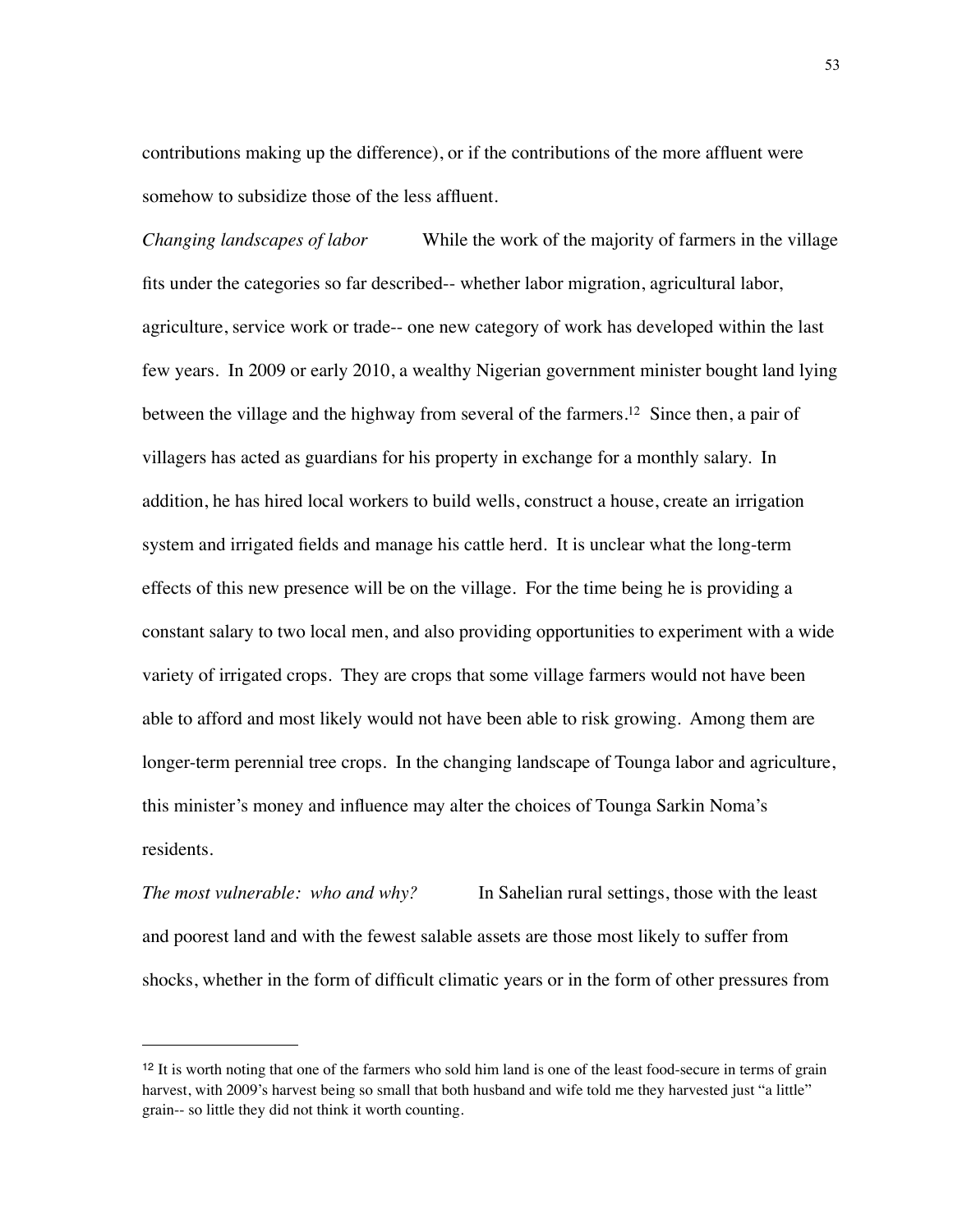taxation to lack of paid labor availability. In Tounga Sarkin Noma, of 22 households that provided information on grain availability, seven reported 2009 grain harvests that amounted to less than half of their food needs for the year (see Table 2)[.13](#page-61-0) A further nine households reported harvests of half to three-quarters of their food needs for the year. In addition, eleven of twenty-six households reported assets equivalent to fewer than three cows, and four of those had fewer than the equivalent of two cows. Eight had both fewer than three cow equivalents and less than 75% of their food meets met by the 2009 harvest. Households like those eight, and others with low assets and inadequate food production, must depend on offfarm sources of income for their livelihoods. Yet these same households are often more limited in their options for alternative sources of income. It requires cash to travel to distant sources of employment in Nigeria and requires grain stocks to receive credit for other dry season investments for trade or cropping. Liquidating livestock for those needs means decreasing a buffer against an even worse subsequent year. Thus, the most vulnerable households must often depend on local sources of income in the form of performing farm labor for neighbors.

#### **Conclusions**

While village residents largely reported an improvement in welfare over the past thirty years, much of the improvement they reported came from sources other than their own farms. There were also positive reports about agriculture, however, despite limitations on land availability and fertility that began to appear during the past thirty years. Nearly all land under the jurisdiction of the village is now under cultivation, and none is fallowed.

<span id="page-61-0"></span><sup>13</sup> Two other households reported their 2009 harvest as "little", with the implication that it was so little as not to be worth counting.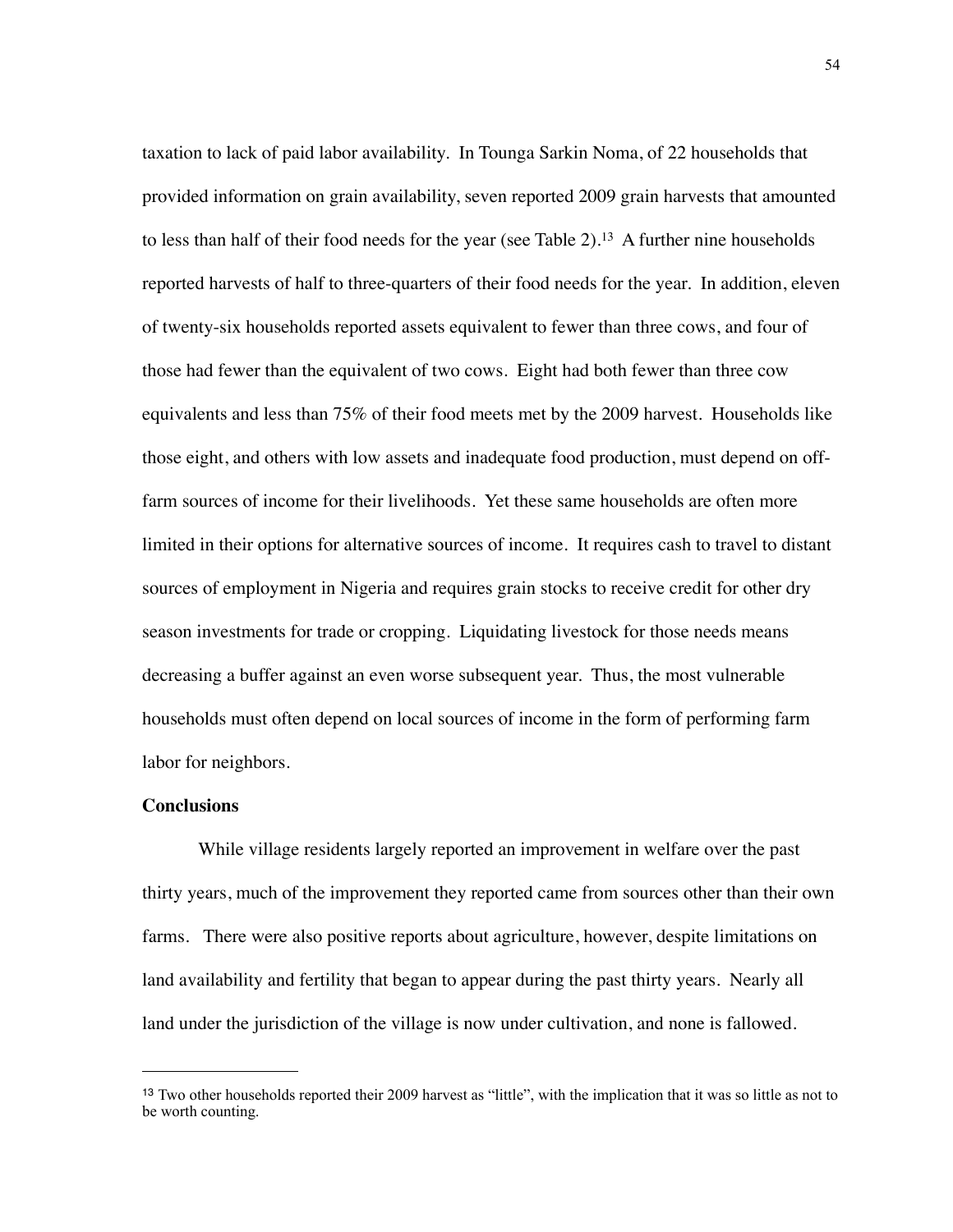However, manuring is making up for some of the gaps in fertility due to the loss of fallowing. Increased labor availability has made it possible to cultivate crops twice, increasing their productivity. Many respondents reported that the presence of "more grain now" than in the past, due mostly to increased labor availability, was a partial explanation for improved welfare in the village. The question that remains regarding rainy season cropping, however, is how the next generation of land division will play out for family grain availability. As nearly all land belonging to the village is now under rainy season cultivation, and the village fertility rate continues to be high, the potential for land scarcity and insufficient harvests to support family members is likely for the next generation. Ester Boserup (1965) and Tiffen and Mortimore (1994) would likely conclude that the village will adopt (and is adopting) an appropriate innovation in order to maintain its livelihoods, but just what kind of innovation the village is prepared to undertake that will substantially decrease vulnerability of the village as a whole, and of the most vulnerable families in particular, is still unclear. Tiffen and Mortimore (1994) in particular would paint the increased population (and increased labor availability) in the context of increased access to external markets (including through labor migration) as likely to generate more capital and therefore more investments resulting in diversification of the economy and the generation and use of new technologies. Some of Tiffen and Mortimore's assessments seem to hold true for Tounga Sarkin Noma. Cultivation has intensified with increased labor. Market access has, indeed, generated some capital for the village and allowed families more flexibility in their resource use, as they are able to exchange some rainy season crops for cash and then for other goods,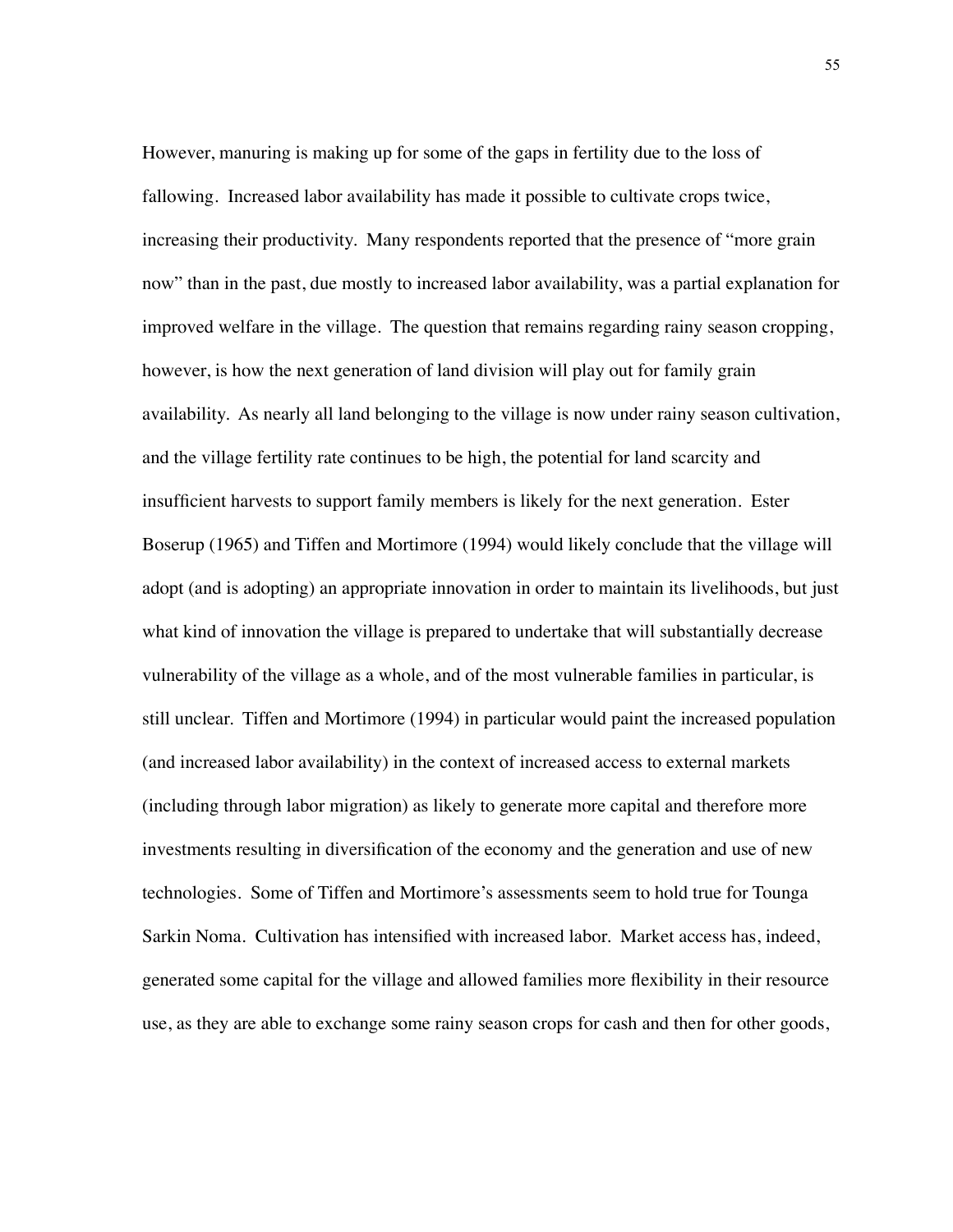from clothes to motorcycles and even livestock used to save for the future and mitigate against future shortages.

Yet, while some of the innovations have provided for diversification of the economy, with some farmers adding onions to their crops and others able to afford to buy animals and sell meat in the village, several of the innovations have proven more ambiguous for the more vulnerable members of the village, and even for the village as a whole. Cold season gardening, for example, spreads risk through the year, allowing those who participate to earn agricultural income separate from the rainy season and to offer paid labor to more vulnerable farmers in the village. Yet, the onion crop also appears to provide the possibility for overall loss of income for the farmer growing it, and to increase the exposure of all those involved to market and weather volatility. On the other hand, the saving and borrowing institutions created in the village appear to provide some clear potential benefits for those households with substantial rainy season income and savings. However, due to their barriers to entry (needing to have sufficient grain to contribute in the first place), these institutions may create increased income and opportunity disparities between households. Although more vulnerable households may benefit on small basis through the incomes they are able to earn from others who can afford to invest, they are unlikely to be able to invest themselves in income diversification or new forms of agriculture because their participation in paid labor, according to most, was only enough to fill in food gaps in their rainy season harvests. Thus, while the overall thesis that population growth results in new benefits may hold true in some respects, it also appears that while it provides increased income for some, it may not assist the most vulnerable households to prepare for challenges in the form of difficult weather or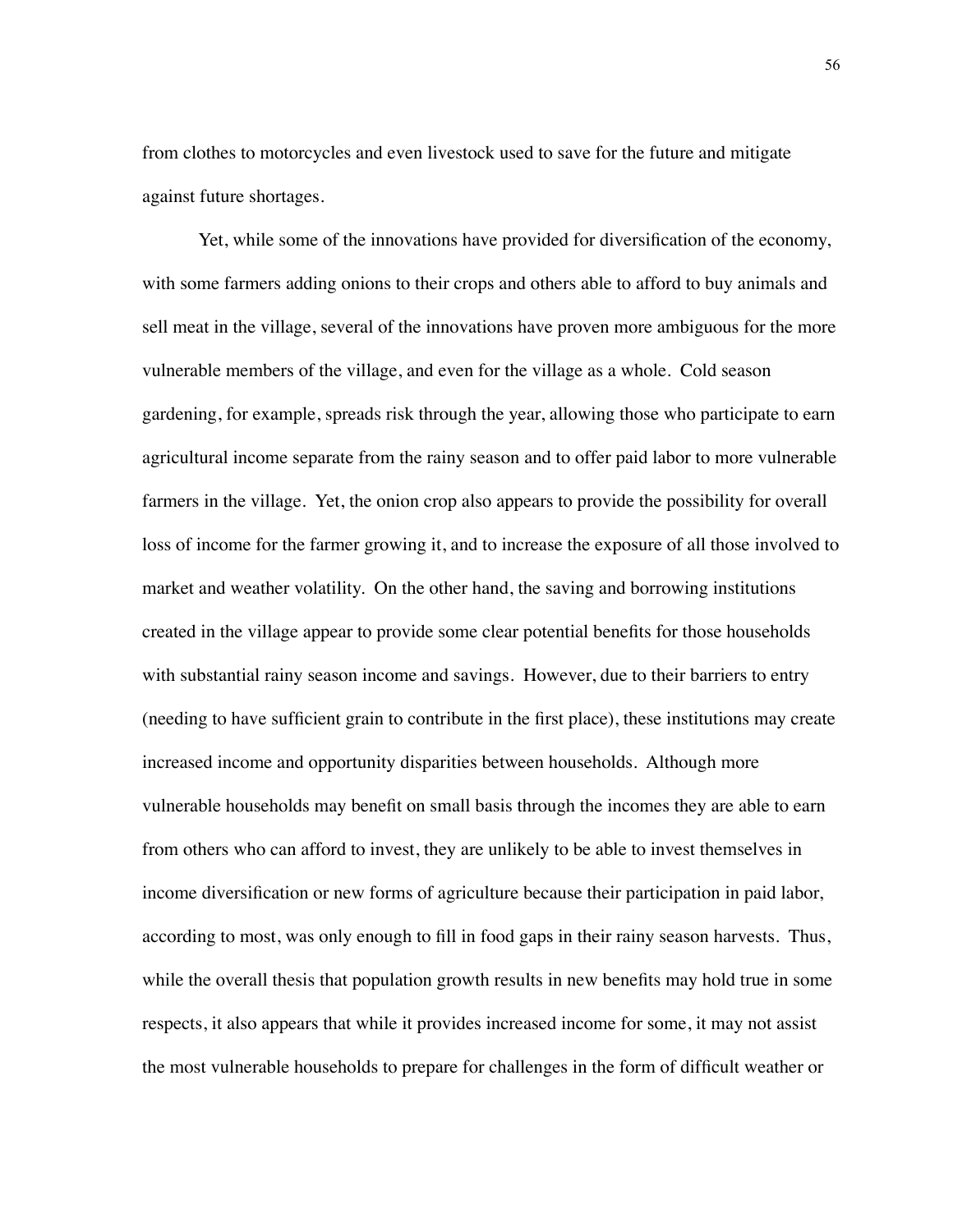unexpected social change. The vulnerability of already vulnerable households may either remain stagnant or even worsen as lands are further divided and new income opportunities remain most available to those who already have means.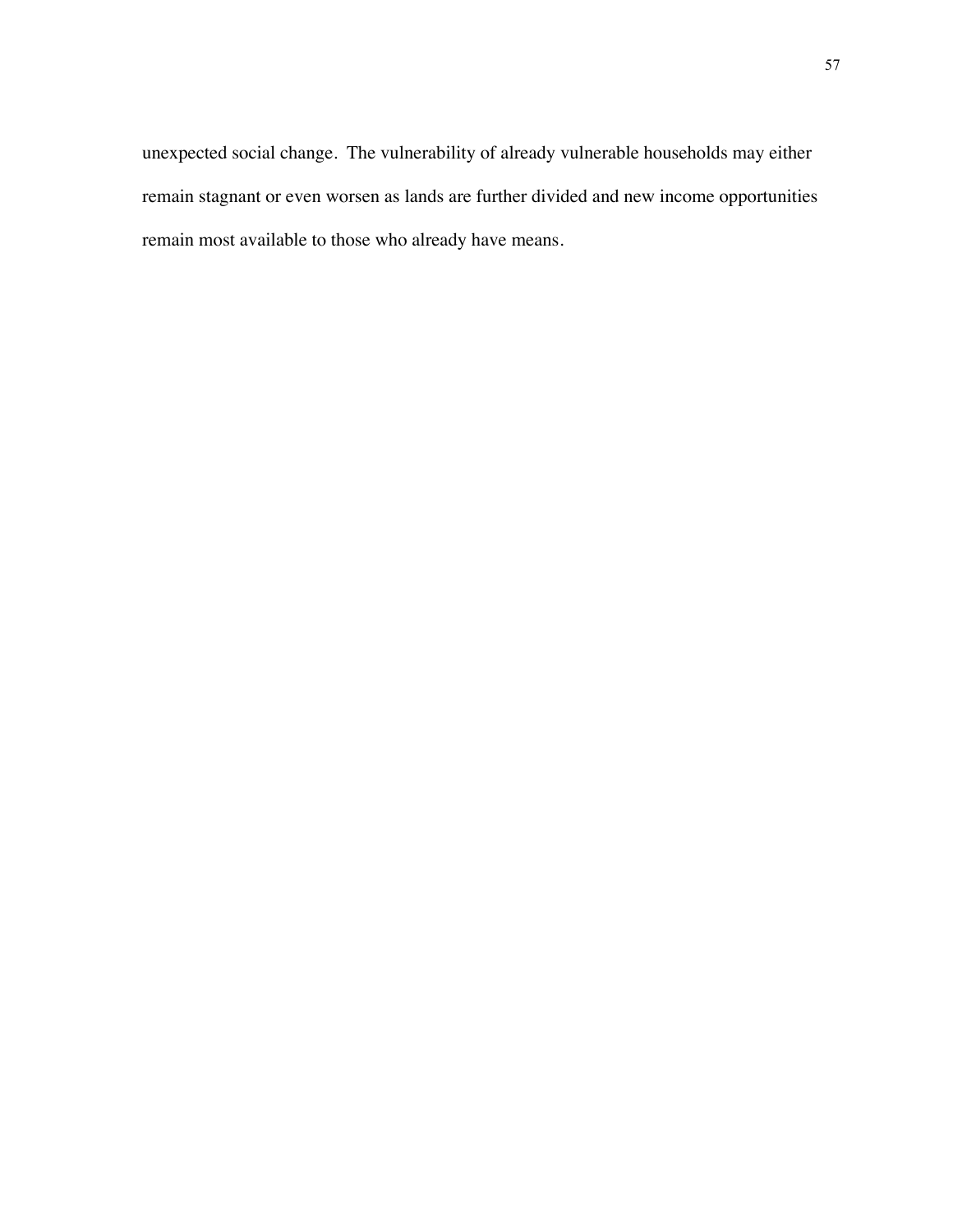### **Chapter Three: Gender and Vulnerability**

# **Introduction**

 The last chapter dealt with community and inter-household vulnerability resulting from the confluence of climate risk, land availability and fertility, market access and shifting institutional influences. This chapter builds on that foundation to examine how changing biophysical and social forces are affecting vulnerability at a still more intimate scale-- that of intrahousehold dynamics. Shifts in the social structure of Tounga Sarkin Noma have resulted from a confluence of forces whose sources, at first glance, may appear quite unrelated, but which have interacted in such a way as to profoundly affect the role of women in the household as regards both work and resource access. Women's role in agriculture has been reduced and altered, and women's access to land has also decreased. In light of the significant participation of women in agriculture in almost every context in Africa, it is important to understand the forces that have led women in this particular context to lose their engagement with agriculture. One key element to understanding these forces is the history of Islam and women in the Sokoto Caliphate, and how its lasting influences have affected women's role in the contemporary household in the southern Tahoua region. I will begin, therefore, by addressing the history of Islam and women in the area and then return to how conservatism has interacted with population changes and agricultural changes to deeply alter the extent to which women participate in agriculture in the area surrounding Tounga Sarkin Noma.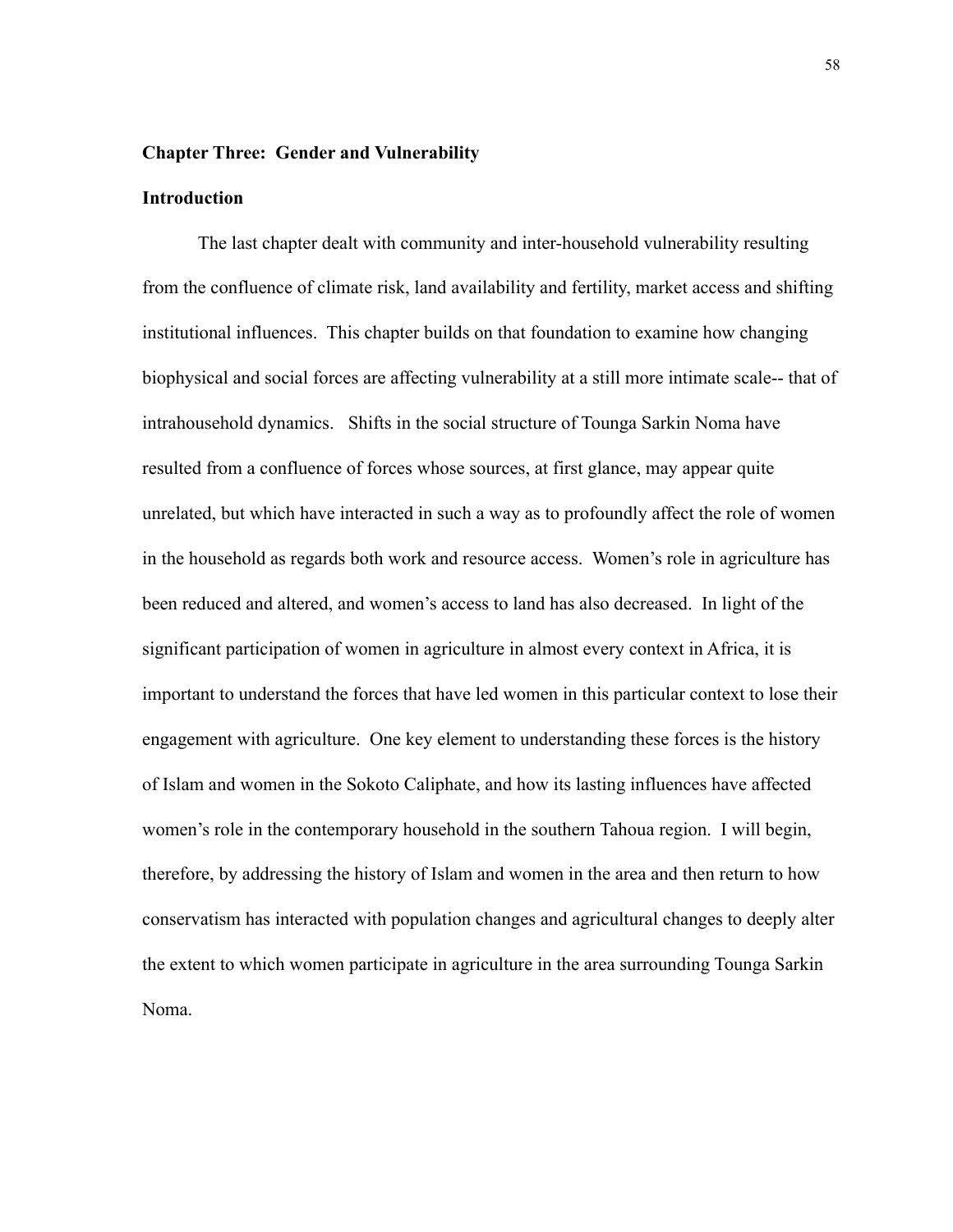### *Women's Changing Role Under the Sokoto Caliphate*

*Women's Roles Before the Jihad* In the early 19th century, Hausaland underwent a substantial shift in women's roles due to the advent of a stricter and more conservative variety of Islam. Available evidence on pre-Islamic Hausa culture seems to indicate that women's role in rural, agricultural Hausa households was much the same as that of other rural African women. Evidence from Barkow (1972) and Greenberg (1947) demonstrated that women in non-Muslim or Arna Hausa populations in mid-20th century Nigeria were far more freely engaged in life outside of their households than was often the case for the area's Muslim women. Significantly, Arna women at that time were substantially involved in agricultural work. Both Barkow and Greenberg use that evidence to suggest that rural women in pre-Islamic Hausa society (prior to the 19th century) were similarly more involved in life outside of their households, and including in agriculture. While when Greenberg and even Barkow were working in Nigeria, women in Muslim communities there were largely secluded, women continued to live far more public lives in places like Tahoua's immediate neighbor to the east, Maradi. In Maradi's urban area, women do not appear to have adopted seclusion before 1940, and rural women in the area held onto Arna, or pagan, identity long after the urban areas became predominately Muslim (Cooper, 1994). Even as recently as the 1990's, Cooper (1994) notes that while rural (and urban) people have adopted many features of Islam, their practices are "highly syncretic" with continued reliance on Arna priests for "intervention in their affairs, particularly those related to love and agriculture." Moreover, in rural Maradi, being Muslim does not require that a man bar his wife from agriculture, nor does it preclude a woman from choosing to farm (Cooper, 1994). Yet as Maradi's male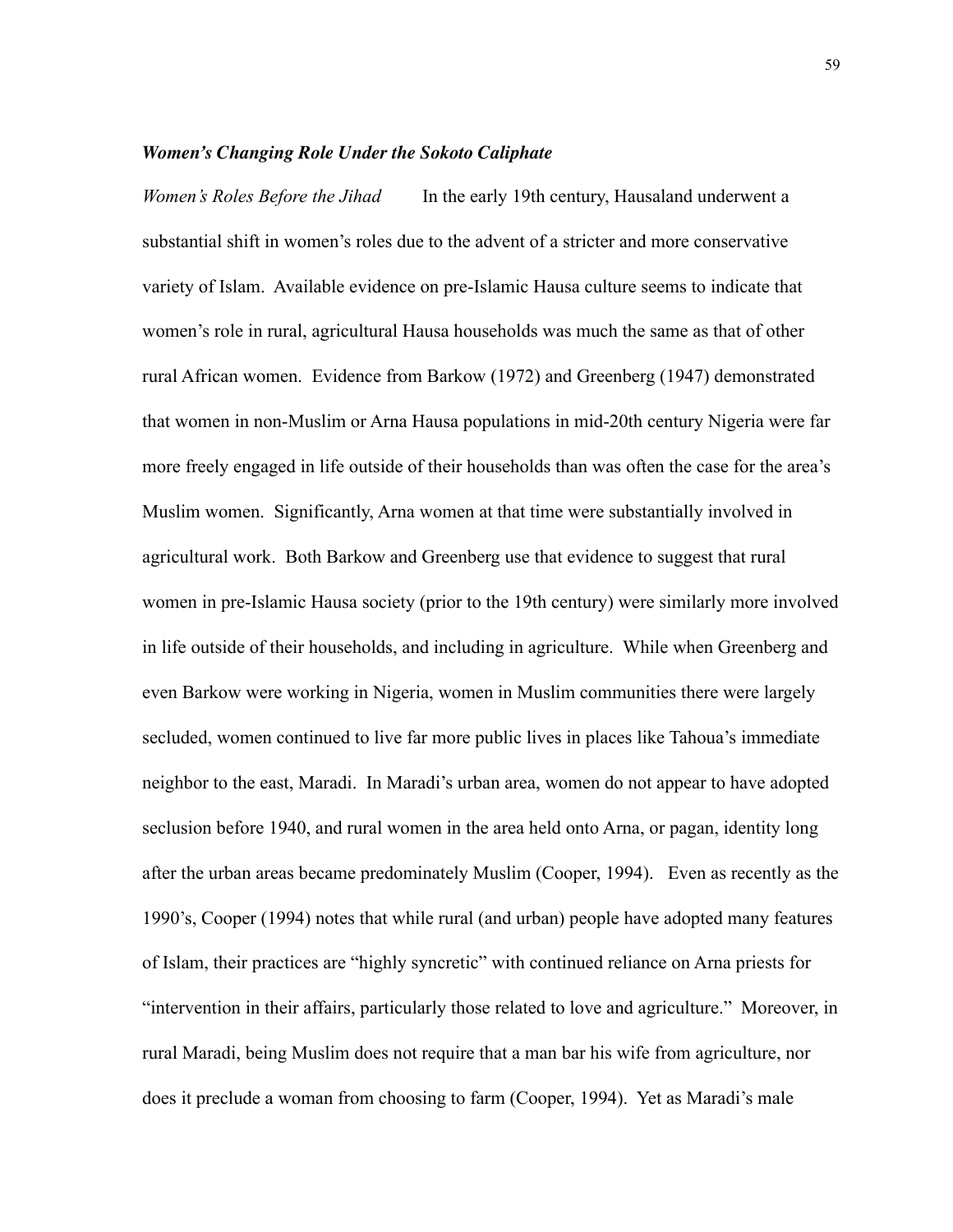traders, influenced by practices in Northern Nigeria, increasingly adopted wife seclusion, more and more of Maradi's urban women became secluded after 1950. Rural women, too, have begun to adopt seclusion, although Cooper (1994) assigns their reasons for adopting seclusion to avoidance of the arduous labor of agriculture and its low status rather than to religious reasons, an assessment which may not fully apply to Tahoua rural women, as discussed in the Results and Discussion section of this chapter. In summary, rural Hausa women appear to have been substantially involved in agriculture prior to adopting Islam, and some did not see Islam as a reason to bar women from agriculture. Yet, as conservative practices of northern Nigeria were increasingly adopted in the Maradi area, partly through the increasing influence of traders, women became more likely to become secluded and also more likely to withdraw from agricultural participation.

 In other regards, women's role prior to the jihad that brought about the Sokoto Caliphate appears to have been more public and influential. In pre-jihad Hausaland, female political leaders were reasonably common, holding "important titles and offices" (Mack, 1988). Some of the power once wielded by women is echoed by the head cloths adopted by female Islamic teachers in northern Nigeria who teach (exclusively) other women (and whose focus is solely on increasing Qu'ranic knowledge among women). Their head cloths were created in imitation of the Inna of Gobir, the sister of the sultan of Gobir, who wielded considerable political and spiritual power in her own right as a practitioner of the spirit tradition of *bori* (Mack, 1988)*.* Within the context of ruling powers, pre-Islamic female slaves similarly had more power than did female slaves after Islam. Female Kano palace slaves, for example, wielded influence not only through their role as concubines and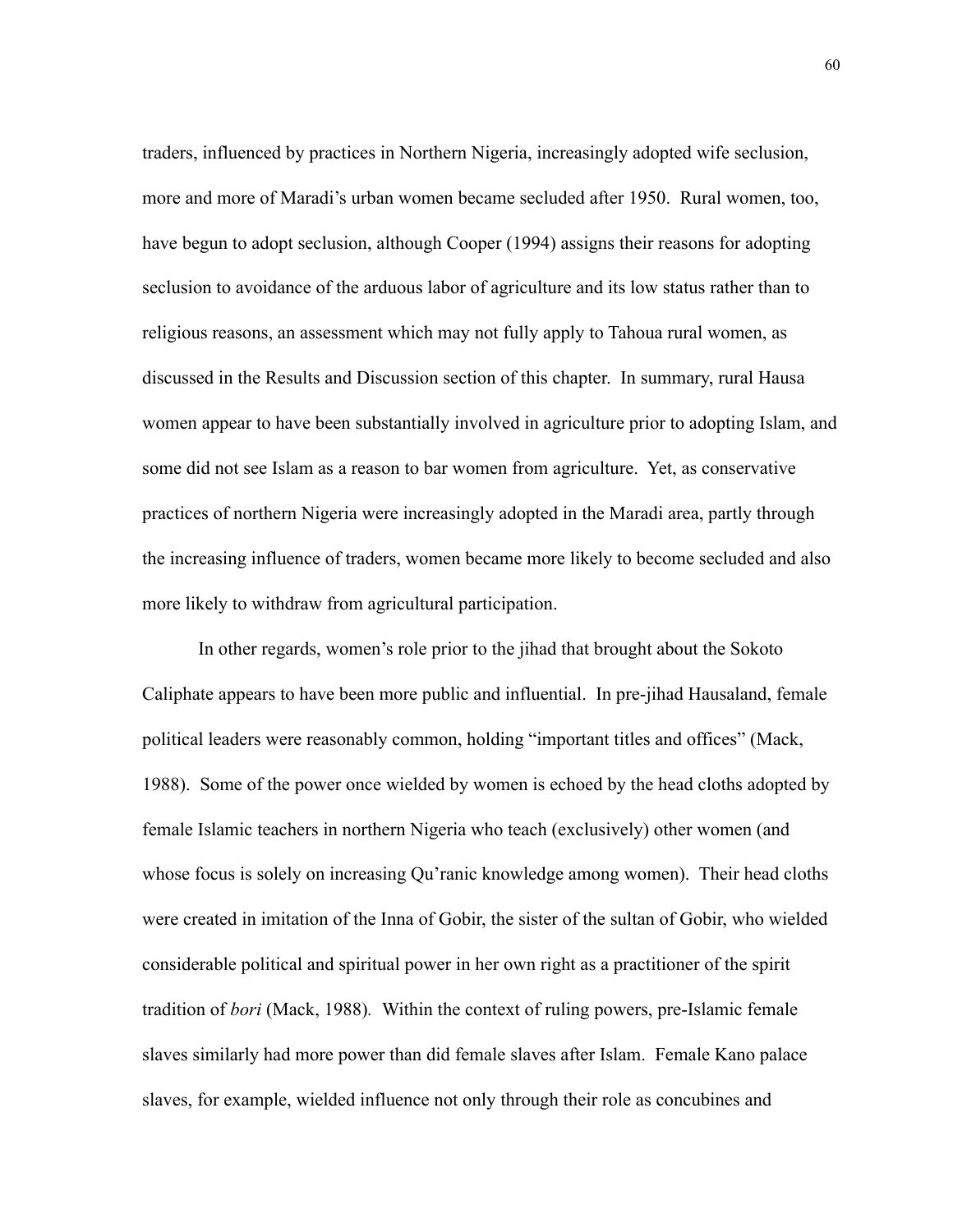therefore the bearers and nurturers of future rulers (a role whose influence among rulers was known to be substantial, if hidden), but also through far more public roles such as the acquisition and distribution of grain for the palace populace and the control of the palace dye pits. Control over grain embodied power because it was the first form of state-imposed tax in the area, with authority over its collection and distribution representing a substantial locus of power within the palace. Similarly, the dye pits were economically important to Kano because of the importance of dyed goods in the trans-Saharan trade. Yet even such relatively ambiguous forms of power as the authority wielded by economically-influential slaves were to be diminished for women under the Muslim caliphate which swept away other forms of authority in Hausaland at the turn of the 19th century.

### *Uthman dan Fodio's Influence on Women's Role*

 The jihad which occurred in Hausaland in the first years of the 19th century was the culmination of an Islamic integration which had progressed through stages throughout West Africa. While it began as the religion of outsiders trading across the Sahara ("minority"/"quarantine" Islam), it was slowly integrated with other West African religions in the cities ("court" Islam). Ultimately, the leaders of a series of jihads introduced Islam to the populace at large while pushing for a more pure Islam, free of associations with non-Islamic traditions and embraced by both urban and rural peoples ("majority" Islam) (Robinson, 2004). One such jihadist leader was Uthman dan Fodio, descendent of generations of generations of well-educated Sufi Fulani who were part of a movement advocating for more public engagement and broader Islamic education (Mack and Boyd, 2000). Uthman led a movement which overthrew existing leaders throughout Hausaland and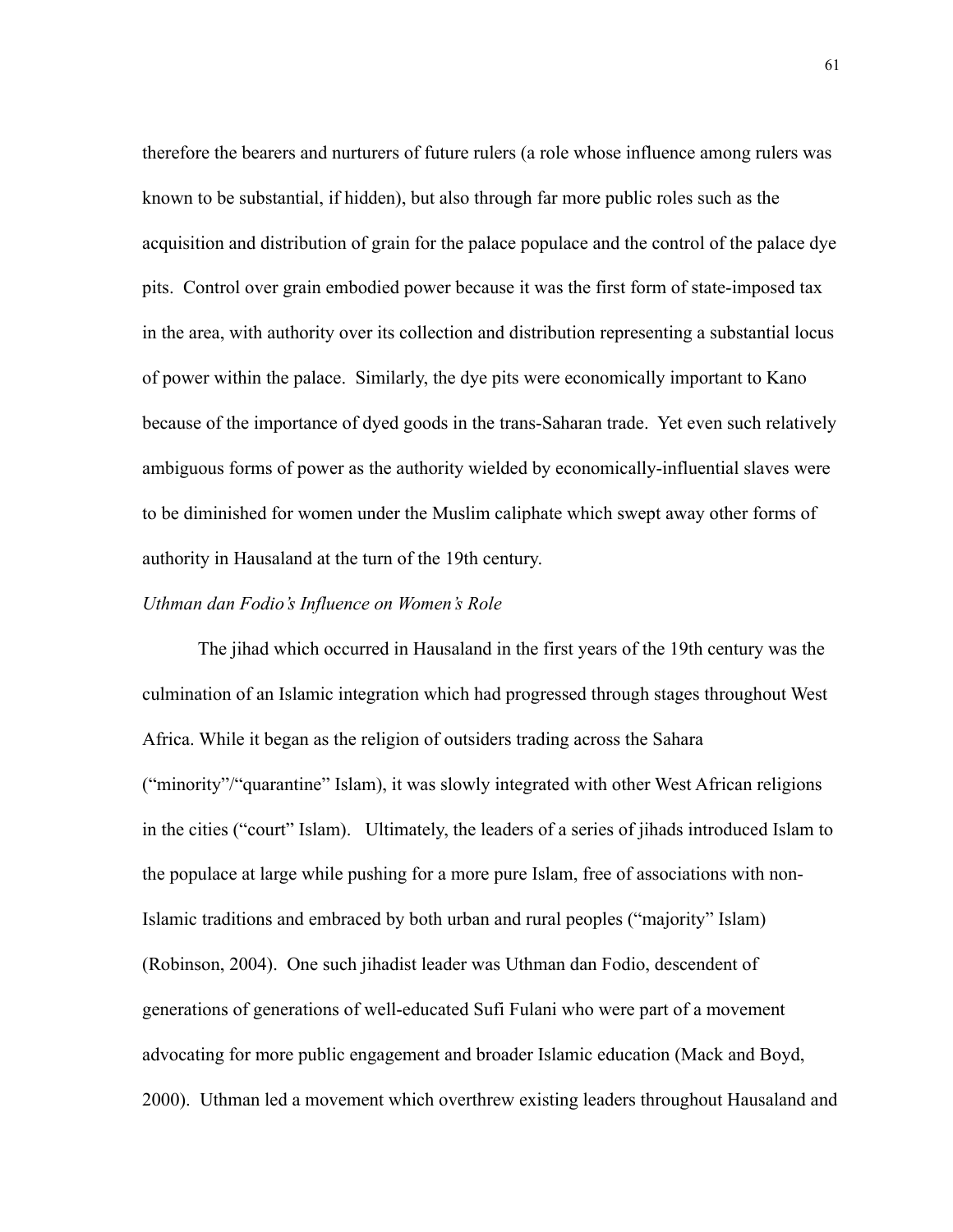beyond within under a decade. While Uthman dan Fodio's movement encompassed a number of goals emphasizing a more complete adoption of Islam, I focus here on his strictures regarding women.

 Uthman dan Fodio's actions regarding women were at least partly in reaction to poor treatment of women he saw within the confines of ordinary marriages. He deplored Muslim married men who "'fail to dress, house and feed their wives adequately, show favouritism between [wives]... beat them... [and] do not educate them'" (Boyd, 1989). Yet, he had strong and particular views on what the women themselves should be doing, ranging from a belief that women should not participate in (then typical) communal farm work nor herding, to a belief that they should avoid going to the well and the market, and should dress in the veil that he believed Islam dictated. In regards to his own wife Maimouna, he felt that she had grown up "enjoying a degree of freedom [which was] unwarranted," although quite typical of young women at the time (Boyd, 1989). He convinced her that it was unacceptable to go to the market to encounter her friends (Boyd, 1989).

Uthman dan Fodio's work carried forward through his children, of whom the most prominent woman was Nana Asma'u. Nana Asma'u was a very public figure, an advocate for women's Islamic learning and for women's rights in divorce and custody , a teacher trainer, writer and healer. She advocated for women's spiritual equality and emphasized the active role of women in the Muslim community (Boyd 1989, Mack and Boyd 2000). Yet, while Asma'u herself was a very public figure, she was a women's figure, a women's educator and healer, and a writer for women. She was not a political leader, nor did she advocate for a more broadly public role for women. Certainly her and her father's influence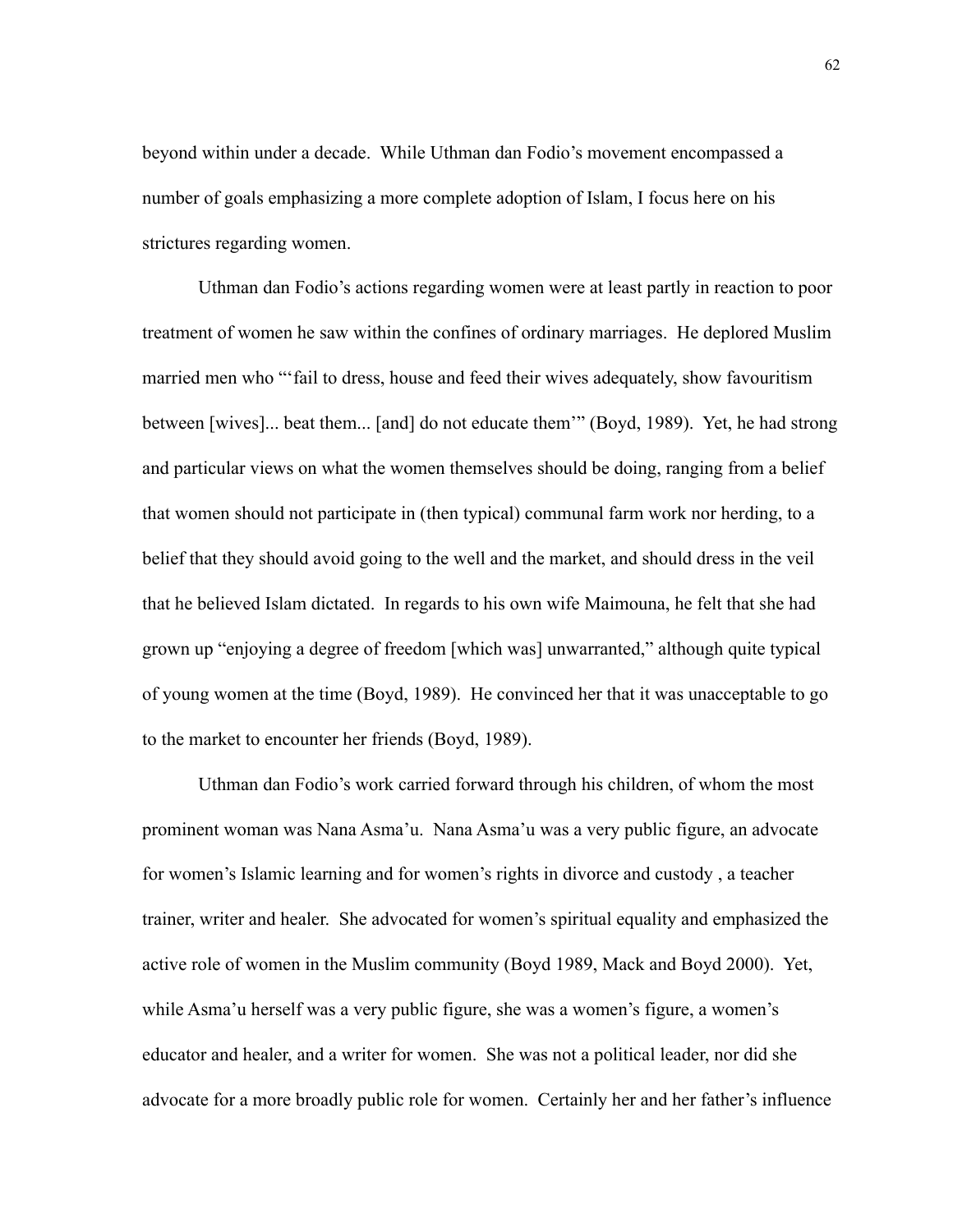appear to have been important for women's Islamic education, as women and girls in Hausaland today often participate in Qu'ranic learning, including reading, writing and memorization of the Qu'ran and Hadiths. Modesty in the form of seclusion and education can go hand in hand, as described in the life history of Hajiya Ma'daki , who was raised attending Qu'ranic classes, was secluded all her life (veiled when in public), yet opened a girls' school in Katsina (Mack, 1988). Yet at least equally common are examples like Hajiya Husaina, who was strictly secluded until her husband's death, and until that time never visited the commercial center of her own city of Kano. Neither she nor her daughters were allowed to attend school (Schildkrout, 1988). The Caliph's heritage regarding women was therefore mixed. In some cases, women's (religious) education was supported and substantially increased, yet women's power in public spheres was substantially reduced. For an additional example of the latter, one can return to the female palace slaves in Kano. Jihadist leaders there took power from them: control over the dye pits and over grain acquisition and distribution were both turned over to male slaves in the years following the jihad. The change "dovetailed with religiously sanctioned retrenchments of women's socioeconomic and political cultural powers, a way of marking Fulani religiosity in contradistinction to the Hausa-led past" (Nast, 2005). Thus, despite positive changes in the role of women brought about with the jihad in the form of education and (to some extent) rights in custody and divorce, in a variety of ways women's public presence and influence was reduced. While some have argued that, as a consequence, women exerted more power through their private spheres, the argument does not seem to fit the case of the village of Tounga Sarkin Noma, as will become clear in the following sections.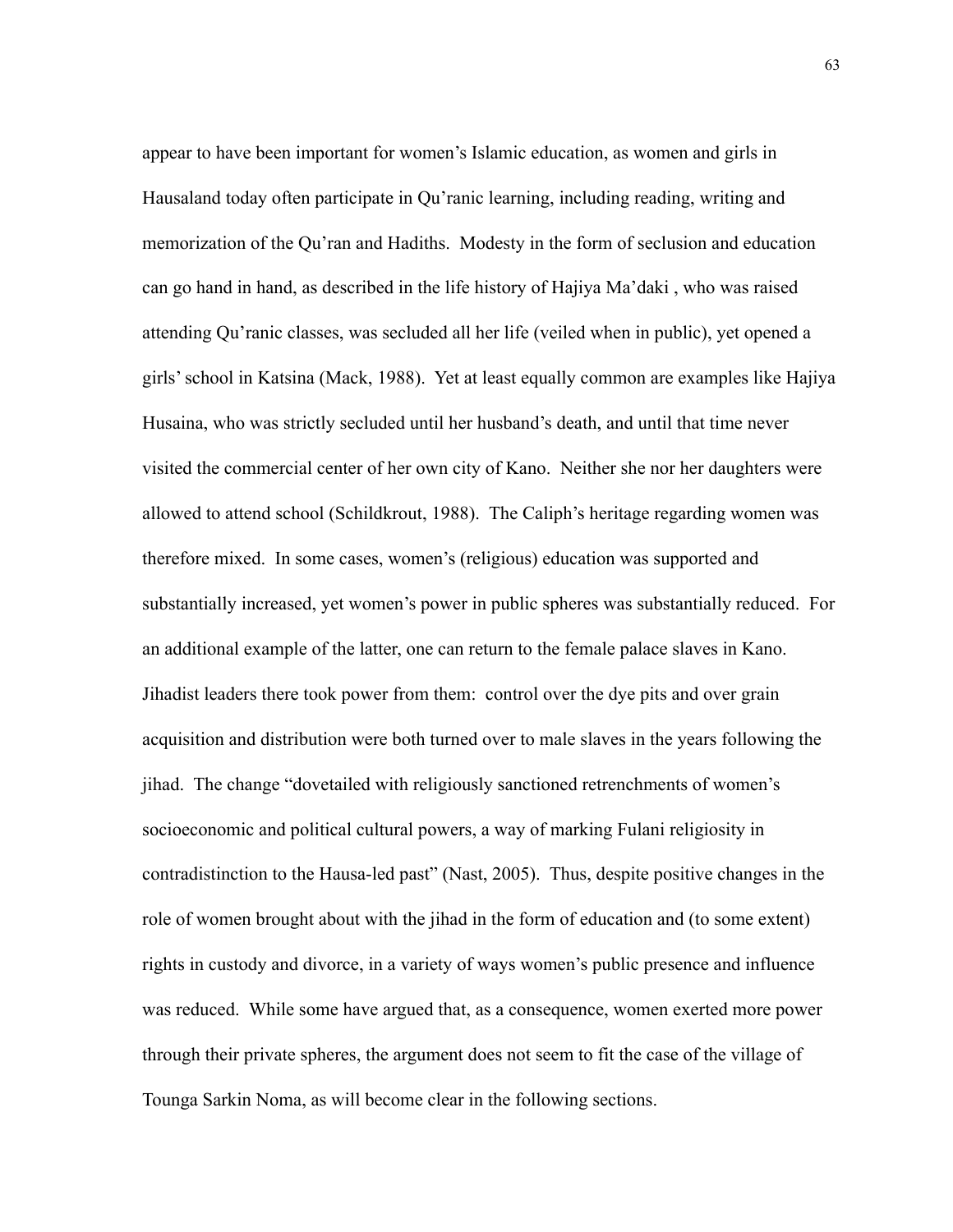The influence of Uthman dan Fodio's Caliphate on women's role in the areas under the influence of the jihad resulted in a Fulani-Hausa society in northern Nigeria and southern Niger that slowly emphasized a more private role for women, in which women were discouraged from participation in the public sphere and were encouraged to depend on their husbands for their support. While many women, particularly in urban areas, used the opportunities provided by seclusion and withdrawal from agriculture to become petty traders and to keep the income for their own uses, others have simply found their rights to economic participation curtailed and their ability to make new social ties hampered by the limitations of seclusion.

## *Contemporary Trends in Women's Role*

 In its location in the southern Tahoua region, Tounga Sarkin Noma is flanked by regions whose influence on it and on women's role in the village is diverse. To the east is the region of Maradi, whose early rebellion against the Sokoto Caliphate has been tempered by the strong influences of merchants who have slowly encouraged the region to adopt the more conservative forms of Islam from the former Caliphate (northern Nigeria), which include women's seclusion (Cooper, 1997, Cooper, 1998). To the west and north are Dogon Dutsi and the Adar region, both of which have longstanding associations with the spirit tradition of *bori*, that has variously been opposed to and integrated with Islam (Masquelier, 2001 and Echard, 1991). To the south lies Sokoto, Nigeria, the original center of Uthman dan Fodio's jihad. As previously mentioned, the Maradi area has increasingly adopted the practice of secluding wives, and women have increasingly withdrawn from agriculture as well. Some women have chosen to "acquiesce to seclusion in order to limit the demands upon their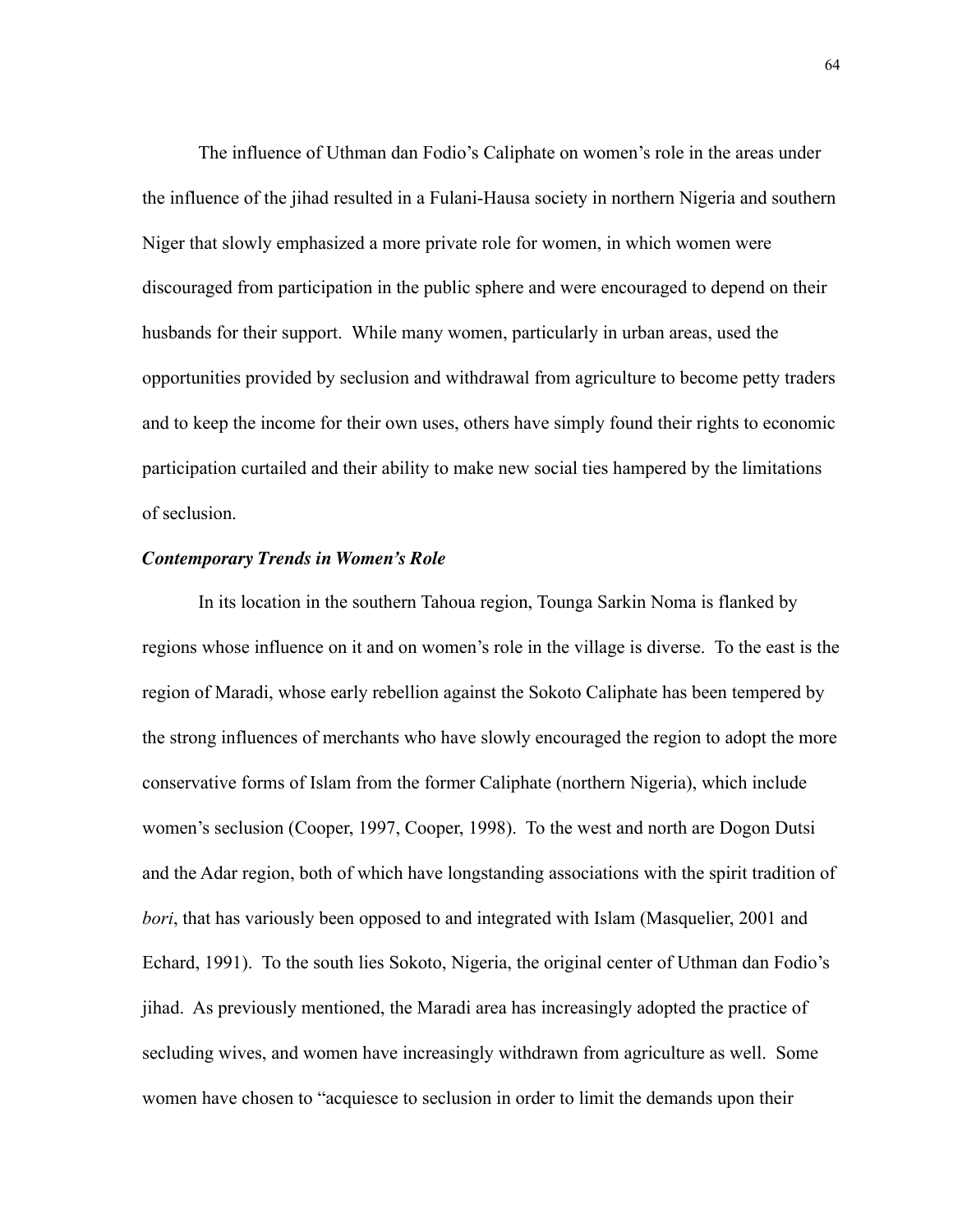labor, only to find that their husbands interpret their dependent status as justification for denying them their traditional usufruct rights to land through marriage" (Cooper, 1994). The areas of Dogon Dutsi and Adar, on the other hand, have maintained stronger associations with *bori* spirit practices, which in some ways grant more power and influence to women than Islam. Yet, both Adar and Dutsi have come under increasing Islamic influence, as well, with *bori* traditions being increasingly marginalized and practiced much less openly with the most influential spirits increasingly possessing only men (Masquelier, 2001 and Echard, 1991). Meanwhile, northern Nigeria has maintained the conservative traditions inspired by Uthman dan Fodio, including the widespread practice of wife seclusion. Increasing trends of sending girls to Qu'ranic primary school<sup>14</sup> and boys to public primary school<sup>15</sup> appear, in fact, to be supporting increased female seclusion by preparing girls only for lives lived within the confines of the household. Secluded women and women in general in Muslim Nigeria now have minimal if any involvement in agriculture (Robson, 2000). In addition to being at the center of a region that has come under increasingly conservative influences, Birnin 'Konni and its surrounding villages are influenced by frequent radio broadcasts by religious leaders, who tend to emphasize a fairly conservative brand of Islam, including the rights of husbands to control their wives (alongside the Qu'ranic obligation of husbands to support their wives) (personal observation). The trends and influences in the areas surrounding the village of Tounga Sarkin Noma, then, seem to be toward the adoption of an

<span id="page-72-0"></span><sup>14</sup> Qu'ranic primary school is a four-year course that does not prepare students for entry to secondary school.

<span id="page-72-1"></span><sup>15</sup> Public primary school is a six-year course permitting secondary school entrance.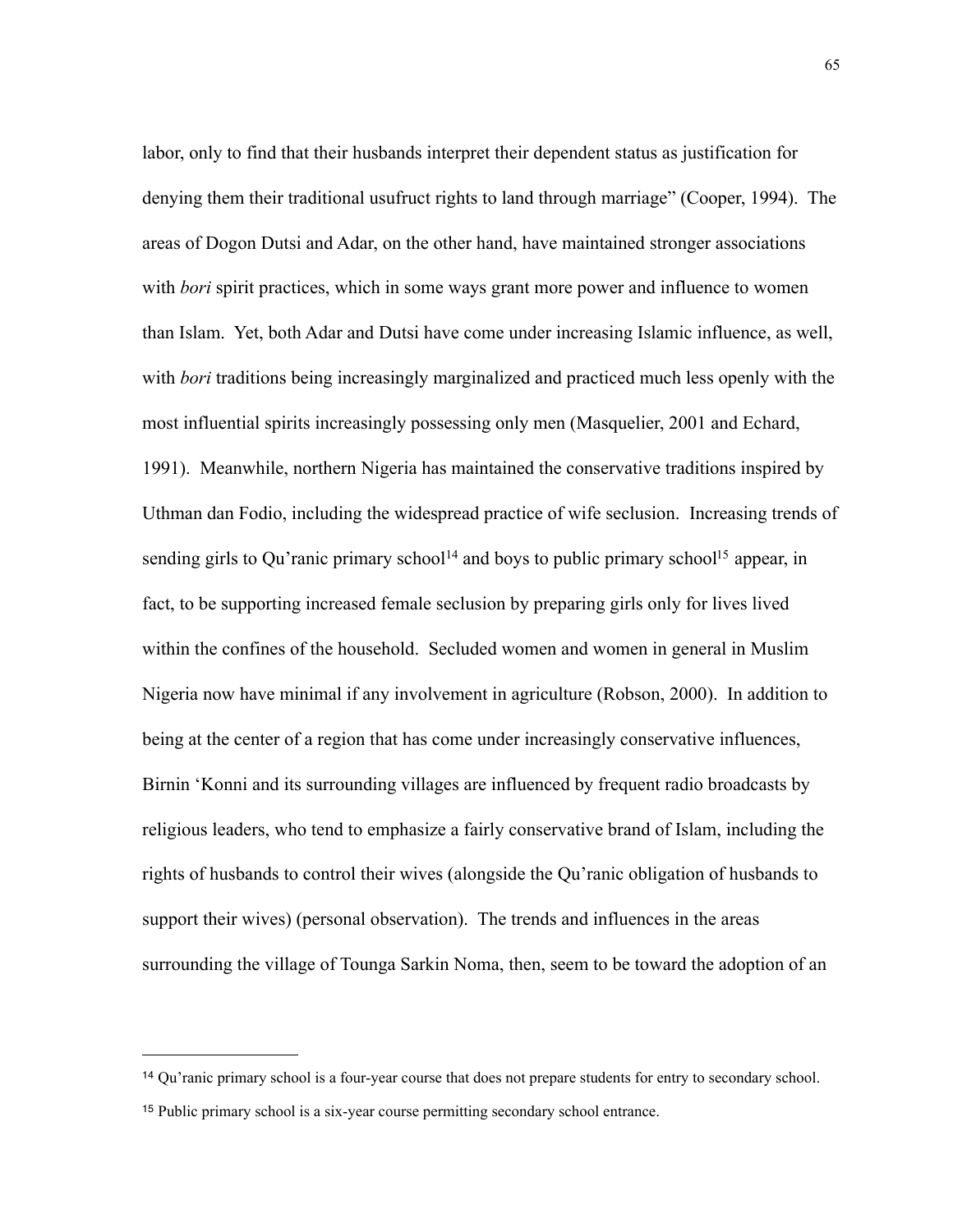increasingly conservative form of Islam that encourages some to adopt wife seclusion and many to assume that women need not have a role in agricultural production.

 Coquery-Vidrovitch (1994) points out that, with Islam as justification, secluded Hausa women are among the only "stay-at-home" wives in Africa. Women in Hausaland have a reputation for being merchants operating out of their households (Hill, 1969, Coles and Mack, 1991), a form of occupation which still allows a fairly high level of seclusion in which women do not leave their households during the day and never without their husbands' permission (Dunbar, 1991). Occupations like hairdressing, sales of cloth or other goods, and even sales of cooked food can be undertaken by women without leaving their households (Cooper, 1997, Callaway, 1987). Yet, seclusion does limit the potential economic activities of women (Dunbar, 1991), including limiting their ability to make new contacts with women not already in their circle who might be new customers or suppliers and limiting their contacts to the local area (Hill, 1972). Although the variation in seclusion is substantial, some forms of seclusion discourage women from participation in farming and from any economic activities that involve exiting the household (Dunbar 1991, Cooper 1997, Watts 1983). The influence of surrounding regions is encouraging those in the area of Birnin 'Konni to adopt some of the more restrictive practices.

### *Intensification, Gender and Vulnerability*

Alongside a trend toward increasing seclusion in the area of Tounga Sarkin Noma has been a trend toward women's withdrawal from agricultural production. The literature on agricultural intensification and gender provides some background to understanding the social processes that have been occurring in southern Tahoua. Two scholars, in particular, have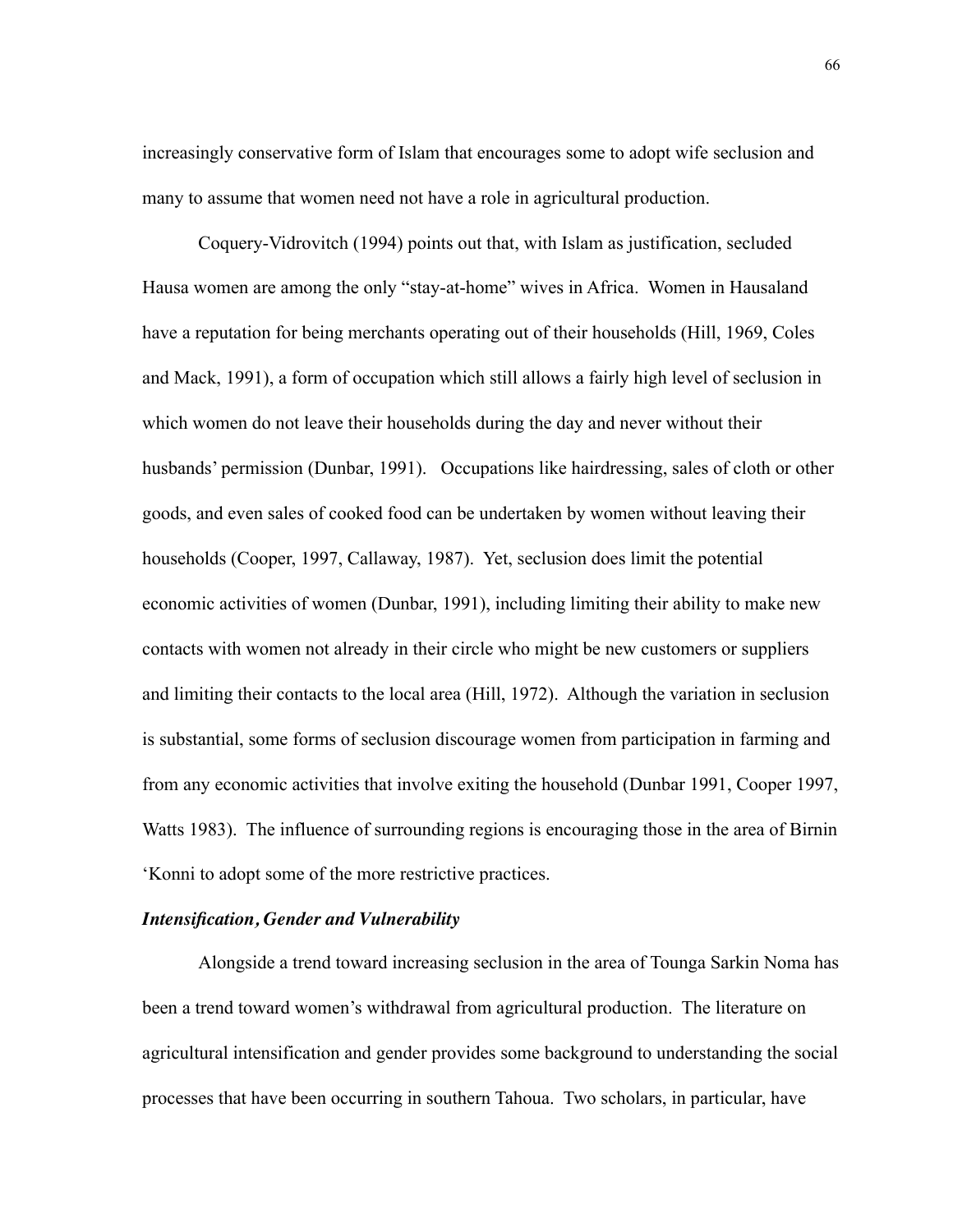examined how changes in agricultural and social practice have altered women's roles, often increasing their vulnerability. On the north bank of the Gambia River, Schroeder (1993) examined market gardening systems which women had developed under pressures of donor financing, falling groundnut prices (the primary cash crop and a men's crop), access to new markets in Senegal and deregulation of food and fertilizer prices. Crops were grown on land owned or controlled largely by men. Women's horticultural crops began to constitute a substantial portion of the cash income for households, over which men and women bargained among themselves about how the money should be spent. Some women avoided the issue altogether by spending all of their market proceeds on goods needed for the household before returning home from market. Women's labor in their gardens also took them away from the home at a time of year when men expected additional domestic labor from them, inspiring resentment. As women slowly began to assert rights to land through the ("shady" because not sanctioned by landowners) practice of tree planting (as trees belong to the planter), male landowners became increasingly concerned over potential loss of their land. Male land owners subsequently reasserted their rights to land by planting their own trees and eventually shading out the women's gardens, making it impossible to grow crops. Thus women's vulnerability to income loss or lack was increased as landowners reclaimed their land through tree growth, and women's rights to subsidies from non-governmental organizations called into question (Schroeder 1993).

 Carney (1993) analyzed similar processes in southern Gambia, while assembling the history of how land use, labor allocation and land rights developed from the nineteenth century on. Among the findings most applicable to this study were the "unwitting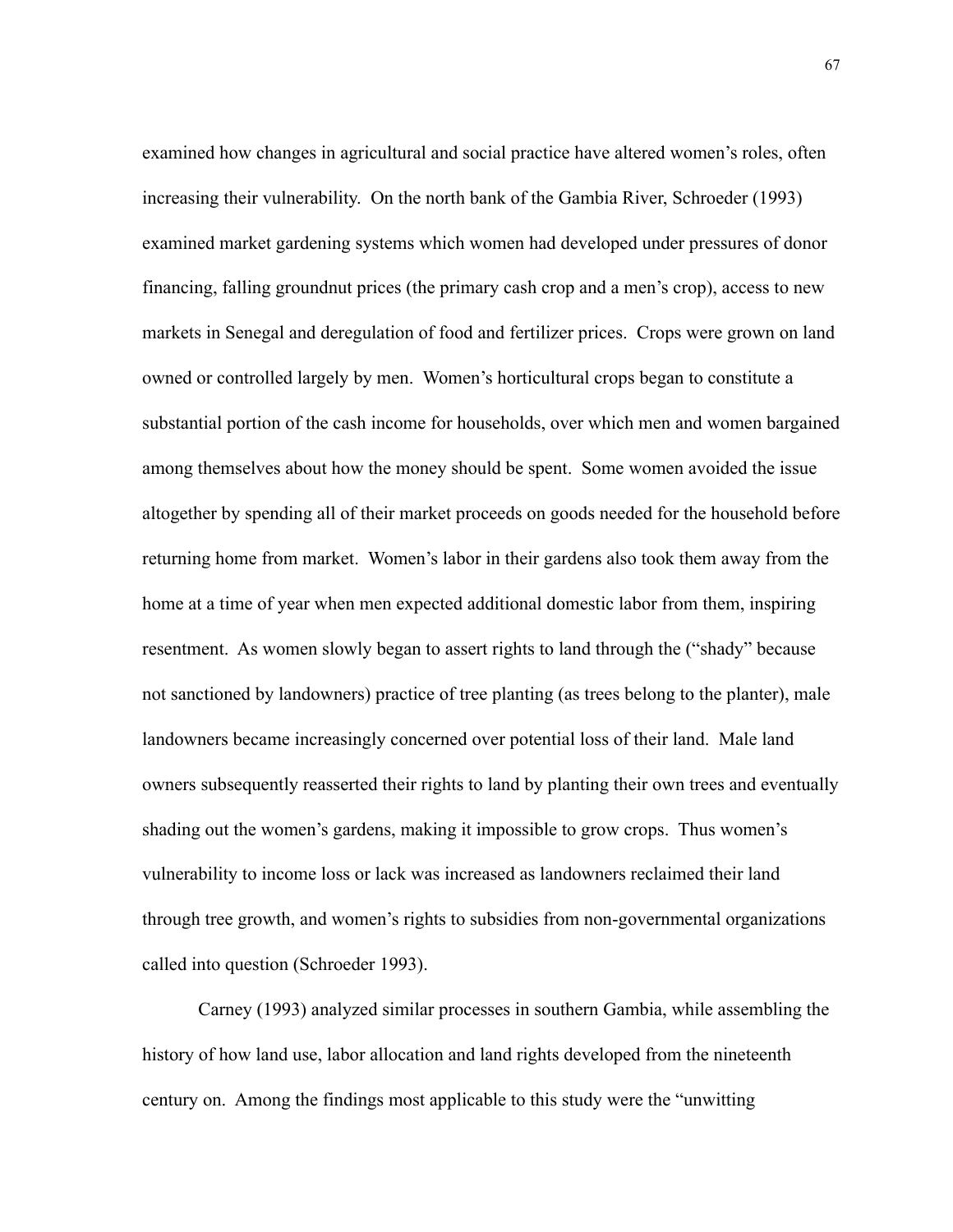legitimization of male control over the surpluses" that resulted from a 1960's-1980's international development venture to encourage irrigated rice growing to protect Gambians against drought. The process tended to increase women's workload while decreasing their rights to land. Women subsequently attempted to assert their rights to *kamanyango* (individually worked) plots, but often came into conflict with the "claims of junior males for individual land rights" (Carney, 1993, p. 414). As international development schemes began to focus on women in the 1980's, they increasingly encouraged the creation of women's horticultural plots to "bolster female income-earning opportunities" (Carney, 1993, p. 415). Women in The Gambia have long been vegetable growers, but the new gardens were often supported by NGO's whose "support for well construction has proved crucial to women's negotiations with male landowners and village elites for access to land for communal vegetable gardens" (Carney, 1993, p. 417). Women are sometimes granted rights to farm year-round, and sometimes only during the dry season, with the plots being used for cereal production in the rainy season. Vegetable gardening is highly labor-intensive in terms of both cultivation and marketing, but has substantial returns when women sell at weekly markets, often surpassing their husband's earnings from peanut cash crops. The irrigated horticultural plots became a way for women to reassert their rights to using land and controlling its produce, rights which had been lost as irrigated rice growing allowed men to increasingly control both land and women's labor. While women's role within the agricultural landscape is still contested, as men expect to draw on their labor to work irrigated "family" rice plots without not allowing the proceeds from the labor to pass to women, women have found ways to establish new rights to use of land, and of their own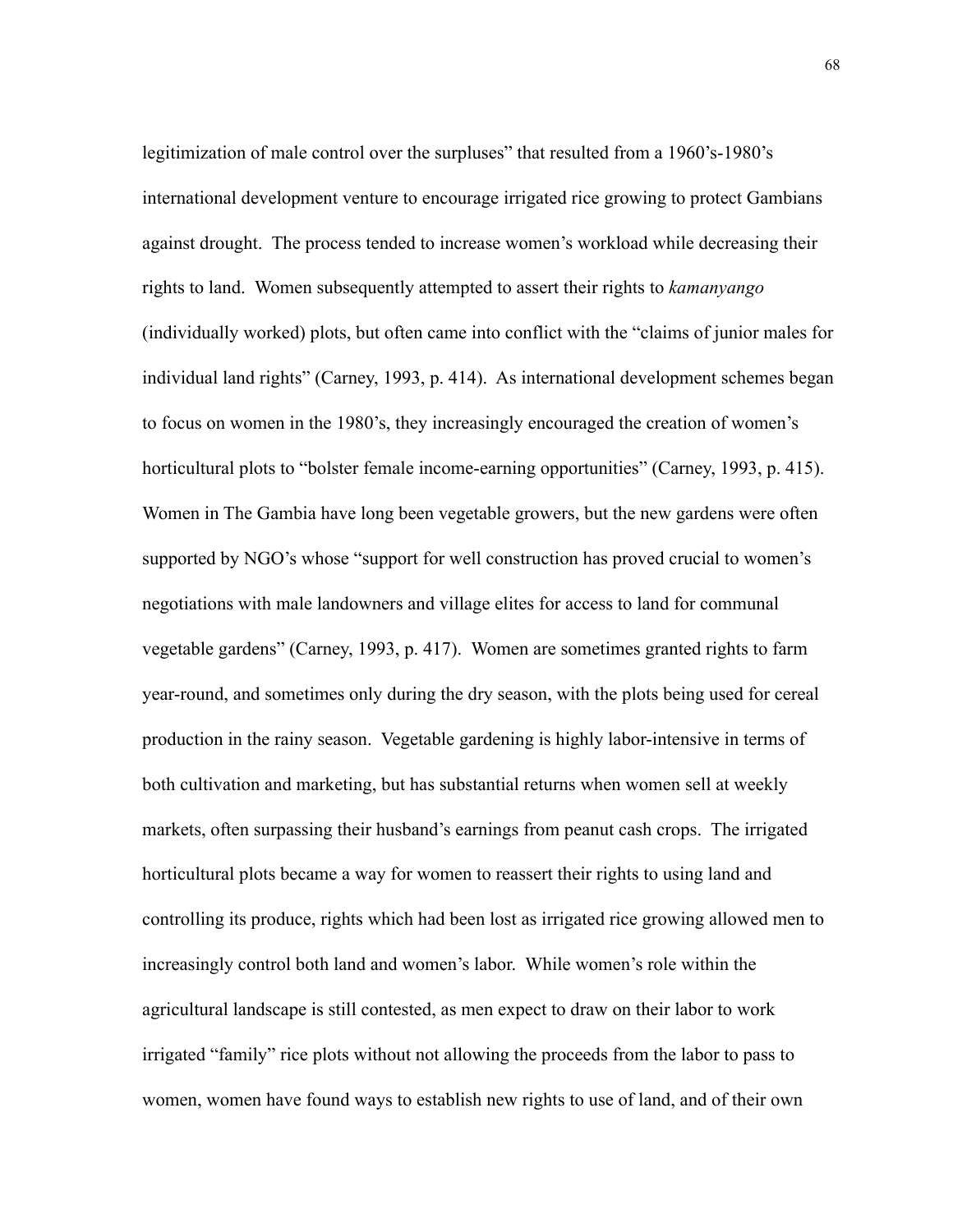labor and produce through NGO support for horticultural projects (Carney, 1993). Women's role in agricultural systems even outside of seclusion-promoting areas like Hausaland is often contested, and in particular their rights to land and crops (and their own labor) become contested when land is desired for other uses, when women are involved in cash cropping, and when there are competing demands on women's labor.

### *Household Decision-Making and Intrahousehold Bargaining*

 A trend of a decreasing public role for Muslim Hausa women and of agricultural intensification come together in the village of Tounga Sarkin Noma, but to construct a fuller picture of why women's agricultural participation matters, and its lack may leave women more vulnerable, I now address the literature on household dynamics. Gender matters in household function and decision-making, and our knowledge on the ways in which gender influences household decisions and finances is still inadequate. Evidence suggests that even when men are absent from households, patriarchal systems of decision-making may remain (David 1995 in Ellis 2000). Further, the ways in which income is used within households may be affected by gender. For example, a study in western Niger found that the gender of an income earner affected both how income was spent overall, and specifically how income was spent on food (Hopkins et al., 1994). A number of studies have found that the way in which household income is spent is determined by the gender of the person spending the income (Hoddinot and Haddad, 1995, Quisumbing and Maluccio 2000, Quisumbing and de la Briere 2003, Agarwal 1997). Data from four African and Asian countries suggests that assets controlled by women within a marriage are more likely to support children's education (Quisumbing and Maluccio 2000), and other data suggests that women spend more on food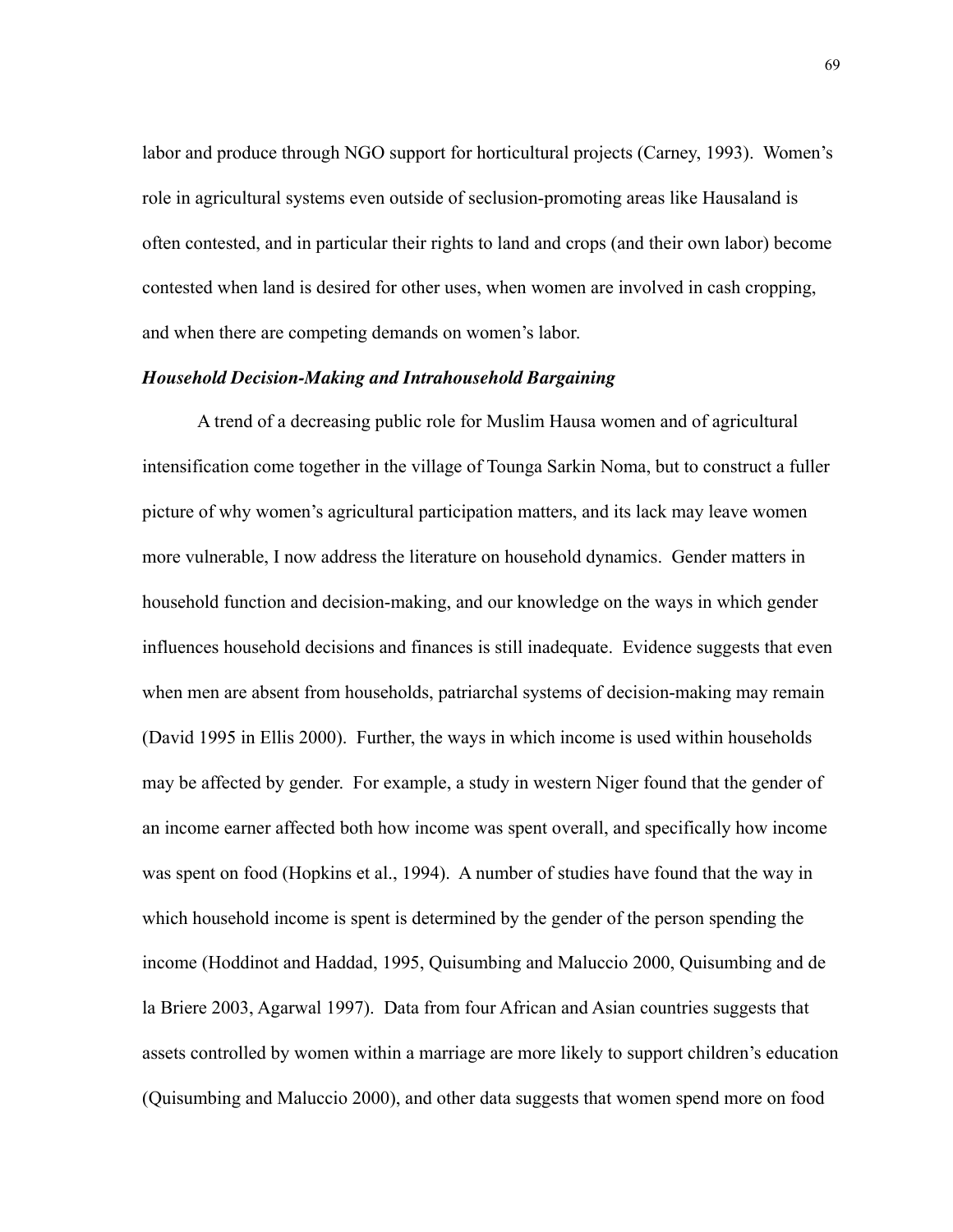and less on alcohol and cigarettes than do men (Hoddinot and Haddad 1995). In short, women's control of household resources and ability to spend them as they see fit may have substantial impact on the women themselves and on others in the household. When women have less control over household spending, children may have less access to education, the household may be less food secure, and more superfluous items (e.g. alcohol and cigarettes) may be purchased. All of the above may contribute to making women and their families more vulnerable.

 The role of women in Hausaland is influenced by a confluence of forces, historical, environmental, economic and political. The history of wife seclusion in northern Nigeria, and of minimal female involvement in agriculture there, are increasingly becoming part of the contemporary reality of women in Niger. As agricultural intensification and commodification affect the social order in parts of southern Niger, and are influenced by a mindset that simultaneously discourages women from agricultural involvement, women's role is shifting. Although the ultimate effect on household and individual vulnerability is as yet unclear, some of the results of interacting social, environmental, economic and religious forces are examined below.

## **Gender in Tounga Sarkin Noma**

# *Decreasing Women's Participation in Rainy Season Agriculture*

In Tounga Sarkin Noma in rainy season, all members of the household but the very youngest are busy with a variety of tasks, from pounding and threshing grain for the day's food to preparing, sowing and cultivating fields. Yet among women there is a noticeable split between women who spend their days entirely in the household, on domestic tasks like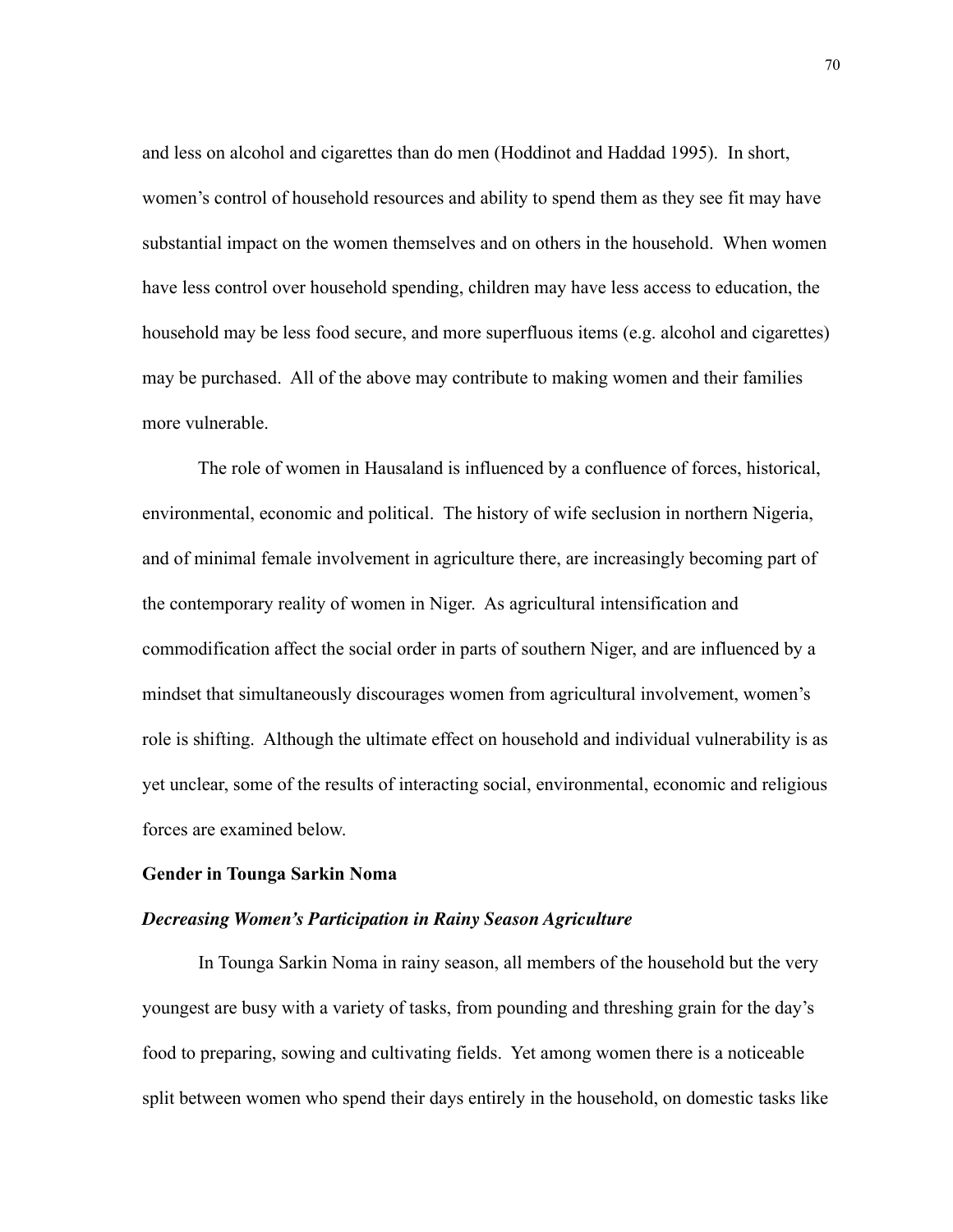food preparation and washing clothes, and those for whom the domestic tasks are merely another set of tasks to be fit in around fieldwork (or assigned to daughters). According to those who discussed women's farming participation with me, the latter are a shrinking group. My perception of the farming group is that these are the women who are the busiest, always on the way to another task, often spending any "down" time at home preparing food for sale or selling their neighbors goods they have acquired in Birnin 'Konni or Illela. Explanations for why rural women may adopt seclusion tend to accord with this impression, that women who are not secluded have more work than women who are.<sup>16</sup> Yet, the greater work load of women who farm has its benefits. The women who actively farm also are the most social in the village. They often stop in at other households to greet their friends on their way to and from the fields, greet others in the village plazas (*hili*), and regularly have visitors stopping by their houses to say good morning or make a purchase. They often travel to the city or other villages to make purchases and sales. If women involved in agriculture are on the decrease, then women may also be losing some of their social connections, independence and sources of independent income.

According to informants in Tounga Sarkin Noma, in previous generations women often had control over fields that were entirely their own, whether granted to them at marriage by their husbands or inherited directly from parents (the latter of which was more common among women interviewed). Both women and men in Tounga Sarkin Noma reported a gradual shift away from women's control over land in the fields controlled by the

<span id="page-78-0"></span><sup>16</sup> i.e. Cooper's 1994 assessment that women chose seclusion to decrease their workload, particularly heavy labor.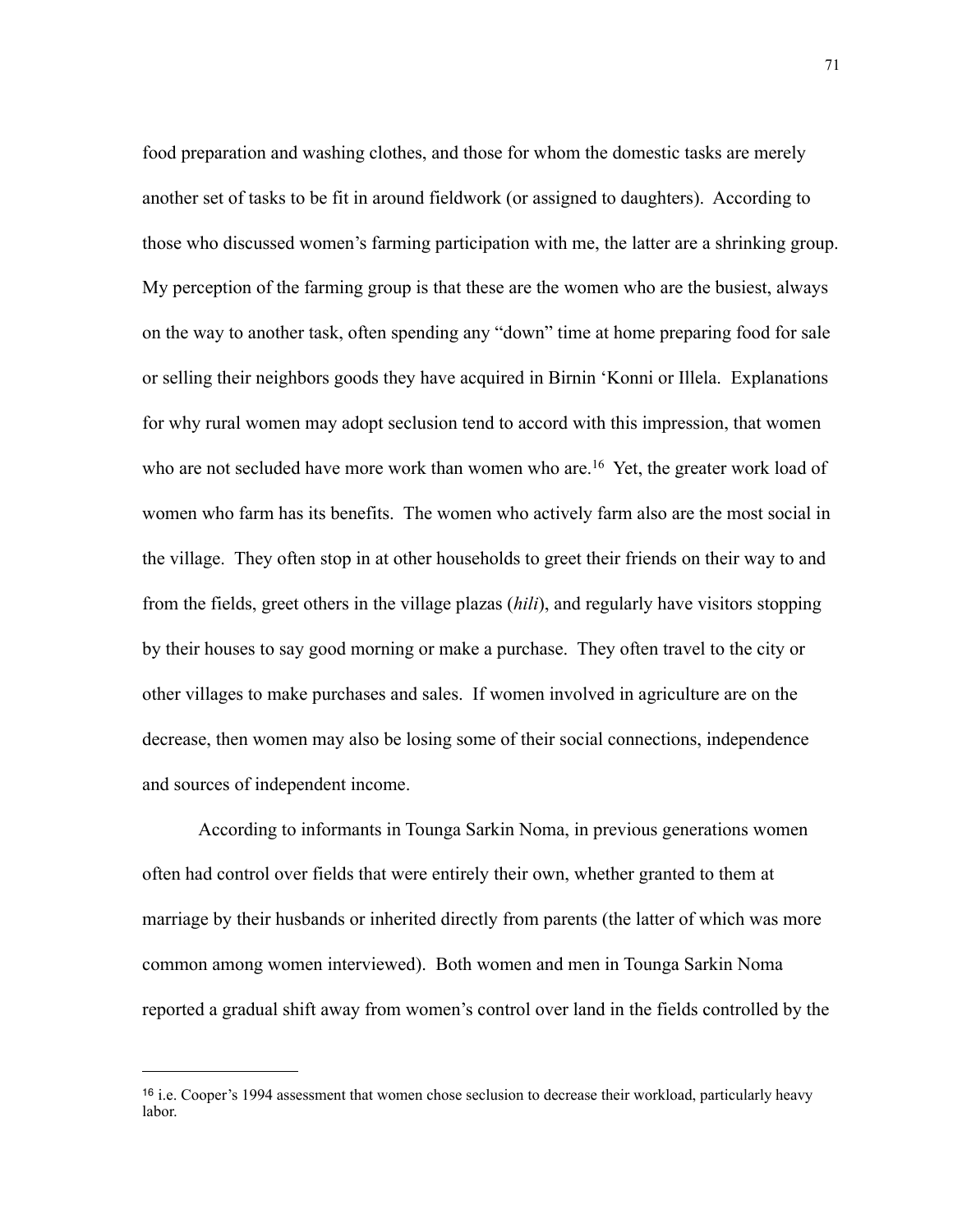village. Several women reported that whereas their mothers or fathers had passed land to them, they had passed their land to their sons or ceded the land entirely to their husbands. Others similarly reported that land their mothers had owned passed to male relatives upon their mothers' deaths. When asked why women are less likely to have farm land than in the past, informants' consistent response was that there are too many people in the area now, and therefore not enough land for women to have their own fields. One young mother shared her hope that she would inherit a field from one of her parents, but very few younger women in the village have fields, from either inheritance or from being granted the use of a field by a husband. Several middle-aged women reported that their husbands granted them a field to use upon their marriage, but none of the young women interviewed had been granted a field by their husbands.

Of twenty-three respondents who discussed women's farming in the area (twenty of whom were women), thirteen women reported that their mothers had farmed in the past, either in Tounga Sarkin Noma itself or in villages immediately surrounding the study village. Only four respondents, however, reported that they themselves were currently involved in farming (one of these has one sister-in-law in her household who also farms). Three reported having farmed until recently, but having had to give up farming and pass the work to their children (largely to sons) due to illness or age. Several reported that they had inherited fields in their birth villages, but brothers were farming them and sharing only a small amount or none of the crops.

 Five women in the village participate in rice growing. Three of these are among the four informants who reported farming in rainy season, while two others were observed in the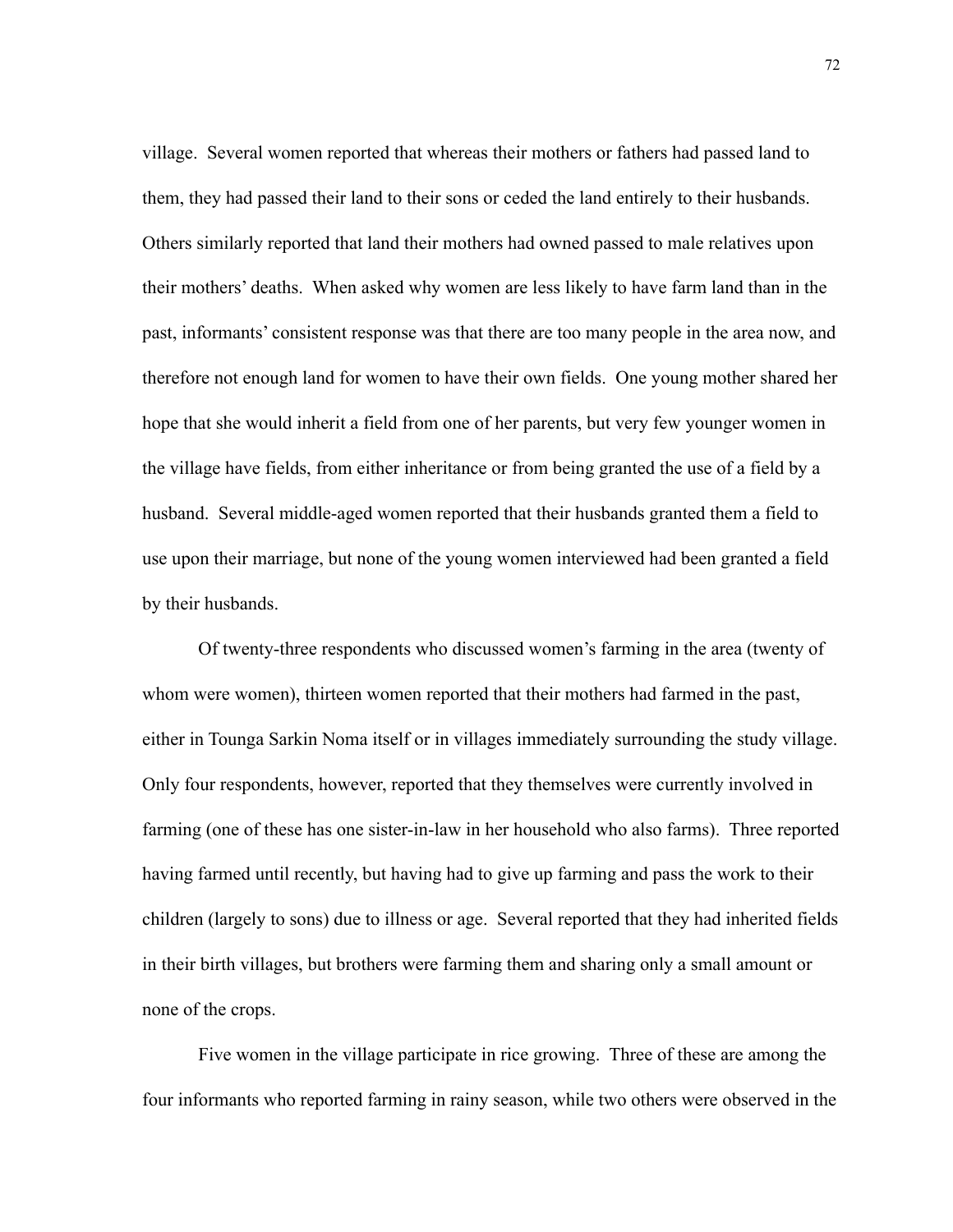activity and reported by others as participating. Rice farming differs from cultivation of the other two grains grown in the village in that it requires significantly more soil moisture, and can only be grown in wetter years. As a result, rice is only grown in two small lowland areas near the village, both of which remain inundated during the rains in wetter years, although they usually dry up before rice is harvested. Because of its high water needs, villagers reported that the 2010 season was the first season in the past five years that had been sufficiently wet for its cultivation. Rice was also cultivated during either the 2004 or 2005 season. Rice is strictly a women's crop in Tounga, and men, when asked, explain that the crop can only be grown in two small spaces, and that rice is used as a household food supply when men are absent (and therefore are not removing grain from the grain storage chambers for the household). The intermittent nature of the rice harvest, its complete undependability from year to year, would also seem an explanation for men choosing not to grow it. Men, according to Islamic law and current cultural mores are expected to provide for the entire household. Rice, since it can only be grown in some years and not others, does not constitute a crop that men can depend on to carry out their duty as household providers.

 The gendered nature of rice production thus seems to have rather substantial power implications, that may apply more broadly to other elements of contemporary gendered agriculture in the village. Rice is viewed as largely as an extra crop by men. Yet men who leave the household during the dry season often leave every year, and in particularly difficult years, may leave no male relative behind to ensure women's provisioning from the household (but male-controlled) grain stores. If rice is the crop that women are to depend upon in men's absence, it would appear that women may easily be left vulnerable during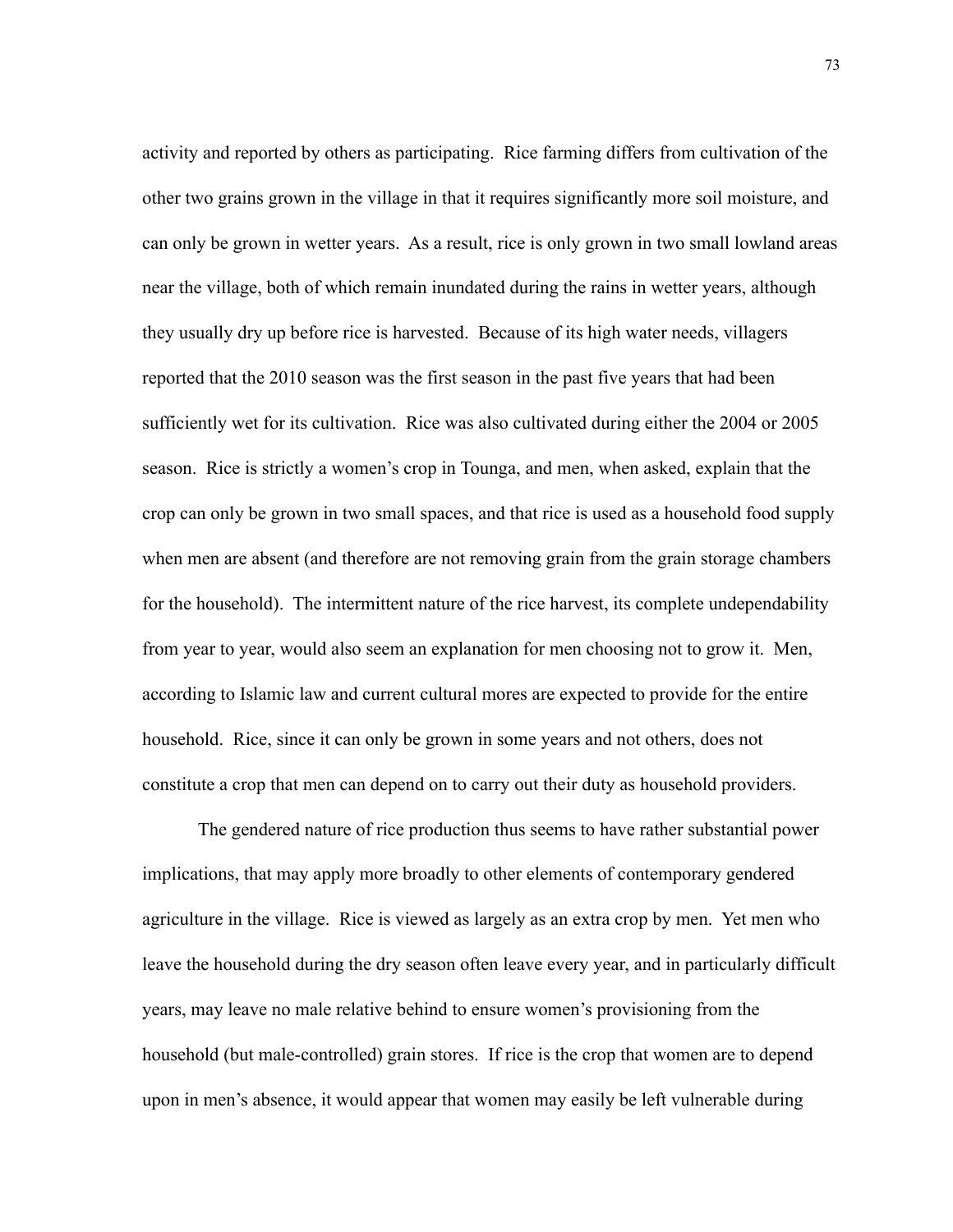men's extended absence from the household, as in many years rice stores would amount to nothing at all. Allowing women to grow rice seems almost to be a method of granting women the illusion that they are providing for their households against absences or shortages, but without the benefit of a reasonably certain crop, as millet and sorghum are- thus minimizing the chance that they will have substantial influence over household welfare (and perhaps therefore the right to negotiate the use of crops and cash income).

 Several women informants expressed the opionion that women who farmed did so because their spouses had passed away (and children were not yet old enough to farm for them) and/or because their households were too impoverished to do without their help. Whether such an assessment has a basis in reality is difficult to pick apart. Two of the four active female farmers interviewed are widows, but both also were active farmers while their husbands were alive, began farming while young girls, and farmed throughout their marriages. Their four households do not fit any one mold in terms of assets or food security. One household had over four cow equivalents in assets, and had 68% of their food needs provided by rainy season crops from 2009's harvest. Another had over three cow equivalents, and had well over 100% of their food needs provided through 2009's harvest, the highest percentage in the village. The third had medium assets and food security relative to the rest of the village with just over three cow equivalents and 55% of their year's food needs covered by the 2009 harvest. The last had low assets and food security relative to the rest of the village, with just over one cow equivalent and just 30% of food needs provided by 2009 harvests. Thus, in terms of poverty, food security and marital status, the households appear to span the spectrum of the village. It is unclear whether women's participation in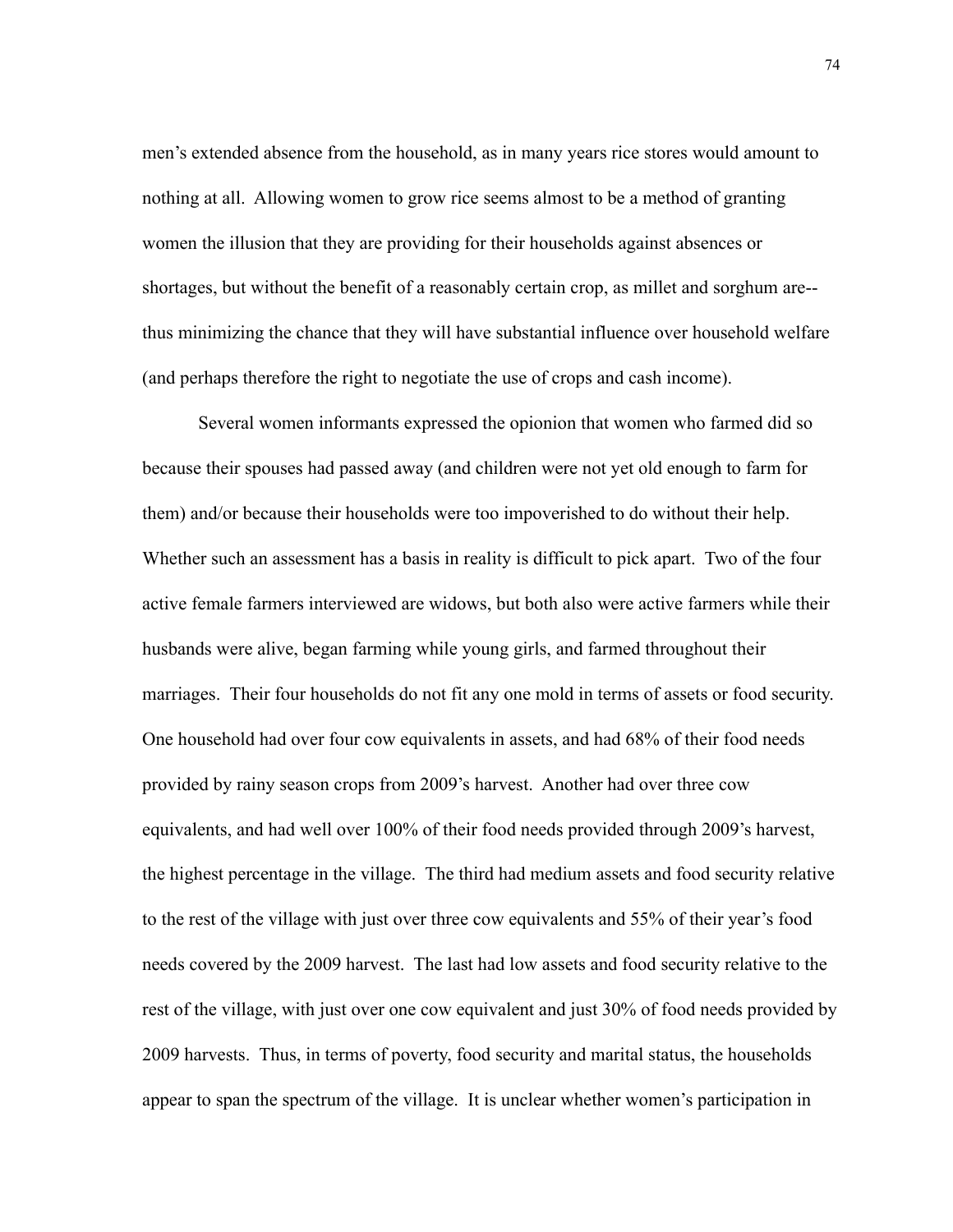agriculture is, in fact, the reaction of a vulnerable household to the need to bolster its adaptive capacity. That may be the case for some, and the relative food security and asset base in some of the female-farming households may be a result of women's supporting the household resource base. On the other hand, it may be that the family decision to farm is based on more complex factors, and that the explanations for why women farm in some households and not in others may be more strongly related to family tradition, head-ofhousehold religious status, and the choices negotiated within the household. Religious status of the head-of-household, in particular, will be further examined in the section on seclusion in the village.

 In rainy season farming, women have a source of influence within the household. They can contribute to grain stocks, whether they are used provisionally in a husband's absence or as a regular household source of grain. Women who participate directly in farming tend to encounter more social interaction and have the potential to contribute their stocks to bolster their social networks within their families and their friend groups. If they have full rights to a field they may have assets that can be passed to children and have further assets to sell or rent should dire need or lucrative opportunity arise. As holders of food stocks and assets and as members of substantial social networks, women have more leverage with which to influence the choices that are made and the ways in which money is spent within the household. For these reasons, I suggest that participation in rainy season farming decreases women's vulnerability and bolsters their adaptive capacity in the face of both climate and social/economic/political challenges. As further discussed regarding cold season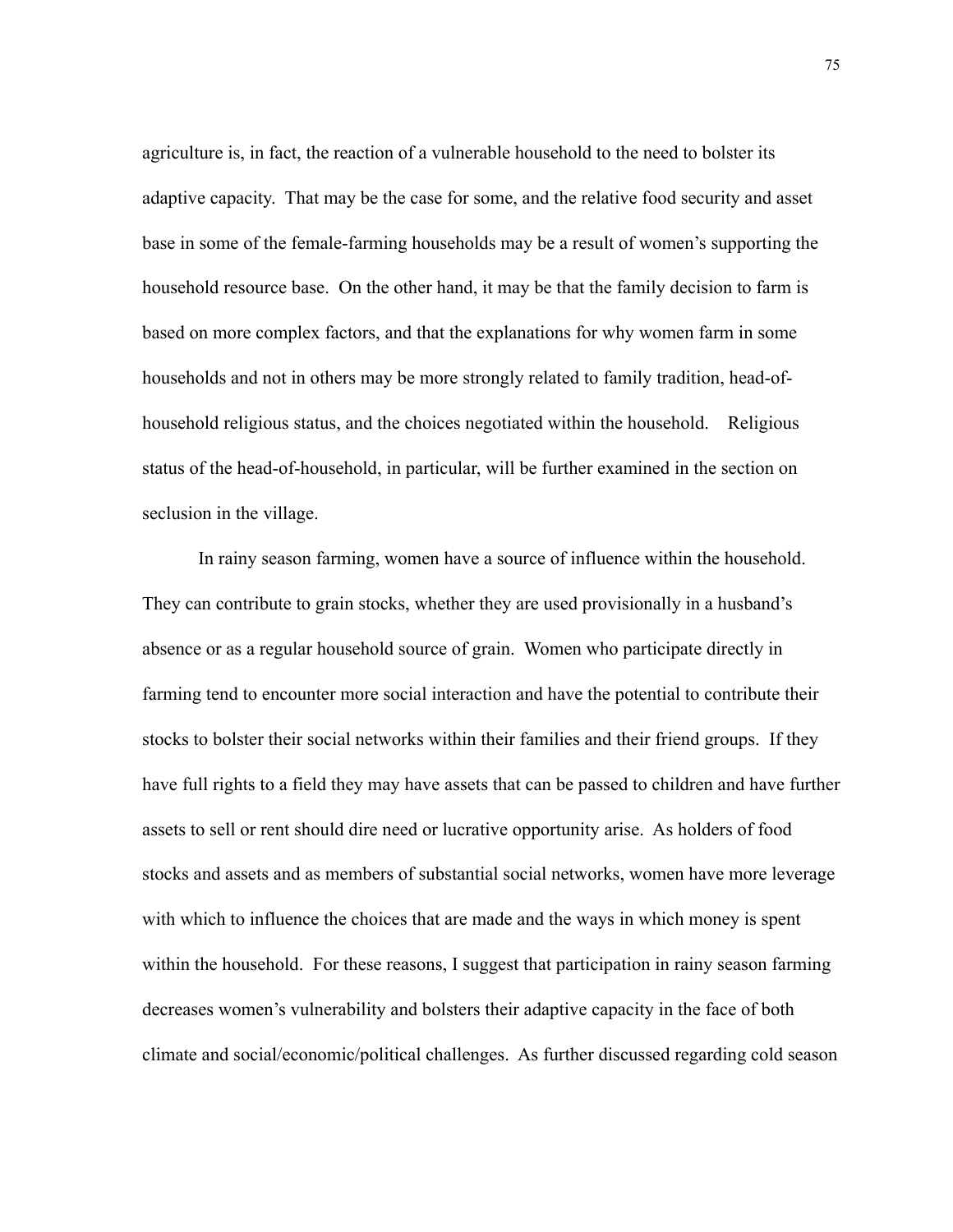gardening, below, limits on women's participation in farming may increase their vulnerability.

### *Women's Participation in Cold Season Gardening*

*Project history* The narrative of cold season gardening began in the last chapter with an explanation of how both men and women came to be involved, how the first season progressed for both genders, and how the men's adoption of cold season onion gardening came to have substantial influence in the farming year of some and the imagination of many other men in the village. In the second year of cold season gardening, men's and women's participation continued to diverge. While men used the original site, opened new wells in other sites and continued to plant almost exclusively onions[,17](#page-83-0) women were moved to a new site that was closer to the village. The claim was made that the original site, at one kilometer from the village, was too far for women to walk twice daily (as necessary for watering). The new site was less than half the distance, but also had another significant difference from the original site. The original site was the rainy season field of a male head-of-household, informally ceded to gardeners only during the dry season. The new site was one of the two rice-growing locations in the village zone, and thus already a female-controlled piece of land.<sup>18</sup> As women again planted their seeds and began to cultivate their garden crops, another difference emerged. The field was close to a major animal path, and during dry season itinerant herders commonly drive animals within close proximity to the plot. Further, the plot proved to be more susceptible to pests, especially rodents, than the sorghum field in

<span id="page-83-0"></span><sup>17</sup> There was one, highly diverse exception, as discussed in chapter two.

<span id="page-83-1"></span><sup>&</sup>lt;sup>18</sup> It is technically part of the village commons, according to the male project secretary.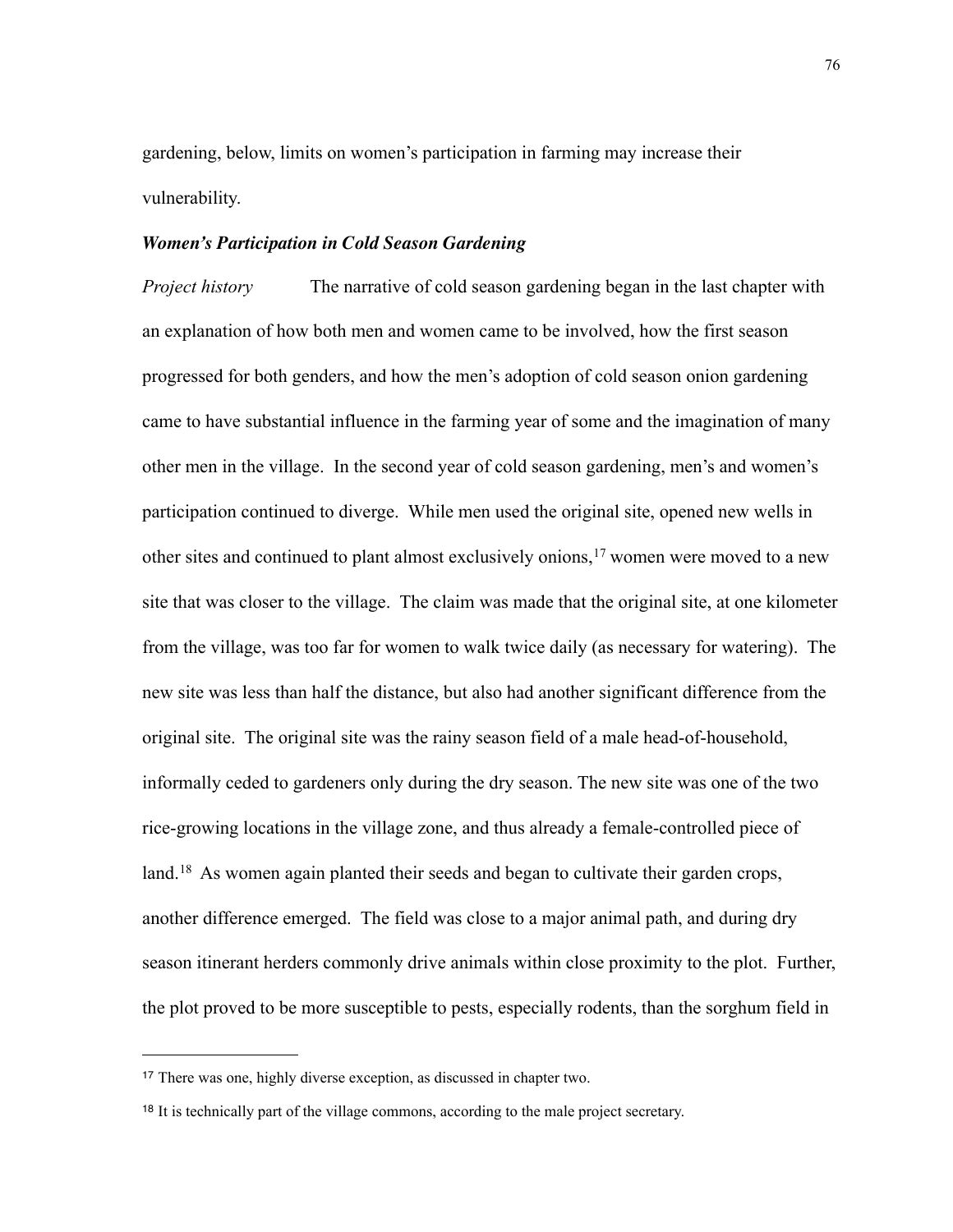the broad lowlands had been. The male secretary, who had spent the first year offering considerable portions of his time to help the women to water (including supervising some children who were sent to water while he watered his own onions), had suggested that a thorn fence would probably be necessary for the site. He offered to assist the women in rounding up a male work party to build the thorn fence, at least for the first year, until funding might be found for a permanent, chain-link fence, but the work-party never happened, possibly because of the secretary's over-committment to other cold/dry season projects. As a result of the lack of fence, the rodent problems, and growing difficulties of some gardeners in finding time to water themselves or find trustworthy waterers among their children, most of the women's crops in the second year were ultimately a failure. Consequently, women abandonned the project, not planting again in the third year.

 A variety of explanations are offered by women for their abandonment of the project, and seven of the twelve participants interviewed said that they would still be interested in gardening if certain resources were available. Some said that the well at the first site did not have enough water to water all the plots each morning and afternoon. Others decried the laziness or the lack of cooperation of some of the other participants. One of the leaders felt that the fact that two of the three female leaders of the project had to withdraw due to illness and family problems contributed to the project's demise. Three participants said they would be glad to return to gardening if there were a permanent fence, and one added pesticides to the list of necessities. Two others said that if they had seeds they would attempt it again. Yet another said she would like to try again if others participated, and another if she could afford to pay someone to water for her, as watering takes up too much time.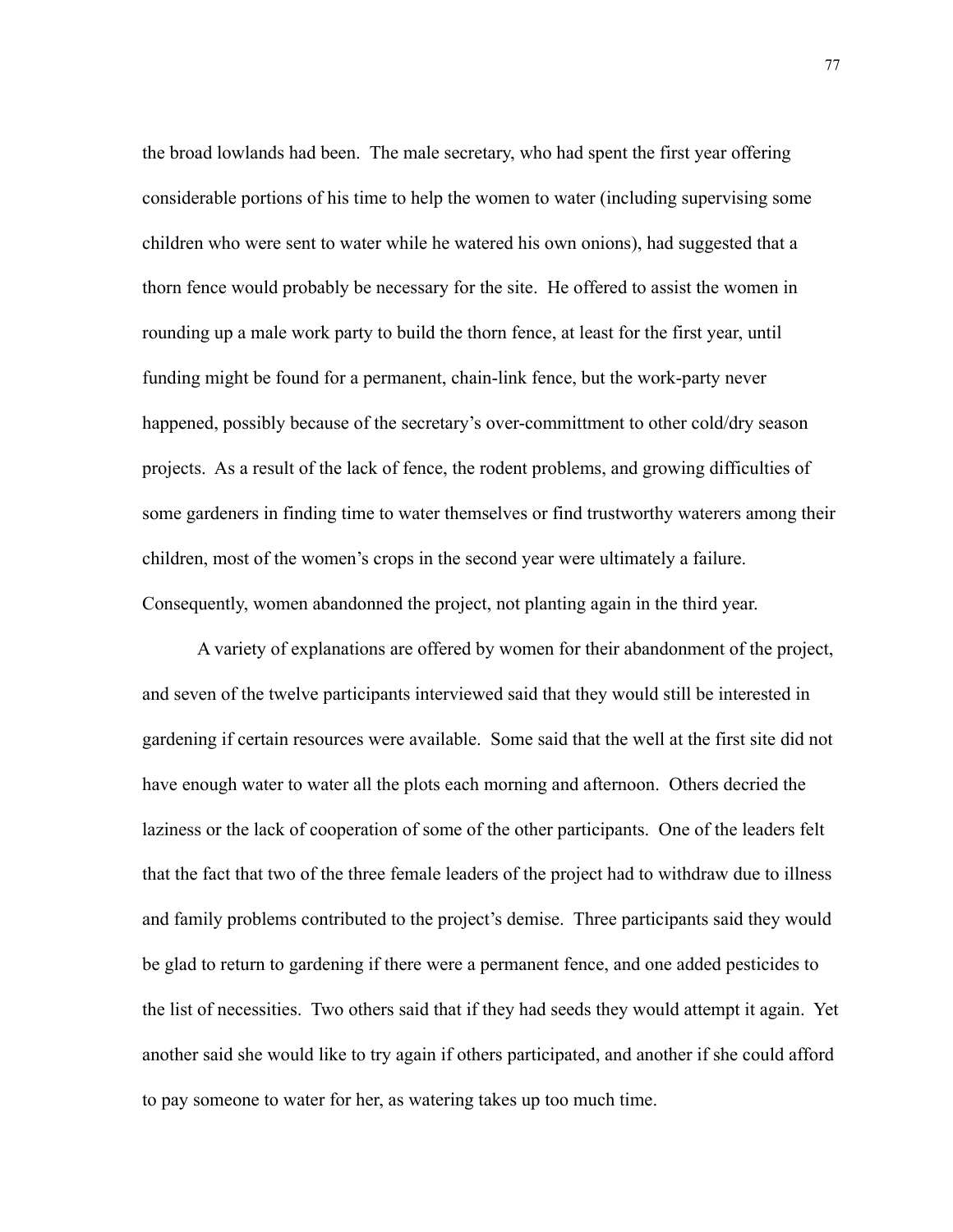*Implications for Women's Power and Social Place* Several elements of the cold season gardening story seem to have further implications for women's role and vulnerability in the village. For example, the move from the original, male-controlled site to the second, femalecontrolled site when men saw the potential for a cash crop boon from onions echoes some of Carney's (1993) findings in the Gambia, when men assumed control of rice fields as they became a relatively lucrative, irrigated cash crop. In Tounga Sarkin Noma, aside from the limitations of the women's well at the original site (which had less water than the men's), the site appears to have been better as it had far fewer pest and livestock challenges. As men saw that they could make money from onions in a season when many had to otherwise migrate for work, they appropriated the best land to themselves and relegated the women to land which they did not use even in rainy season.

 Women's limited ability to water may have been further limited by men's appropriation of the most capable child labor for help in irrigating their own fields, first with hand watering and later with motor-powered pumps. Women's time is always constrained because of their domestic responsibilities to thresh and pound grain, cook food, mix millet or sorghum drink (*hura*). Although those who farm in the rainy season manage to work around those responsibilities, part of what enables them to do so is the increased presence of labor in the household during the rainy season (because some who leave for labor migration are present only at rainy season). Also, cold season gardening is far more exigent in that it requires twice daily trips of about two hours each, and cannot be put off for a day when other requirements call. Women therefore depended on the assistance of either men or children. Only one man (the male secretary belonging to the chief's household) ever offered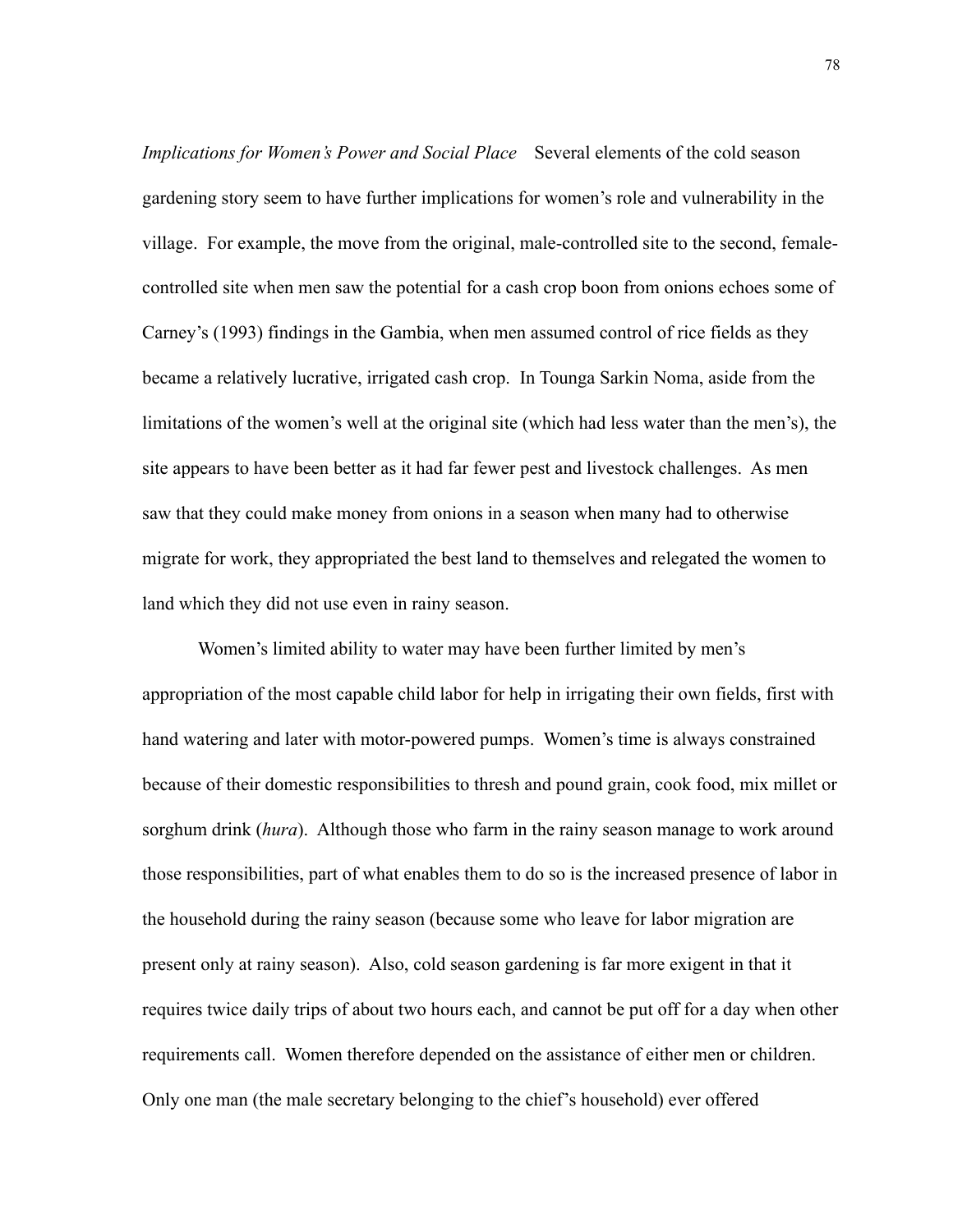substantial assistance, and his assistance tapered off significantly in the second year since his own crops were in a different site. Children, then, without assistance, and possibly the younger and less capable children whose labor was not commandeered by male relatives, had major responsibilities for watering, and may have been less effective than the adults would have been.

 Finally, fence-building is seen as men's work, yet the women's garden was seen as a women's project, with the male secretary as the only male involved. With his time much taken up by his own crops (and perhaps feeling that it was up to the women to succeed in their second year), he did not manage to arrange the construction of a thorn fence that would have prevented the livestock problems that may have been the greatest reason for the demise of the women's second garden. Further, men may have perceived the women's garden as less important ("only" a little extra food rather than a chunk of cash-in-hand in preparation for rainy season cropping), and not worth devoting their time to. When women's crops failed, women lost incentive to continue, and men no longer had to worry about any responsibility to help the women, and could concentrate entirely on their own crops.

 All of the women's actions in cold season gardening were dependent upon male influence or support[.19](#page-86-0) Cold season gardening further highlights the dependency of women already raised. Most women are entirely dependent on husbands for the bulk of the grain they consume each year. Women are dependent on men's will regarding land (and well) use and ownership. They depend on men to assist with certain categories of heavy labor, without

<span id="page-86-0"></span><sup>19</sup> Aside from the possibility of a further influx of financing from me as a Peace Corps volunteer to pay for fencing.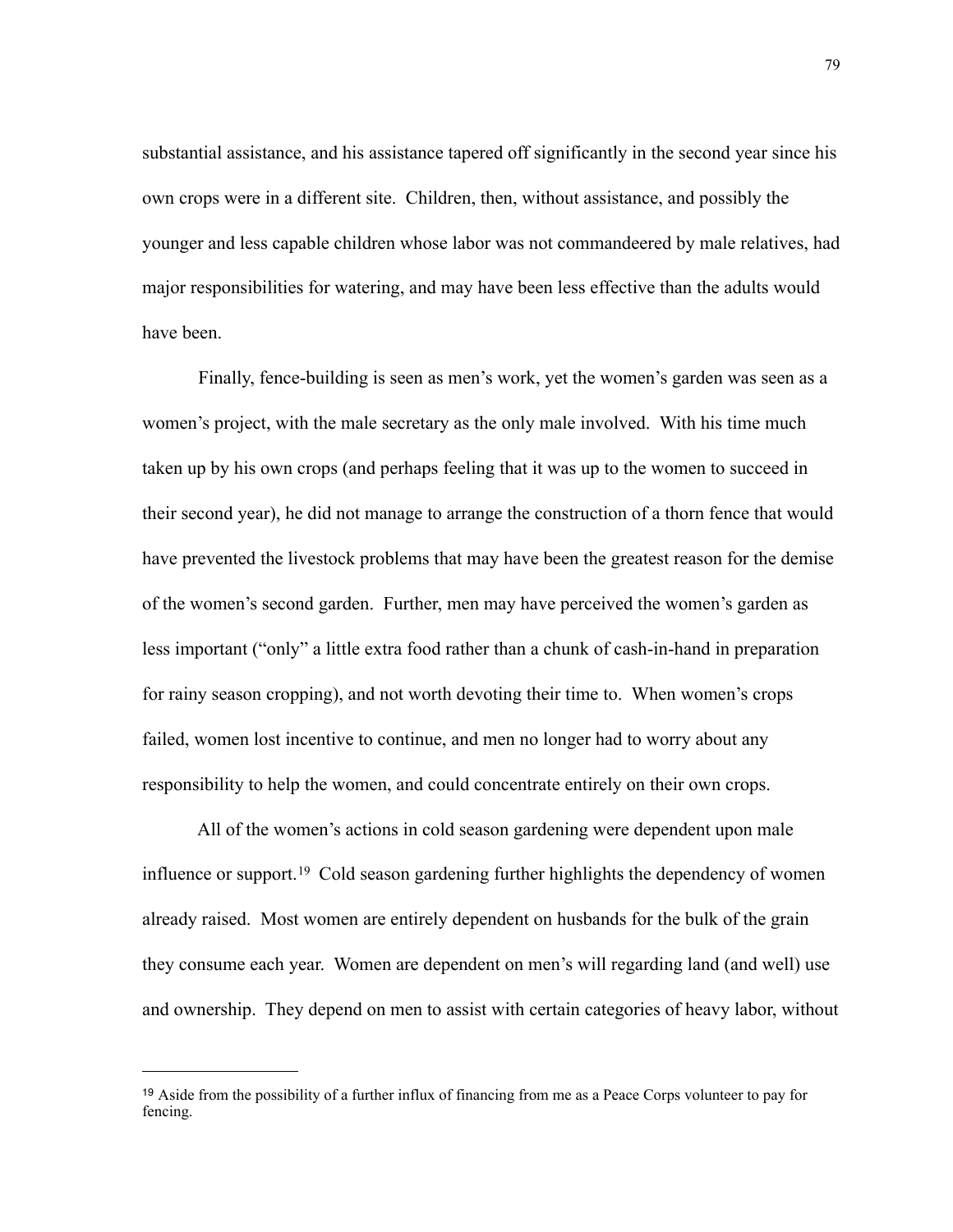which their own projects may fail. Some even depend on husbands' generosity to allow them to use extra grain to create their own stream of income, as will be discussed in the following section. Women's dependency represents one of the most consequential elements of vulnerability in their livelihoods and social lives, an idea that will be further explored in the Conclusion to this chapter.

# *Trends in Women's Social and Economic Role: Seclusion and Other Forms of Isolation*

 According to the oldest informant with whom I discussed the fact of seclusion in Tounga Sarkin Noma, who is about seventy years old, women in the village were not secluded as of about fifty years ago. He says that when he married his first wife, no women in the village were secluded. Only one post-menopausal woman reported having been secluded during her marriage, and her age is estimated to be fifty-five to sixty years old. Her likely age and her early marriage at around 10 or 12 years old indicates that seclusion may have begun with her marriage, most likely not much after the time when the seventy-year-old informant was married. She was the wife of the head Muslim religious leader (*imam/liman*) for the village, and her son succeeded her husband in that role. Aside from her two daughters-in-law, six other households in the village have at least one woman who is cloistered[.20](#page-87-0) Three of those households are headed by the village's Muslim religious leaders. Two of the three households with highest assets (which also have higher food security) are also among those with cloistered wives, with one of these also being the home of a religious leader. Two of the households with cloistered wives, however, fit neither the categories of

<span id="page-87-0"></span><sup>20</sup> When some women in a household are not cloistered, they are wives of different men from those whose wives are cloistered.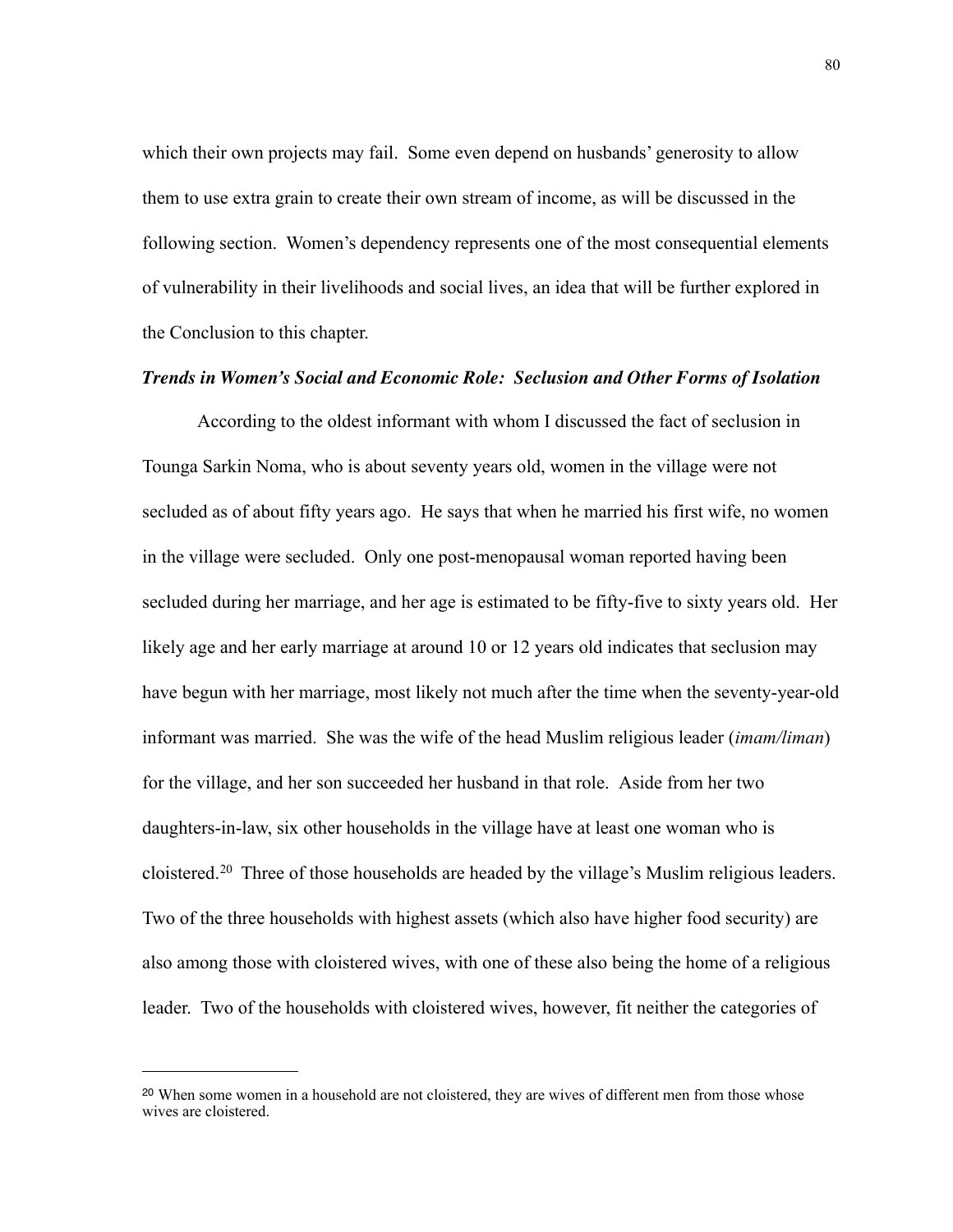well-off nor religious leadership. To a large extent, then, seclusion in Tounga Sarkin Noma fits known categories of seclusion: religious leaders and the well-off choose to seclude their wives. In theory, a husband must be well-off to seclude his wife, since he is supposed to provide her all that she needs to live without leaving the household. Such needs may include paying for someone to carry water for her, threshing grain for her, acquiring wood for fires and providing sufficient farm income so as not to require her assistance in agriculture. Since one cloistered household has low to medium assets (just over 2 cow equivalents) and just 34% food security from the 2009 harvest, and another has medium assets (just over 4 cow equivalents) and very little food security, it is clear that not all husbands are following such proscriptions. Nonetheless, seclusion of wives has grown in Tounga Sarkin Noma since its introduction 50 years ago, a fact which may be explained by increasing interaction with nearby conservative areas like Maradi and Sokoto, as well as by conservative religious radio broadcasts.

 Along with seclusion comes the assumption that women are able to leave off agricultural labor and therefore acquire more of their own income elsewhere. Agricultural income can taken for granted as a contribution to communal household welfare, but income from petty trade is usually accounted in the literature as women's independent income. Seclusion is therefore assumed to allow women to enter more heavily into earning incomes which their husbands do not have a right to, since they are supposed to provide for all daily needs for secluded wives. Three of the cloistered households in Tounga Sarkin Noma, however, do not participate in any form of trade or sales-- do not, in fact, have any source of income aside from what their husbands provide them. The other four do participate in petty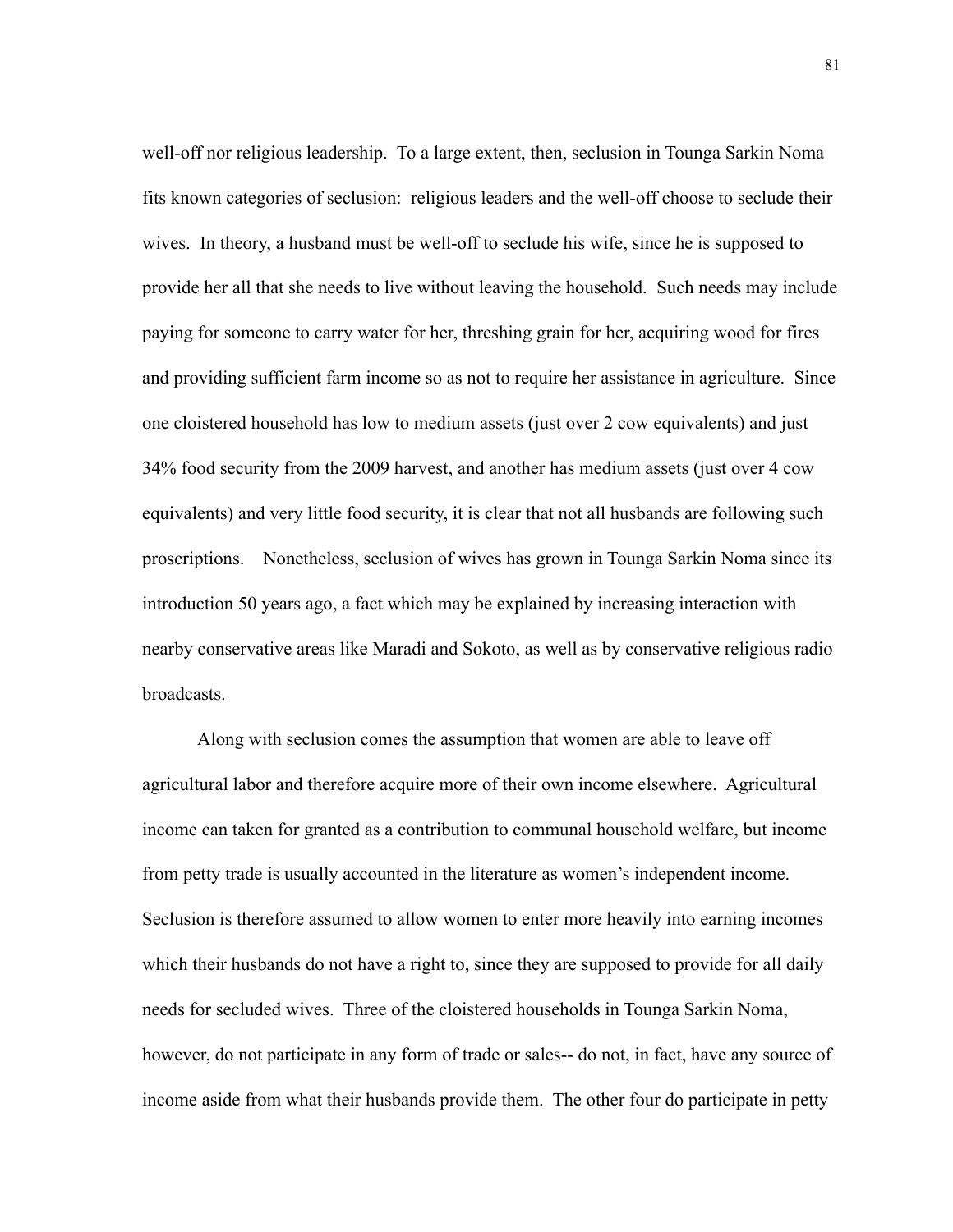| Table 3. Household Assets by Gender |                    |                                 |                        |
|-------------------------------------|--------------------|---------------------------------|------------------------|
| <b>Household</b><br><b>Number</b>   | <b>Asset Total</b> | <b>Women's</b><br><b>Assets</b> | Men's<br><b>Assets</b> |
| 1a                                  | 2.1                | 1.0                             | 1.1                    |
| 1 <sub>b</sub>                      | 2.2                | 0.0                             | 2.2                    |
| 1 <sub>c</sub>                      | 1.1                | 0.4                             | 0.7                    |
| $\overline{2}$                      | 4.0                | 2.2                             | 1.8                    |
| $3^{\star}$                         | 7.0                | 0.2                             | 6.8                    |
| $4*$                                | 2.7                | 2.2                             | 0.5                    |
| $5*$                                | 9.8                | 3.1                             | 6.7                    |
| 6                                   | 3.2                | 2.3                             | 0.9                    |
| $\overline{7}$                      | 1.8                | 0.3                             | 1.5                    |
| 8                                   | 2.4                | 2.3                             | 0.0                    |
| $9*$                                | 2.2                | 1.0                             | 1.2                    |
| 10a                                 | 5.4                | 0.3                             | 5.2                    |
| $10*$                               | 6.4                | 6.0                             | 0.4                    |
| 11                                  | 3.7                | 1.0                             | 2.7                    |
| 12                                  | 7.5                | 5.2                             | 2.3                    |
| 13                                  | 0.6                | 0.6                             | 0.0                    |
| $14*$                               | 4.2                | 4.0                             | 0.2                    |
| 15                                  | 2.1                | 1.1                             | 1.0                    |
| $16**$                              | 4.5                | 4.5                             | 0.0                    |
| 17                                  | 5.6                | 3.5                             | 2.2                    |
| $18**$                              | 1.2                | 1.2                             | 0.0                    |
| $19**$                              | 3.2                | 3.0                             | 0.2                    |
| 20                                  | 4.6                | 1.8                             | 2.7                    |
| 21                                  | 2.3                | 1.0                             | 1.3                    |
| $22**$                              | 3.3                | 2.2                             | 1.1                    |
| $23*$                               | 3.2                | 1.1                             | 2.1                    |
| <b>TOTAL</b>                        | 96.3               | 51.4                            | 44.8                   |
| <b>Mean</b>                         | 3.7                | 2.0                             | 1.7                    |
| <b>Standard</b><br><b>Deviation</b> | 2.2                | 1.6                             | 1.9                    |
| *cloistered<br>wives                |                    |                                 |                        |
| **farming                           |                    |                                 |                        |

trade or service, whether preparing and selling millet porridge (*tuwo*), peanut oil, peanut

in the village, or braiding hair. Yet, cloistering does limit their economic interactions, because it limits their social interactions. While a household like that of the head religious leader has regular visitors[,21](#page-89-0) others are structured such that wives have difficulty making contact with their neighbors outside of the compound. One entrepreneurial young wife was making a regular income from braiding hair, for instance, but when she went with her husband for six months of religious education

resin (*kuli kuli*) or bean cakes

<span id="page-89-0"></span>wives<br> $\epsilon_1$  inis is partly because of the highly outgoing personality of one of the wives, and partly because of the advantageous position of the compound doorway (where the wives nearly always sit when not pounding grain) which allows a view of one of the major village paths.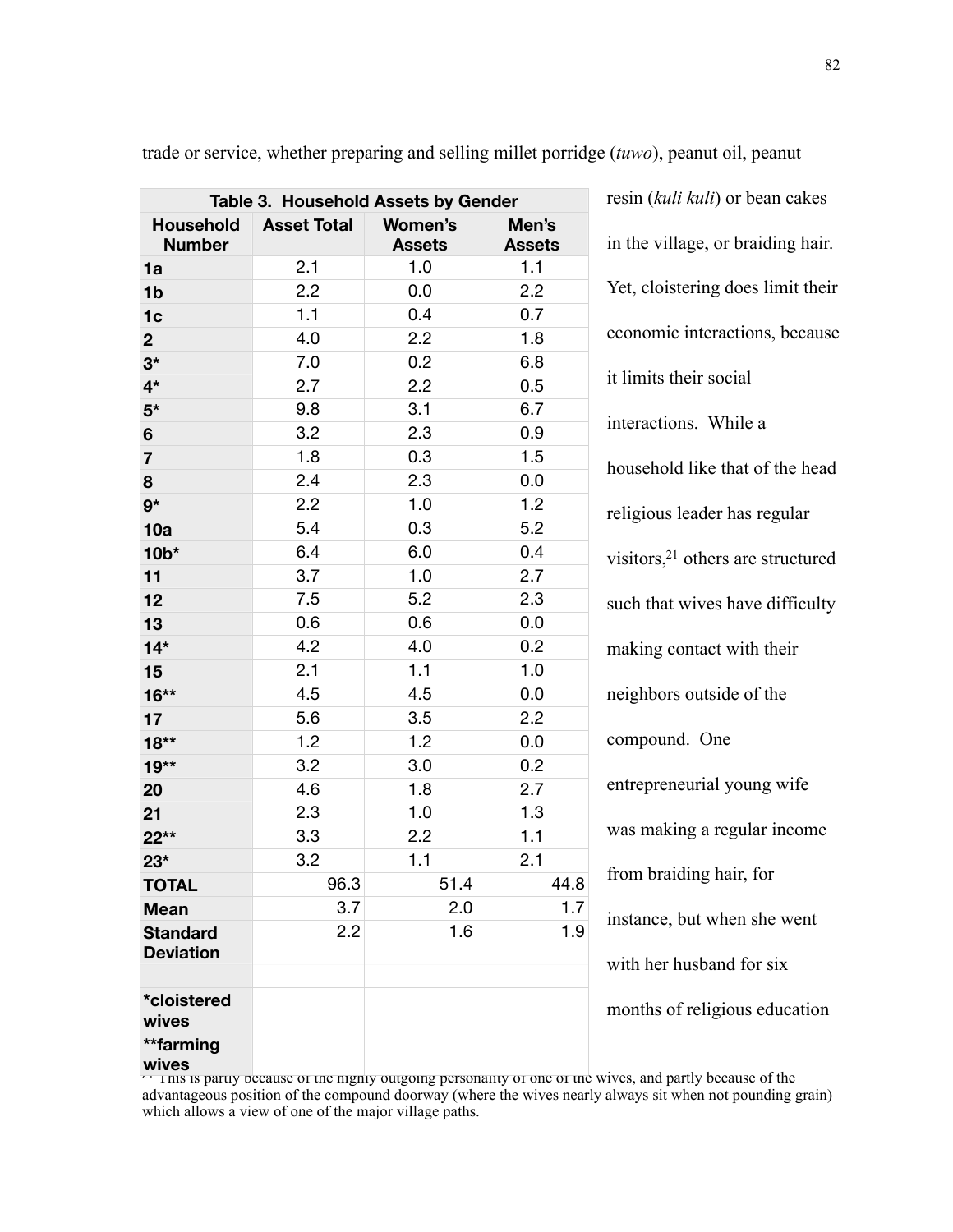in Maradi, her customers all began going elsewhere. Since her return, of some months duration, she had not yet been able to recover any of her customers, partly, I believe, because others rarely visit her and because her compound walls do now allow outsiders to note that she is back home.

 Further, while it may be true that cloistering freed some of the women from agricultural obligations and allowed them to pursue income-generating activities, most of the other women in the village, including (and even especially) those directly involved in agriculture also pursue petty trading activities and service trades. The most active trader I know, who regularly prepares food to sell in the village and travels to Birnin 'Konni and Illela to sell plant goods she has acquired in the bush and buy goods to sell in the village is also one of the most involved of the female farmers. In the absence of any sons old enough to help with the work, she farms her own fields while her husband and co-wife each farm their own, and yet still finds time to run some of the most active business ventures in the village. Other women farmers buy and sell greens, make and sell bean cakes, prepare and sell sweet potatoes and prepare and sell sweets made of sugar and flour to customers in the village. Two of them also act as the main village mid-wives since the retirement of the elder mid-wife, who was also an active farmer. Some of the non-farming, non-cloistered women also make and sell food in the village, or sell some of the milk from their cows. The most intensely involved traders and service providers, however, are also farmers.

 The reasons for women's' income earning choices are no doubt complex, and built on choices made when they were young, often choices made by their parents of whom they would marry. Yet, their income earning and social status have important relationships.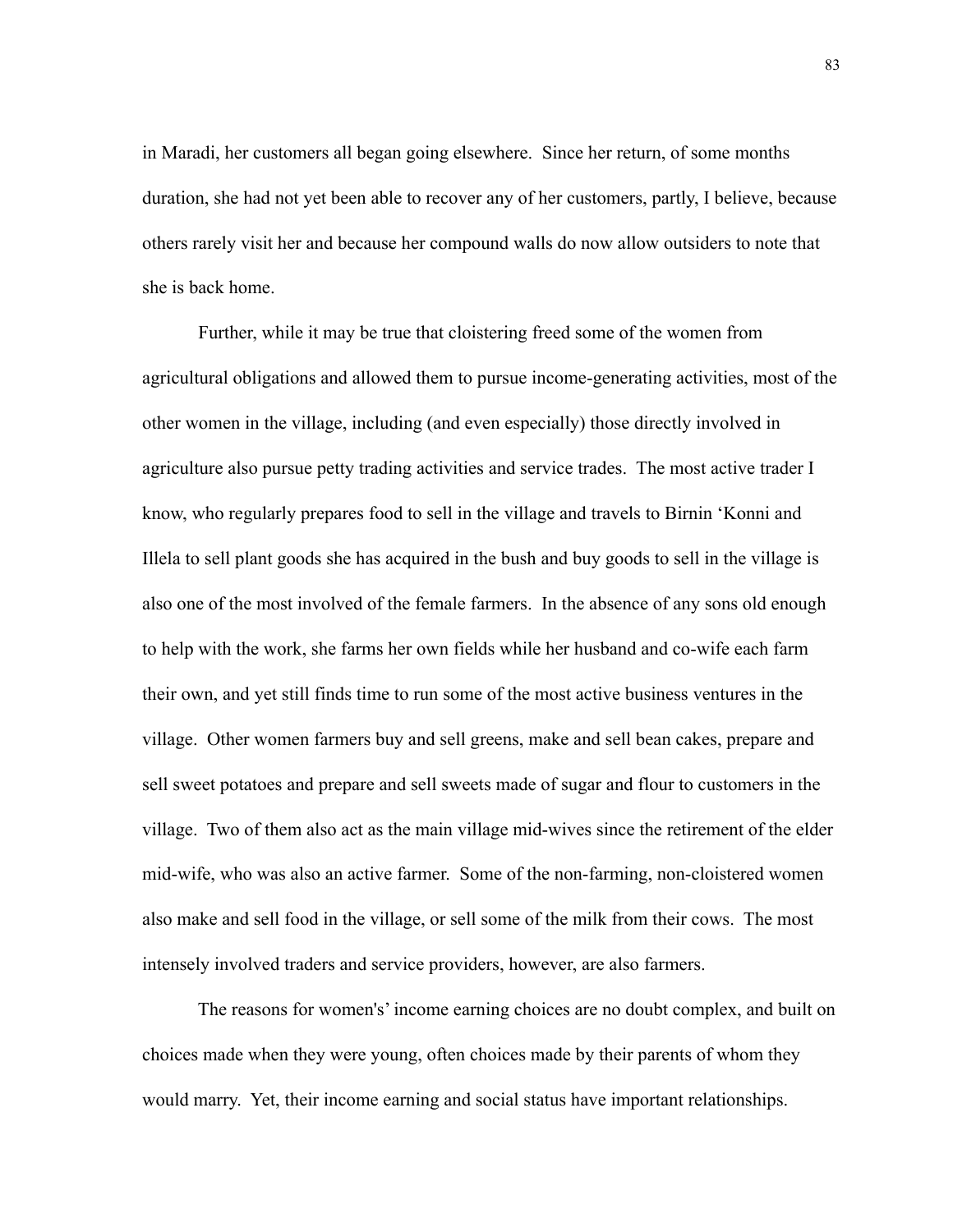While the restriction of seclusion narrows a woman's ability to make new contacts and create new trade relationships, as well as social relationships, the active and public role of farming broadens a woman's opportunities for new contacts, while also engendering a confidence that she can perform the same tasks as men can. Seclusion thus increases a woman's chances of limited social networks, narrow economic contacts and consequent vulnerability in the case of the death of a husband or other additional stresses on the household. Such woman, I posit, are less likely to have breadth of choice in remarriage due to both inadequate social contacts and lack of funds, and are more likely to experience losses in assets in the future. Women who are not secluded, but who are not involved in agriculture may not experience the extent of isolation of secluded women. They can still make social contacts when drawing water at the well or (briefly) when carrying the mid-day millet drink to the fields where their husbands are working in rainy season. Yet women who do not farm are on a middle point of a continuum between seclusion and agricultural participation. They may have more freedom to socialize outside of their households, but from my observations many venture less outside of their households, and certainly less into the city than do women who farm. The vulnerability of non-farming, non-secluded women when husbands are absent, or when climatic or economic forces make a farming year more difficult, is therefore higher than that of women who farm.

#### *Gender Differences in Assets and Income*

 Gendered differences in labor and land tenure make substantial differences in women's social and economic well-being. Yet, in the context of a village where women are dependent on their husbands for their day-to-day food needs, and often for the materials from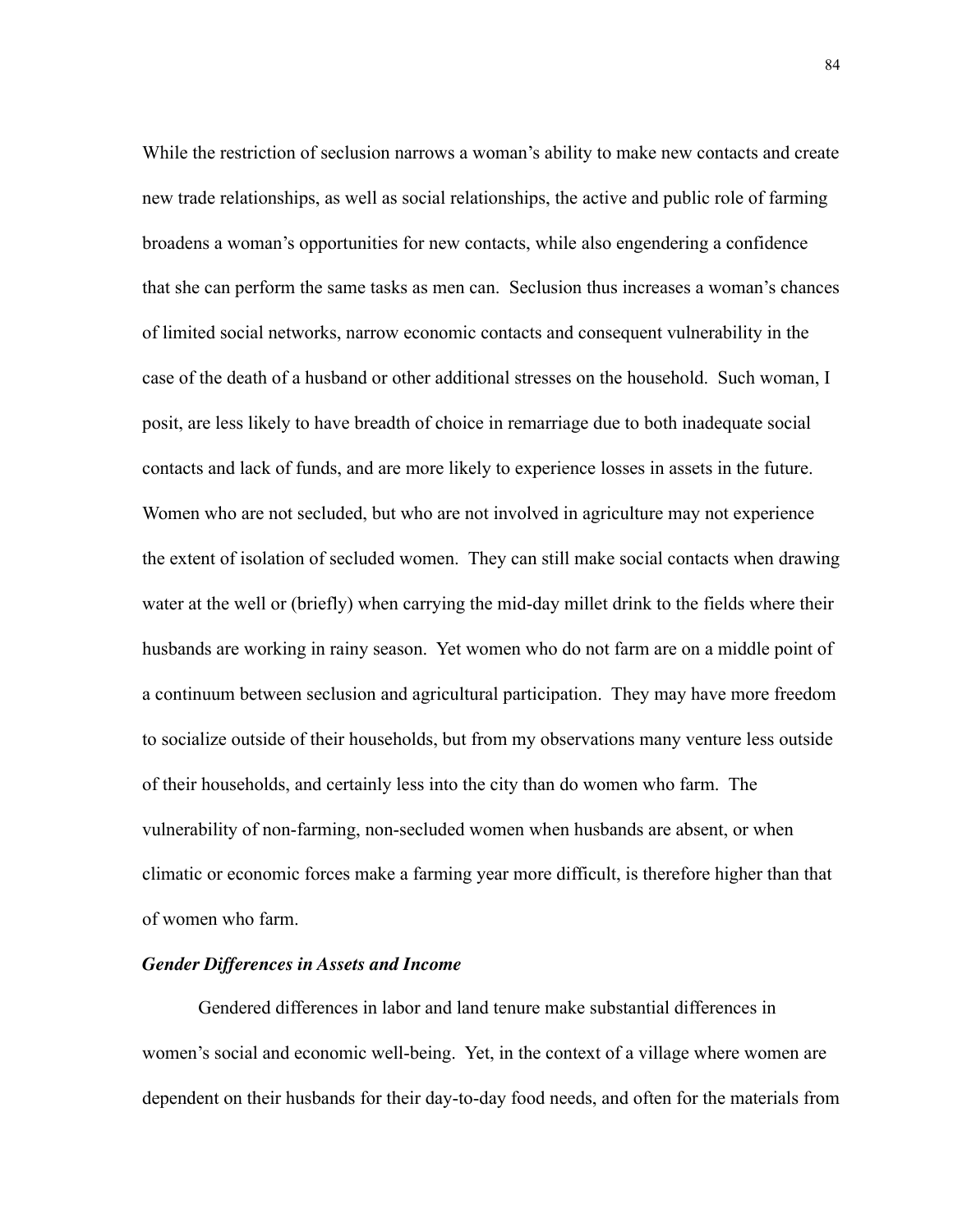which they make their own income,<sup>22</sup> how does women's welfare appear when measured in terms of assets and income? The question is complex to answer in the Hausa context. For example, few women and nearly all men own (control) fields, so when land tenure is taken into account, men easily emerge as far better off than their wives in nearly every case. If assets are measured by moveable assets, on the other hand, including livestock and expensive resalable consumer goods like motorcycles and gasoline-powered water pumps, women overall come out ahead of men in the village, with just over 51 cow equivalents as compared to nearly 45 for men. In four of the seven cloistered households, men's moveable assets are greater than women's, while in the other three households, women's assets are slightly or substantially (in one case, with 6 vs. 0.4 cow equivalent) greater than men's. Interestingly, two of the three households where women's assets are greater are households in which women do not engage in any income generating activity, indicating that there are other factors beyond income from trade and farming that explain some women's welfare, perhaps involving gifts from relatives, for example. In all four of the farming women's households, women's moveable assets are greater than men's. Moveable assets thus complicate the picture, and make it clear that women are not entirely without resources.

 Income is even more difficult to accurately assess in a rural farming economy like that of Tounga Sarkin Noma. People do not record their income, and some do not even calculate whether they are making a profit on a given activity, like buying the materials necessary to make fried foods for sale in the village (although many certainly do, often those

<span id="page-92-0"></span><sup>&</sup>lt;sup>22</sup> As in some of the non-farming women's cases, where they use "extra" grain from what they have been given to make family meals to sell as prepared food in the village and from which they keep the income for their own uses, usually for naming ceremonies and weddings.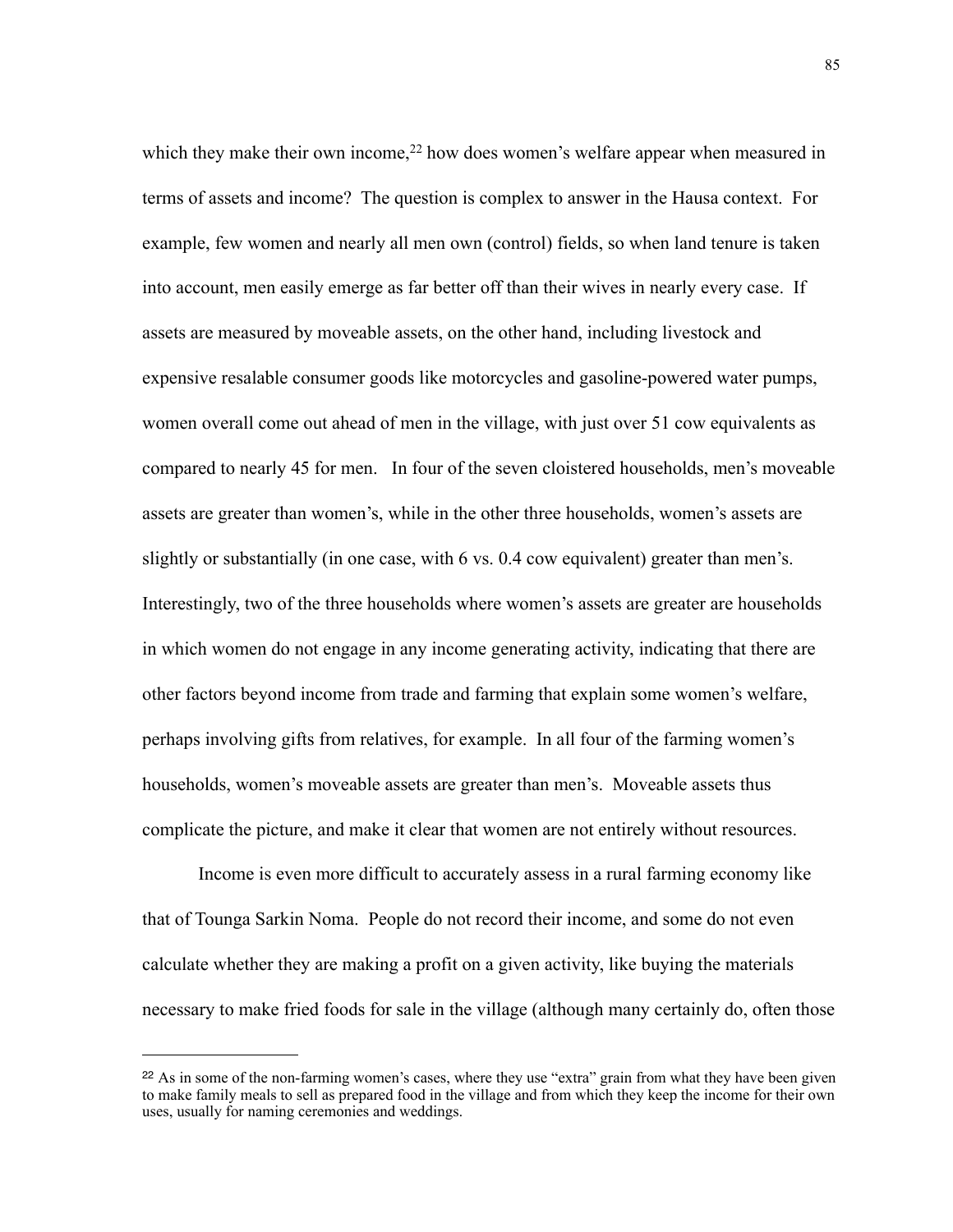who seem to be better off than others). In terms of direct farm income from grains to consume at home and beans and hay which is used both at home and for sale (e.g. 30 bundles of grain as compared to an average of 98), women generally come out far behind men in total production, a fact which may be explained by differentials in field size but may also be due to women's ability to devote time to their crops and commandeer the labor of others relative to men. Other forms of income are far more difficult to compare, as men with income from labor migration, for example, must spend income on living away from home and on travel to and from home. Women's in-village sales income is often sporadic and daily totals depend upon who else is selling a given item on a given day and upon whether or not children consume the prepared foods at home (as one cloistered wife noted often happened when she prepared sweets for sale). Although the lack of record-keeping does make comparison difficult, a few examples may offer some sense of the differences in individual income among men and women. One man who migrated to Nigeria for work in 2009-2010 was able to send 80,000 F CFA home to his family (about \$160) while he was away for four months (he gave manicures on the street). Midwives (or at least the main woman to attend) earn 3,000 F CFA (~\$6) for most births, with perhaps 15-20 births per year in the village. One group of women who sell millet porridge (*tuwo*) daily say they make 1,000 to 1,500 F CFA per day, but did not say how much they had to spend on sauce ingredients. One woman who gave careful accounting of her profits reported that some of her food sales, like tofu, often result in no profit, while others like peanut brittle (*loga*) can provide a profit of 1,000 F CFA. She, like many other women, reported that she makes and sells such goods "when she can get the ingredients" (i.e. afford to buy them and find someone going somewhere where they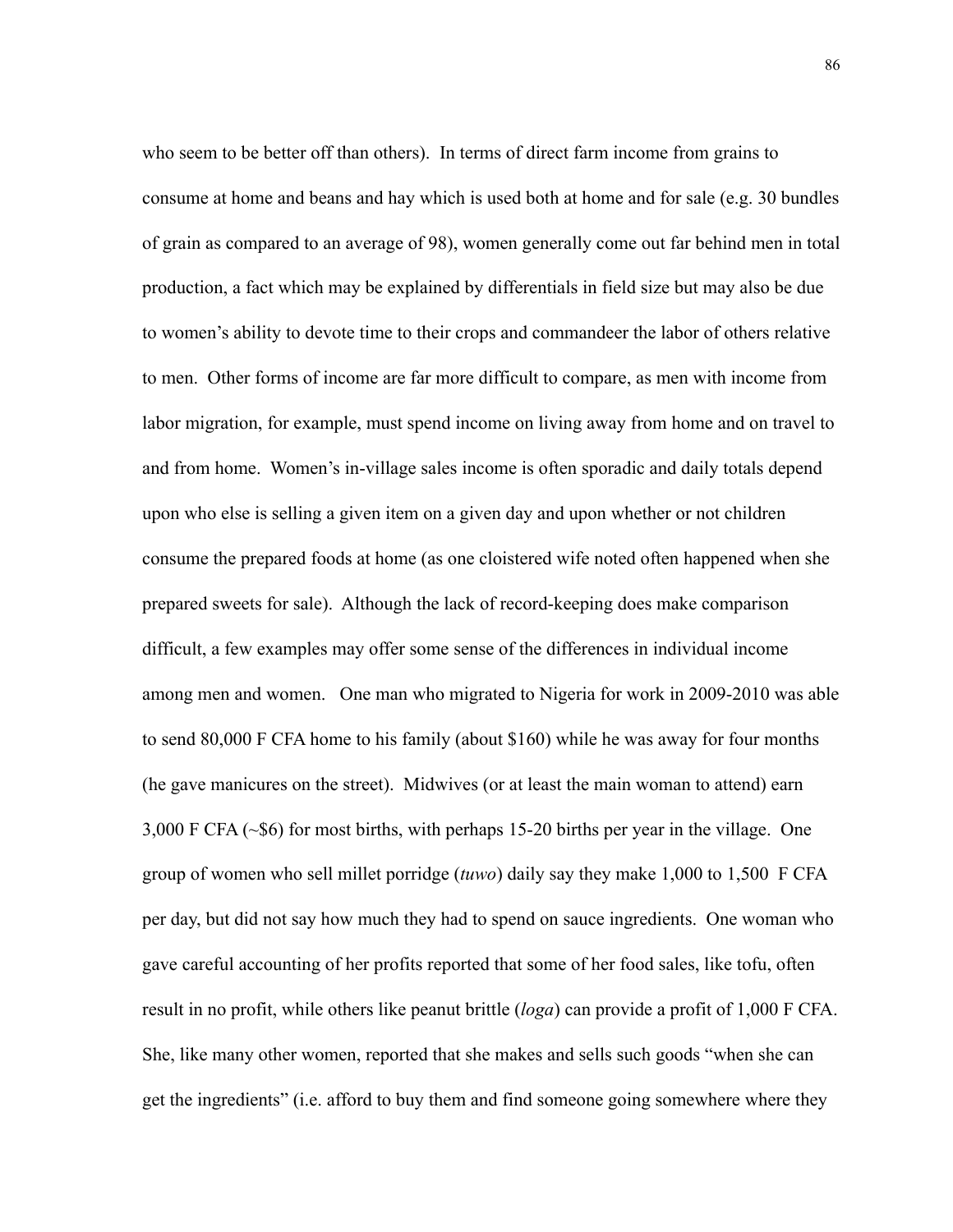are sold). In short, a full assessment of income differences may be impossible, and there are probably many equivalencies in men's and women's incomes, but men's control of rainy season grain income would appear to constitute a major control over household resources. The exception to that control is that most of women's income is under their own control, and is not automatically considered an element of household income in the way that men's is. Women's income, therefore, is probably more likely to go toward livestock acquisition (going some way toward explaining the slight differential in total moveable assets) and to family celebrations.

# **Conclusions**

 Women's participation in the broader life of the village varies from highly engaged with the land and with neighbors and relatives to very much sheltered from both. To a large extent, their economic participation appears to parallel their social participation, with women who are more intensely involved in agricultural and trade activities having more interaction with others in the village. The number of women who are participating in broader village life in this way has been on the decline. While intensification of agricultural systems that have paralleled population growth are a substantial explanation for the trends seen, I argue that the influence of increasingly conservative interpretations of Islam have encouraged trends that limit women's broader participation. In other words, I believe that the newer local interpretations of Islam that have come to dominate, under influence from the Sokoto and Maradi regions, have served to support individual and family decisions to allow land to pass to sons rather than daughters, to deny new wives usufruct rights and to discourage women's participation in both rainy season and cold season gardening.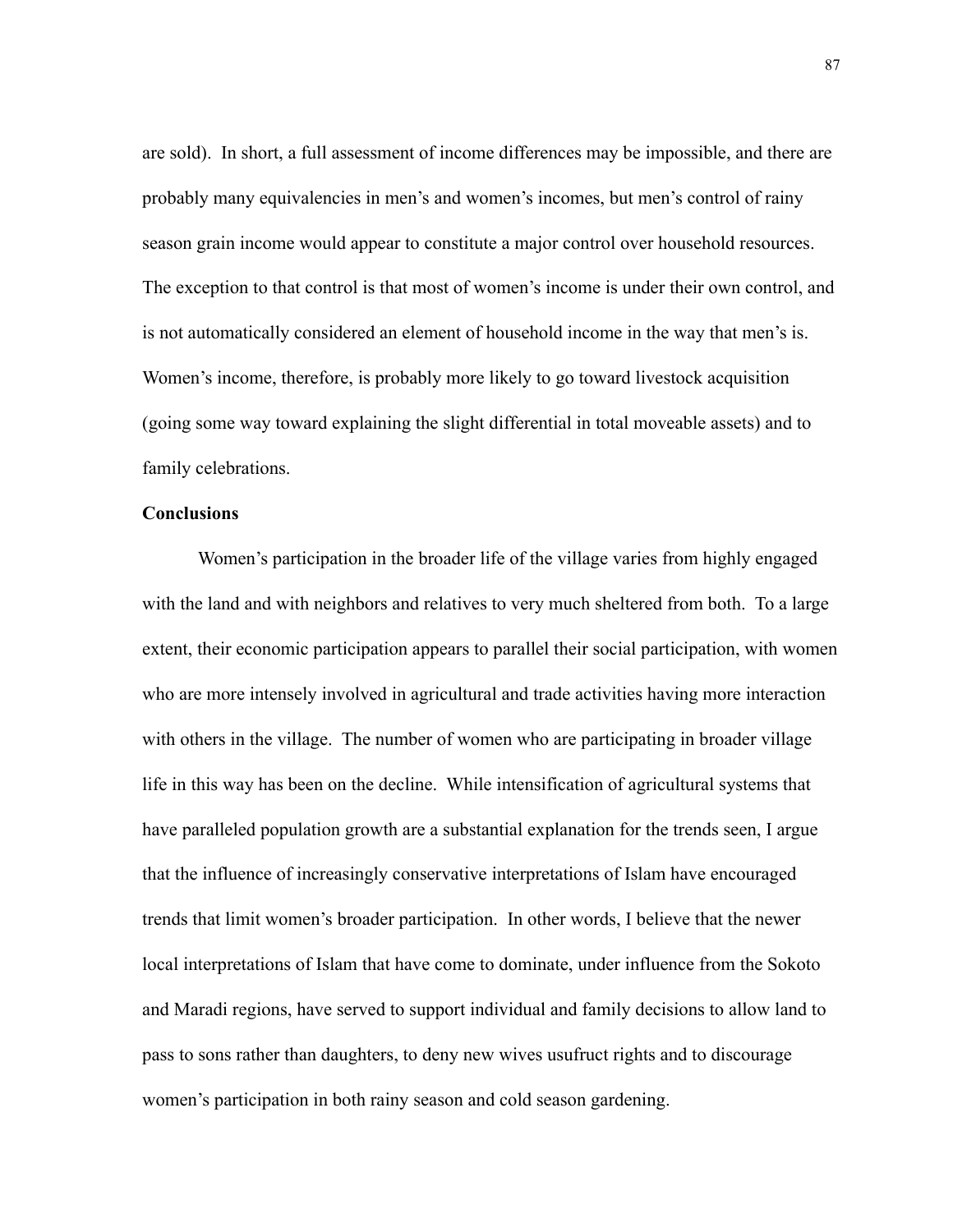As a result of shifts toward greater men's control over women's participation in agriculture and, especially through their control over other economic and social contacts through acceptance (by both men and women) of wife seclusion, I believe men's power over household decision-making has increased while women's has diminished. I further argue that women's control over household resources has shrunk. While on the surface such changes may seem to alter only women's standing and social networks, they also have substantial material implications for women's welfare and vulnerability. As the literature on intrahousehold bargaining suggests, when women's resources are limited, so, too, is their say over use of whole household resources, which can have implications for whether resources are spent on children or on unnecessary items (only men in the village purchase cigarettes or motorcycles-- and half of the fifteen motorcycles in the village are not used for income generation). In addition, when men leave to work away from the village for extended periods, women have traditionally been expected to depend on the crops they have produced on their own. With labor migration increasing when agricultural years are worse (aside from households involved in cold season gardening), women are more likely to be left without access to even the food resources they need if they are not involved in agriculture. They may be left dependent on loans through their social networks-- which are also more limited when their economic involvement is more limited.

 The trend toward women's decreased agricultural involvement has increased women's dependence upon their husbands, and made them more vulnerable to climate effects on agricultural production, to death of a spouse or to other social, economic and political forces which could limit the ability of a husband to care for his wife or wives.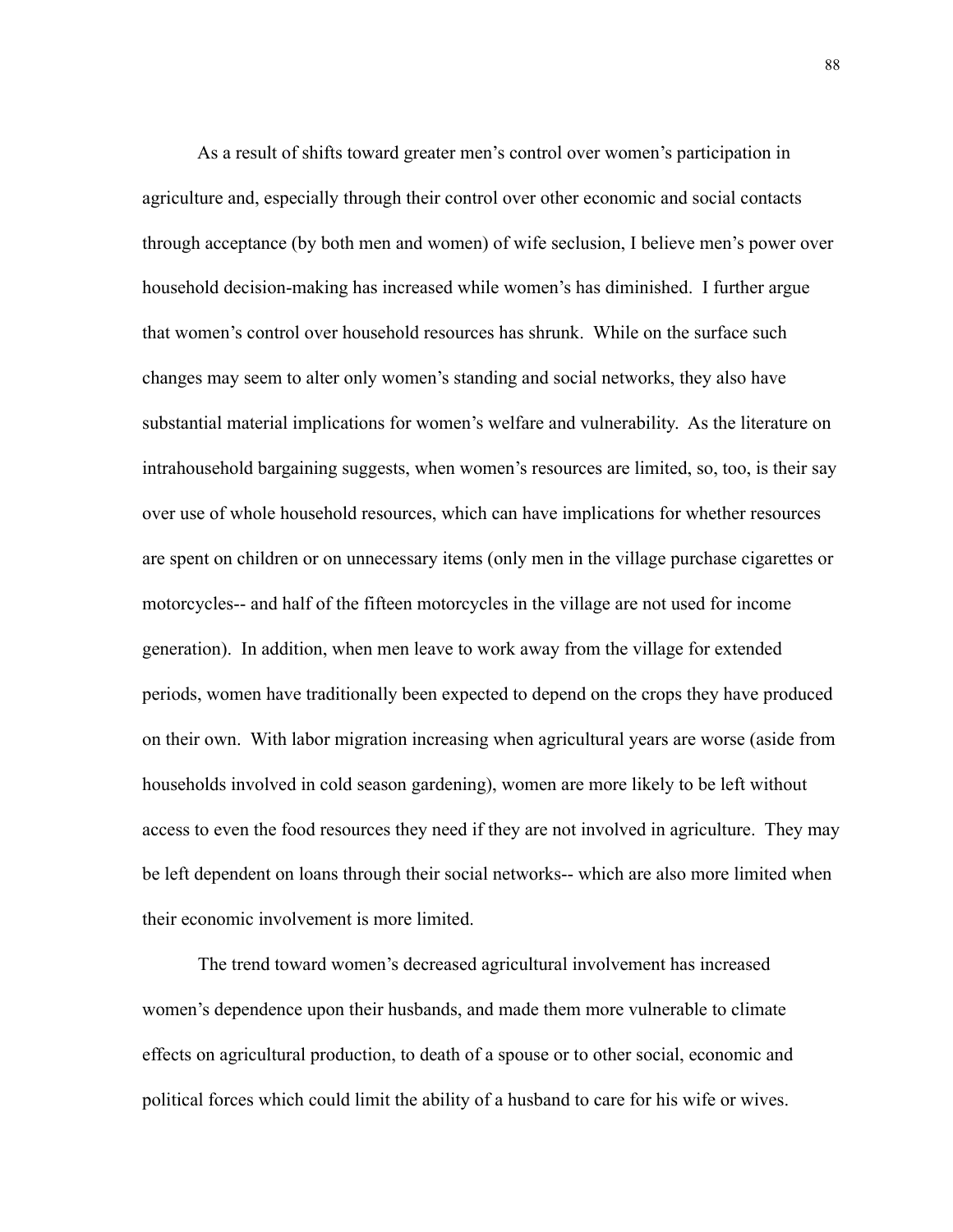Ultimately, both agricultural intensification and the life-limiting choices it brings about partly due to newer interpretations of Islam in the area, leave women with fewer resources and capabilities on which to fall back in the case of disturbances to the household's welfare.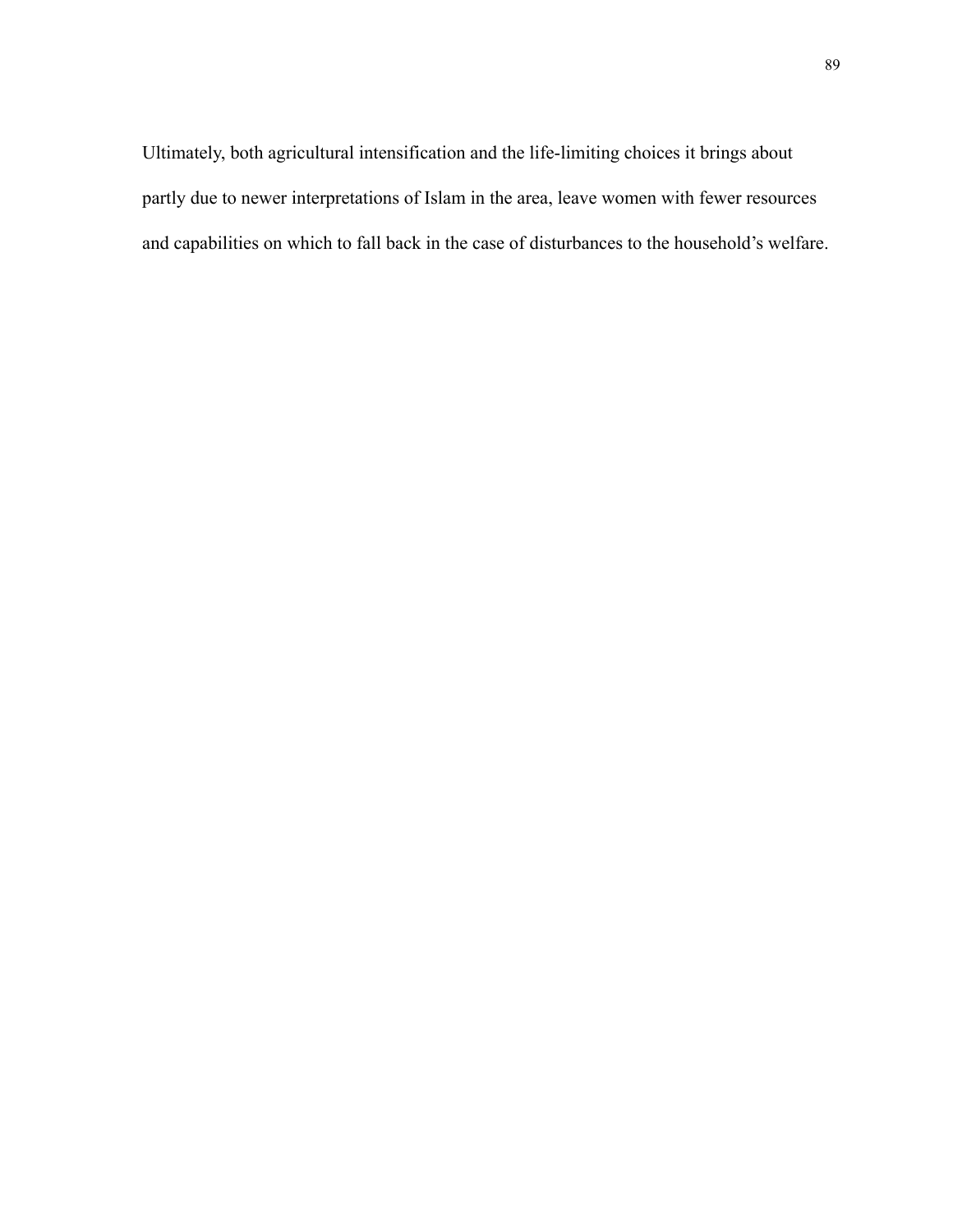## **Chapter Four: Conclusions**

The goals of this thesis were to examine the ways in which climatic and social change affect the vulnerability of residents of a Sahelian village and to interrogate the differences in vulnerability between and within households. It investigated vulnerability at different scales, beginning with a broader village picture, narrowing to differences between households and finally analyzing gender differences. Probing vulnerability at a variety of scales made it possible to better understand the implications of the choices farmers and households are making in Tounga Sarkin Noma. While climate has made rainy season farming more difficult in recent years, some of the choices made and opportunities created appear to have decreased overall vulnerability in the village. Yet, some of the choices which have decreased overall vulnerability have increased inequality between households, and have increased women's vulnerability within households.

 As Tounga Sarkin Noma's population has risen steeply during the past few decades, agricultural land has come under annual use, with consequent potential for degradation of soil fertility. Yet, as predicted by other examples (Tiffen and Mortimore, 1994, Aune and Bationo, 2008), farmers have reacted to population change with intensified use of land resources. As fallowing has diminished and disappeared with increasingly intensive land use, farmers have increasingly manured their fields when possible with the livestock resources available to them<sup>23</sup> (which some sources suggest have increased over time). They have also opened former bush land to full time agricultural use. As both Aune and Bationo

<span id="page-97-0"></span><sup>23</sup> Livestock whose feed includes crop residues like bean hay and grain stalk, but which also include field "weeds" in the rainy season and the seed coat (*dusa*) of grains being milled (pounded) into flour.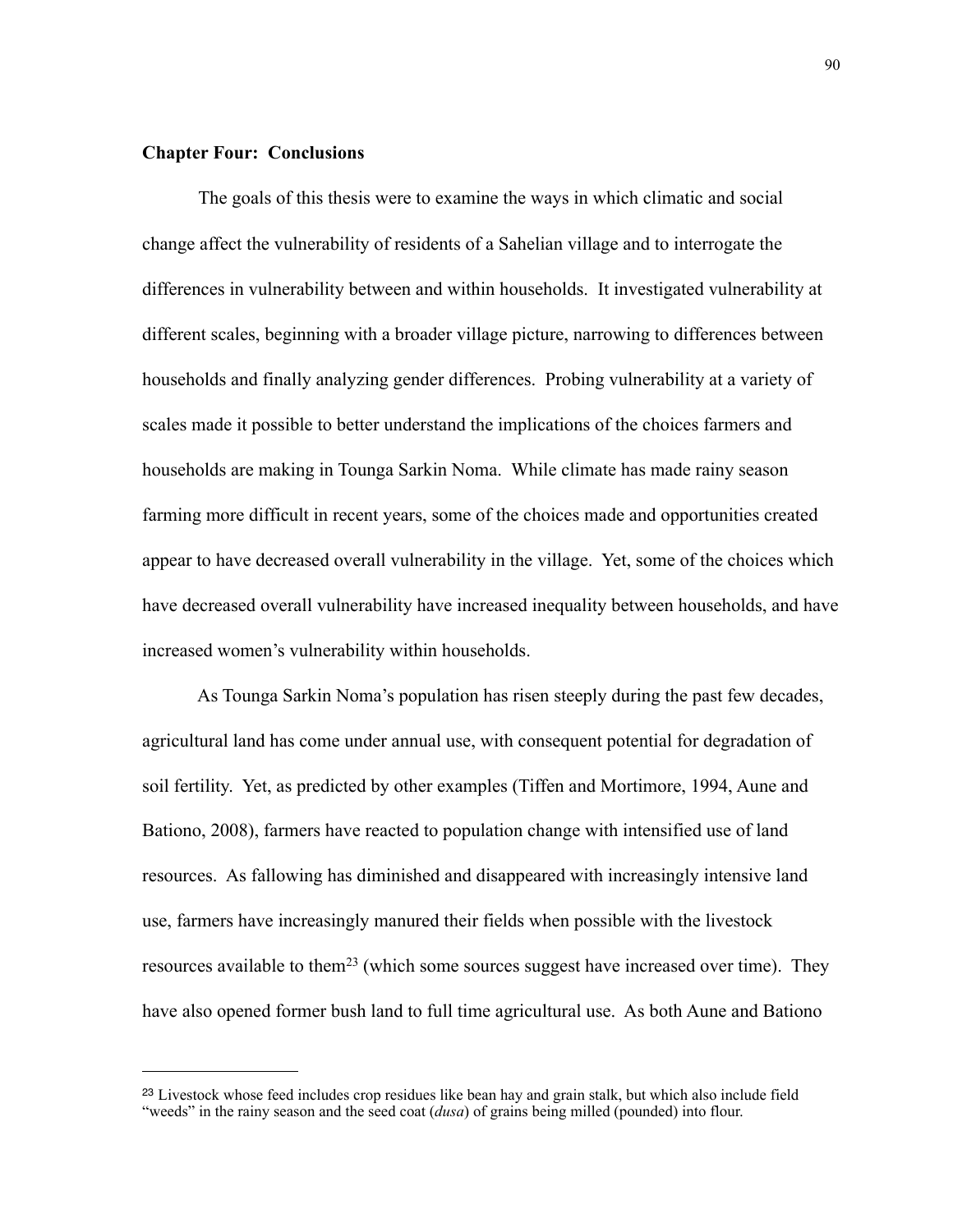(2008) and Oluoko-Odingo (2011) suggest is likely, labor intensity also increased,  $24$  as population increase provided additional family workers. While intensity of fertilization appears to have only made up for the removal of fallowing from the system, increased labor intensity has decreased household vulnerability by providing more grain for households.

 Another significant change in Tounga Sarkin Noma was growing access to markets, both for agricultural products and for manufactured goods and labor. While Watts (1983 a and b) argued that the transformation to a capitalist economy was ultimately harmful to an subsistence economy, that does not necessarily seem to be the case for Tounga<sup>25</sup>. In fact, villagers saw their access to new markets to be advantageous. For example, most informants who described the ways in which they perceived livelihoods to have improved counted access to manufactured clothing and other goods (e.g. plastic ware) among such improvements. Women spoke of the value of having multiple sets of clothes, as opposed to the single *pagne* wrap washed and worn over and over. Further, farmers felt it was advantageous to be able to sell more of their beans and to be able to sell bean hay and grain stalk crop residues that did not formerly have a market. Sales of stored agricultural goods gave them flexibility in when they could sell the goods, as well as the opportunity to sell such goods to buy food for their families as needed. Markets for labor, too, were growing in the area, and while many young men still leave to work in distant cities during the dry season, some individuals are able to stay in the immediate area and work for others. Staying

<span id="page-98-0"></span><sup>24</sup> With additional workers providing for more frequent cultivation, for example.

<span id="page-98-1"></span><sup>25</sup> One element that significantly complicates such a comparison is that Tounga may have *increased* its market connections over the last thirty to forty years, but already had some market connections, especially to Illela, Nigeria, even longer than thirty or forty years ago. Yet the point that increased market access may improve welfare and decrease vulnerability still is an important counter to Watts' (1983a) argument.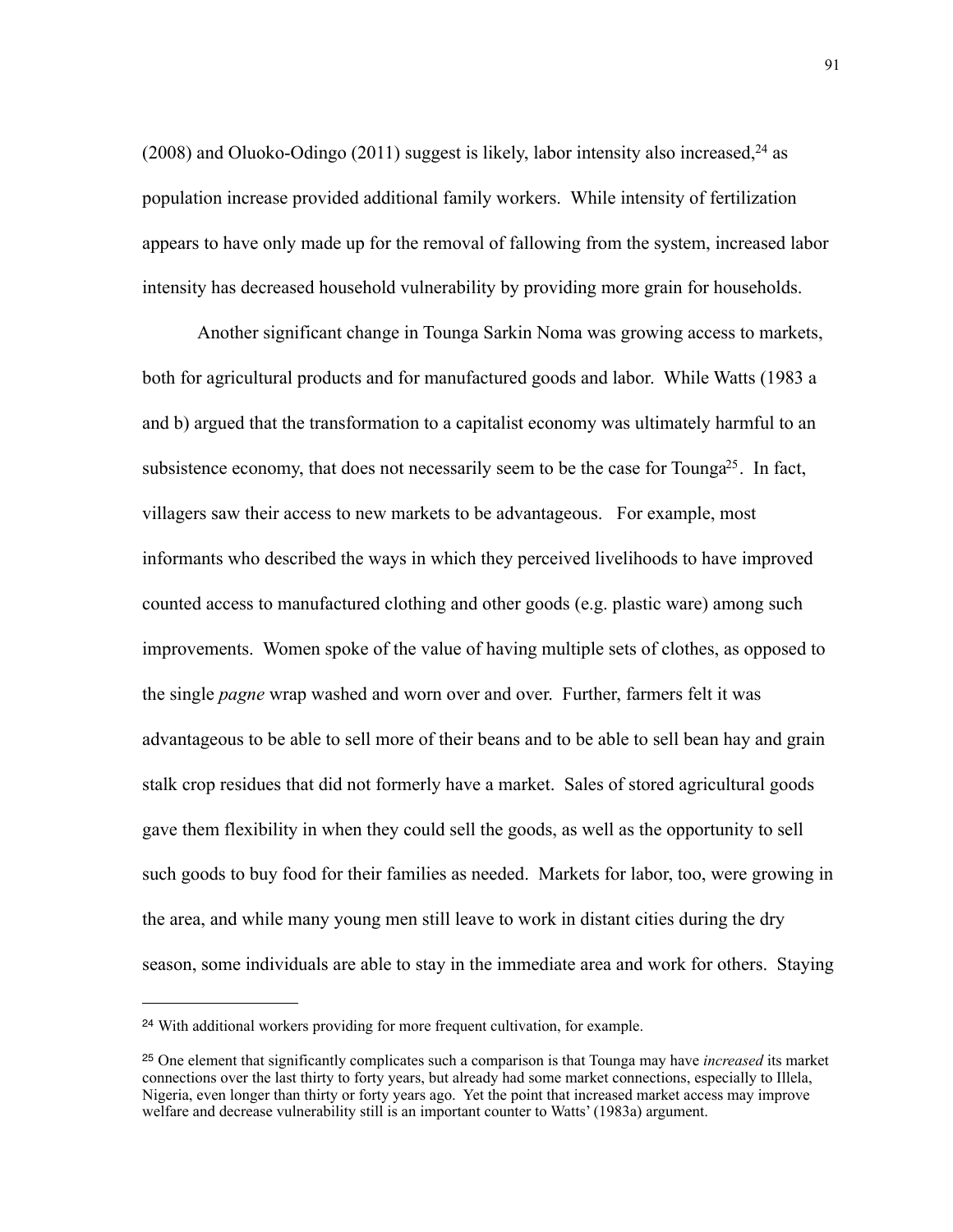closer to home, too, is perceived as advantageous and a positive result of more access to markets, especially markets for dry season, irrigated crops. In most cases, then, access to markets is viewed favorably by farmers and may be beneficial in decreasing community and household vulnerability.

 There are, however, drawbacks to market access. Cold (dry) season cash crops in Tounga Sarkin Noma, as elsewhere in the Birnin 'Konni area, have come about largely as result of access to distant coastal markets through middlemen<sup>26</sup>. They, too, have provided improved welfare and decreased vulnerability for some. Yet, as Eakin (2006), described for farmers of irrigated crops in Mexico, the very access to cross-border markets can sometimes provide for increased vulnerability. In Tounga, that vulnerability takes several forms. Farmers who grow onions are vulnerable to price fluctuations beyond their control. Onion growers across the country all try to sell their crops at once to middlemen with better access to information on both local production and distant sales options. Further, households with fewer resources are vulnerable to limited dry season choices, as they cannot afford to participate in onion growing. Women also have no opportunities to participate in onion growing, with consequent limitations in their income options. The picture for markets may be largely positive, but the pitfalls of market involvement may sometimes increase both individual and household vulnerability to lost income and to non-participation in new economies.

 CARE and Peace Corps have brought additional change to the village in the form of new agricultural savings and credit institutions, soil improvement and the already discussed

<span id="page-99-0"></span><sup>26</sup> As well as through the Peace Corps projects which initially introduced the practice to the village.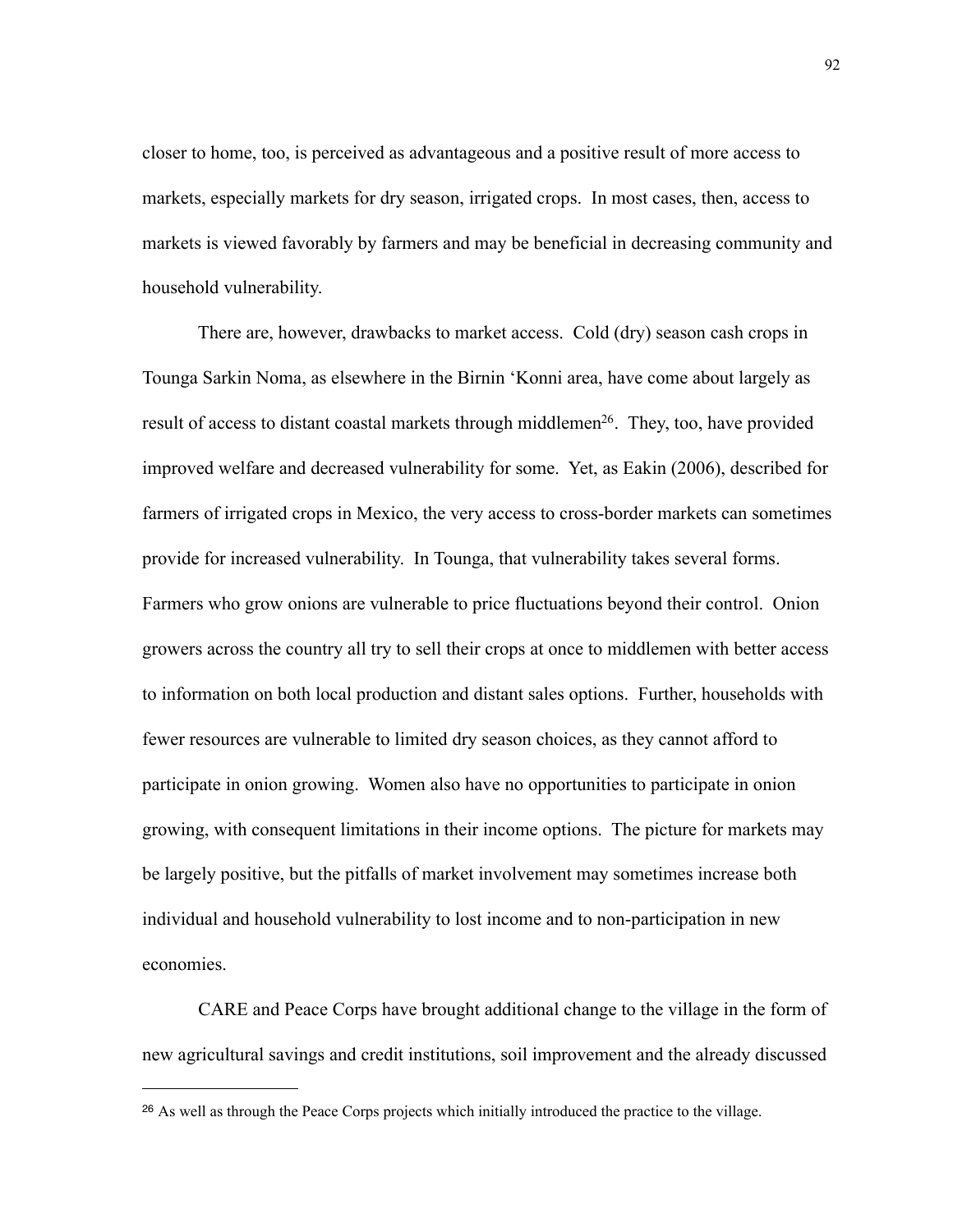advent of cold season gardening. The agricultural savings and credit institutions created, like cold season gardening, may have exacerbated the inequalities among households. The grain bank and the inventory credit system (*warrantage*) provided opportunities for communal storage of grain and for credit based on grain stocks. Yet both systems are used most by households with more substantial rainy season harvests.<sup>27</sup> Although the two systems may not deepen the vulnerability of households to food insecurity, they do allow some households and not others to gain access to credit. It is generally the households with the least grain who are least able to contribute to the grain bank or take a loan through the *warrantage* system. As such, the already vulnerable households have fewer opportunities than better-off households do to invest in alternative sources of income during the dry season. Ultimately, access to credit may amplify differences in vulnerability among households.

 Adger's (2006) "key parameters of variability" include "the stress to which a system is exposed, its sensitivity and its adaptive capacity." While many of the stresses in Tounga Sarkin Noma are fairly similar across households (weather, prices, health factors), the sensitivity of households and their resultant adaptive capacity vary, sometimes significantly. Some households have few assets to tide them over bad years and an inability to produce all the food their households need for the year. Such households often have fewer options for cold season income-generating activities because they lack capital to invest in goods to sell or in cold season gardening or distant labor migration. Other households have assets to manage through a short string of worse years, are more likely to have sufficient food from rainy season harvests and have the resources to invest in more choices outside of the rainy

<span id="page-100-0"></span><sup>27</sup> As Watts would have predicted.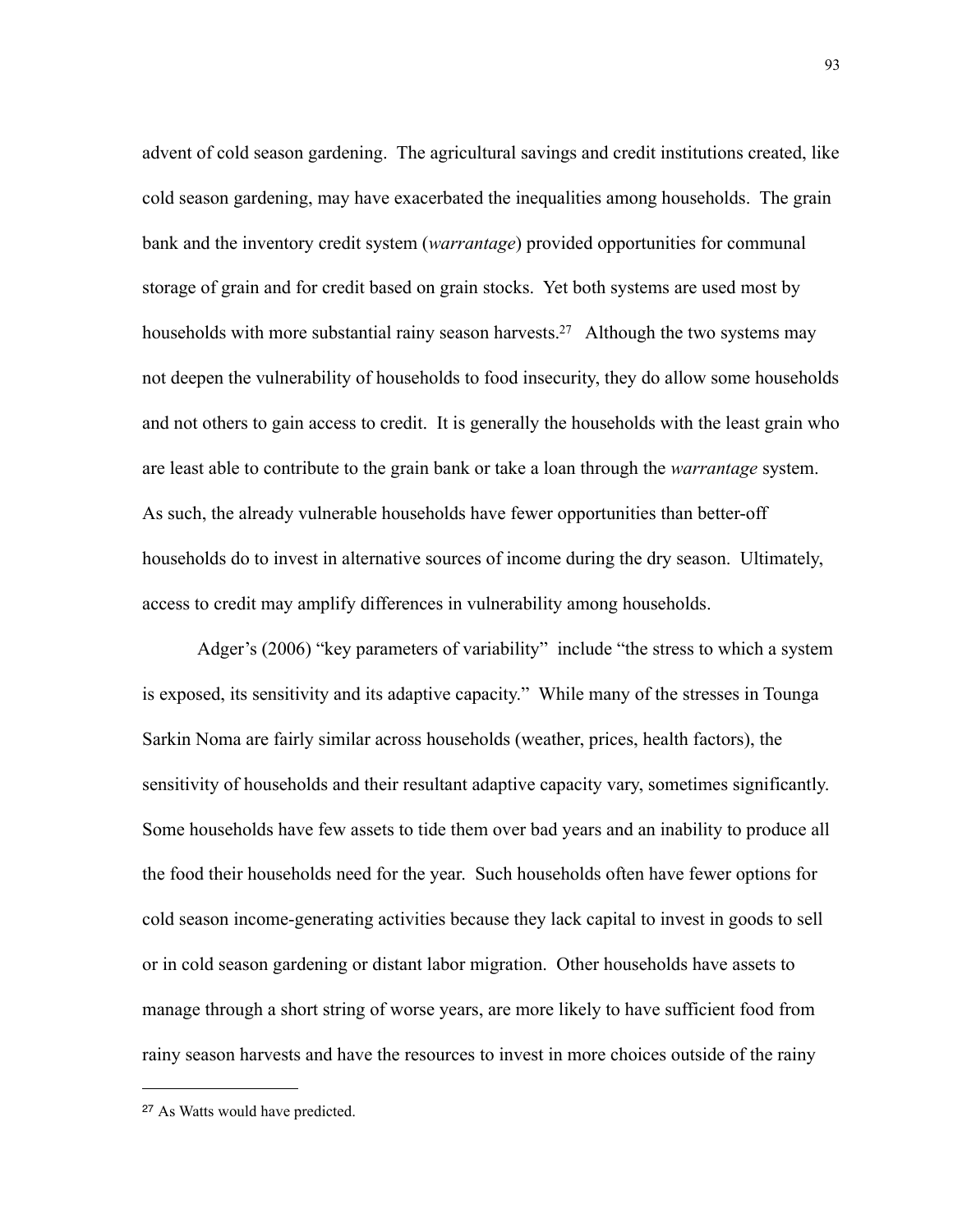season. Sen (1999) frames these variations as differences in capabilities, rather than vulnerabilities. Vulnerability is an important perspective for understanding how systems are failing to support a given sector of the population, but a capabilities approach provides a useful lens for understanding how to overcome such failings. In Tounga Sarkin Noma, a capabilities approach may be particularly important in considering how to decrease the vulnerability of certain households and of women, as discussed in the following section.

 In chapter two I discussed trends affecting households, including intensified agriculture, new market access and new agricultural savings and credit institutions. Chapter three focused specifically on women and how farm and household shifts have affected them. One of the major trends is the intensification of agriculture, both in the form of more intensive use of land and labor for rainy season crops and in the form of irrigated dry season agriculture. Both forms of intensification appear to have had a disproportionate effect on women's role in agriculture, diminishing their access to agricultural lands as well as their participation in all forms of agriculture. Changes in market access, too, have favored men in providing outlets for new cash crops (onions) and new opportunities for labor in the area without any similar increase in opportunity for women. Meanwhile, new agricultural savings and credit institutions, by providing access only to farmers, limit credit access to women who are involved in agriculture, a shrinking group. The shifts which have helped some men and some households to improve their welfare have not, for the most part, had similar effects on women's ability to cope.

 Women in Tounga Sarkin Noma are more likely to be vulnerable to stresses than are their husbands. They are dependent on their husbands for many resources, and are more

94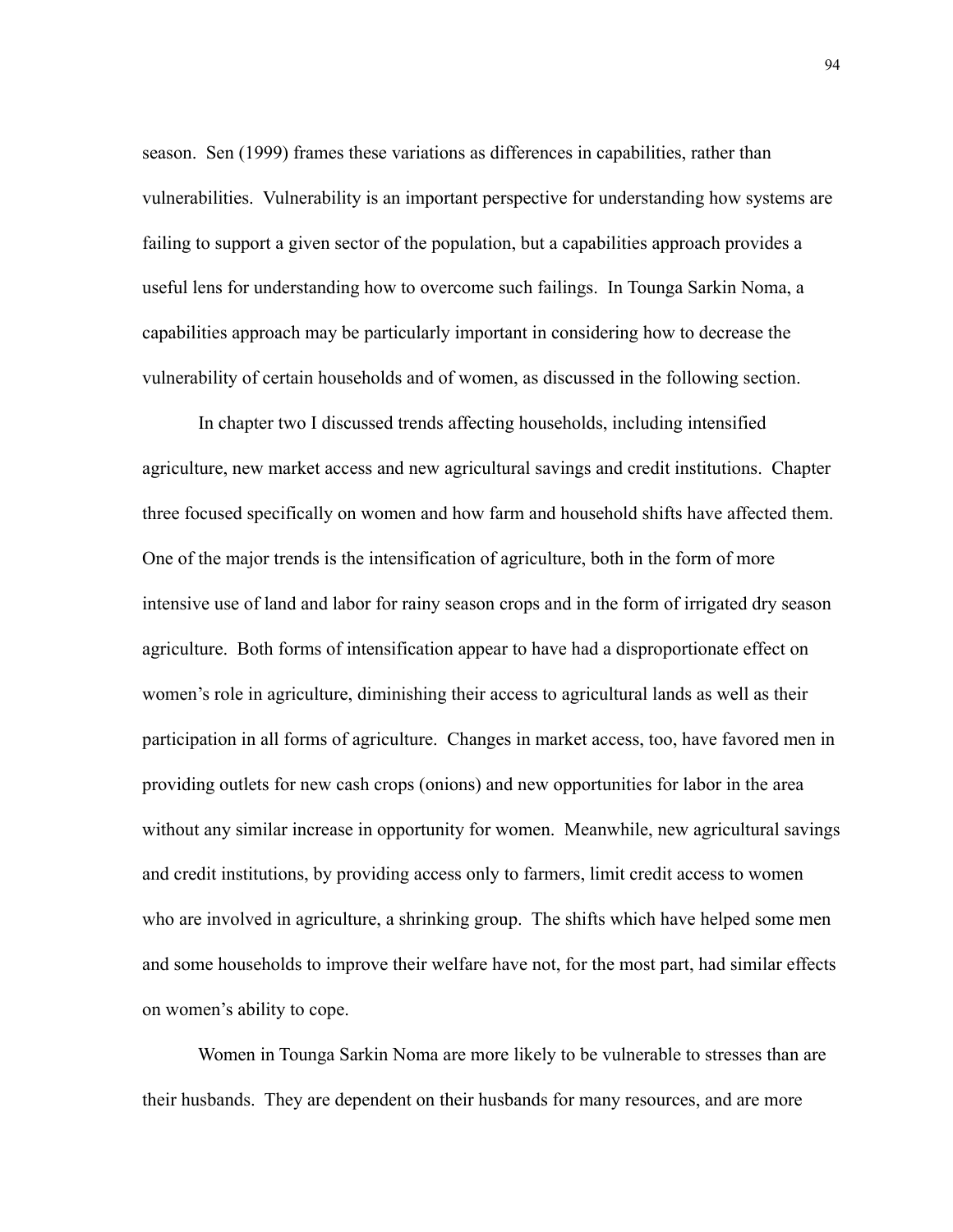dependent now than in the past. Women are less likely to have access to farm land than in the past, limiting their opportunities (capabilities) to produce food or cash crops to sustain their families if, for example, they are widowed. Their participation in rainy season farming has decreased over time, and their participation in cold season gardening, limited from the beginning, has entirely halted. The current beliefs regarding men's and women's roles contribute to limiting women's participation not only in agriculture, but in broader trade activities, and even their abilities to create and sustain social connections. The limits to women's role in Tounga Sarkin Noma reflect the limitations of women farmers in Carney's (1993) and Schroeder's (1993) work in the Gambia, but are even more restrictive. While some women in Tounga play an active role in work and social life, most women's social and particularly economic roles are far more limited than those of their spouses. Yet, entire households, and individual men, too, are also highly vulnerable to the stresses which an agricultural household in the Sahel can experience. Sen (1990) emphasizes that "acute inequalities survive precisely by making allies out of the deprived." In Tounga Sarkin Noma, women accept seclusion because of the minimization of heavy labor it involves, yet become increasingly unequal partners in their households as a result. Resource-poor men choose wage work in their neighbors' onion plots because of the advantages of not traveling far from home, but become dependent on a precarious system that is itself dependent on market fluctuations. The question of how to begin to address some of their vulnerabilities is addressed below.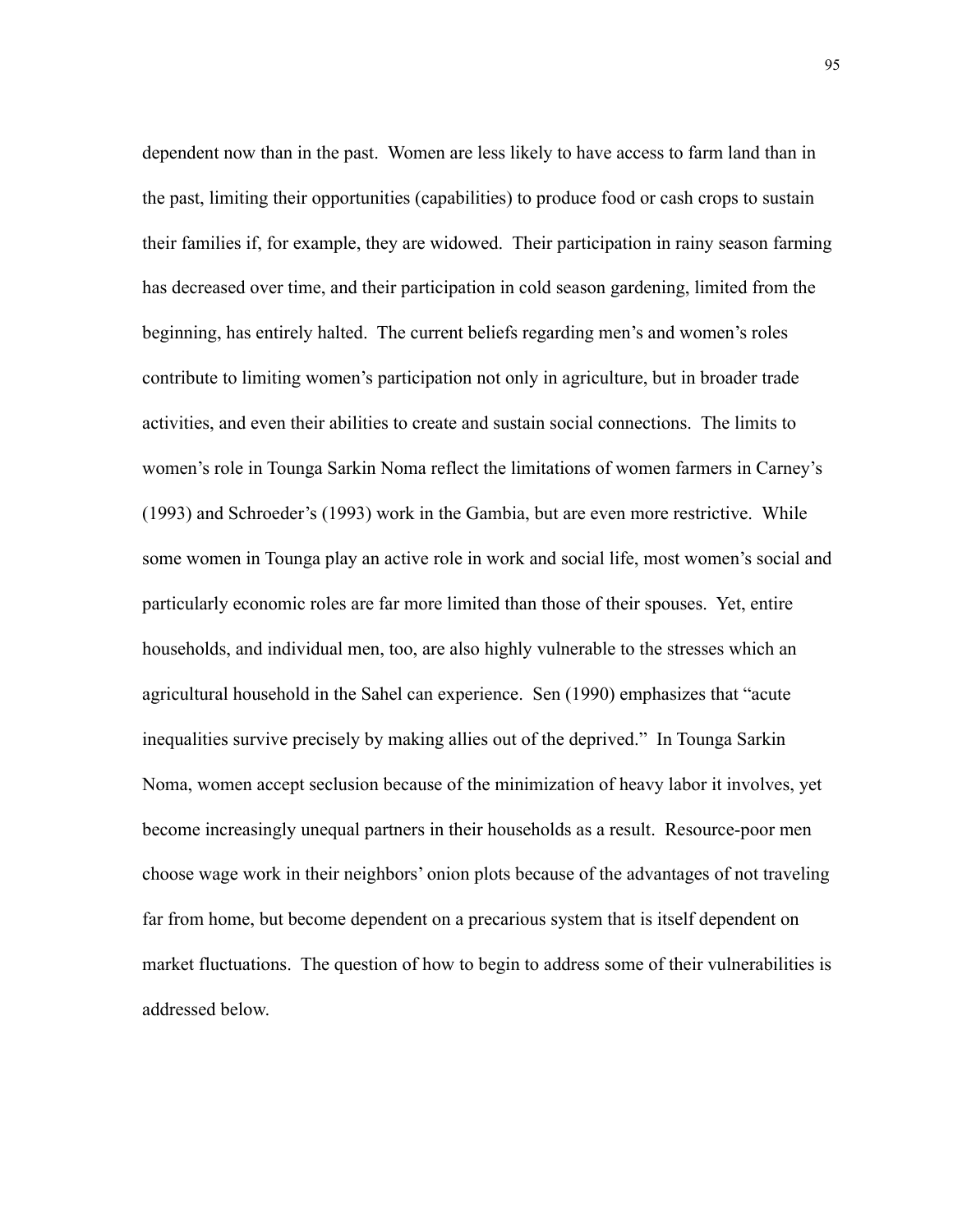## **Implications**

Sen's (1999) capability approach conceives of people as requiring "the substantive freedoms--the capabilities--to choose a life one has reason to value." Choice and freedom to choose ways of life are, in this view, central to establishing broader and more fundamental human well-being. Sen tends to speak of capabilities very broadly, and is reluctant to define which particular capabilities are necessary to living "a life one has reason to value." In order to assist those most vulnerable in a given climate context, however, it is necessary to begin to define such capabilities, even if the list must be partial and evolving in response to new conditions. Among the capabilities important in an agricultural village are access to information about new crops and new ways of growing them, as well as how to obtain market access for salable crops. The capability to obtain credit for new ventures or to acquire capital for enlarging a given activity is also important, especially in a context where diversifying livelihoods are often depending on off-farm income sources. For women, a variety of capabilities seem necessary, from earning independent income to being able to negotiate the use of resources within the household. By looking at individual and household choices from the perspective of capabilities, we can better identify some of individuals' and households' most fundamental needs.

 Peace Corps and CARE projects in Tounga Sarkin Noma were intended to increase capabilities. Soil improvement projects were calculated to increase household food security capacities, both in producing soils with better nutrition and through directly providing food to households in hungry season. The purpose of the *warrantage* credit project was to increase the capabilities of farmers to access cash without losing the stores of grain needed to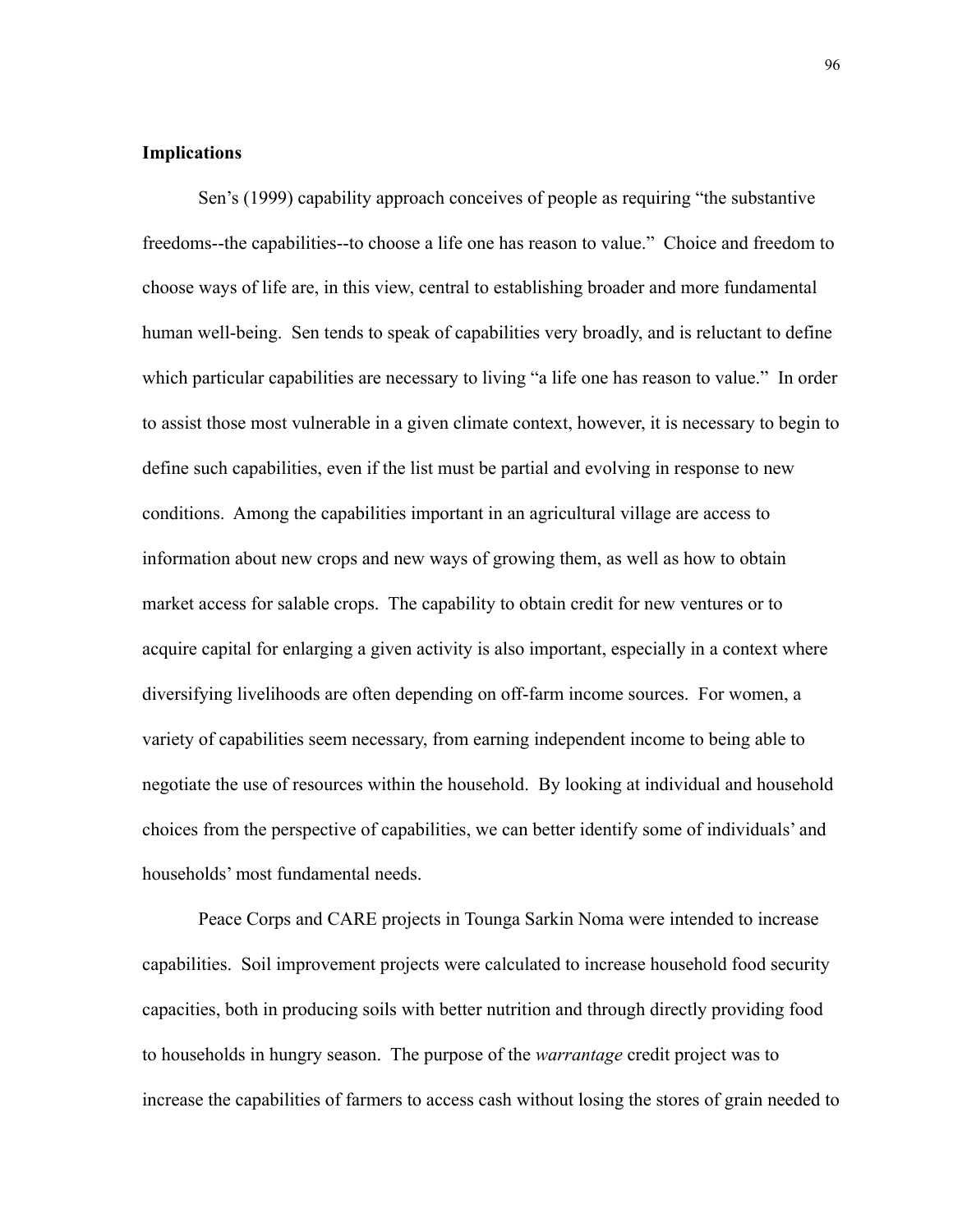sustain their families. Cold season gardening was first conceived as a project to build women's capabilities to provide vitamin-rich foods to their families during the dry (cold) season. Credit and gardening projects, however, built the capabilities of the most capable, rather than providing the most vulnerable with new opportunities. In contemplating future credit projects, implementers must consider how to apply them to more vulnerable households and individuals rather than building the wealth of the wealthy. It is difficult to conceive of how to construct credit projects that do not create insuperable debt burdens for more vulnerable individuals who take loans. Lessons are currently being learned from microcredit research, and perhaps some can be applied to improving credit projects in the Sahel. Like the credit program, gardening projects built the capabilities of those with already substantial capacities relative to their neighbors, and they also eventually cut women out of participation entirely. Use of land and irrigation resources are often contentious in intrahousehold and intracommunity gender discussions, with women often losing access to both. It will be ever more important to consider how to build men's acceptance and cooperation with projects involving women's use of land and water resources as population growth continues in areas like Tounga.

In Tounga Sarkin Noma and villages like it, one important capability of farmers is access to information on what works. Farmers need networks of information exchange with other farmers and with researchers in order to understand agronomic limitations as they shift. Even more importantly they need more information to understand the economic and social implications of their choices. If, for example, everyone is growing onions independently, farmers have little control over prices and information. Farmer networks can provide insight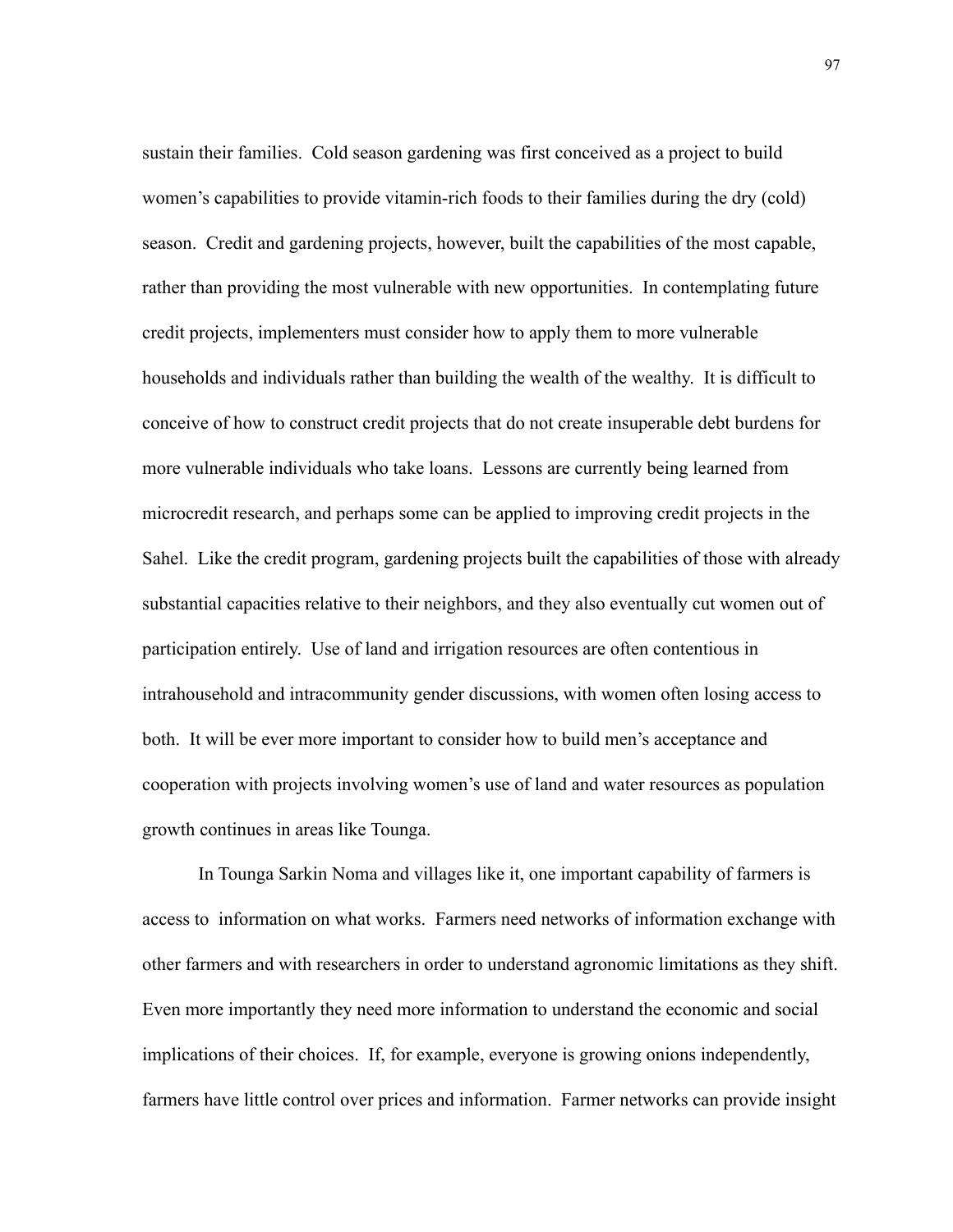into the alternatives farmers might choose, the potential for alternative markets, and the experiences of other farmers in terms of what is useful and what is not. In Tounga, onion farming grew out of a single networking trip to observe and talk with other farmers. A broader, integrative network of farmers that included the insights of researchers and extension agents could help prepare farmers to deal with fluctuation and change. While farmers in the village have some, limited access to networks, in the form of friends and extended relatives in surrounding villages, most do not have access to a broader scope of information from the entire onion growing region, nor from much beyond their own *commune.*[28](#page-105-0) They also lack any sort of sustained access to extension agents or researchers. The extension agent who participated in cold season gardening, who was the agent assigned to the village, had not visited the village before. He lacked funds for fuel for his motorcycle, and so almost never traveled. Such agents, if they are adequately trained, can provide a sense of the bigger picture, of who the ultimate buyers of onions are, of which other crops might work as cash crops in the area, of other paths to market. All such information could be helpful for diversifying Tounga's cash crops and making them more broadly marketable. It could also potentially help farmers access inputs at lower costs, allowing more vulnerable households to participate in growing new crops or participating more in marketing the crops they have. A broader network of information and exchange also might make it possible to share rainy season crop varieties across precipitation gradients. Such a move could help to minimize the risks of not harvesting a crop due to late-onset rains by giving regions access to shorter-season varieties that have been farmer-tested. Certainly, increasing access to

<span id="page-105-0"></span><sup>28</sup> A political district that tends to be somewhat smaller than an American county.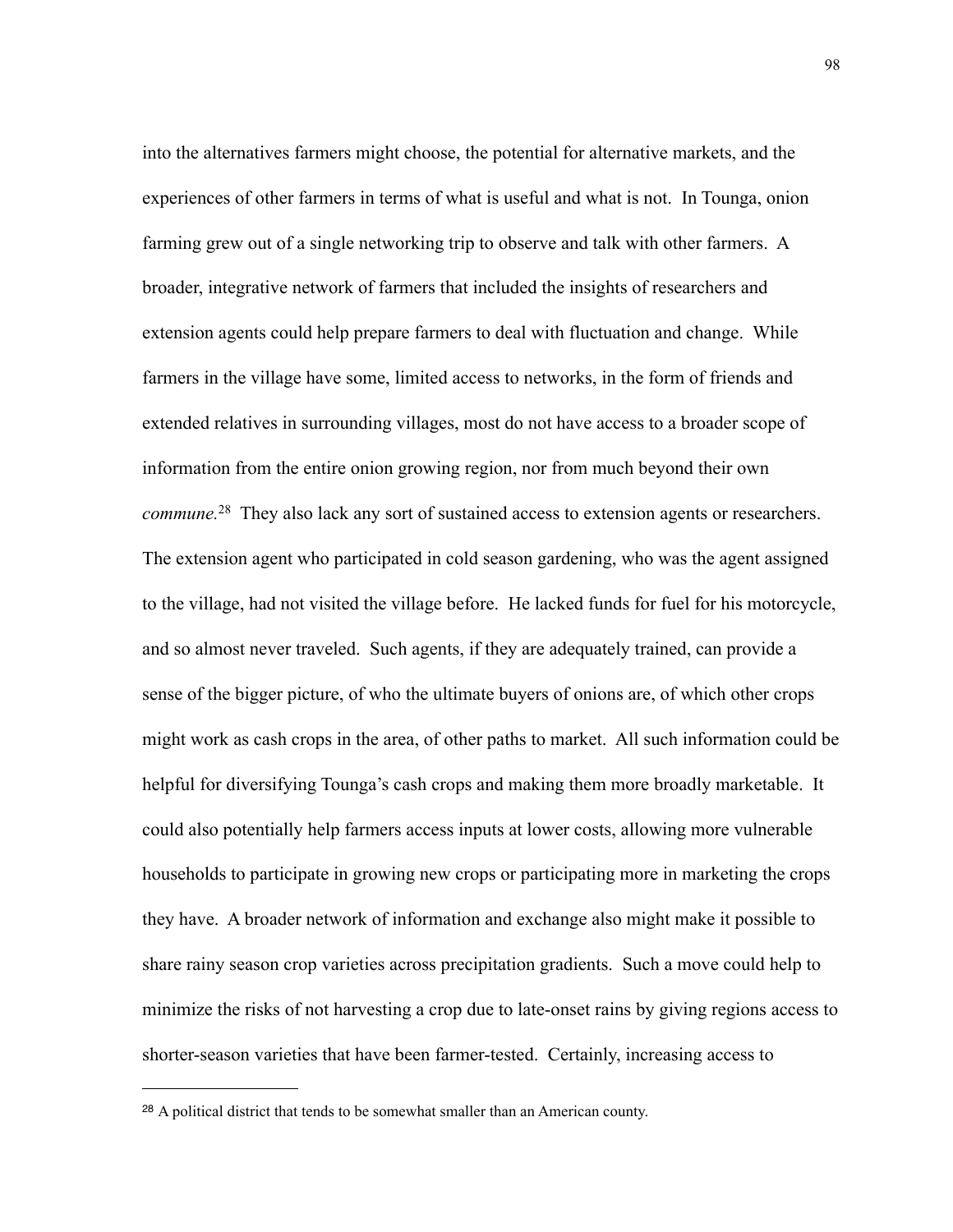effective basic education could make such networks even more effective by, for example, providing a means through which farmers could share available written information on their crops.

 Since knowledge and information are important capabilities for farmers dealing with climatic and social conditions which are gradually (sometimes swiftly) transforming, additional research weighing alternatives is important. The lack of sufficient agronomic research on staple African crops like millet and sorghum is a well-known problem, and is one element of research important to farmer well-being. Equally important, however, is research on cash crops on which farmers will likely depend more and more. Such research must be conducted in on-farm (as well as research center-based) contexts, and must include the reality of the economic and social contexts with which farmers live. Only through working directly with farmers, and expanding the research perspective to include the real-world limitations of village crop production, will the research become truly useful to farmers. Similarly, the capability to access inputs is necessary to help the most vulnerable households to increase field productivity. When manure is insufficient, lower-priced, appropriate inputs could be provided with training on their safe and effective use. Such information could be an element of farmer-researcher-extension agent networks.

 Finally, the capabilities of women clearly need to be further developed. While Tounga's women are some of the hardest working, most savvy people I know, they lack access to basic information, to social networks and to education. Some of women's lack of information comes from their geographic limitations. Like women in Nigerian Hausaland (Robson, 2000), women in Tounga have increasingly circumscribed movement patterns.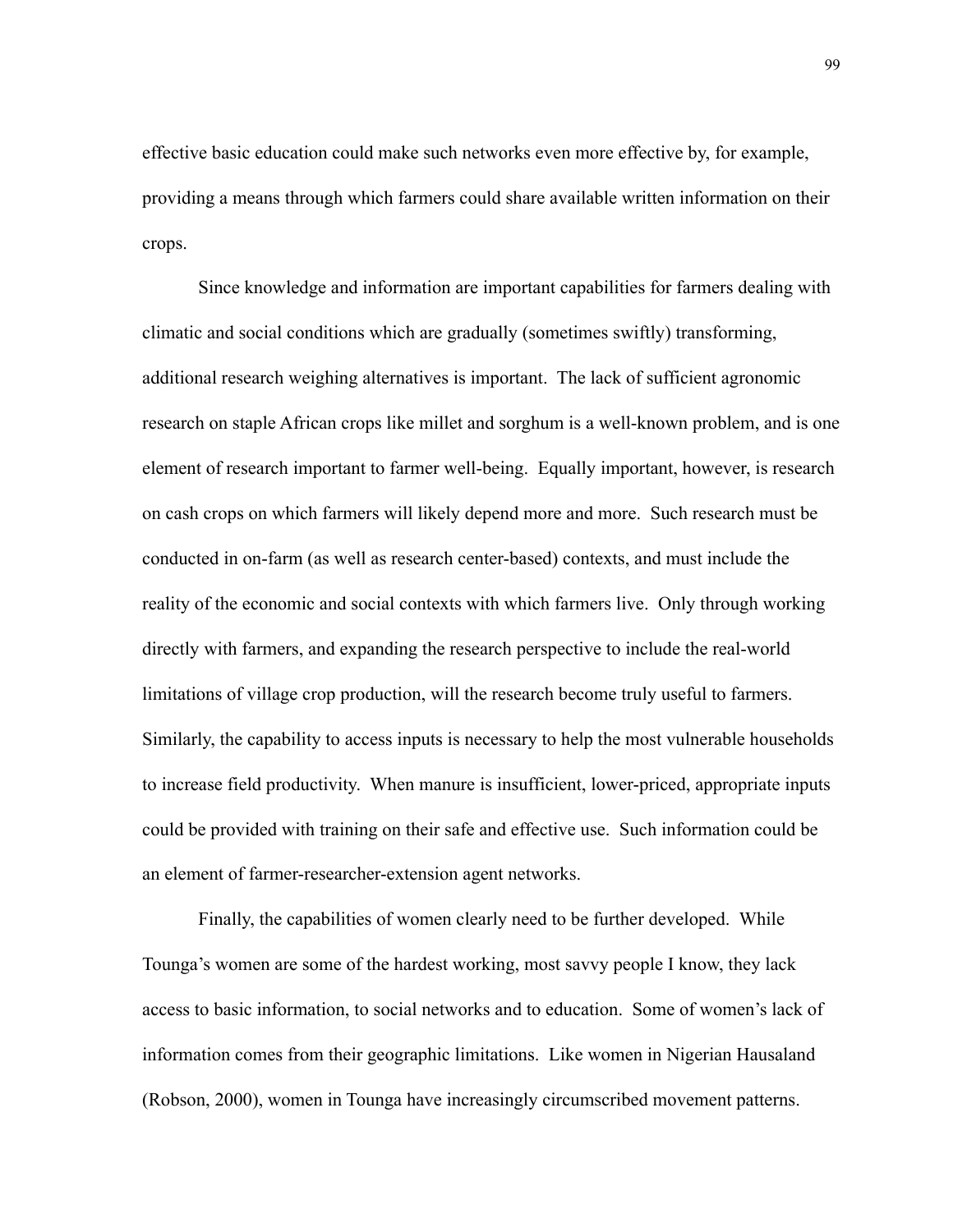Non-farming women spend much of the day in their own compounds, unless drawing water or, in some cases, threshing. Secluded women spend the entire day within their own compounds. Women who desire to engage in income generating activities would benefit from increased contacts for acquiring customers, sources of goods to buy and networks of information on what works in agricultural systems and in trade. Nonetheless, considering how to increase women's capabilities is perhaps the most difficult element of vulnerability to address in the village. Any shifts in women's role must be discussed within the household and agreed to by husbands, and shifts toward increasing women's participation in intensified agriculture appear to merely increase the likelihood that women's participation will be coopted. Women's increasingly limited contacts will further limit their abilities to engage in economic activities, as well as networks of support, unless means can be found of reversing the trend of women's isolation. My personal observation of women in Niger indicates that as women become more educated, they are more likely to have broader social networks and more income-generating options[.29](#page-107-0)

 So, perhaps one of the most important elements of increasing women's capabilities to be informed farmers, traders and family members is to increase girls' education. The first class to complete elementary school in Tounga Sarkin Noma graduated last year, and of over twenty pupils to pass the leaving exam, only one was a girl. As knowledge of the factors influencing the likelihood of girls' completing their education increases, the most useful

<span id="page-107-0"></span><sup>&</sup>lt;sup>29</sup> Up to a point, at least. There are certainly extensive anecdotes about the wealthiest individuals being those with much less than a high school education, but most of the well-off women I have known were welleducated, with at least a junior high (*college*) certificate.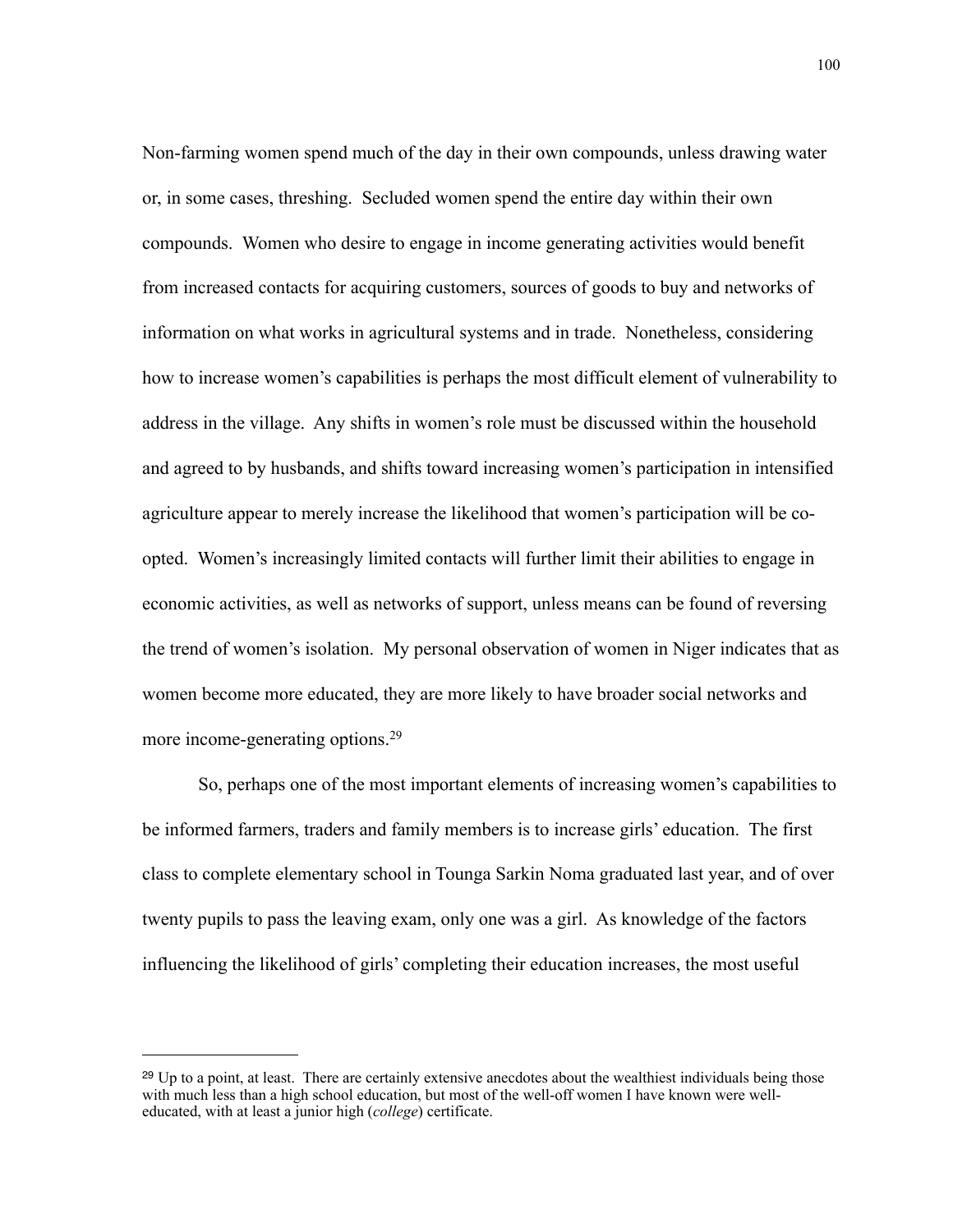factors<sup>30</sup> ought to be used as a basis for drawing more girls to school. Since those who are now women will not have opportunities to return to school, women's knowledge networks ought to be developed. Such women's networks could provide fora for gaining new information about markets, products, dealing with spousal abuse, health issues, and much more. It would be neither easy nor effective to require men to give women more access to farm land. Yet, giving women access to information and ideas could gradually increase their financial and social capabilities to access land, if their education guided them toward agriculture as a livelihood choice.

 In providing women with opportunities to increase their capabilities, one important move would be to ensure that women were among those with access to credit subsidies. While women's domestic work certainly prevents them from undertaking many activities, lack of credit may be an even more important constraint. A number of women explained to me that they have participated in trades like production of prepared foods in the past, or do periodically, but do not currently have the capital to do so. "When I can get some capital (*jari*)," they said, "I will start again." Women's capabilities to fill the gaps in their household incomes and to fend for themselves in the absence of husbands often require only a small amount of help, but that help is all too often lacking.

## *A final word on the process of change*

 Attempted improvements to village welfare all too often depend on brief encounters with development agents and swift needs assessments. While much information can be gained in such encounters, the sort of fundamental change required to improve the

<span id="page-108-0"></span><sup>30</sup> e.g. school feeding programs, latrines, improvements in basic health care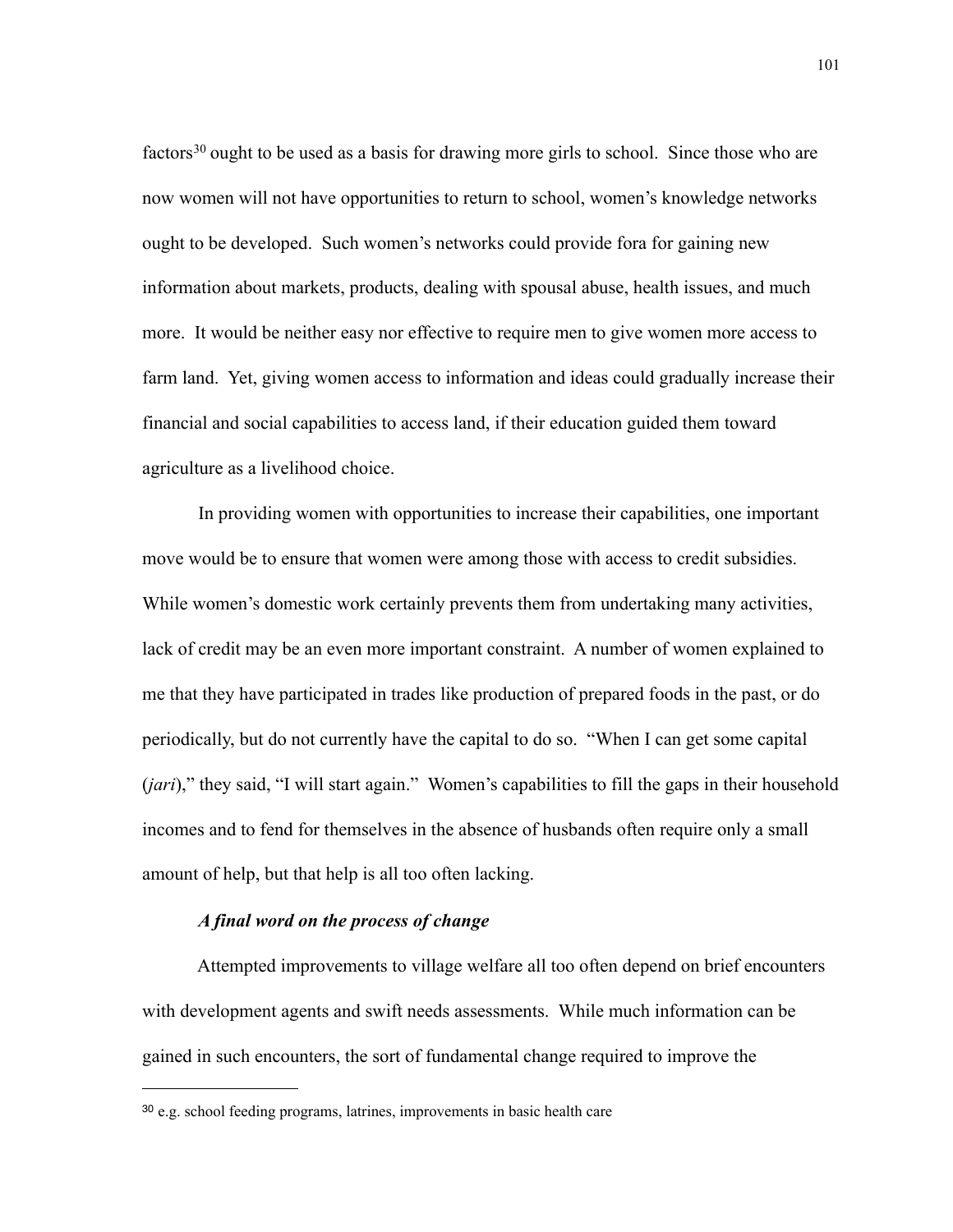capabilities of the most vulnerable requires a sustained commitment and a real understanding of the village context. Such an understanding is not gained by study alone, nor by experience of the village alone, but must be obtained through a combination of both.

 One of my favorite anecdotes from Peace Corps is that of a volunteer couple and their friend. Both volunteers were initially shocked by the role expected of the volunteer wife in the village, as well as by the way in which many village wives were treated by their husbands. Through a two-year-long conversation with one of their friends, a male head-ofhousehold, they came to discuss such intimate issues as wife-beating and sexual choices. He was fascinated by their equal relationship and their courtesy to one another. They persuaded their friend to try conversing with his wife rather than hitting her when she displeased him. To offer to massage her aching back when he wanted to ask her for a favor. As he slowly adopted their suggestions, he said he was amazed at how much kinder they were being to each other, and how much easier it was to get things done within the household.

 While most development cannot be as intimate as this deeply-evolved friendship was, some of the changes in the role of women and in the elucidation of the straits of the most vulnerable households will require sustained conversations. Moreover, such conversations should not be carried out in the expectation of adaptation to a particular "Western" ideal of women's role or of methods of poverty elimination in a village, but must listen carefully to what is said by the women and by the poor-- and by village leadership, as well. I believe Sen (1999) is right to be reluctant to specify the capabilities necessary to any particular set of circumstances. Yet, allowing those who live in a given place to gain perspective on their circumstances through increased education and through open discussions with others-- both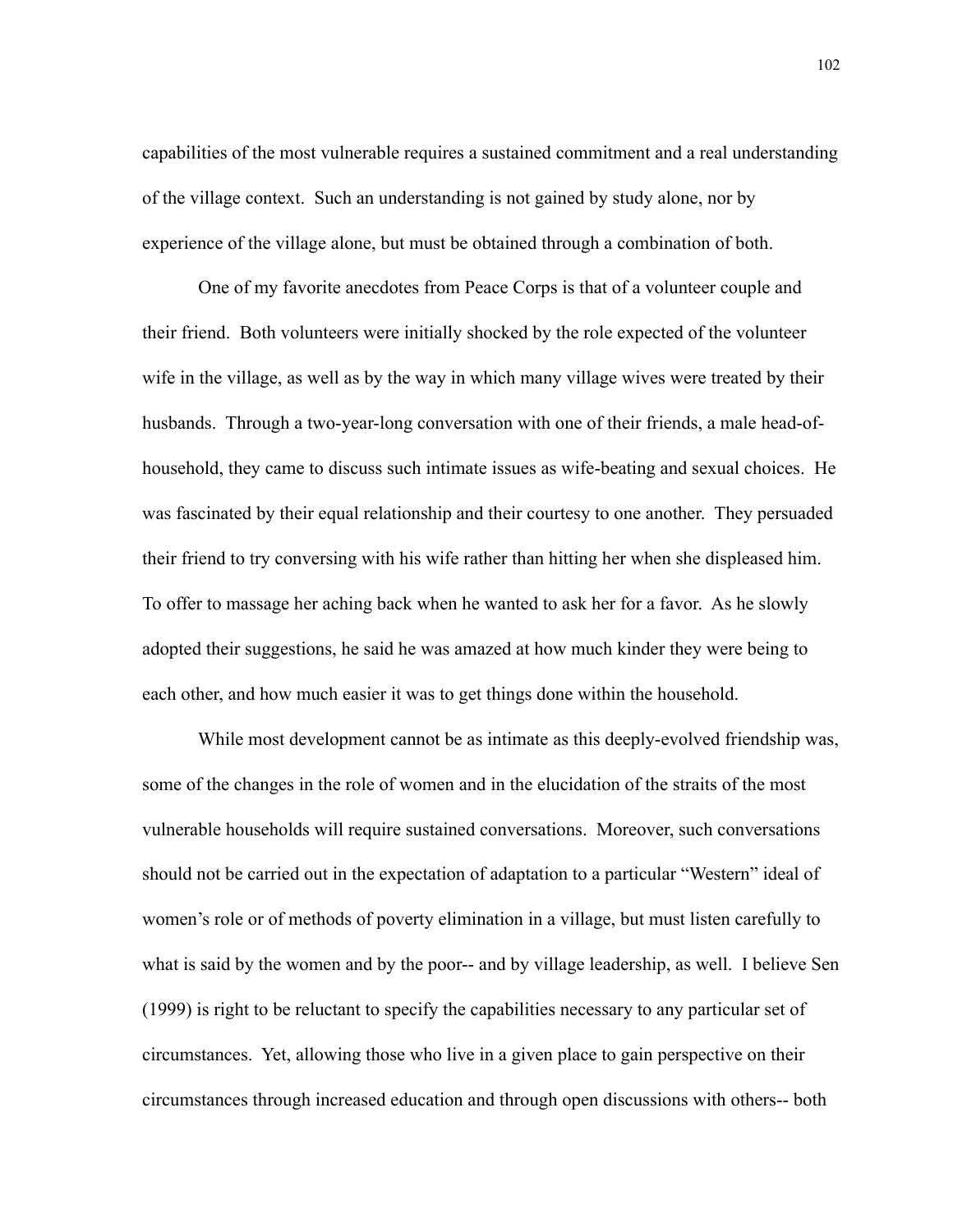those who share their circumstances and those who do not--will permit them to define for themselves which capabilities are necessary for them to live a life they "ha[ve] reason to value."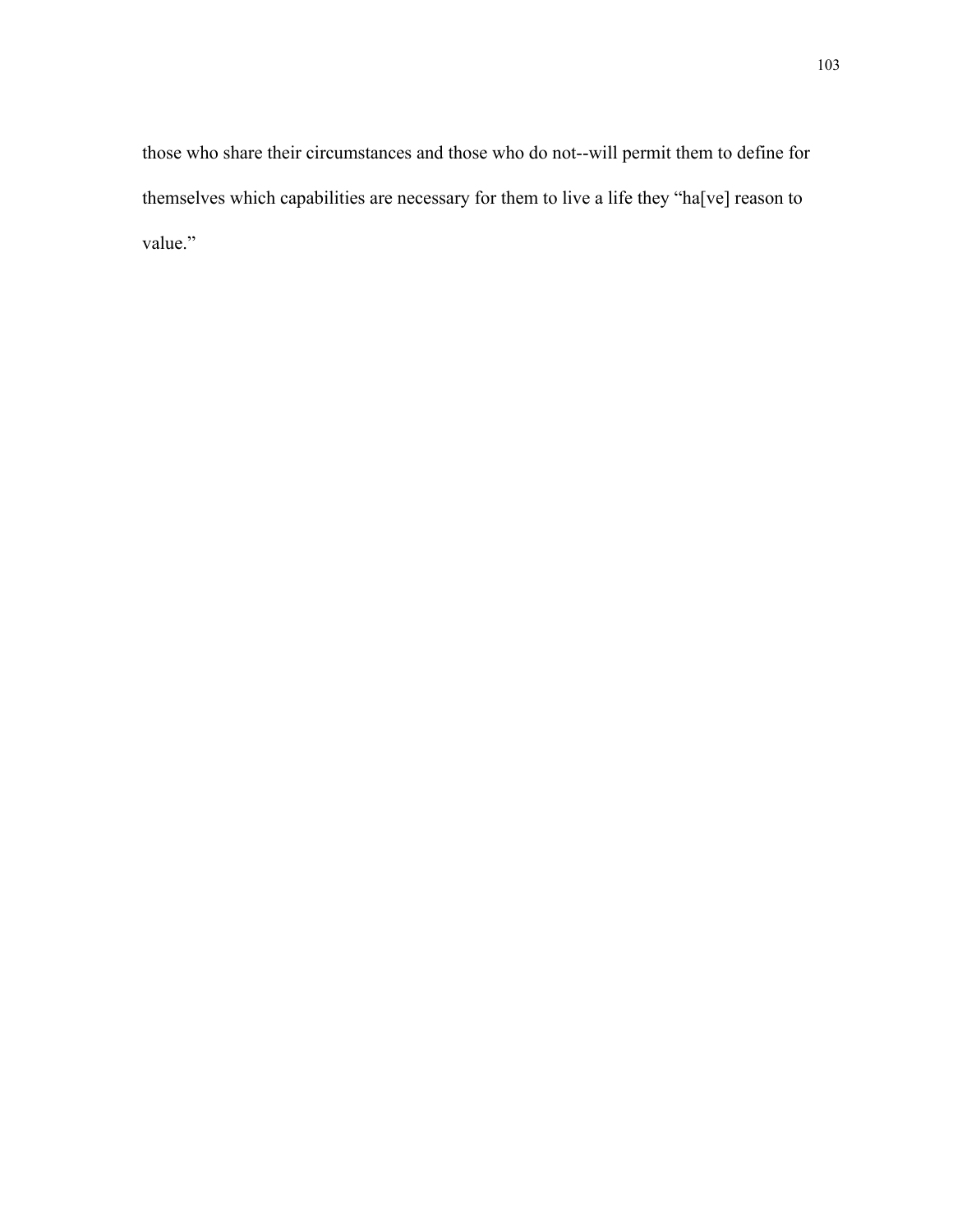## **References**

Adger, N. 1999. "Social vulnerability to climate change and extremes in coastal Vietnam." *World Development* 27 (2): 249–269.

Adger, W. N. 2006. "Vulnerability." *Global Environmental Change* 16 (3): 268–281.

- Agarwal, B. (1997). "Bargaining" and Gender Relations: Within and Beyond the Household. *FCND Discussion Paper* 27. International Food Policy Research Institute.
- Angeles, Leonora, and Kathryn Hill. 2009. "The gender dimension of the agrarian transition: women, men and livelihood diversification in two peri-urban farming communities in the Philippines." *Gender, Place & Culture* 16, no. 5 (10): 609-629.
- Aune, J. B., and A. Bationo. 2008. "Agricultural Intensification in the Sahel-The Ladder Approach." *Agricultural Systems.Vol.98* 98 (2).ß
- Barbier, B., H. Yacouba, H. Karambiri, M. Zorome and B. Some. 2009. "Human vulnerability to climate variability in the Sahel: farmers' adaptation strategies in northern Burkina Faso." *Environmental Management* 43: 790-803.
- Barkow, J. H. 1972. "Hausa women and Islam." *Canadian Journal of African Studies* 6, no. 2: 317–328.
- Blaikie, P. T. Cannon, I. Davis, B. Wisner. 1994. *At Risk: Natural Hazards, People's Vulnerability and Disasters*. London, Routledge.
- Block, S. and P. Webb, 2001. "The dynamics of livelihood diversification in post-famine Ethiopia." *Food Policy*, 26, 333-350.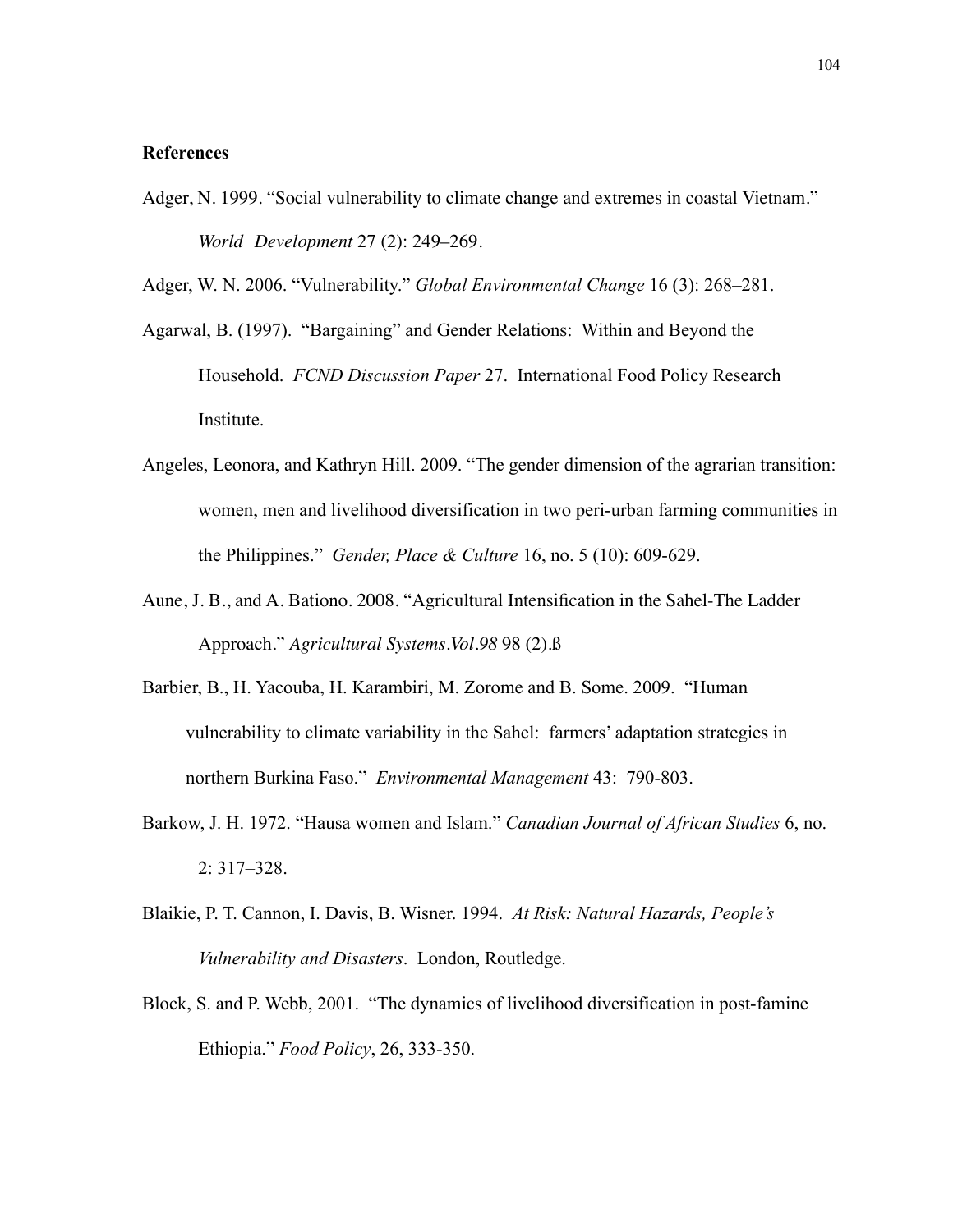- Boko, M., I. Niang, A. Nyong, C. Vogel, A. Githeko, M. Medany, B. Osman-Elasha, R. Tabo and P. Yanda, 2007: Africa. "Climate Change 2007: Impacts, Adaptation and Vulnerability." Contribution of Working Group II to the Fourth Assessment Report of the Intergovernmental Panel on Climate Change, M.L. Parry, O.F. Canziani, J.P. Palutikof, P.J. van der Linden and C.E. Hanson, Eds., Cambridge University Press, Cambridge UK, 433-467.
- Boserup, E. 1965. *The Conditions of Agricultural Growth: The Economics of Agrarian Change Under Population Pressure.* New York: Aldine Publishing Co.

Boyd, J. 1989. *The Caliph's Sister.* London: Frank Cass & Co. Ltd.

- Brouwer, C. and M. Heibloem. 1986. "Irrigation Water Management: Irrigation Water Needs. Training Manual No. 3." Rome, Italy: Food and Agriculture Organization.
- Bryceson, D.F., 2002. "The scramble in Africa: reorienting rural livelihoods." *World Dev*., 30, 725-739.
- Bryceson, D.F., 2004. "Agrarian vista or vortex: African rural livelihood policies." *Review of African Political Economy*, 31, 617-629.
- Burton, I., R. W. Kates, and G.F. White. 1978. *The Environment as Hazard*. Oxford: Oxford University Press.
- Callaway, B. 1987. *Muslim Hausa Women in Nigeria: Tradition and Change*. Syracuse, NY: Syracuse University Press.
- Carney, J. 1993. "Converting the Wetlands, Engendering the Environment: the Intersection of Gender with Agrarian Change in the Gambia, Part 2." *Economic Geography:* 69: 4: 329-348.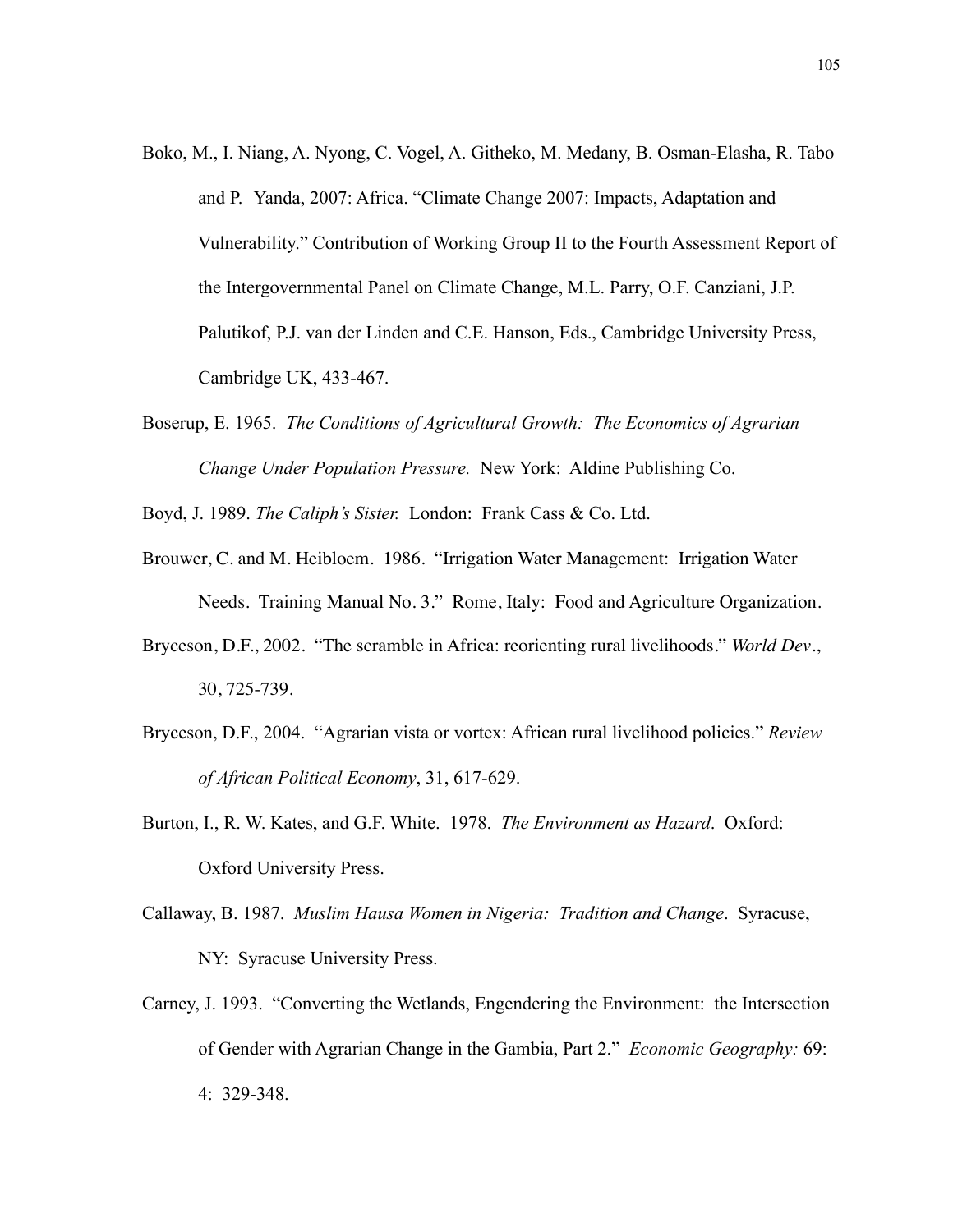- Coles, C. and B. Mack. 1991. "Women in Twentieth Century Hausa Society." In: Coles, C. and B. Mack. 1991. *Hausa Women in the Twentieth Century*. Madison, WI: UW Press.
- Cooper, B.M. 1994. "Reflections on Slavery, Seclusion and Female Labor in the Maradi Region of Niger in the Nineteenth and Twentieth Centuries." *Journal of African History* 35: 61-78.
- Cooper, B.M. 1997. *Marriage in Maradi: Gender and Culture in a Hausa Society in Niger, 1900-1989.* Portsmouth, NH: Heinemann.
- Cooper, B. 1998. "Gender and religion in Hausaland: Variations in Islamic practice in Niger and Nigeria." In: *Women in Muslim Societies: Diversity within Unity*, eds. H. L. Bodman and N. Tohidi, 21-38. Boulder, CO.: Lynne Rienner.
- Coquery-Vidrovitch, C. 1997. *African Women: A Modern History*. Boulder, CO: Westview Press.
- Cutter, S. L, B. J Boruff, and W. L Shirley. 2003. "Social Vulnerability to Environmental Hazards." *Social Science Quarterly* 84 (2): 242–261.
- Denton, F. 2002. "Climate change vulnerability, impacts, and adaptation: why does gender matter?" *Gender and development* 10 (2): 10-20.
- Downing, T.E., L. Ringius, M. Hulme and D. Waughray. 1997. "Adapting to climate change in Africa." *Mitigation and Adaptation Strategies for Global Change* 2: 1: 19-44.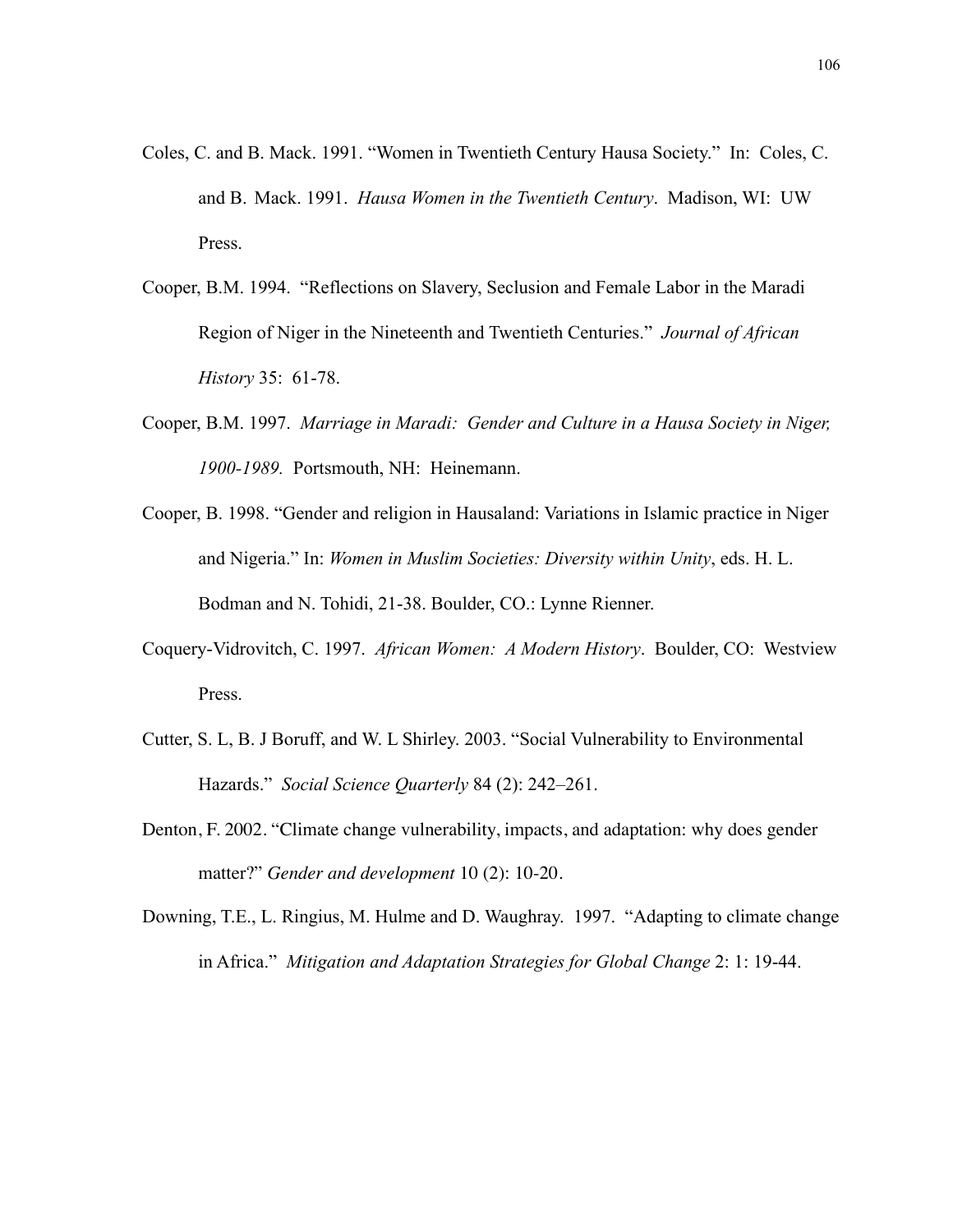- Dunbar, R. A. 1991. "Islamic Values, the State, and 'the Development of Women': the case of Niger." In: Coles, C. and B. Mack. 1991. *Hausa Women in the Twentieth Century*. Madison, WI: University of Wisconsin Press.
- Eakin, H. 2006. *Weathering Risk in Rural Mexico: Climatic, Institutional and Economic Change*. University of Arizona Press.
- Echard, N. 1991. "Gender Relationships and Religion: Women in the Hausa Bori of Ader, Niger." In: *Hausa Women in the Twentieth Century* by C.M. Coles and B.B. Mack. Madison, WI: University of Wisconsin Press.
- Ellis, F. 2000. *Rural Livelihoods and Diversity in Developing Countries*. Oxford: Oxford University Press.
- Folke, C., S. Carpenter, T. Elmqvist, L. Gunderson, C. S Holling, and B. Walker. 2002. "Resilience and sustainable development: building adaptive capacity in a world of transformations." *AMBIO: A journal of the human environment* 31 (5): 437–440.
- Füssel, H.-M. and R.J.T. Klein. 2006. "Climate Change Vulnerability Assessments: An Evolution of Conceptual Thinking." *Climatic Change* 75: 3 301-329.
- Greenberg, J. H. 1947. "Islam and clan organization among the Hausa." *Southwestern Journal of Anthropology* 3, no. 3: 193–211.
- Herrmann, S. M, A. Anyamba, and C. J Tucker. 2005. "Recent trends in vegetation dynamics in the African Sahel and their relationship to climate." *Global Environmental Change Part A* 15 (4): 394–404.

Hill, P. 1972. *Rural Hausa: A village and a setting.* London: Cambridge University Press.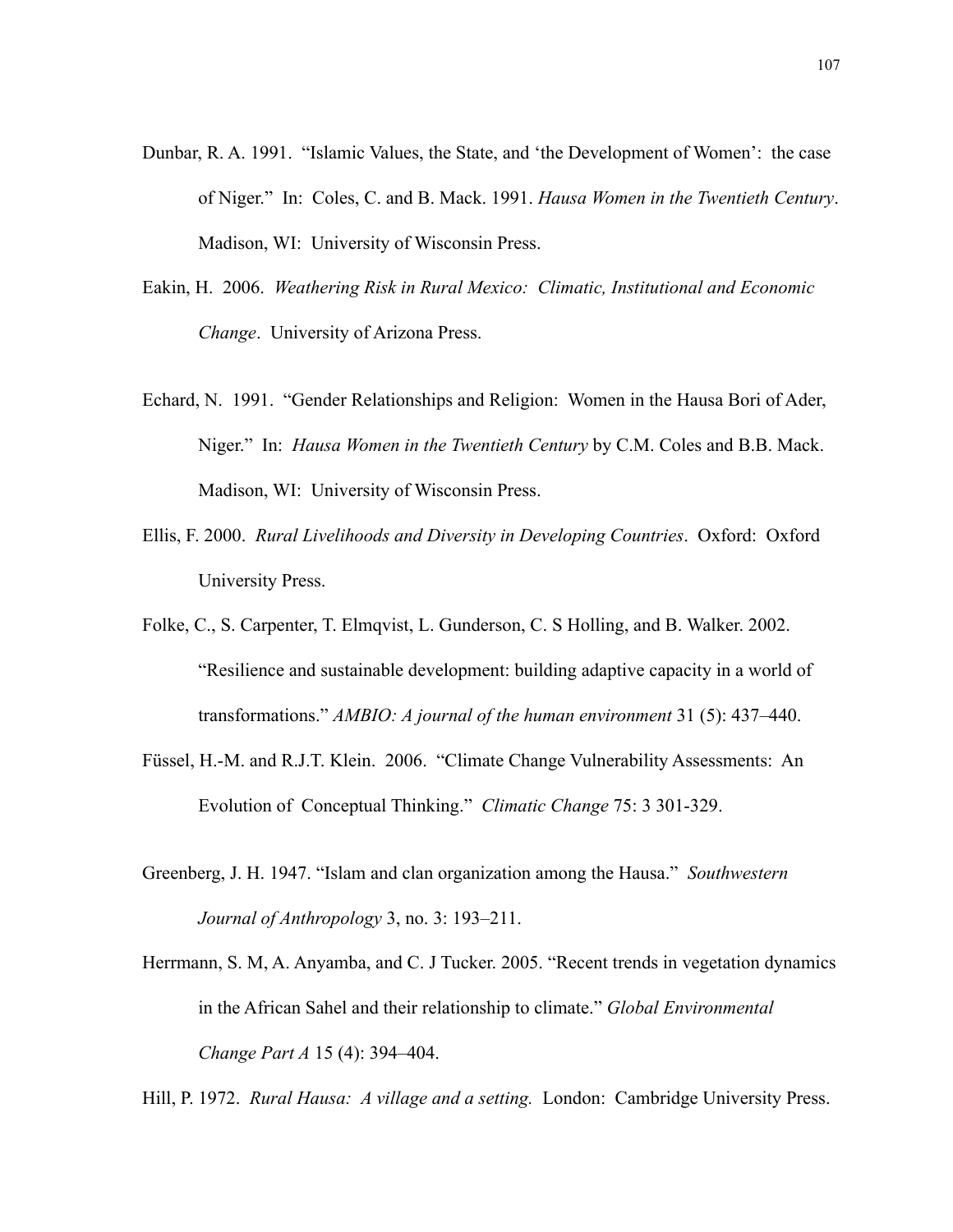Hill, P. 1969. "Hidden Trade in Hausaland." *Man* 4: 3: 392-409.

- Hopkins, J., C. Levin, and L. Haddad. 1994. "Women's income and household expenditure patterns: Gender or flow? Evidence from Niger." *American Journal of Agricultural Economics*: 1219–1225.
- Hoddinott, J. and L. Haddad. 1995. "Does female income share influence household expenditures? Evidence from the Cote d'Ivoire." *Oxford Bulletin of Economics and Statistics* 57: 77-96.
- Hulme, M., R. Doherty, T. Ngara, M. New, and D. Lister. 2001. "African climate change: 1900-2100." *Climate Research* 17 (2): 145–168.
- Institut national de la statistique Niger. 2004-2008. "Annuaire statistique environnement: Pluviométrie annuelle des principales stations." http://www.statniger.org/statistique/ articles.php?lng=fr&pg=674 Accessed May 2011.
- Intergovernmental Panel on Climate Change 2001. In: McCarthy, J., Canziani, O., Leary, N., Dokken, D. and White, K. (Eds.), *Climate change 2001: Impacts, Adaptation, and Vulnerability*. Cambridge: Cambridge University Press. (glossary: http:// [www.grida.no/publications/other/ipcc\\_tar/\)](http://www.grida.no/publications/other/ipcc_tar/) Accessed 12/13/10.
- Kelly, P.M. and W.N. Adger. 2000. "Theory and Practice in Assessing Vulnerability to Climate Change and Facilitating Adaptation." *Climatic Change* 47: 4: 325-352.
- KNMI Climate Explorer. no date. Accessed from: http://climexp.knmi.nl/ selectdailyseries.cgi? someone@somewhere (http://climexp.knmi.nl/ gdcnprcp.cgi? someone@somewhere+NG000001075+BIRNI\_N%27KONNI+). Accessed March, April, May 2011.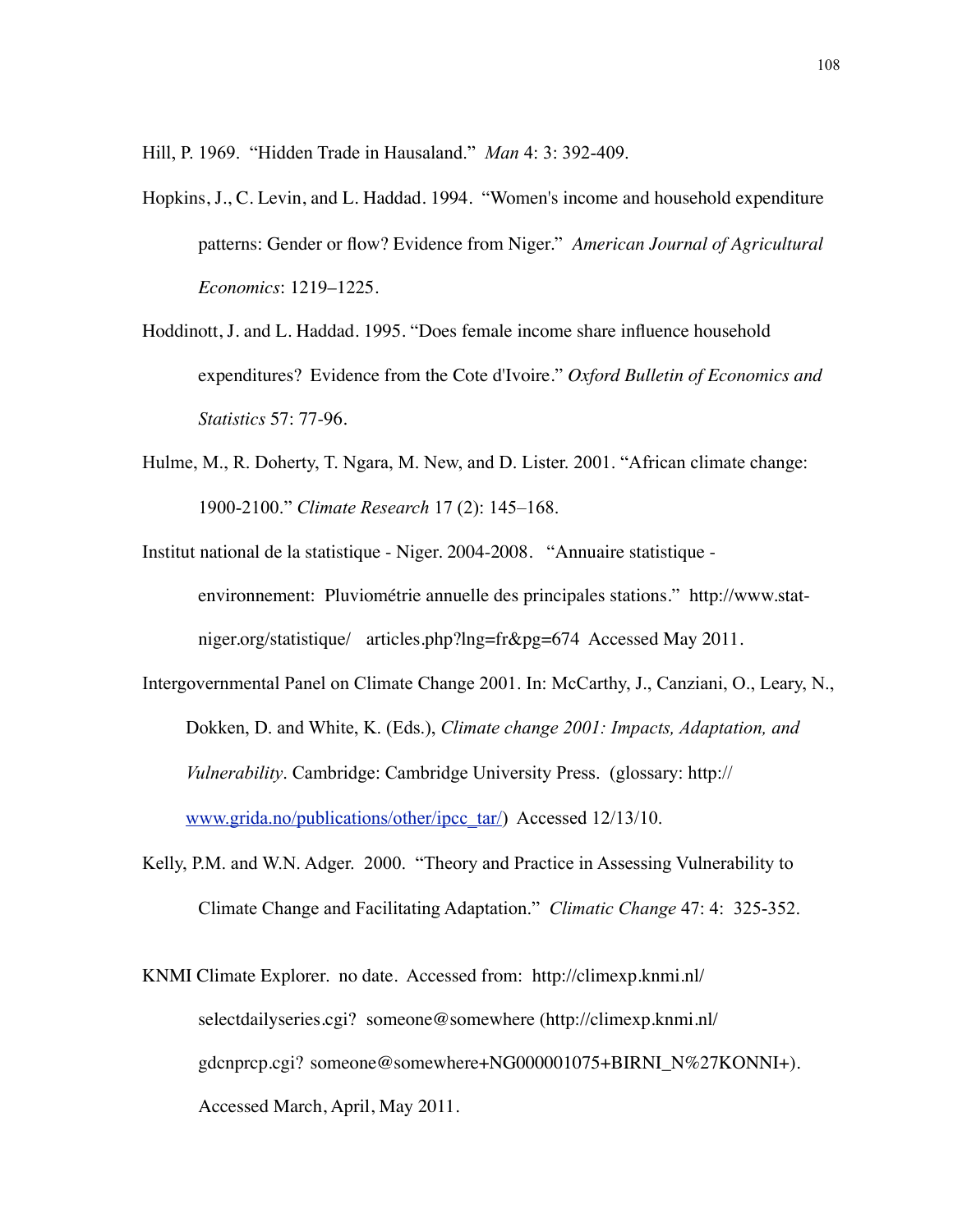- Mack, B. 1988. "Hajiya Ma'daki: A Royal Hausa Woman." In: Romero, P. W. *Life Histories of African Women.* London: Ashfield Press Ltd.
- Mack, B. and J. Boyd. 2000. *One Woman's Jihad: Nana Asma'u, Scholar and Scribe*. Bloomington & Indianapolis, IN: Indiana University Press.
- Masquelier, A. 2001. *Prayer Has Spoiled Everything: Possession and Identity in an Islamic Town in Niger*. Durham and London: Duke University Press.
- Mortimore, M.J. and W.M. Adams, 2001. "Farmer adaptation, change and 'crisis' in the Sahel." *Global Environ. Chang.*, 11, 49-57.
- Nast, H. 2005. *Concubines and Power: Five Hundred Years in a Northern Nigerian Palace.* Minneapolis, MN: University of Minnesota Press.
- Nelson, D. R, W. N Adger, and K. Brown. 2007. "Adaptation to environmental change: contributions of a resilience framework." *Annu. Rev. Environ. Resour*. 32:395–419.
- Nicholson, S. E, B. Some, and B. Kone. 2000. "An analysis of recent rainfall conditions in West Africa, including the rainy seasons of the 1997 El Niño and the 1998 La Niña years." *Journal of Climate* 13 (14): 2628–2640.
- Nicholson, S. 2005. "On the question of the 'recovery' of the rains in the West African Sahel." *Journal of Arid Environments* 63, no. 3: 615-641.
- Nyong, A., F. Adesina, and B. Osman Elasha. 2007. "The value of indigenous knowledge in climate change mitigation and adaptation strategies in the African Sahel." *Mitig. Adapt. Strat. Glob. Change* 12: 787-797.
- O'Brien, K., S. Eriksen, A. Schjolden and L. Nygaard. 2004. "What's in a word? Conflicting interpretations of vulnerability in climate change research." CICERO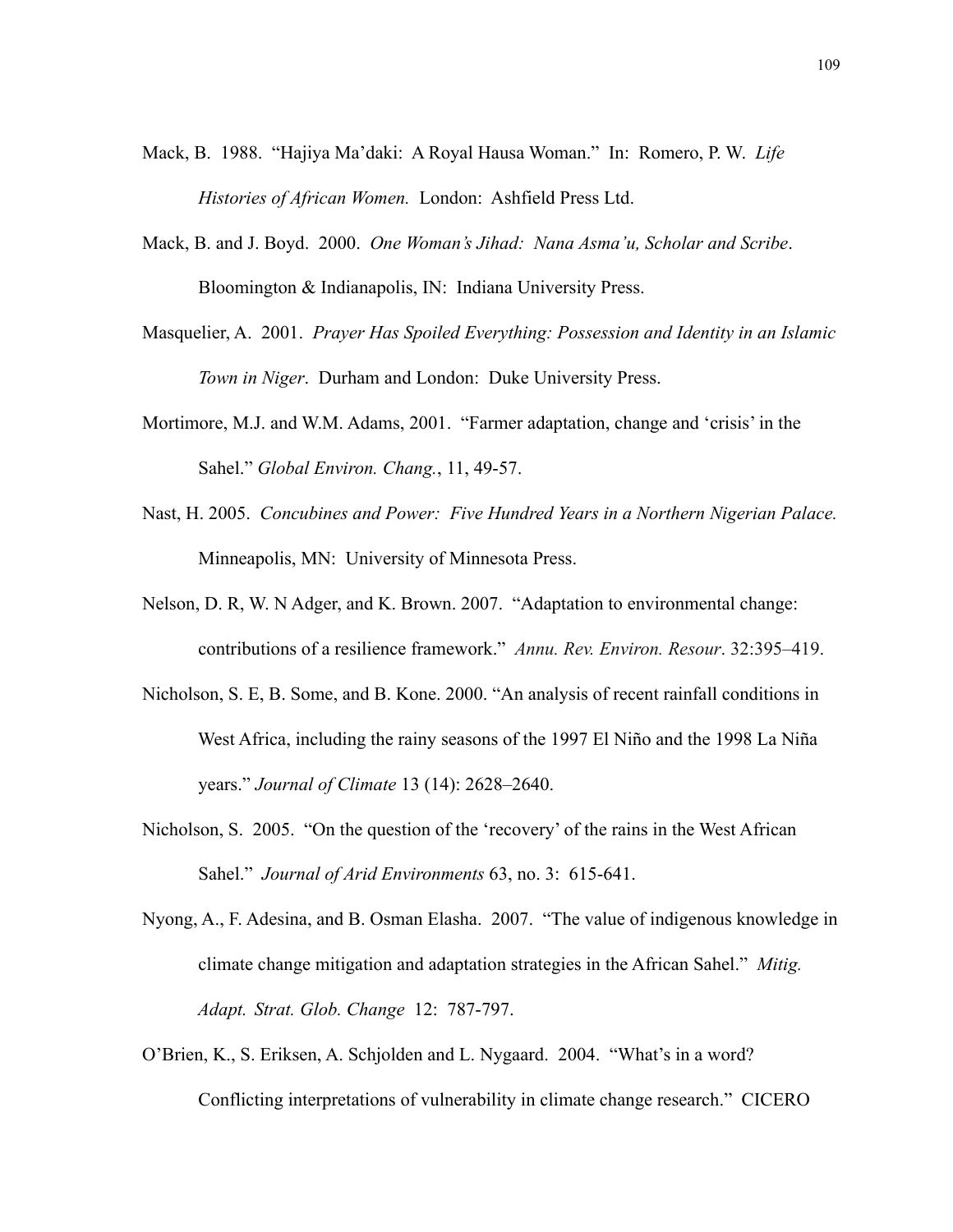Working Paper 2004: 04. Oslo, Norway: Center for International Climate and Environmental Research. Available at http://www.cicero.uio.no/publications/ cicerolop\_e.aspx. Accessed 5/8/11.

- Oluoko-Odingo, Alice Atieno. 2011. "Vulnerability and Adaptation to Food Insecurity and Poverty in Kenya." *Annals of the Association of American Geographers* 101 (1): 1-20.
- Oberhauser, Ann, Jennifer Mandel, and Holly Hapke. 2004. "Gendered livelihoods in diverse global contexts: an introduction." *Gender, Place and Culture: A Journal of Feminist Geography* 11, no. 2 (6): 205-208.
- Parry, M.L., O.F. Canziani, J.P. Palutikof, P.J. van der Linden and C.E. Hanson (eds). 2007. Contribution of Working Group II to the Fourth Assessment Report of the Intergovernmental Panel on Climate Change. Cambridge University Press, Cambridge, United Kingdom and New York, NY, USA.
- Quisumbing, A. R, and J. Maluccio. 2003. "Intrahousehold allocation and gender relations: New empirical evidence from four developing countries." *Household Decisions, Gender, and Development: A Synthesis of Recent Research*: 23–8.
- Quisumbing, A. and B. de la Briere. 2000. "Women's Assets and Intrahousehold Allocation in Rural Bangladesh: Testing Measures of Bargaining Power." *FCND Discussion Paper* No. 86. Washington, D.C.: IFPRI.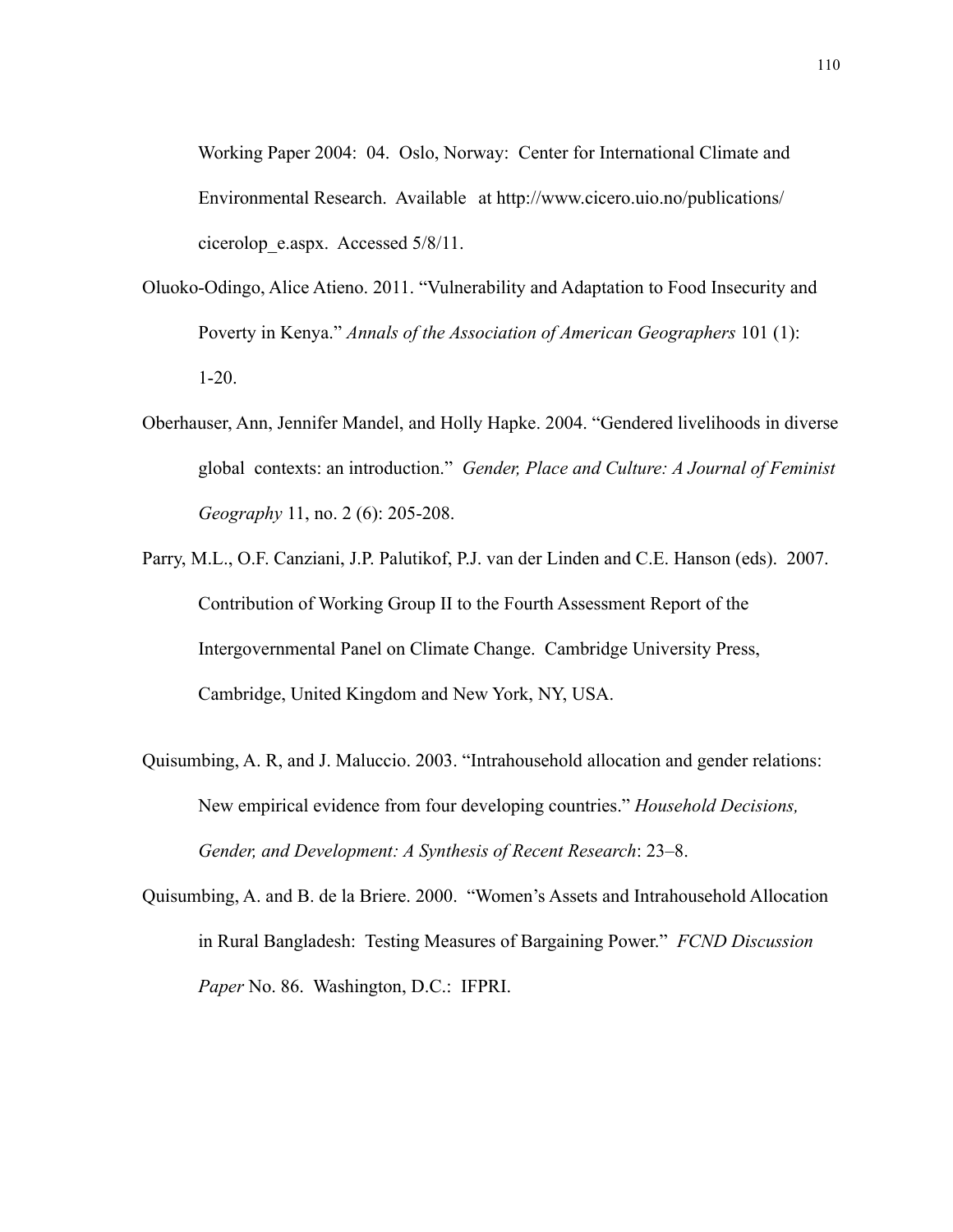- Radcliffe, S. A., E. E. Watson, I. Simmons, F. Fernandez-Armesto, and A. Sluyter. 2009. "Environmentalist thinking and/in geography." *Progress in Human Geography* 34 (1) (August): 98-116. doi:10.1177/0309132509338749.
- Robinson, D. 2004. "Chapter 3: The Islamization of Africa." In: *Muslim Societies in African History* by David Robinson, Cambridge: Cambridge University Press.
- Robson, E. 2000. "Wife Seclusion and the Spatial Praxis of Gender Ideology in Nigerian Hausaland." *Gender, Place & Culture: A Journal of Feminist Geography* 7: 2: 179-199.
- Schildkrout, E. 1988. "Hajiya Husaina: Notes on the Life History of a Hausa Woman." In: Romero, P. W. *Life Histories of African Women.* London: Ashfield Press Ltd.
- Schneider, S., J. Sarukhan, J. Adejuwon, C. Azar, W. Baethgen, C. Hope, R. Moss, N. Leary , R. Richels, J.-P. van Ypersele, K. Kuntz-Duriseti, R.N. Jones. 2001. Overview of Impacts, Adaptation, and Vulnerability to Climate Change. *IPCC Third Assessment Report.* [http://www.grida.no/publications/other/ipcc\\_tar/?src=/climate/ipcc\\_tar/](http://www.grida.no/publications/other/ipcc_tar/?src=/climate/ipcc_tar/) Accessed 12/13/10.
- Schroeder, Richard A. 1993. "Shady Practice: Gender and the Political Ecology of Resource Stabilization in Gambian Garden/Orchards." *Economic Geography,* 69 (4): 349-365.
- Sen, Amartya. 1981. *Poverty and Famines: An Essay on Entitlement and Deprivation*. Oxford: Clarendon.
- Sen 1990 "Gender and Cooperative Conflict." In: Irene Tinker: *Persistent Inequalities: Women and World Development*. New York: Oxford University Press, 1990.

Sen, A. 1999. *Development as Freedom*. New York, NY: Anchor Books.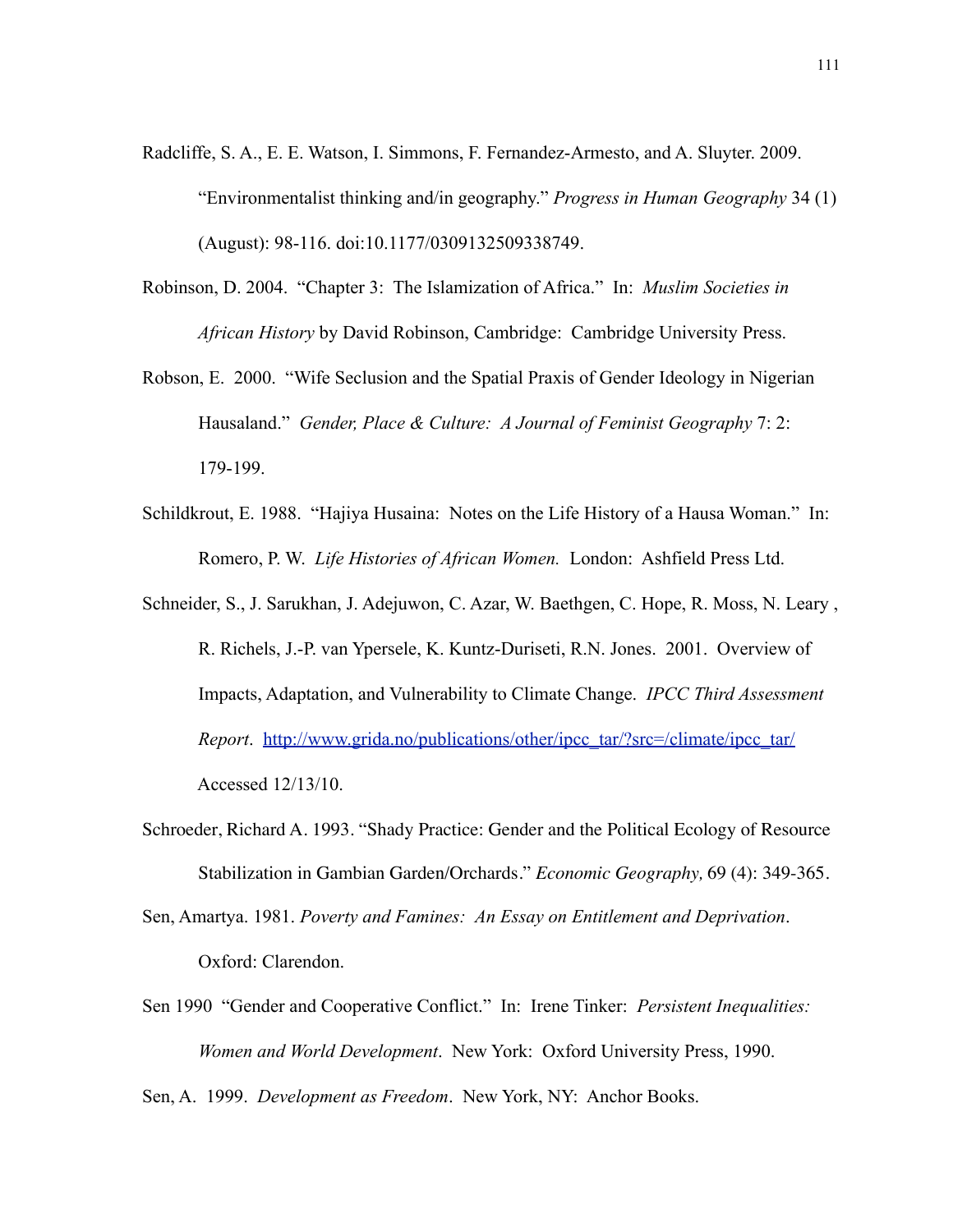- Smith, J. B, and S. S Lenhart. 1996. "Climate change adaptation policy options." *Climate Research* 6: 193–201.
- Thomas, D. S.G, and C. Twyman. 2005. "Equity and justice in climate change adaptation amongst natural-resource-dependent societies." *Global Environmental Change Part A* 15, no. 2: 115–124.
- Tiffen, M., and M. Mortimore. 1994. "Malthus controverted: The role of capital and technology in growth and environment recovery in Kenya." *World Development* 22 (7): 997–1010.
- Tu Tiempo. 2001-2011. "Historical Weather: Birni-NKonni, Niger." http:// www.tutiempo.net/en/ Climate/BIRNI-NKONNI/610750.htm Accessed March, April, May 2011.
- Unicef. 2010. "Information by Country: At a glance: Niger, Statistics." http:// www.unicef.org/infobycountry/niger\_statistics.html. Accessed 5/8/2011.
- U.S. Census Bureau. 2011. "International Data Base." http://www.census.gov/ipc/ www/idb/rank.php Accessed 5/8/2011.
- Watts, M. 1983a. *Silent Violence.* Berkeley and Los Angeles: University of California Press. New York, NY, USA.
- Watts, M. 1983b. "On the poverty of theory: natural hazards research in context." In: *Interpretations of calamity.* K. Hewitt ed.*.* Risk and Hazards Series #1. London: Allen Unwin.